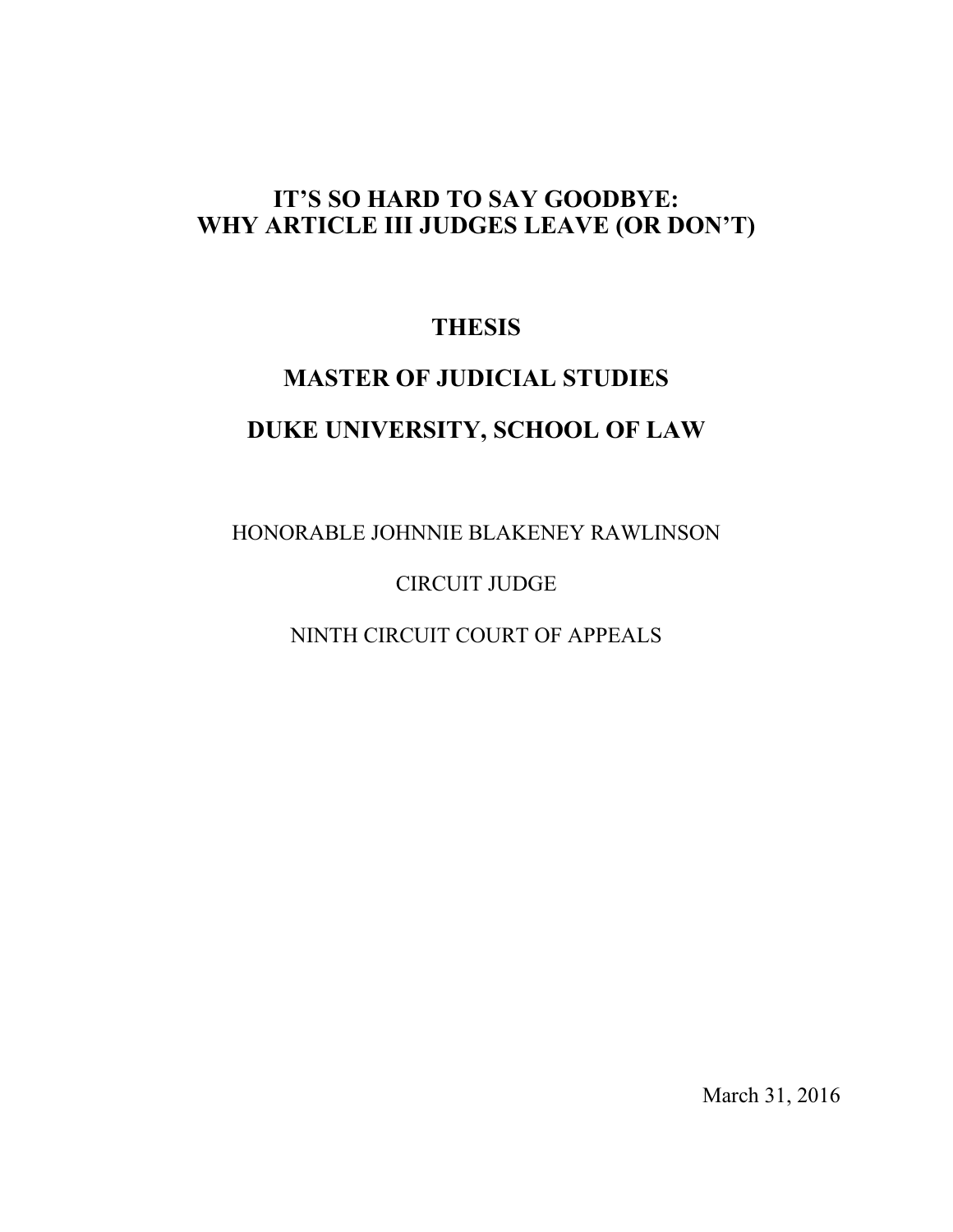## **IT'S SO HARD TO SAY GOODBYE: WHY ARTICLE III JUDGES LEAVE (OR DON'T)**

HONORABLE JOHNNIE BLAKENEY RAWLINSON

#### CIRCUIT COURT JUDGE

#### **ABSTRACT**

Thurgood Marshall famously stated: "I was appointed to a life term, and I intend to serve it."<sup>1</sup> Justice Marshall's sentiment is in lockstep with the expressed intent of the Founding Fathers, who embedded the concept of life tenure for Article III judges into the Constitution at the time of its adoption. This paper explores the extent to which Article III judges in this era echo the sentiment expressed by Justice Marshall, and the reasons some Article III judges have elected not to serve a life term. The paper also examines whether Article III judges have gravitated toward careers in the legal academy, a prospect that has been the topic of considerable public discussion within the last ten years, and whether their decisions to leave are driven by economic concerns.

This thesis reports the results of interviews of forty-eight Article III judges divided into three clusters. Cluster One ("Baby Judges") is composed of judges

<sup>1</sup>David Atkinson, *Leaving the Bench: Supreme Court Justices at the End* (Lawrence, KS: University Press of Kansas, 1999), at 158.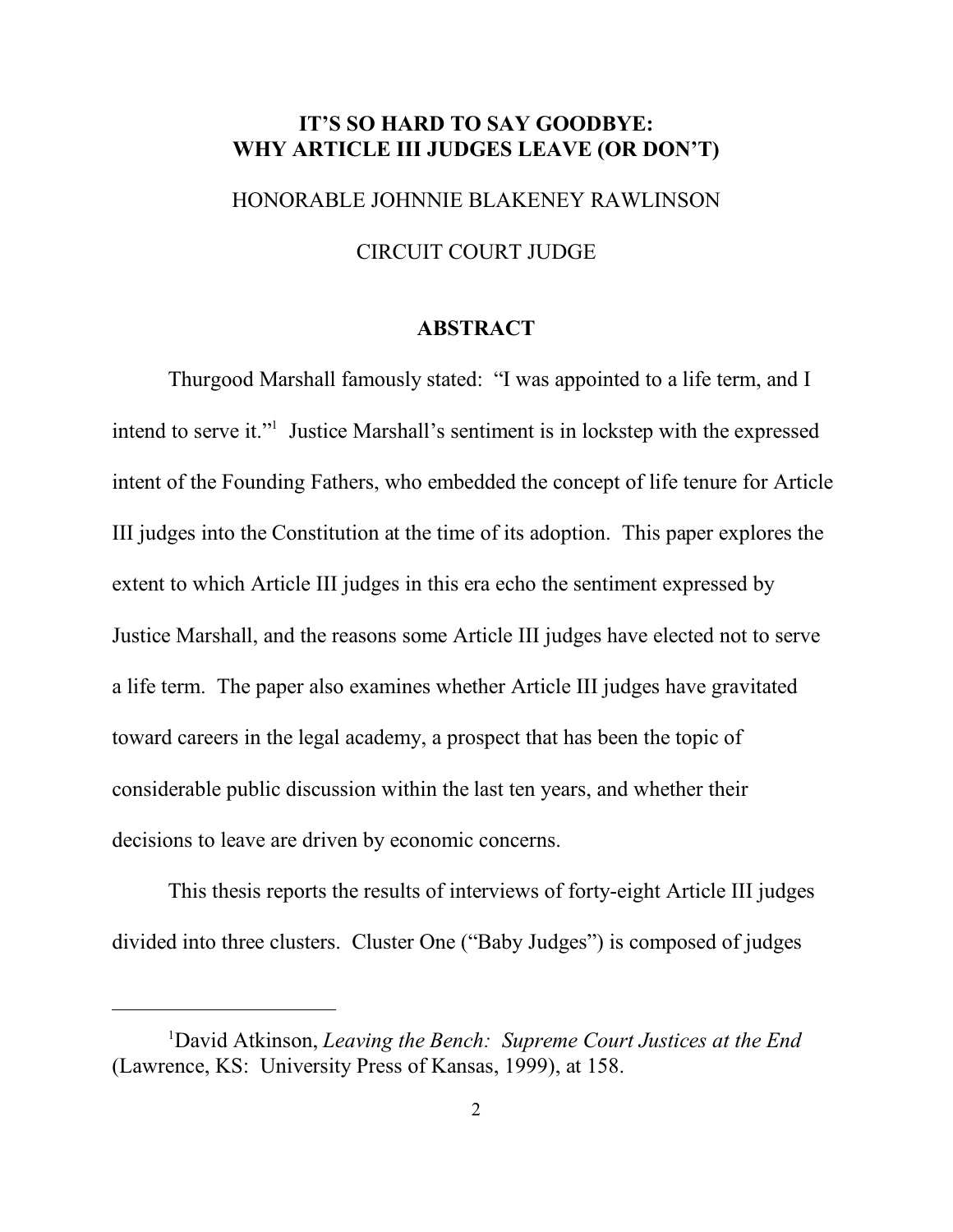who have been Article III judges for fewer than five years. Cluster Two ("Sustainers") is composed of judges who are within five years of qualifying for Senior Status or having qualified for Senior Status.<sup>2</sup> Cluster Three ("The Departed") is composed of judges who have relinquished their Article III status and departed the ranks of the judiciary. Through the reported experiences and opinions of these Article III judges, this paper seeks to explore the evolution of life tenure for Article III judges and to explore the relationship among departing Article III judges, the legal academy, and judicial compensation.

<sup>&</sup>lt;sup>2</sup>I borrow the term "Sustainers" from my days in Junior League. Sustainers were those members who were too old to be considered "junior" but too young to be put completely out to pasture.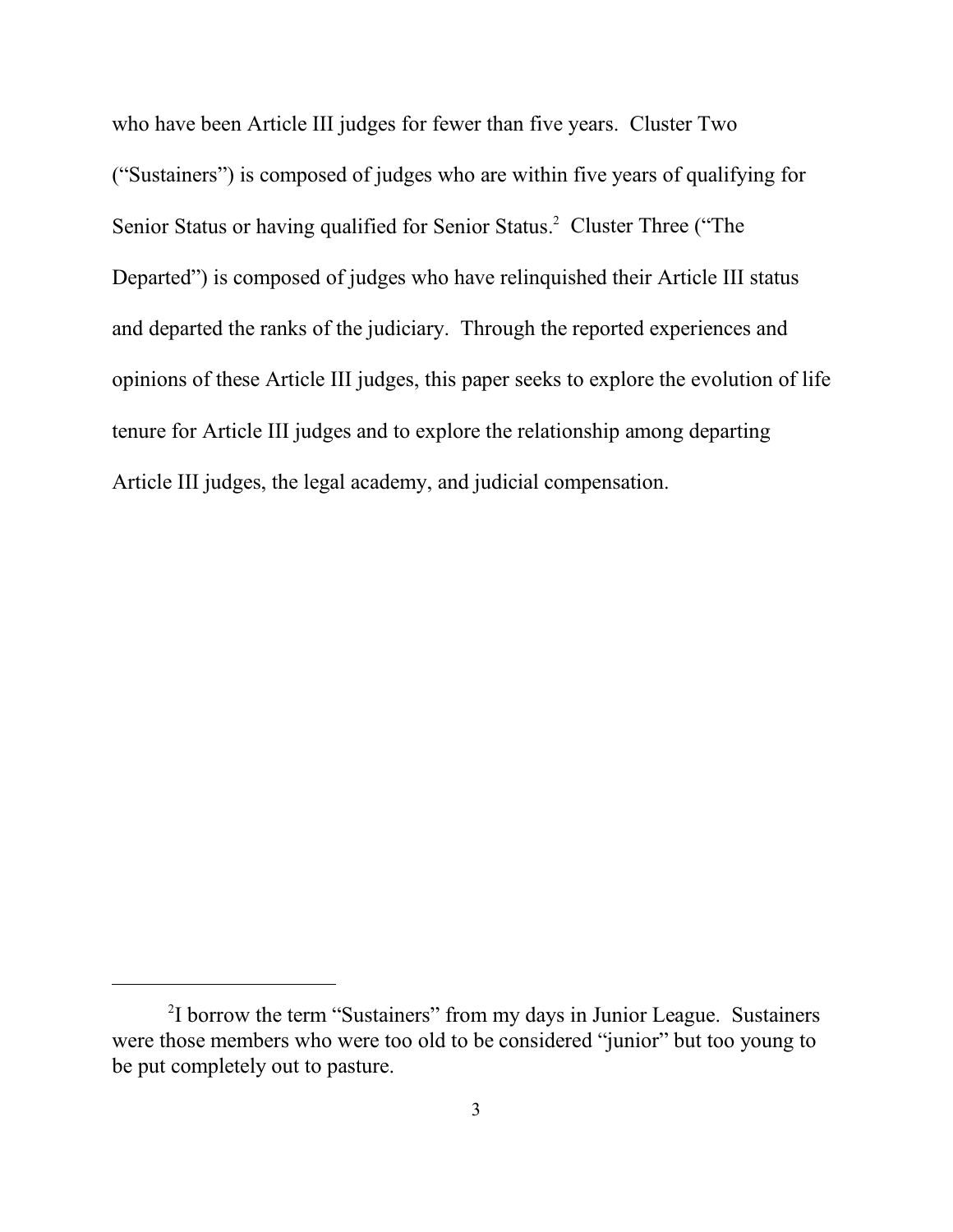## ACKNOWLEDGEMENTS

I would like to thank the following individuals who have been of invaluable assistance in the preparation of this paper.

> Professor Marin Levy, Research Advisor Professor Mitu Gulati, Research Director Professor Jack Knight, Research Director Leah D'Onofrio, Judicial Assistant Traci Rawlinson, Principal Researcher Career Law Clerk Stan Shoffner, Researcher Law Clerk Ellie Roohani, Researcher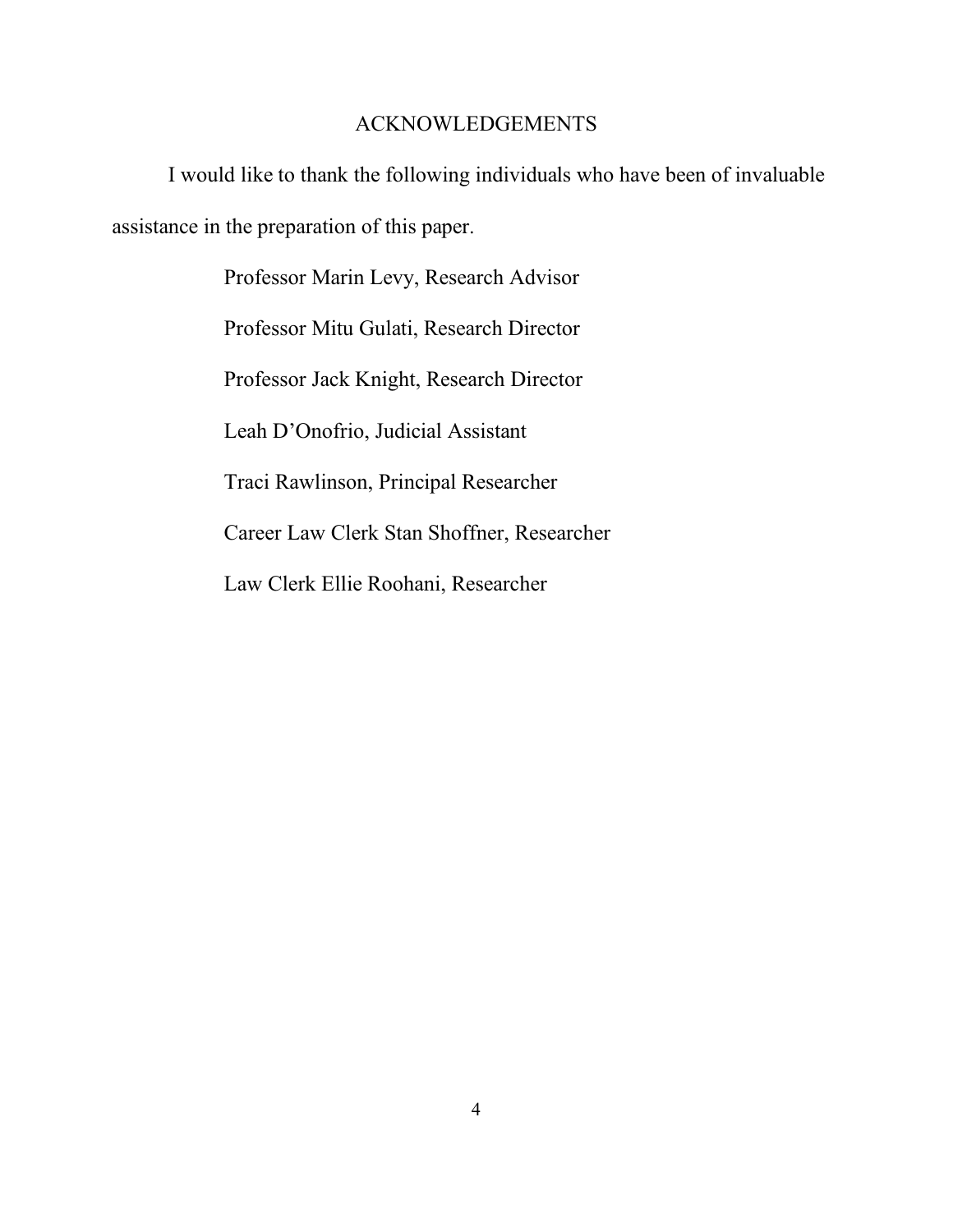#### **I. Introduction**

Article III, Section 1 of the United States Constitution provides in relevant part:

> The judicial power of the United States, shall be vested in one Supreme Court, and in such inferior courts as the Congress may from time to time ordain and establish. The judges, both of the supreme and inferior courts, shall hold their offices during good behavior . . .

It is universally agreed that the text providing that judges appointed under this article "shall hold their offices during good behavior," bestows lifetime tenure upon Article III judges. $3$ 

The Founding Fathers considered life tenure to be a vital component of the national judiciary. In their *Federalist Papers*, both James Madison and Alexander Hamilton extolled the virtues of life tenure for federal judges. Hamilton described life tenure as "an excellent barrier to the encroachments and oppressions of the [legislative] body."<sup>4</sup> Hamilton also considered life tenure to be "the best expedient which can be devised in any government to secure a steady, upright, and impartial

<sup>3</sup>Mary L. Clark, *Judicial Retirement and Return to Practice*, 60 Cath. L. Rev. 841, 859 (2011) ("Article III judges have enjoyed life tenure without mandatory retirement since the time of the Constitution's adoption.").

<sup>4</sup> *Id*. at 860 (quoting *THE FEDERALIST*, No. 78 at 465 (Alexander Hamilton) (Clinton Rossiter ed., 1961).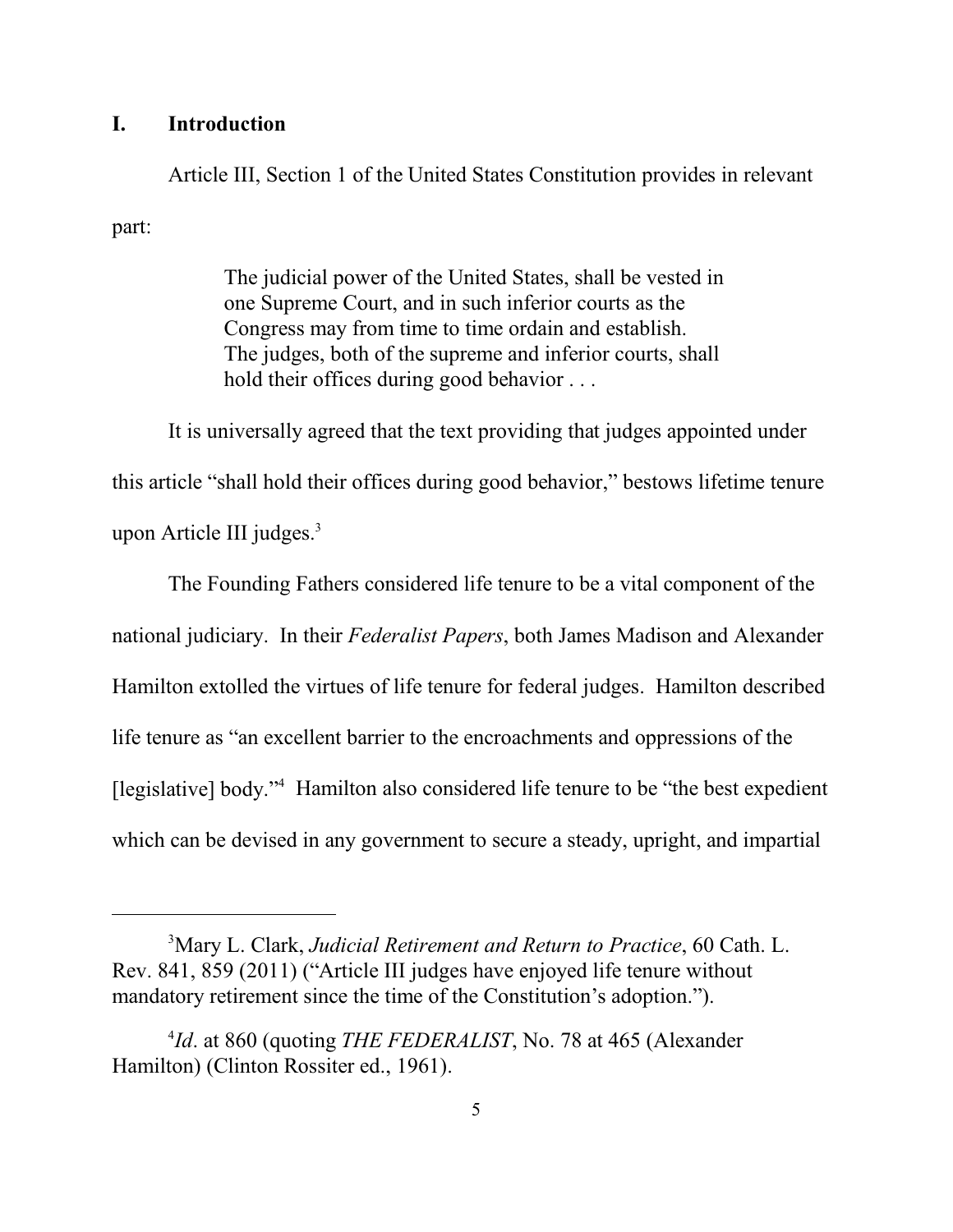administration of the laws.<sup>5</sup> It was widely believed during the formative years of our system of government that life tenure for national judges was vital to the independence of the judiciary, the integrity of the judiciary, and the impartiality of the judiciary. Conventional wisdom was that these essential attributes of a national judiciary could not be attained if the judicial appointments were temporary. Even then, the sentiment existed that anything short of life tenure "would undermine the government's ability to appoint the most qualified judges, given the sacrifice involved in leaving profitable law practices for the bench."<sup>6</sup>

Few would dispute that appointment to the federal bench is the pinnacle of the legal profession.<sup>7</sup> Particularly impressive is the denominated "psychic income" that accompanies appointment as an Article III judge, including instant credibility, respect and gravitas.<sup>8</sup> Thus far, it would appear that appointment as an Article III

5 *Id*.; *Jackson, supra* note 2, at 971.

6 *Id*.

<sup>7</sup>Albert Yoon, *Love's Labor's Lost? Judicial Tenure Among Federal Court Judges: 1945-2000*, 91 Cal. L. Rev. 1029, 1031-31 (July, 2003); *Federal Judicial Pay Erosion: A Report on the Need For Reform*, ABA/FBA (Feb. 2001) at 12 (recognizing that describing service as an Article III Judge "has long been regarded as the pinnacle of success and prestige in the profession").

<sup>8</sup>Kristen A. Holt, *Justice for Judges: The Roadblocks on the Path to Judicial Compensation Reform*, 55 Cath. U.L. Rev. 513, 519 (Winter, 2006); *Federal Judicial Pay Erosion* at 12 (giving examples of "psychic income" as the

(continued...)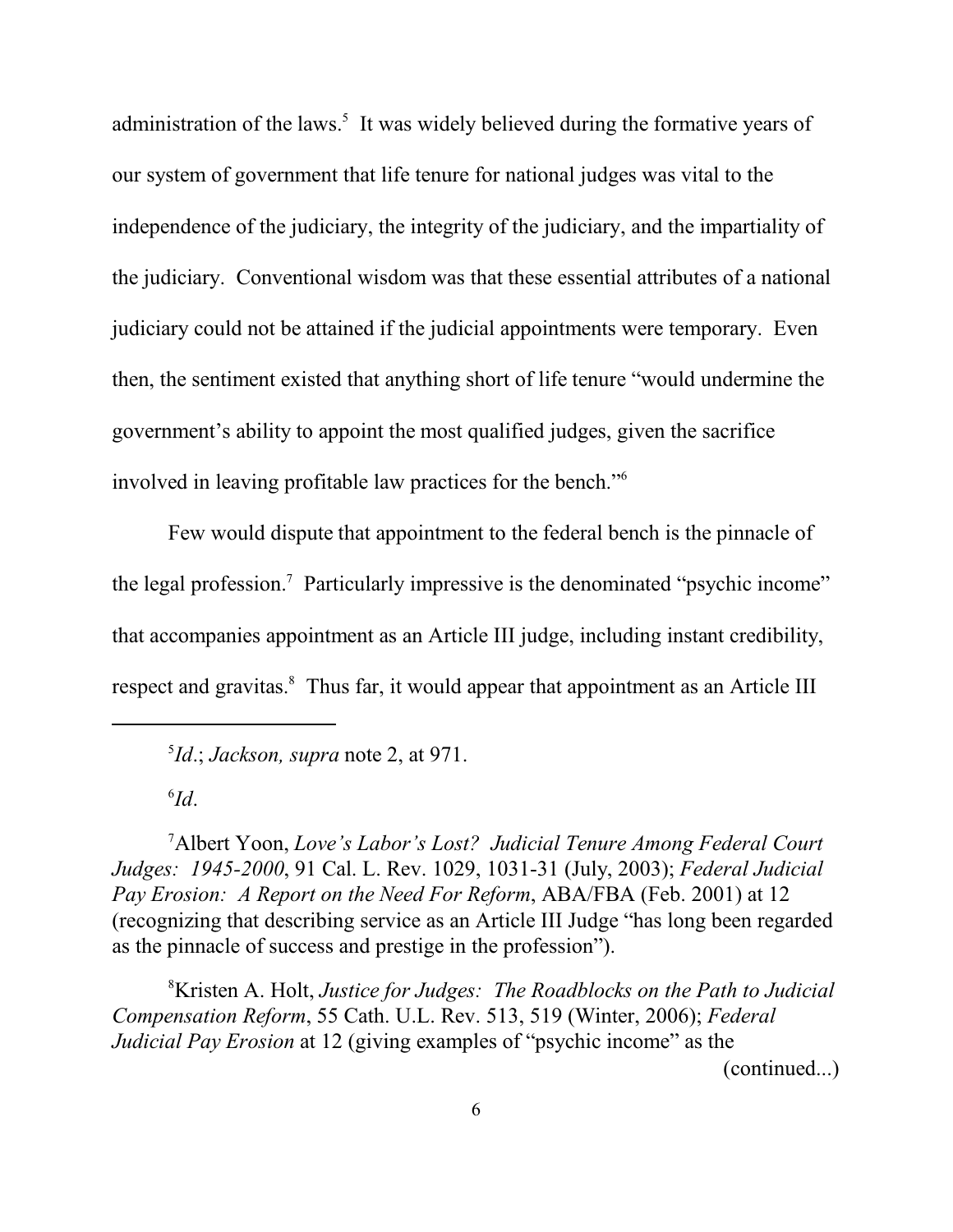judge with the accompanying lifetime tenure, prestige and other "psychic income" would be a dream come true. And for many Article III judges, it is a dream come true. 9 Nevertheless, in recent years Article III judges have increasingly elected to relinquish their Article III commissions, along with their lifetime tenure as federal judges.<sup>10</sup> It was widely believed that law salaries prompted the exodus of Article III judges.<sup>11</sup> There was also considerable speculation that judges were increasingly leaving the bench to enter the legal academy.<sup>12</sup>

Not everyone agrees that the compensation of federal judges is causing an

<sup>9</sup>Yoon, *supra* note 7.

<sup>10</sup>Ronald D. Rotunda, *A Few Modest Proposals to Reform the Law Governing Federal Judicial Salaries*, 12 No. 4 Prof. Law 1, 3-4 (Fall, 2000).

 $^{11}Id.$ , p. 4.

 $12$ This speculation may have been triggered by the appointment of several high-profile former federal judges to law school deanships. *See, e.g*., Robert Wilonsky, *U.S. District Judge Furgeson Is Named Dean of UNT's Downtown Dallas Law School*, Dallas Observer, Jan. 11, 2012; Peter Lattman, *Duke Law School Selects Judge David Levi as Dean*, Wall Street Journal Law Blog, Jan. 3, 2007.

<sup>8</sup> (...continued) opportunity to engage in interesting, exciting and challenging work", "the satisfaction of serving the public," and "rendering public service in a highly visible and respected role").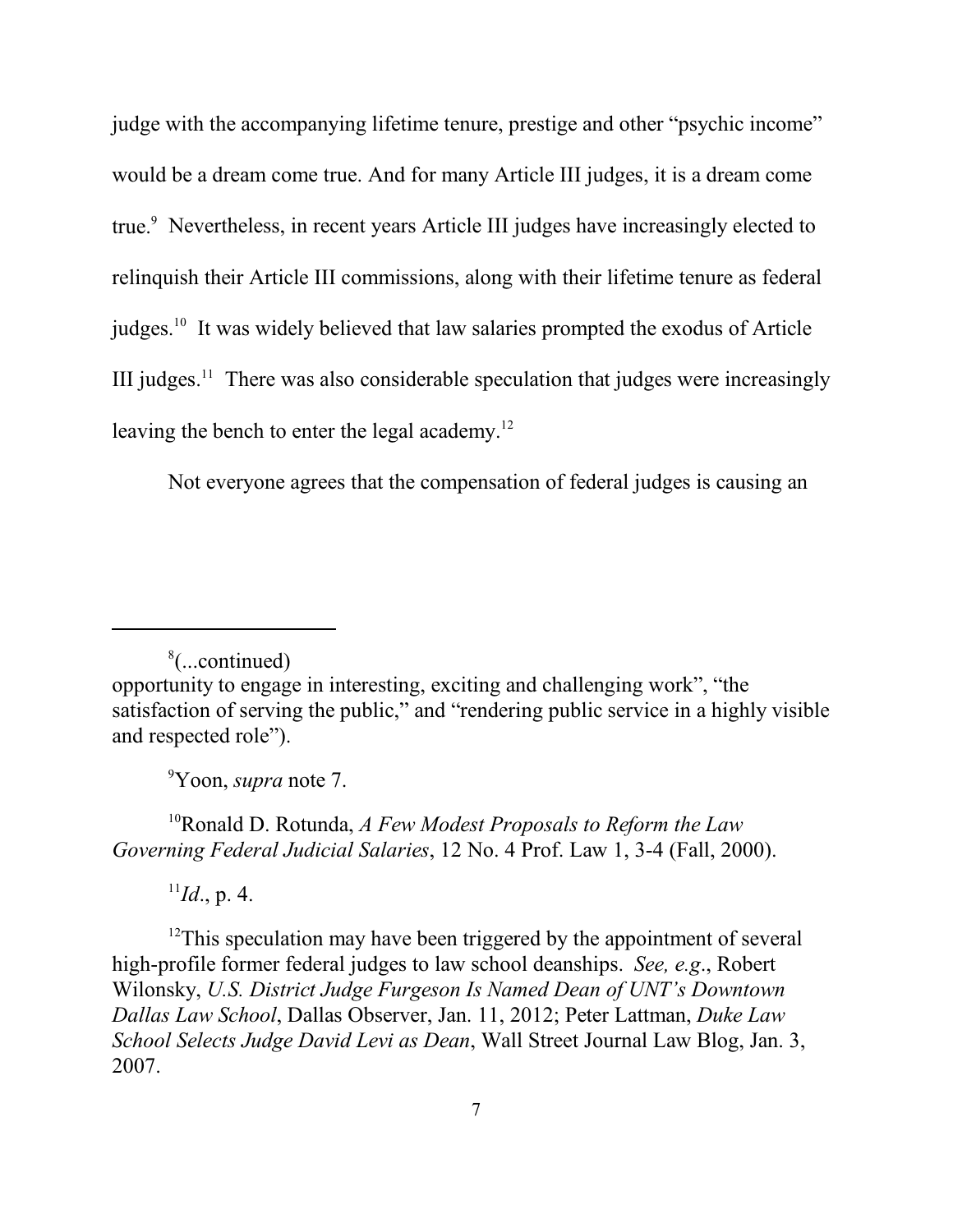exodus.<sup>13</sup> For example, Yeon has suggested that judges benefit from increasing non-monetary perks. However, even Yoon acknowledges the sentiments expressed by various Supreme Court justices criticizing the relatively low pay of the federal judiciary.<sup>14</sup>

This paper explores, among other things, whether the pay structure is a motivating factor for those judges who have made the difficult decision to give up their life-tenured federal judgeships. Employing a modified longitudinal approach, I examined the views of life tenure held by Baby Judges, Sustainers and The Departed to determine whether compensation was a motivating factor in their career decisions. I also explored the extent to which the legal academy is the preferred career choice for judges leaving the bench.

As previously noted, the Baby Judges cluster (Cluster One) is composed of judges who have been Article III judges for fewer than five years. I selected five years because that is the time frame that is loosely agreed upon as the learning curve for Article III judges.

The Sustainers cluster (Cluster Two) is composed of judges who are within

<sup>13</sup>Yoon, *supra* note 7, at 1055-56.

<sup>14</sup> *Id*. at 1035-36; Lynne Marek, *Pay Hikes for U.S. Judges Challenged*, Nat'l Law Journal, Jan. 7, 2008.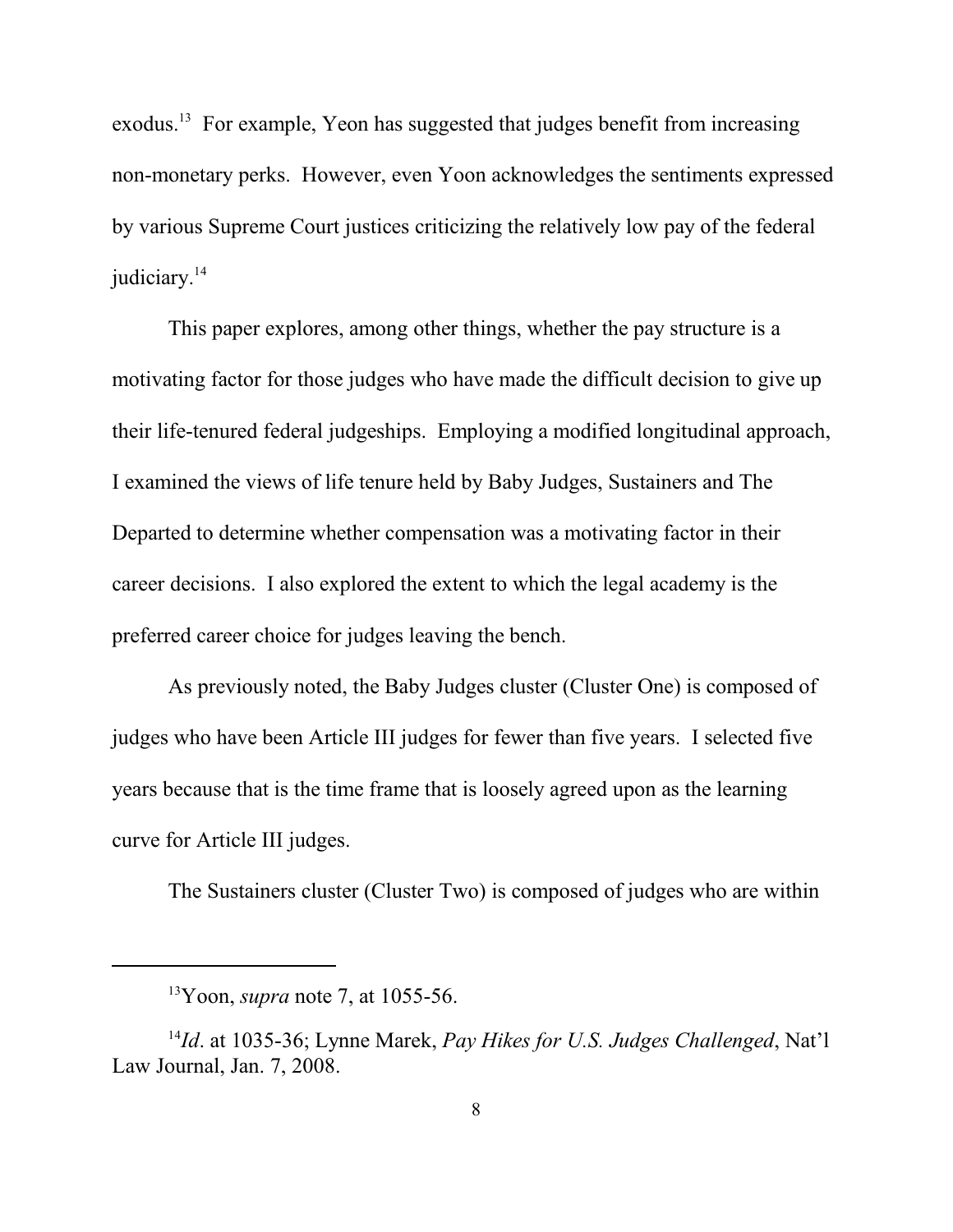five years of qualifying for Senior Status or having qualified for Senior Status. I selected this time frame because that is the time frame selected by the Administrative Office of the Courts (based on my personal experience) to target judges for training on career plans post-senior status.

The Departed Cluster (Cluster Three) is self-explanatory. I selected sixteen judges from a list provided by the Administrative Office of the Courts, or judges whose pending retirements were publicly disseminated.

Interviews of forty-eight Article III judges from throughout the country reveal a complicated interrelationship between Article III judges and their compensation. Even those judges who ultimately relinquished their lifetime tenures due to financial considerations described doing so mostly with extreme reluctance, considerable anguish and lingering regret.

The interviews did not reveal that Article III judges are clamoring to enter the ranks of the legal academy. Although some judges expressed interest in the academy (mainly as professors rather than deans), the most popular successive career for former judges as reflected in the interviews was private arbitration/ mediation (five of sixteen). In a trend seemingly unique to California, four federal judges left to become appellate judges for the state court.

Overall, the interviews were enlightening, revealing and intriguing. In sum,

9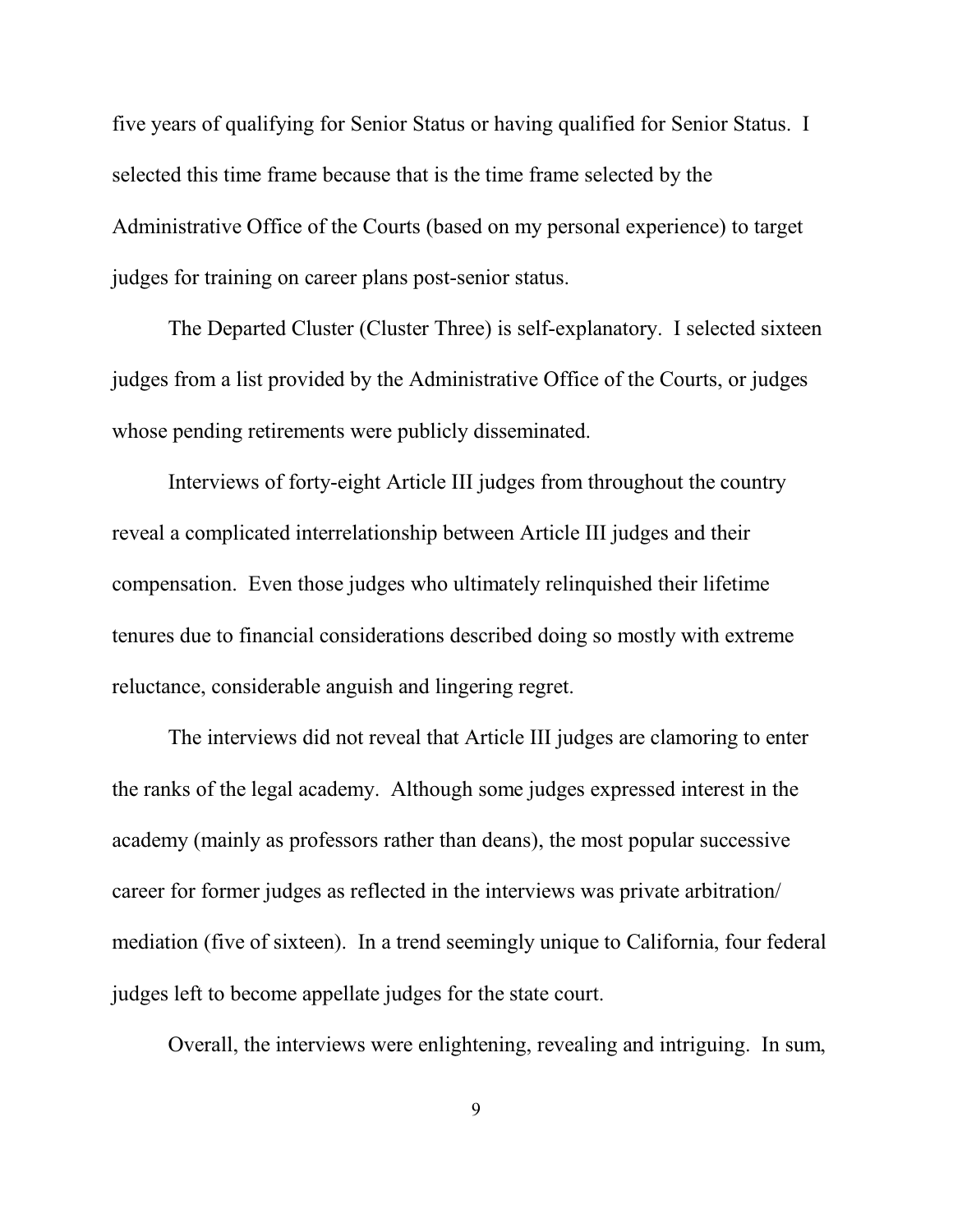based on responses received, this paper reflects financial considerations as an important factor, but not the only factor contributing to federal judges' relinquishment of Article III status. The responses also revealed that the judges who elected to enter the academy were mainly responding to a unique opportunity rather than to a general desire to join the academy under any circumstances.

#### **II. History Of The Pay Structure For Article III Judges**

A brief examination of the pay structure for Article III judges will be useful in placing the contents of this paper into context. As an initial matter, it is important to note that, in addition to conferring lifetime tenure upon federal judges, Article III of the Constitution provides that judges of the "supreme and inferior [federal] courts . . . shall, at stated Times, receive for their Services, a Compensation, which shall not be diminished during their Continuance in Office." Implementation of this text has proven to be complicated and contentious.

The genesis of the current pay schedule for Article III judges is the Postal Revenue and Federal Salary Act of 1967. That statutory scheme included the creation of a Commission on Executive, Legislative and Judicial Salaries.<sup>15</sup> The Commission is now composed of eleven members from the private sector,

 $152$  U.S.C. § 351 (1967). The commission is now known as the Citizens' Commission on Public Service and Compensation. *Id*. (2015).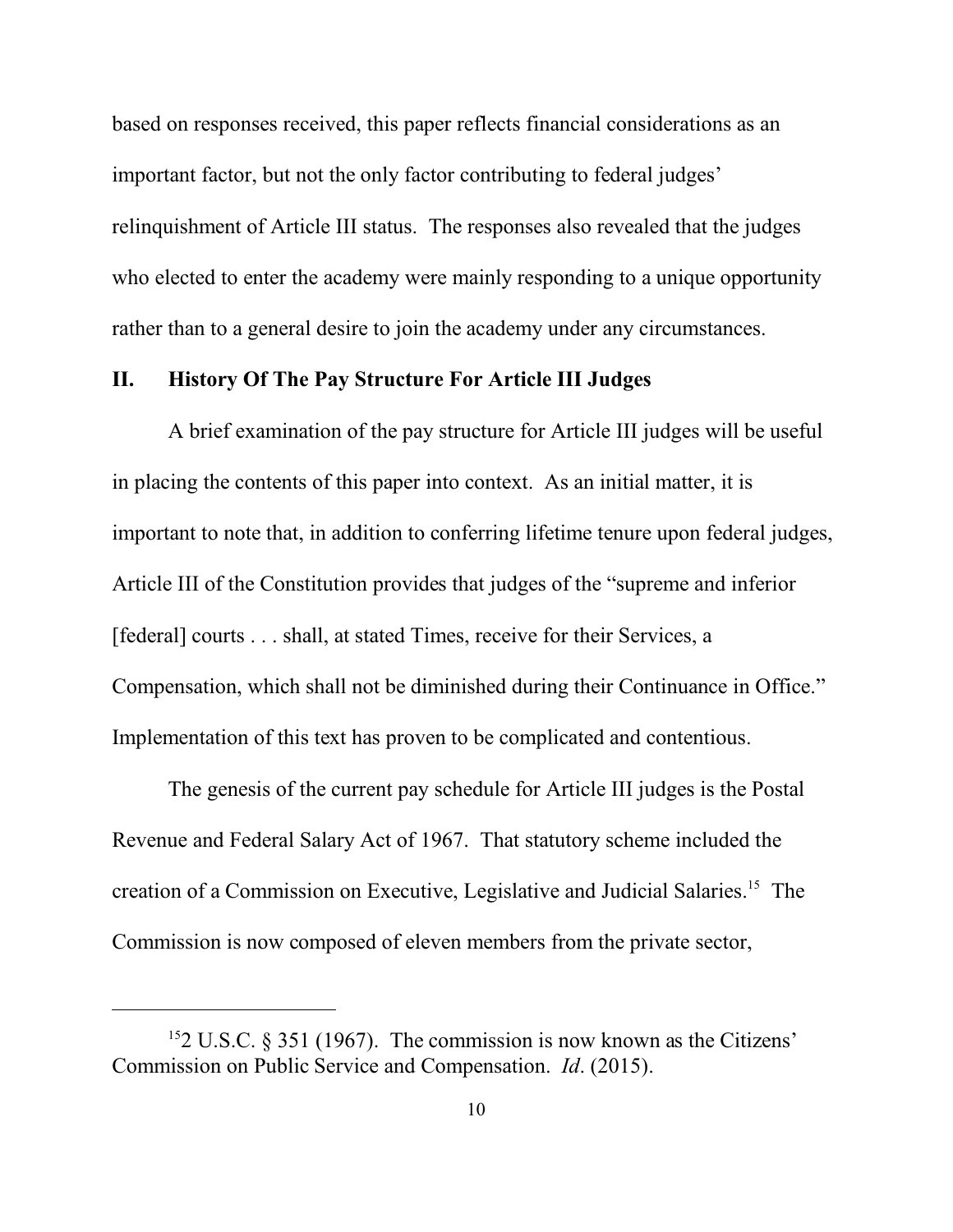allocated in the following manner:

- 2 members appointed by the President;
- 1 member appointed by the President *pro tem* of the Senate, as recommended by the majority and minority Senate leaders;
- 1 member appointed by the Speaker of the House of Representatives;
- 2 members appointed by the Chief Justice of the Supreme Court; and
- 5 members appointed by the Administrator of General Services.<sup>16</sup>

In *United States v. Will*, 101 S. Ct. 471, 475 (1980), the United States

Supreme Court explained that the Federal Salary Act provided for the quadrennial review of executive, legislative and judicial salaries. This review was designed to examine and compare the salaries of executives, legislators and judges to the General Schedule (GS) salary schedule applicable to most other federal employees.<sup>17</sup> The Commission was to meet every four years to prepare salary recommendations for submission to the President. The President forwarded his succeeding recommendation to Congress. Absent express Congressional objection, the President's recommendation was to take effect.<sup>18</sup>

17 *Id*.

<sup>16</sup> 2 U.S.C. § 352.

<sup>18</sup>Holt, *supra* note 8 at 523 n.51.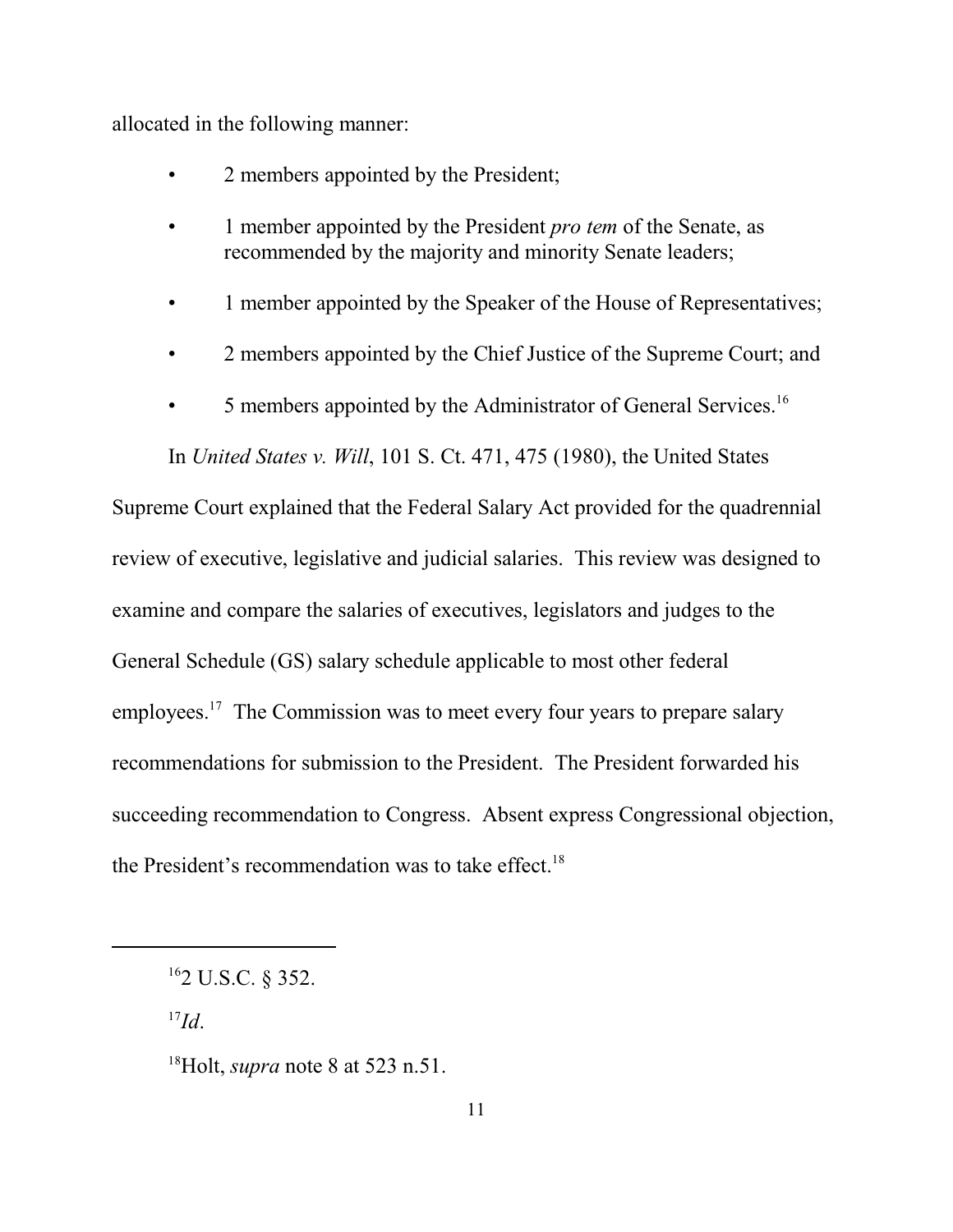To augment the Federal Pay Act, in 1975 Congress passed the Executive Salary Cost-of-Living Adjustment Act to adjust for inflation.<sup>19</sup> However, in those years when Congress rejected its own cost-of-living adjustments, the adjustments for top executives and federal judges were also rejected.<sup>20</sup>

In 1978, thirteen federal district court judges filed an action against the United States, contending that the rejection of cost-of-living adjustments violated the Compensation Clause of Article III, which prohibits the diminishment of the salaries of Article III judges.<sup>21</sup> Of the four years at issue, the Supreme Court determined that the Compensation Clause was violated in two of the four years.<sup>22</sup> The Court predicated its ruling on a determination of when the cost-of-living increases vested. If the increases vested, *i.e*., were implemented, before the legislation rejecting the increase was passed and signed by the President, the Compensation Clause was violated. $2<sup>3</sup>$  On the other hand, if the increase was not implemented before the legislation was passed and signed by the President, the

23 *Id*. at 485-88.

<sup>19</sup> *Id*. at 523; P.L. 94-82 (August 9, 1975).

<sup>20</sup> *Id*., *Will* 101 S. Ct. at 475-77.

<sup>21</sup>*Will*, 101 S. Ct. at 483-84; U.S. Const., Art. III.

<sup>22</sup>*Will*, 101 S. Ct. at 486-88.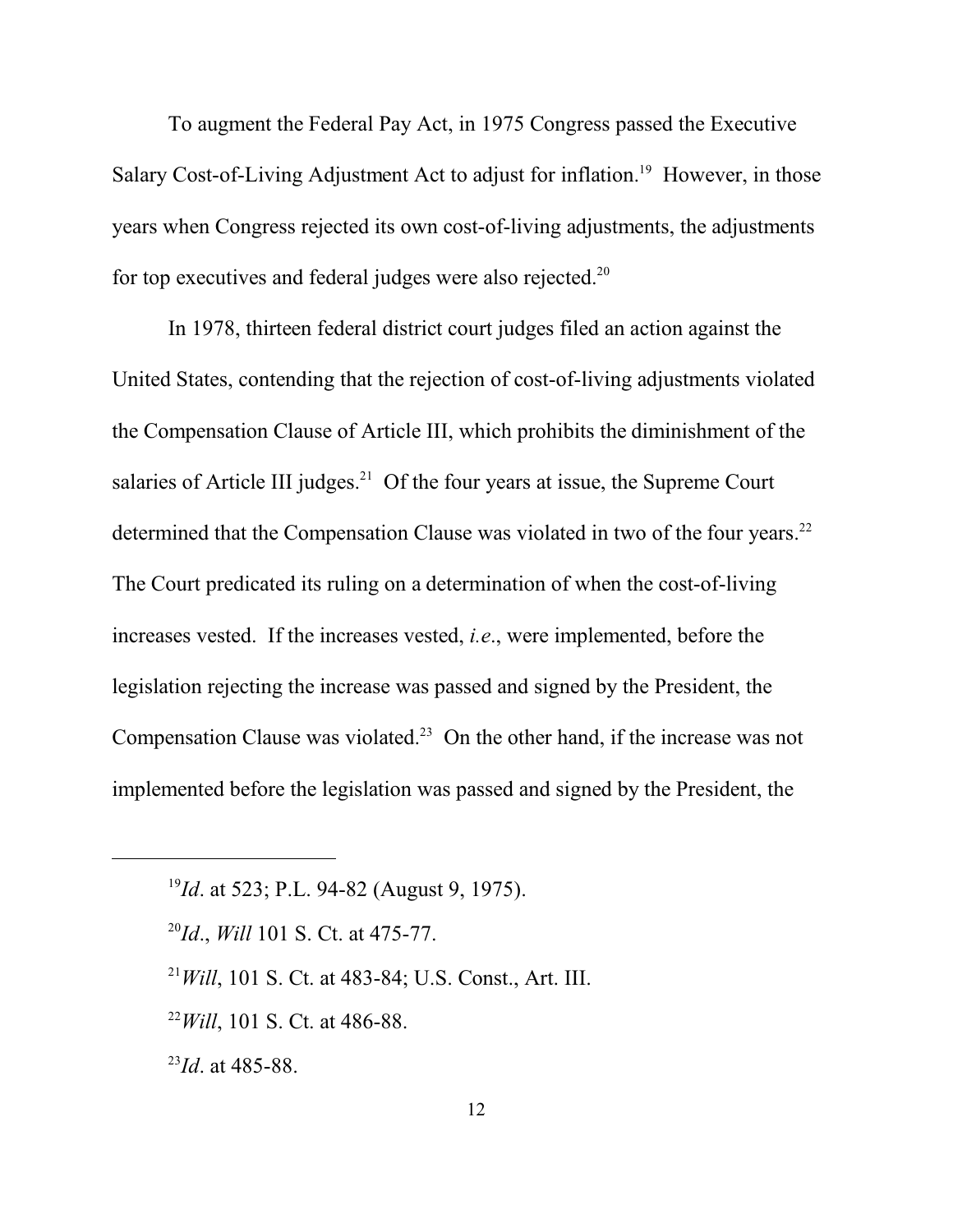Compensation Clause was not violated. $24$  This unstable state of affairs continued until 1989, when a sea change in judicial compensation occurred, enactment of the Ethics Reform Act.<sup>25</sup>

The Ethics Reform Act included a provision granting a 25 percent pay raise to Article III judges.<sup>26</sup> However, in return Article III judges were prohibited from receiving any honoraria for participating in law-related activities such as seminars and law school moot court competitions.<sup>27</sup> Finally, the Act limited compensation for teaching by active judges to roughly \$20,000 annually.<sup>28</sup> To many observers, Article III judges lost significant earning power as a result of passage of the Ethics Reform Act. As noted by one writer, for example, in the last year before the Ethics Reform Act took effect, one Supreme Court justice earned \$37,000.00 in honoraria alone. 29

24 *Id*.

<sup>25</sup>Holt, *supra* note 8 at 525 ("The Ethics Act significantly altered the boundaries of judicial compensation.").

26 *See*, Ethics Reform Act of 1989, PL 101-194, § 703(a)(3) (Nov. 30, 1989).  $^{27}Id.$  at § 501(b).

28 *Id*. at §§ 502, 804; Rotunda, *supra* n.10 at 5.

<sup>29</sup>Rotunda, *supra* n.10 at 6 n.38; *Beers v. United States*, 696 F.3d 1174, 1182 (Fed. Cir. 2012) (reporting that a significant number of federal judges earned (continued...)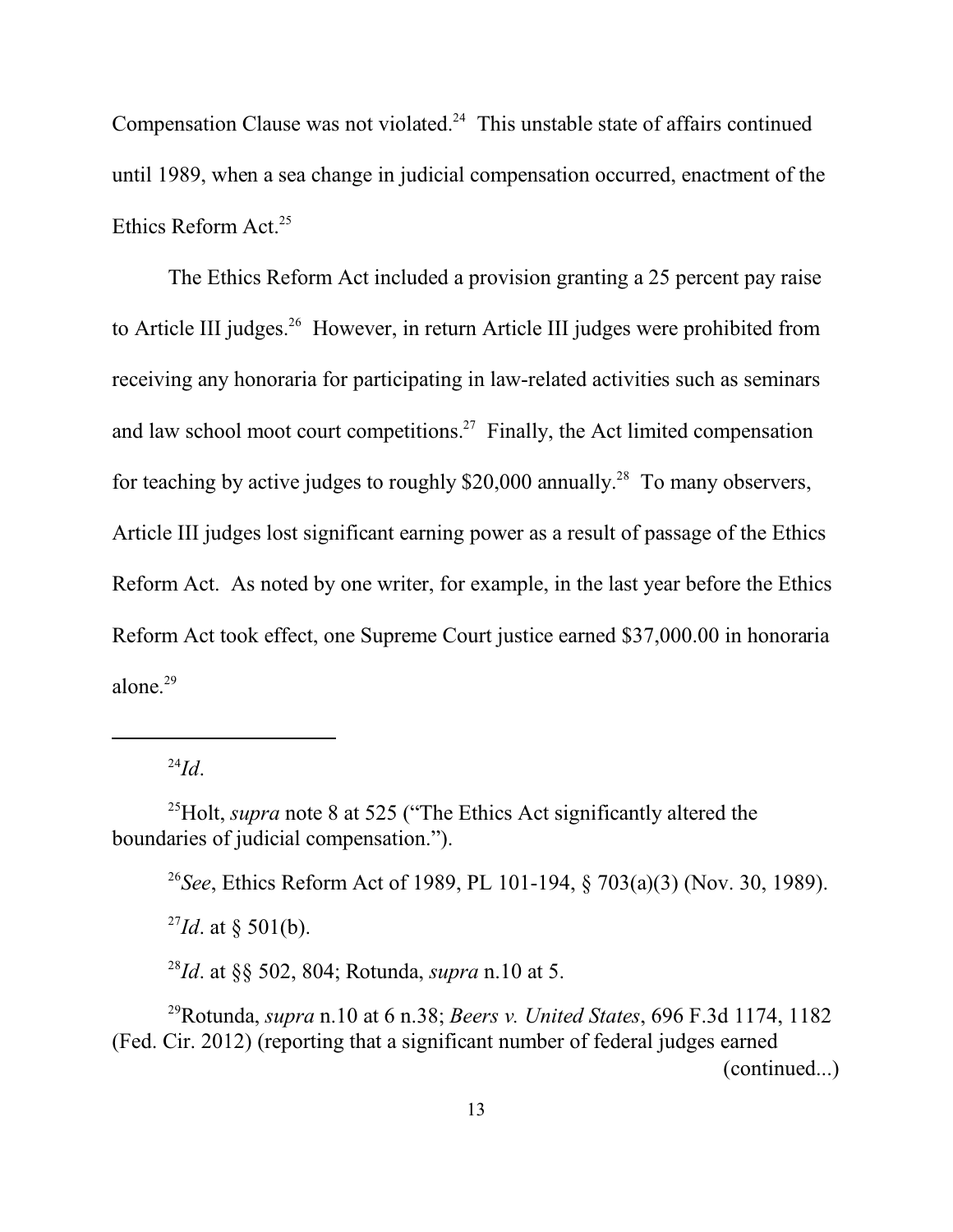To make matters worse, the cost-of-living adjustments included in the Ethics Reform Act were not applied to judicial salaries as expected. The most vexing reason for this development, in the eyes of many judges, was the linkage between Congressional salaries and judicial pay. In the words of one reporter: "The linkage of district judges' and Congressional salaries means that judges pay the price when members of Congress discern that it would be politically unpopular to raise their own pay.<sup>30</sup>

Frustrated by this state of affairs, a group of federal judges filed an action in Washington, D.C. asserting that the denial of the cost-of-living increases provided for in the Ethics Reform Act violated the Compensation Clause.<sup>31</sup> In its ruling, the district court distinguished the Supreme Court's decision in *Will*, finding that the cost-of-living adjustments in the Ethics Reform Act vested immediately and occurred automatically, without further action by Congress or the President.<sup>32</sup> Because judges did not receive cost-of-living adjustments in certain years that

 $29$ (...continued) outside income ranging between \$16,000-\$39,000).

<sup>30</sup>Linda Greenhouse, *Chief Justice Advocates Higher Pay for Judiciary*, New York Times, Jan. 1, 2007.

<sup>31</sup>*Williams v. United States*, 48 F. Supp. 2d 52, 65 (D.D.C. 1999). 32 *Id*. at 64.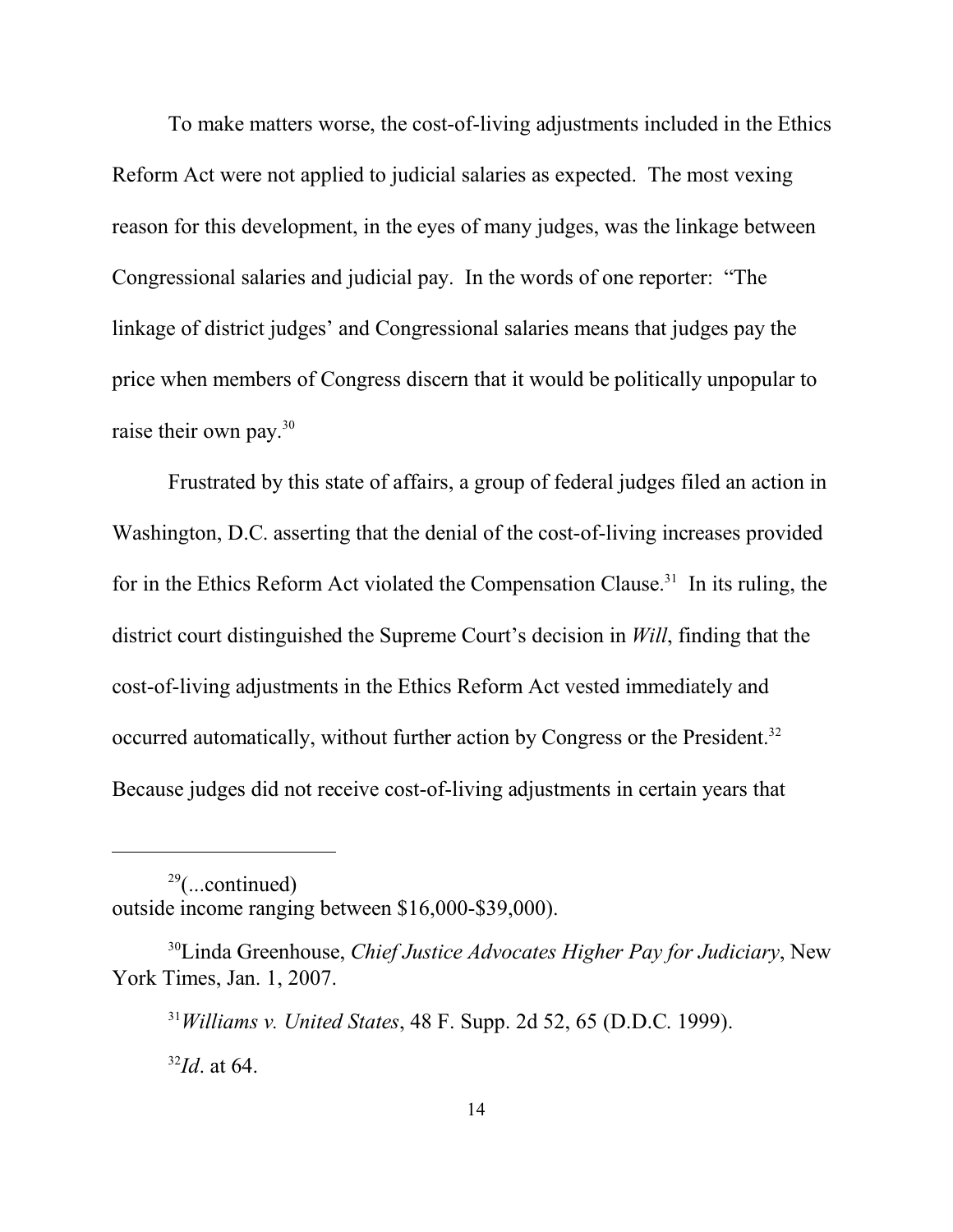there were adjustments for GS employees, the district court found a violation of the Compensation Clause. 33

On appeal, the Federal Circuit reversed the district court's ruling in favor of the judges, rejecting the district court's reasoning that the cost-of-living adjustments in the Ethics Reform Act vested immediately and automatically.<sup>34</sup> Rather than distinguishing the Supreme Court's decision in *Will* as the district court did, the Federal Circuit reverted to the reasoning in *Will*, concluding that each cost-of-living adjustment vested on the first day of the applicable fiscal year.<sup>35</sup> Therefore, if Congress passed legislation blocking the cost-of-living increase before the first day of the applicable fiscal year,<sup>36</sup> the increase had failed to vest.

Most recently, yet a third group of federal judges sought relief in federal court for denial of cost-of-living increases. In *Beer v. United States*, federal judges once again argued that withholding of the salary adjustments in the Ethics Reform Act violated the Compensation Clause.<sup>37</sup> Surprisingly, the Federal Circuit reversed

36 *Id*.

<sup>33</sup> *Id*. at 65.

<sup>34</sup>*Williams v. United States*, 240 F.3d 1019, 1023, 1032 (Fed. Cir. 2001). 35 *Id*. at 1031.

<sup>37</sup> 696 F.3d 1174, 1178-79 (Fed. Cir. 2012).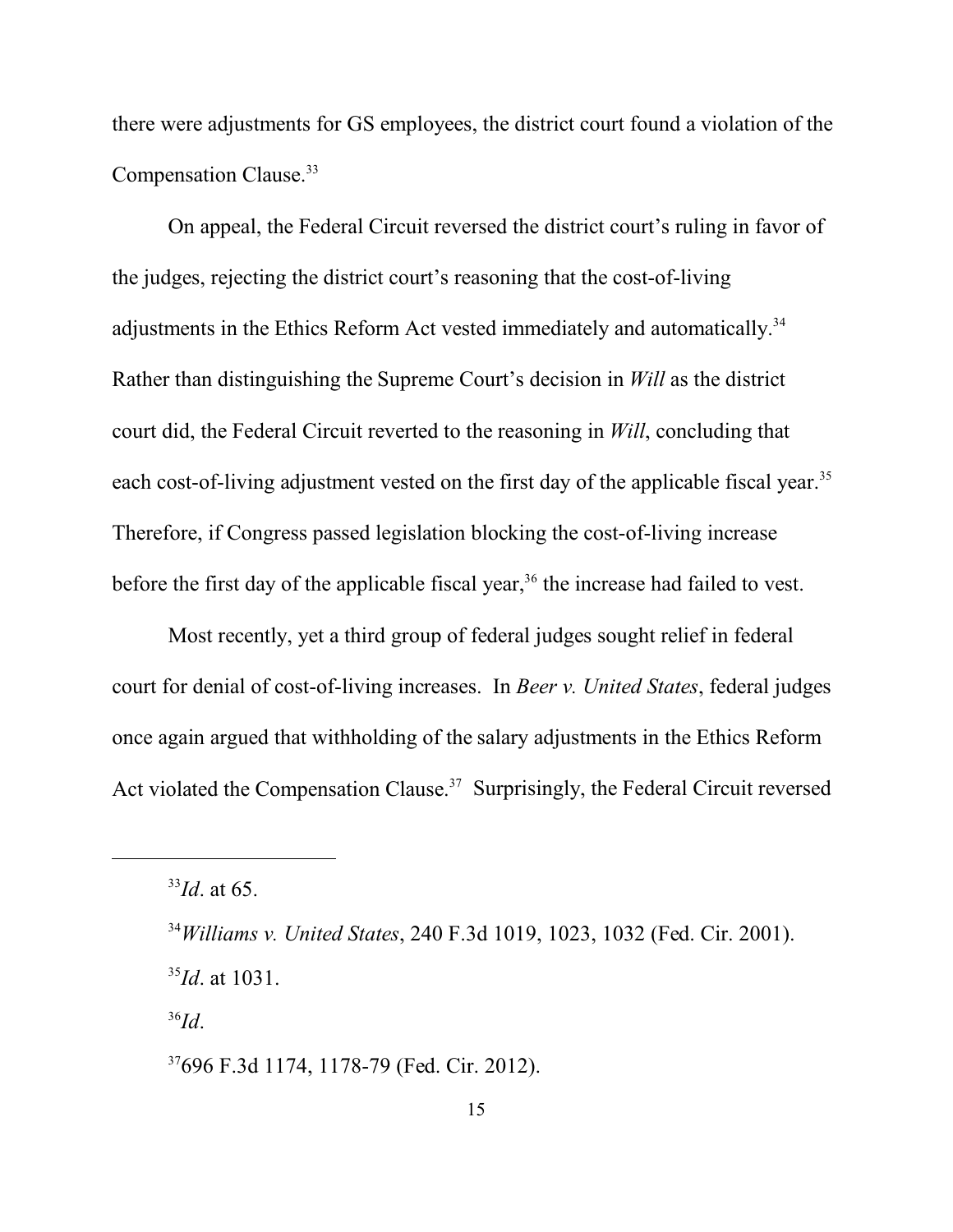its decision in *Williams*, agreeing with the federal judges that they were entitled to the cost-of-living adjustments in the Ethics Reform Act.<sup>38</sup> The Federal Circuit concluded that the Compensation Clause "protects not only judicial compensation that has already taken effect but also reasonable expectations of maintenance of that compensation level."<sup>39</sup> Although the Compensation Clause does not itself require cost-of-living adjustments, the coupling of promised cost-of-living adjustments and limitations on outside income "triggered the expectation-related protections of the Compensation Clause for all sitting judges.<sup>40</sup> When the Supreme Court declined to review the Federal Circuit's ruling, the decision of the Federal Circuit became final, awarding the long-awaited cost-of-living adjustments to the federal judiciary. 41

But was the *Beer* victory too little, too late? As early as 1986, Chief Justice Rehnquist was expressing dissatisfaction with the pay for Article III judges.<sup>42</sup> In

<sup>41</sup>*United States v. Beer*, 133 S. Ct. 1997 (2013).

<sup>42</sup>Yoon, *supra* n.7 at 1035.

<sup>38</sup> *Id*. at 1184-85.

<sup>39</sup> *Id*. at 1184.

<sup>40</sup> *Id*. at 1184-85.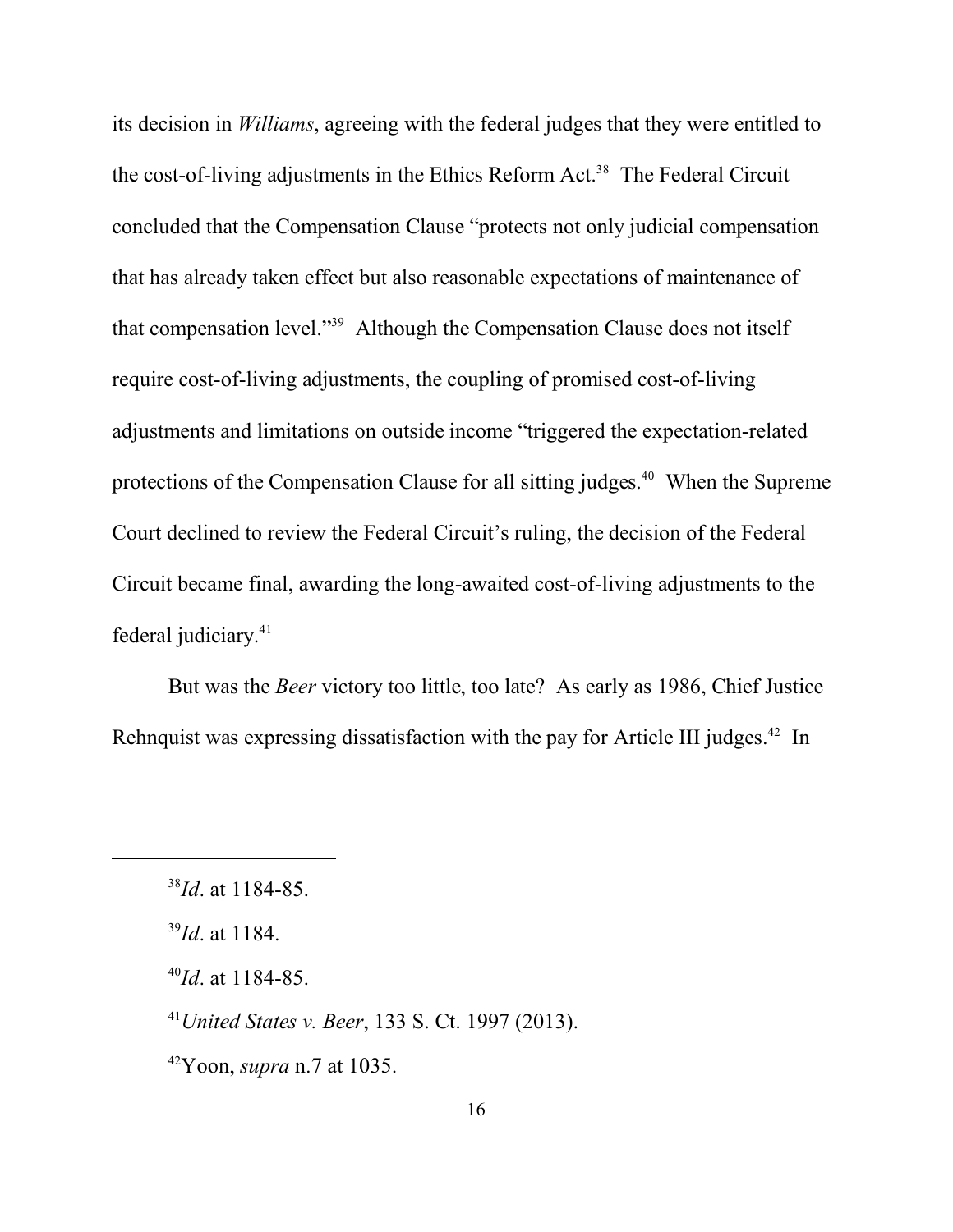fact, he raised the issue in each of his Year-End Reports from 1997 on.<sup>43</sup> Chief Justice Rehnquist expressed the view that inadequate compensation compelled federal judges to leave judicial service for more lucrative opportunities.<sup>44</sup> He urged Congress to increase salaries for federal judges to maintain the quality of the federal bench.<sup>45</sup>

Chief Justice Roberts continued Chief Justice Rehnquist's practice of urging Congress to increase compensation for federal judges. In his first year-end report, Chief Justice Roberts made his point emphatically: "If Congress gave judges a raise of 30 percent tomorrow, judges would—after adjusting for inflation—be making what judges made in 1969."<sup>46</sup>

Chief Justice Roberts elected to raise his concerns regarding lagging judicial pay as the sole topic of his second year-end report.<sup>47</sup> Chief Justice Roberts noted that his predecessor, Chief Justice Rehnquist, "had spoken out on the issue of

44 *Id*.

45 *Id*.

<sup>43</sup> *Id*. at 1035.

<sup>46</sup>Holt, *supra* n.8 at 513.

<sup>47</sup>Greenhouse, *supra* n.30.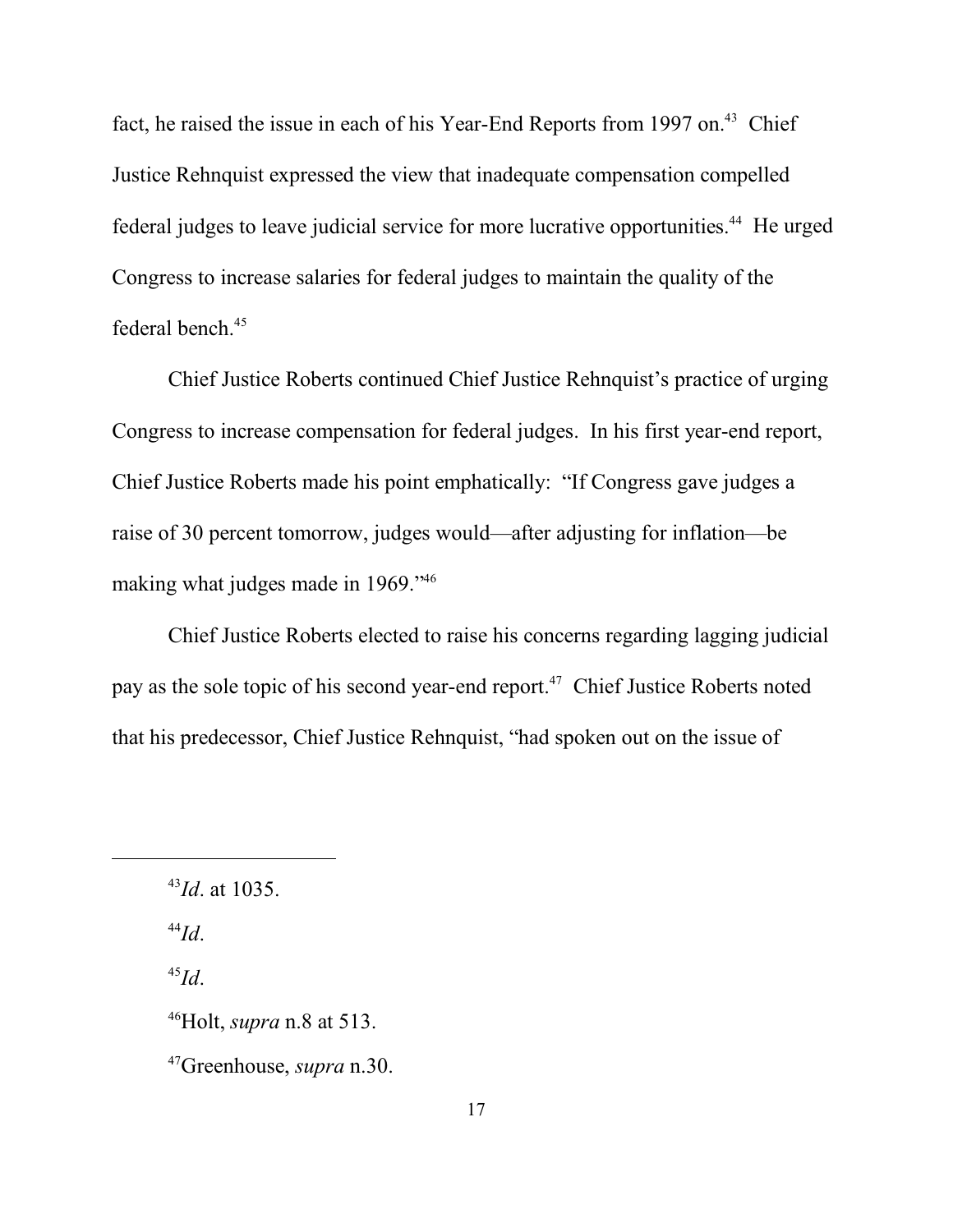judicial pay for 20 years."<sup>48</sup>

Chief Justice Roberts described the failure of Congress to enact judicial pay raises as a "constitutional crisis that puts the future of the federal courts in jeopardy," and "threatens to undermine the strength and independence of the federal judiciary."<sup>49</sup>

Referencing the "dramatic erosion of judicial compensation," Chief Justice Roberts declared that "it was clear that the time is ripe for our nation's judges to receive a substantial salary increase."<sup>50</sup>

Justice Breyer added his voice to the chorus of those calling for a pay raise for federal judges in his testimony before the National Commission on Public Service.<sup>51</sup>

Justice Breyer began his remarks by informing the Commission "that something has gone seriously wrong with the judicial compensation system that the

48 *Id*.

49 *Id*.

50 *Id*.

<sup>51</sup>Statement of Justice Stephen G. Breyer Before the National Commission on the Public Service, July 15, 2002, available at http://www.Supreme Court.gov/public info/speeches/ncps\_project.pdf (last visited February 29, 2016).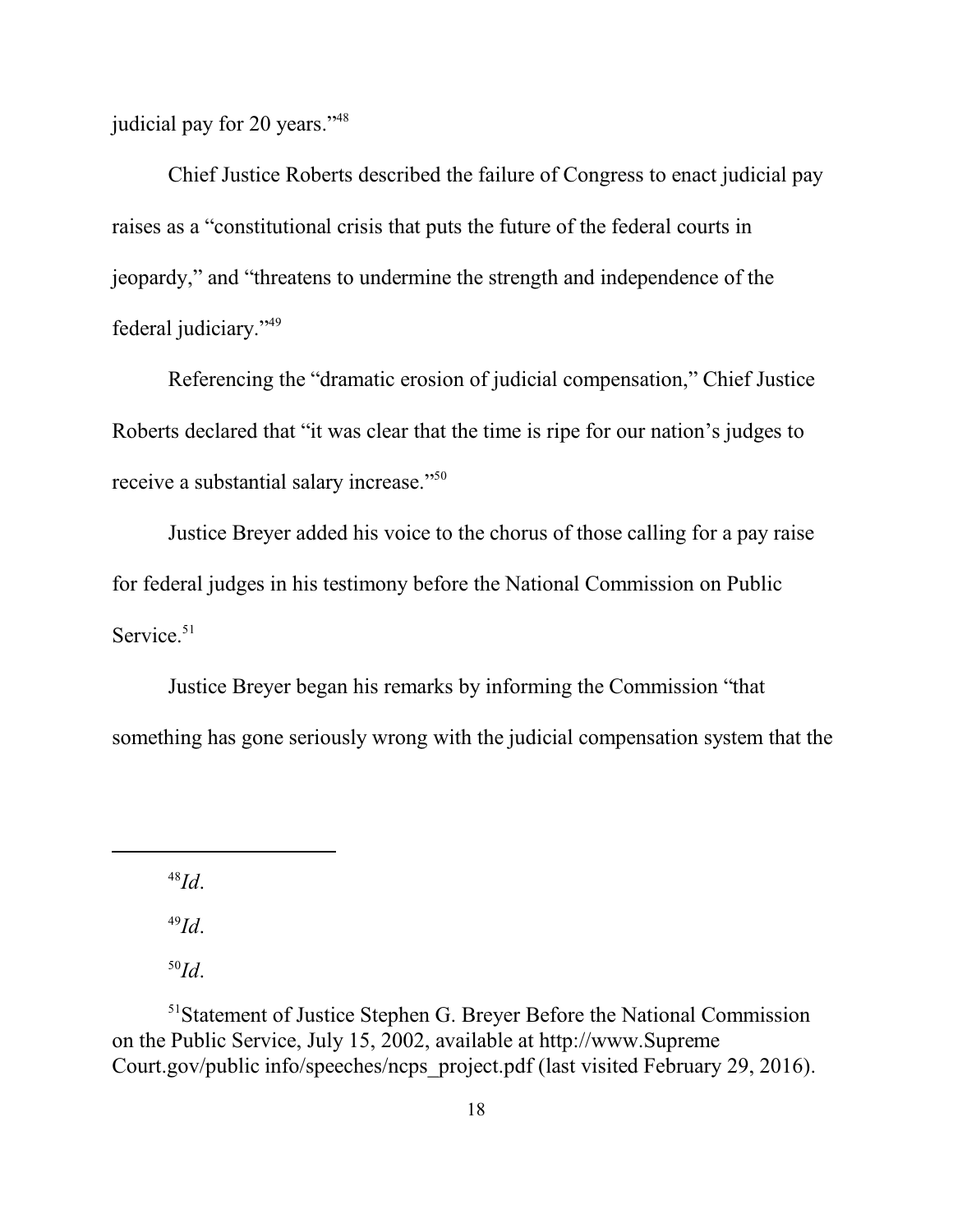Constitution's Framers foresaw.<sup>52</sup> Justice Breyer pointed out that the framers of the Constitution understood that judicial independence and adequate compensation go hand-in-hand.<sup>53</sup> To emphasize his point regarding the erosion of judicial salaries, Justice Breyer, a former law professor,<sup>54</sup> compared past and present salaries of federal judges and professionals in the legal academy.<sup>55</sup> Justice Breyer first compared the salaries of a district court judge, professor and law school dean in 1969. At that time, the respective salaries were \$40,000 for a district court judge, \$28,000 for "top professors" and \$33,000 for a law school dean.<sup>56</sup>

Thirty years later, the salary differential was completely reversed. While the salary for a district court judge had risen to \$150,000, the salary for senior law professors was approximately \$250,000, and the salary for law school deans was approximately \$325,000.<sup>57</sup> Justice Breyer described this salary gap between

53 *Id*. at 2.

56 *Id*.

<sup>57</sup>*Id*. and Appendix, Chart Five.

<sup>52</sup> *Id*. at 1.

<sup>54</sup>Greenhouse, *supra* n.30.

<sup>55</sup>Statement of Justice Stephen G. Bryer at 4.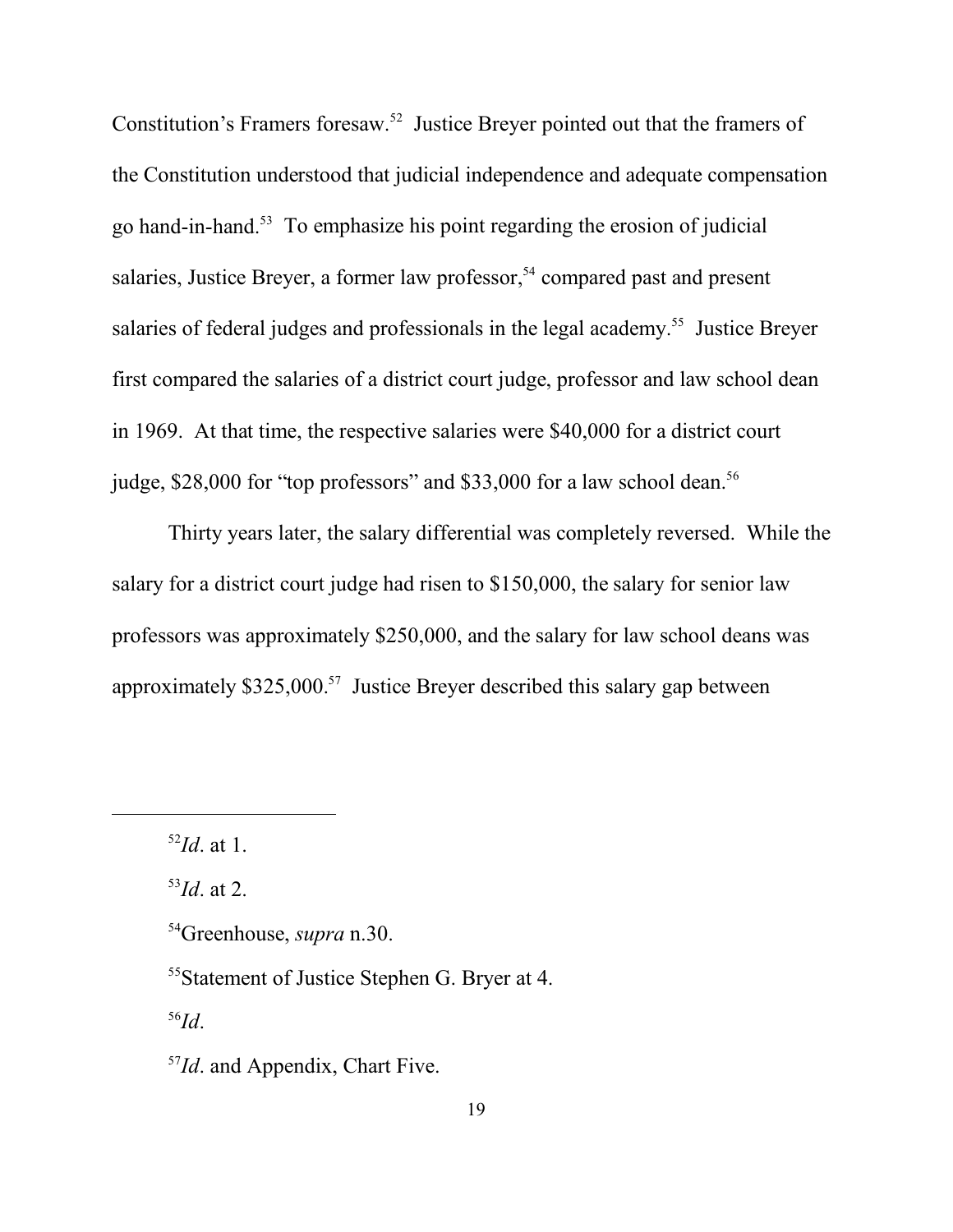federal judges and professionals in the academy as a "chasm."<sup>58</sup>

It was perhaps this comparison by Justice Breyer that prompted the chatter about federal judges relinquishing their Article III status to enter the ranks of the legal academy. However, federal judges were assuming the role of law school dean long before Justice Breyer's statement.

## **III. Federal Judges Transitioning to the Academy**

While there are a number of Article III judges who have made the transition from the judiciary to the academy, to set the context it might be helpful to discuss a few of the earliest/most prominent examples.

One of the earliest instances of a federal judge assuming the deanship of a law school involved Judge J.C. Hutcheson, a district court judge for the southern district of Texas.<sup>59</sup> Judge Hutcheson graduated as valedictorian of his law school class at the University of Texas in 1900.<sup>60</sup> He was described as a "martinet and an old-time southern hot-head."<sup>61</sup> He engaged in the practice of law "with a forthright

58 *Id*. at 4.

<sup>59</sup>Federal Judicial Center, *Biographical Directory of Federal Judges*, available at http://www.fjc.gov/public/home.nsf/hisj (last visited Jan. 6, 2016).

<sup>60</sup>Roger K. Newman, *The Yale Biographical Dictionary of American Law* (New Haven and London, Yale University Press 2009, at 280-81.

61 *Id*. at 280.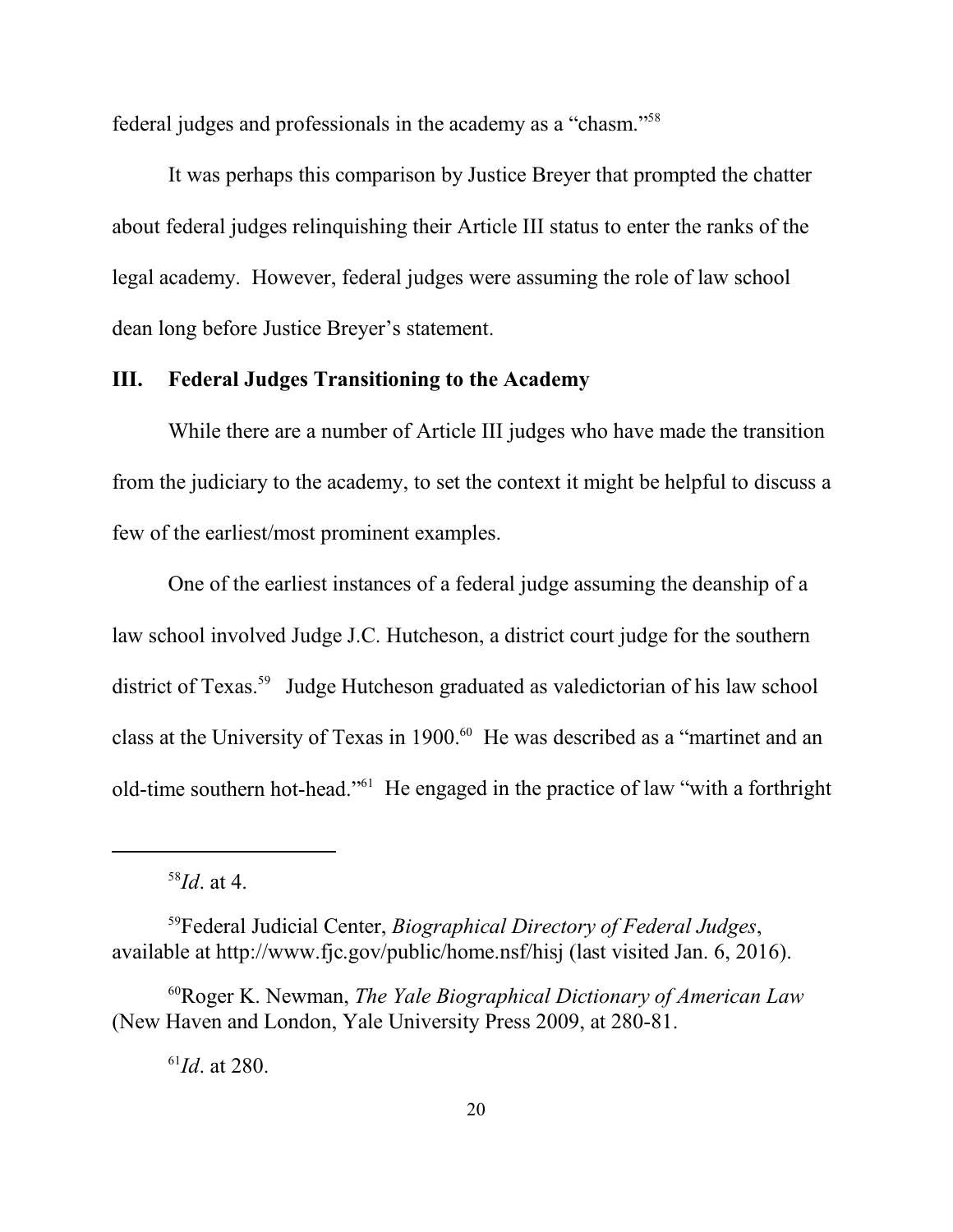and unconventional outlook shaped by a quick, combative and confident personality."<sup>62</sup> In 1917, Hutcheson threw his hat into the ring for a federal judgeship.<sup>63</sup> He was successful in his quest, being nominated by Judge Woodrow Wilson on March 29, 1918 and confirmed eight days later (oh for the good old days!).<sup>64</sup> Judge Hutcheson presided over the busiest federal judicial district with a single judge.<sup>65</sup> However, the most remarkable part of Judge Hutcheson's history is that he served as the first dean of South Texas Law School while sitting as an active judge. 66 It does not appear that any law or regulation prohibited Judge Hutcheson's simultaneous service as a federal judge and law school dean.<sup>67</sup>

62 *Id*.

63 *Id*. at 281.

<sup>64</sup>Biographical Directory of Federal Judges, *supra* n.59.

<sup>65</sup>Newman, *supra* note 60 at 281.

66 *Id*.

 $67$ An analogous circumstance, involving a different district court judge, confirms the lack of any official restraint on the outside employment of then-sitting federal judges. In 1920, Judge Kenesaw Mountain Landis was appointed the first commissioner of major league baseball. Raymond J. McKoski, *Judicial Discipline and the Appearance of Impropriety: What the Public Sees Is What the Judge Gets*, 94 Minn. L. Rev. 1914, 1921-22 (June, 2010). Much like Judge Hutcheson, Judge Landis was described as a "hard-hitting, no-nonsense, call-them-as-you-see-them" judge. *Id*. at 1921. Apparently, it was thought that an individual of Judge Landis' temperament could successfully "combat gambling and bribery influences that (continued...)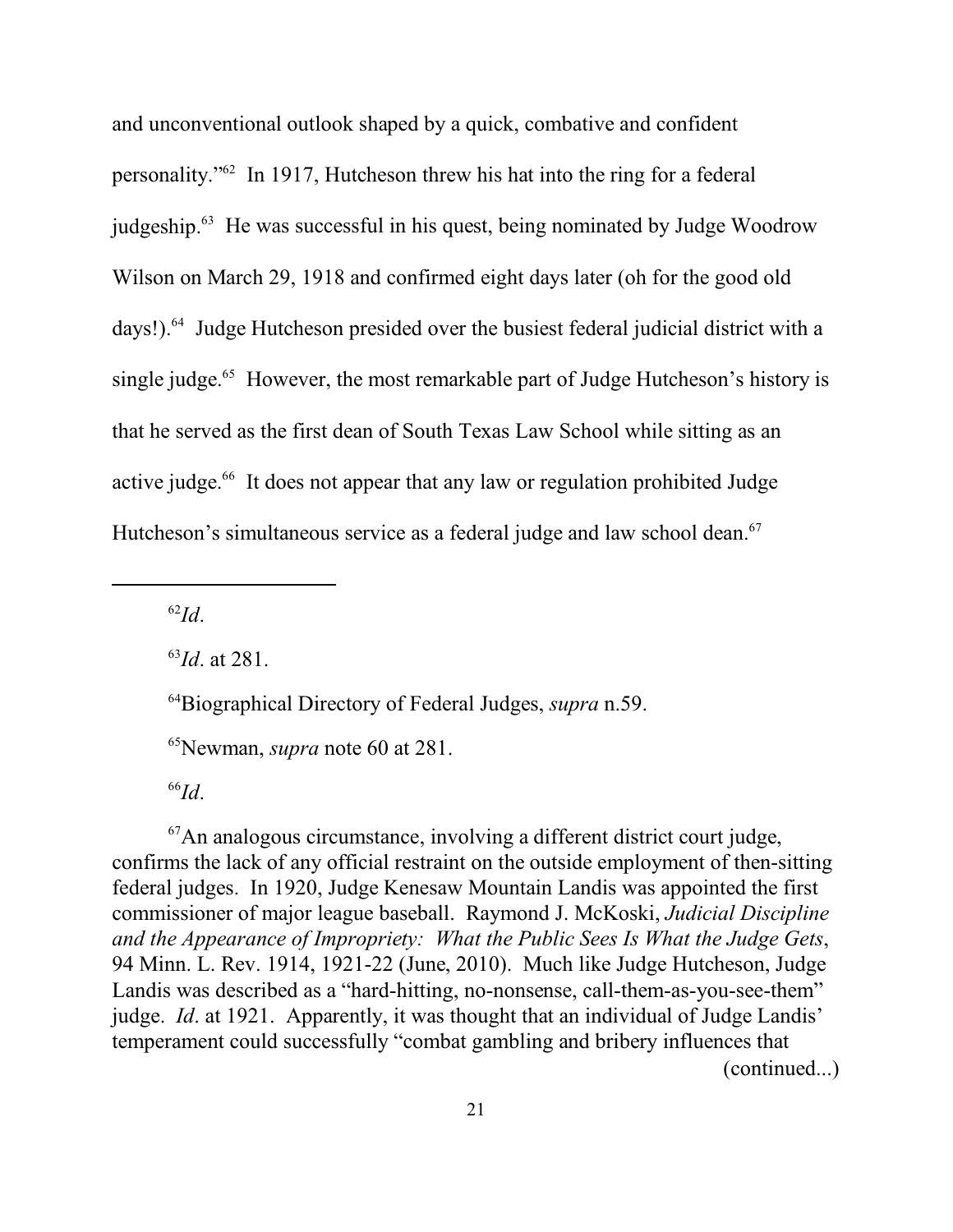Judge Hutcheson served in the dual capacities of federal district court

judge/law school dean from 1923-1931.<sup>68</sup> The end of Judge Hutcheson's deanship

coincided with his ascension to the Fifth Circuit Court of Appeals to fill a newly

created seat. 69

In the same era, the first African-American federal judge, William H. Hastie, resigned his judgeship to become dean of Howard Law School.<sup>70</sup> Judge Hastie was

Although the general public lauded Judge Landis for his dedication to restoring the integrity of America's sport, the nation's attorneys were not as sanguine. Judge Landis was roundly criticized "for tarnishing the image of the judiciary by retaining his federal judgeship while serving as Commissioner." *Id*. at 1923. However, his critics could point to no law, rule or regulation that prohibited Judge Landis from simultaneously serving as a federal judge and baseball commissioner. *Id*. As the United States Attorney General explained: "There seems to be nothing as a matter of general law which would prohibit a district judge from receiving additional compensation for other than strictly judicial service, such as acting as arbitrator or commissioner." *Id*.

<sup>68</sup>*Biographical Directory of Federal Judges*, *supra*, n. 59; *Rosenblatt's Dean's Database*, available at http://www.law.mc.edu/deans/school profile.php?univ=South + Texas + College + of + Law (last visited Jan. 6, 2016).

<sup>69</sup>*Biographical Directory of Federal Judges*, *supra* n. 59.

<sup>70</sup>*Yale Biographical Dictionary of Federal Judges*, *supra* n. 60 at 256-57.

 $67$ (...continued)

many thought were corrupting the national pastime. *Id*. at 1922. Judge Landis demonstrated his commitment to purging baseball of corruption by instituting a lifetime ban of the eight members of the Chicago White Sox baseball team who were accused of rigging the 1919 World Series. *Id*. Judge Landis was undeterred by the fact that the eight had been acquitted of all criminal charges. *Id*.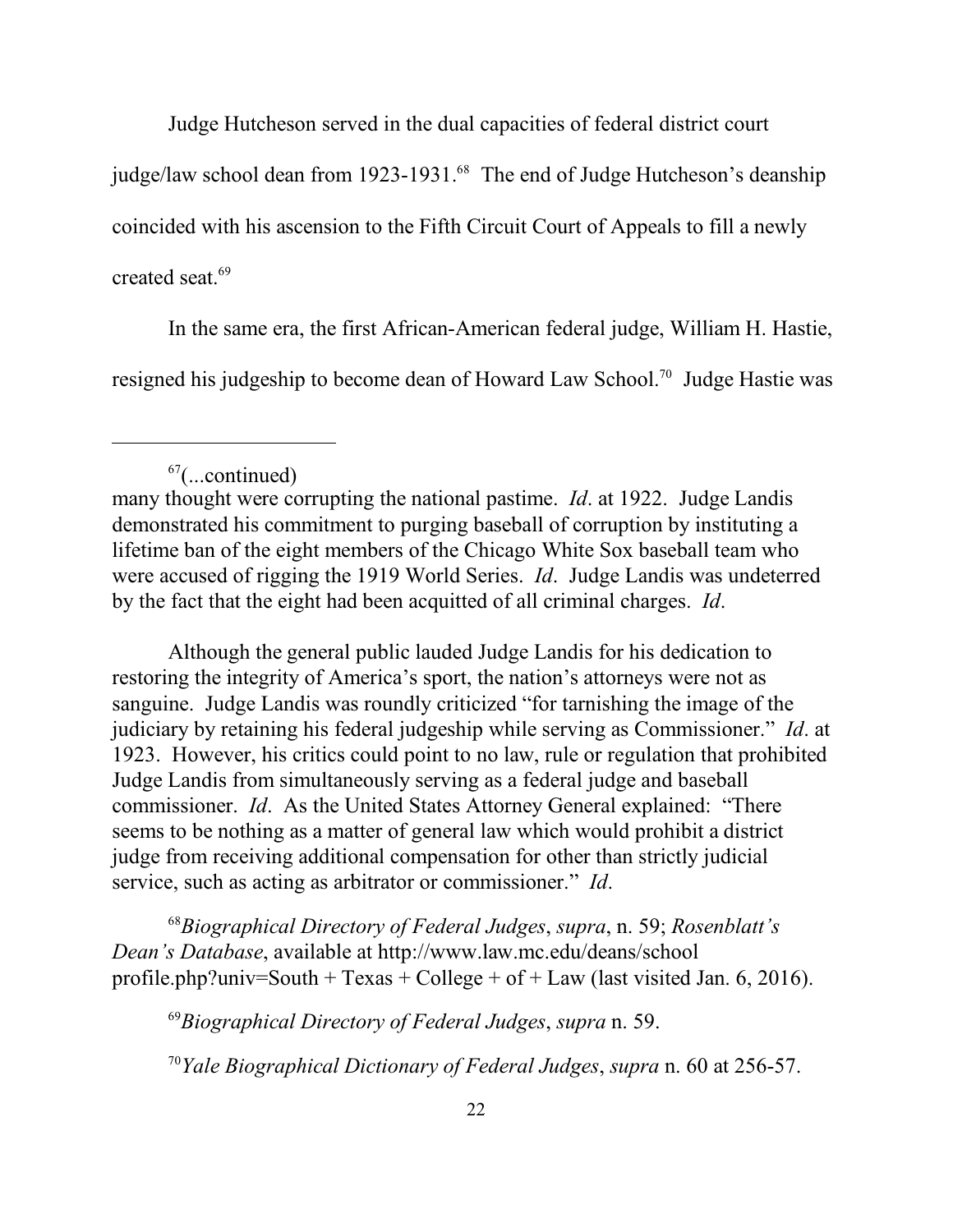appointed by President Franklin Roosevelt in 1937 to the federal district court in the Virgin Islands.<sup>71</sup> However, the judgeship in the Virgin Islands was not established under Article III.<sup>72</sup> As Judge Hastie explained in his oral history, when he was appointed to the district court judgeship in the Virgin Islands, the tenure was a four-year term.<sup>73</sup> Judge Hastie "never thought in terms of making a career in the Virgin Islands."<sup>74</sup> Rather, he was more interested in pursuing a career "on the mainland."<sup>75</sup> Nevertheless, he would have served out his four-year term had he not been offered the deanship of Howard University Law School in 1939.<sup>76</sup> Judge Hastie commented that he had always had an interest in teaching, and had previously taught at Howard University Law School.<sup>77</sup> So, perhaps inevitably, he

71 *Id*.

72 *Id*.

73 Jerry N. Hess, *Oral History Interview With Judge William H. Hastie*, Jan. 5, 1972 at 2, available at http://www.truman library.org/oralhist/hastie.htm (last visited Jan. 6, 2016).

74 *Id*. at 3. 75 *Id*. 76 *Id*. 77 *Id*.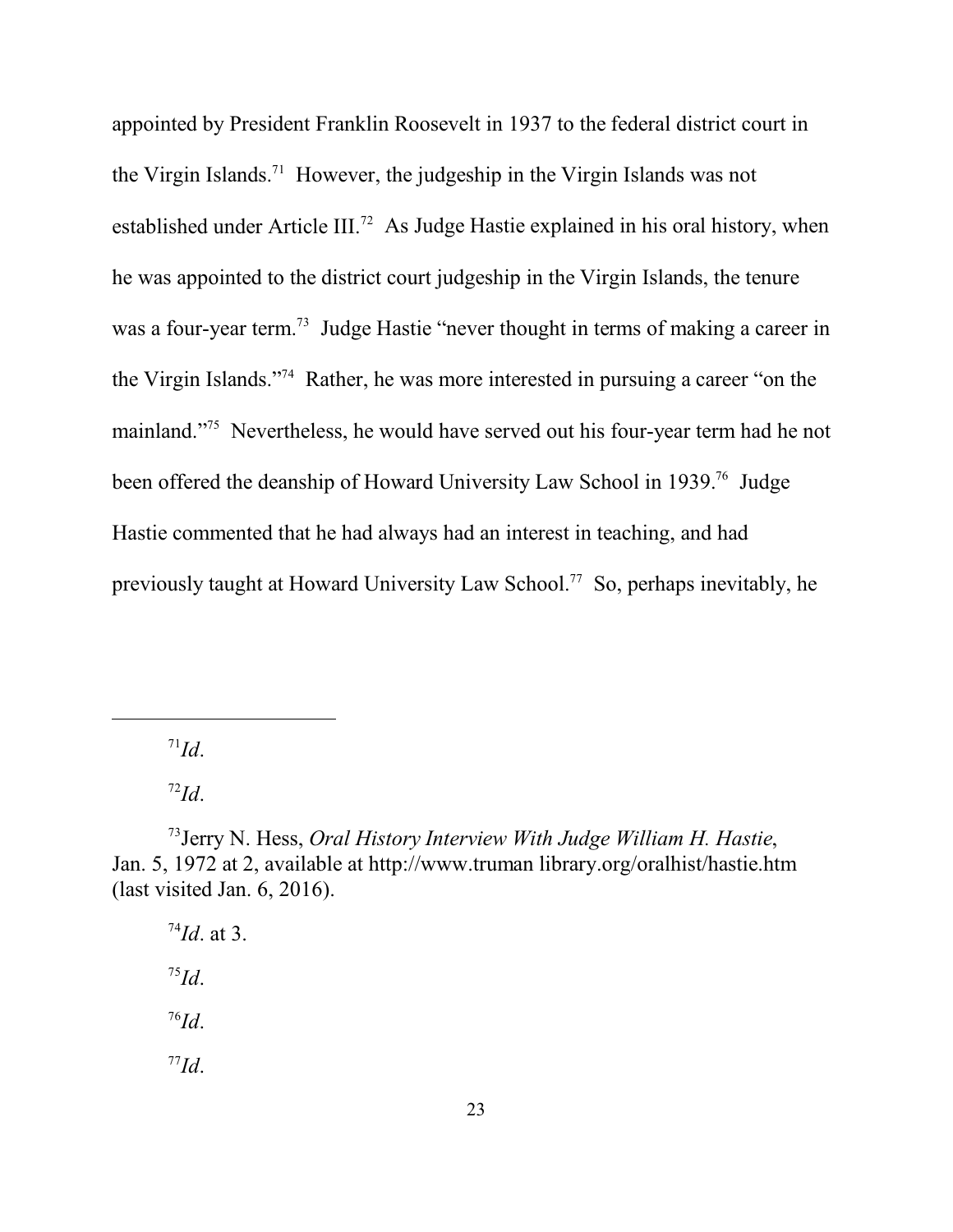returned to Howard University Law School as its dean from 1939-46.<sup>78</sup>

The most remarkable consequence of Judge Hastie's assumption of the deanship at Howard University Law School was his pivotal role in assembling and training a cadre of attorneys to systematically dismantle the invidious system of segregation in this country.<sup>79</sup> Included among that cadre of attorneys was future Supreme Court Justice Thurgood Marshall.<sup>80</sup> The culmination of the efforts of these dedicated civil rights attorneys was the momentous decision in *Brown v. Bd.* of Educ., 347 U.S. 483 (1954).<sup>81</sup> It is safe to say that this federal judge turned dean impacted society and the legal system in an unforgettable way.

Of more recent vintage, Judge David Levi, an Article III judge in the Eastern District of California, resigned his Article III commission to become the dean of Duke University Law School in 2007.<sup>82</sup> Some three years after making the transition from federal judge to law school dean, Dean Levi penned an essay

78 *Id.*

80 *Id*. at 9.

81 *Id*. at 11.

<sup>79</sup>Spottswood W. Robinson, III, *In Memoriam: William H. Hastie*, U. Pa. L. Rev. 8-12 (Nov. 1976).

<sup>82</sup>Wall Street Journal Law Blog, *supra* n. 12.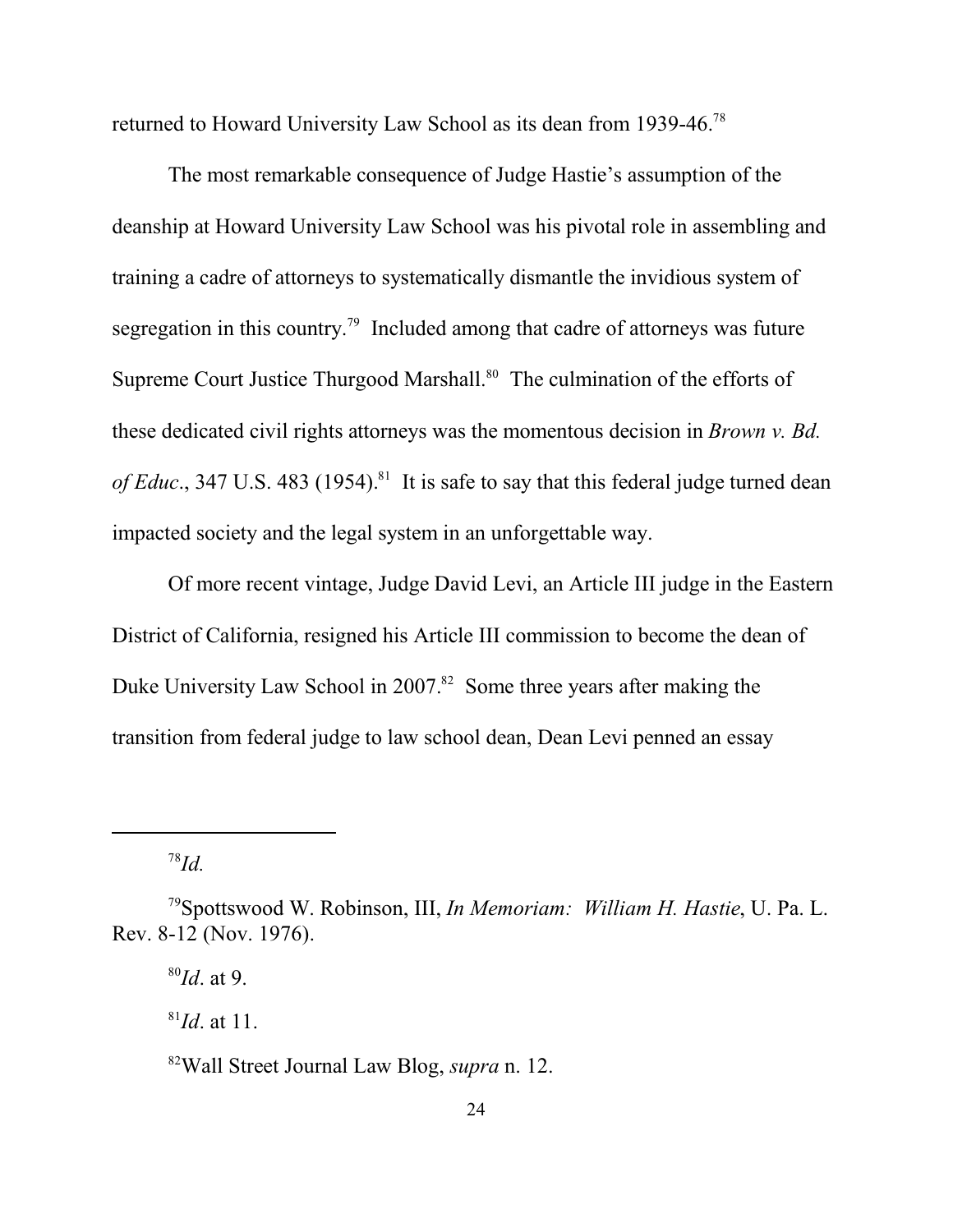reflecting upon his transition.<sup>83</sup>

Two points made by Dean Levi in his essay are particularly pertinent. The first was that a career shift from judgeship to deanship "may have seemed surprising."<sup>84</sup> As Dean Levi noted, many in the legal community would be surprised that a federal judge would relinquish the "prestige, importance and security" associated with an Article III judicial appointment.<sup>85</sup> This comment harkens back to the "psychic income" that accompanies an Article III judgeship.<sup>86</sup> As Dean Levi remarked, "[a]pparently 'Judge' trumps 'Dean' even within the law school."<sup>87</sup>

The second pertinent point was Dean Levi's observation that the "low pay suffered by federal judges" renders them susceptible to favorable financial terms

85 *Id*.

<sup>86</sup>Holt, *supra* n.8; *see also* William Alsup, *Training the Next Generation: Do it! Get Out There-Be An Advocate*, Assn'n. of Bus. Trial Lawyers Rept., Northern Calif., Vol. 24 No. 2 (Fall 2015) ("Since the 1940s, opinion polls in the United States have consistently shown that our federal courts rank very high on the public confidence scale . . .").

<sup>87</sup>Levi, *supra* n.83 at 913.

<sup>83</sup>David F. Levi, *From Judge to Dean: Reflections on the Bench and the Academy*, La. Law Rev., Vol. 70, No. 3, Spring 2010.

<sup>84</sup> *Id*. at 913.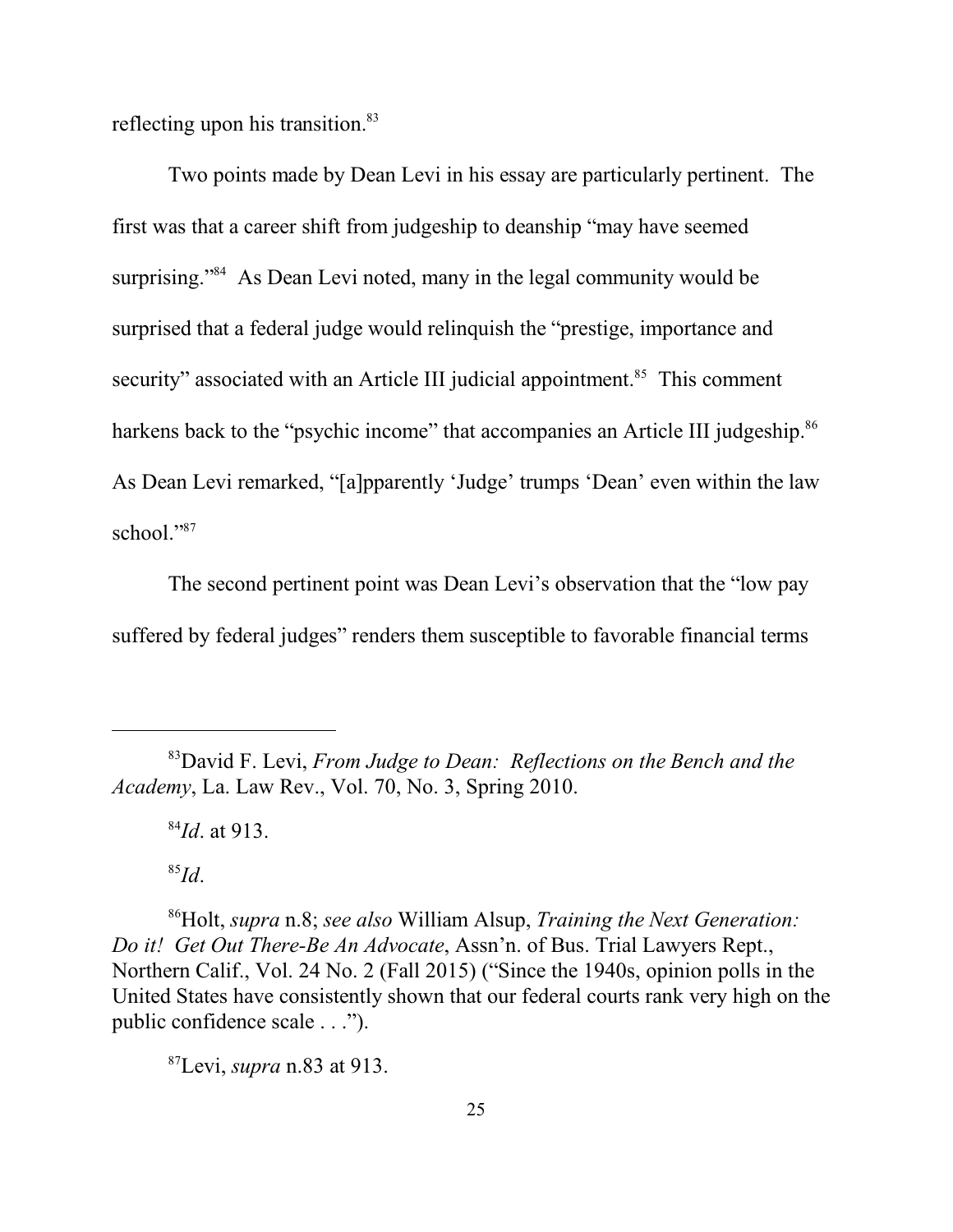dangled by state or international courts.<sup>88</sup> Dean Levi's observation dovetails with the national conversation addressing judicial pay, and is consistent with a phenomenon in California where federal district court judges are relinquishing their Article III commissions to assume judgeships on the state appellate court, as reflected in several of the reported interviews.

The stories of these interesting judges reinforce the premise that it is not a new phenomenon that Article III judges are relinquishing life tenure. The challenge is to ascertain what is prompting these relinquishments and determine whether there is cause for concern.

#### **IV. Motivation**

In addition to judges who relinquish life tenure before becoming eligible for full retirement, Article III judges approaching the age of sixty-five, the age when most judges are eligible for senior status, must decide whether to continue in active status, take senior status<sup>89</sup> or leave Article III service altogether (full retirement).

<sup>88</sup> *Id*. at 915.

<sup>&</sup>lt;sup>89</sup>Generally, senior status is a semi-retirement from the federal bench with a reduced caseload and "continued office space and secretarial and law clerk support." Honorable Frederic Bloc, *Senior Status: An "Active" Senior Judge Corrects Some Common Misunderstandings*, 92 Cornell L. Rev., 533, 539-40 (2007). "It is at once apparent that the federal judicial system would be enormously burdened if the senior judges were to retire rather than continue to (continued...)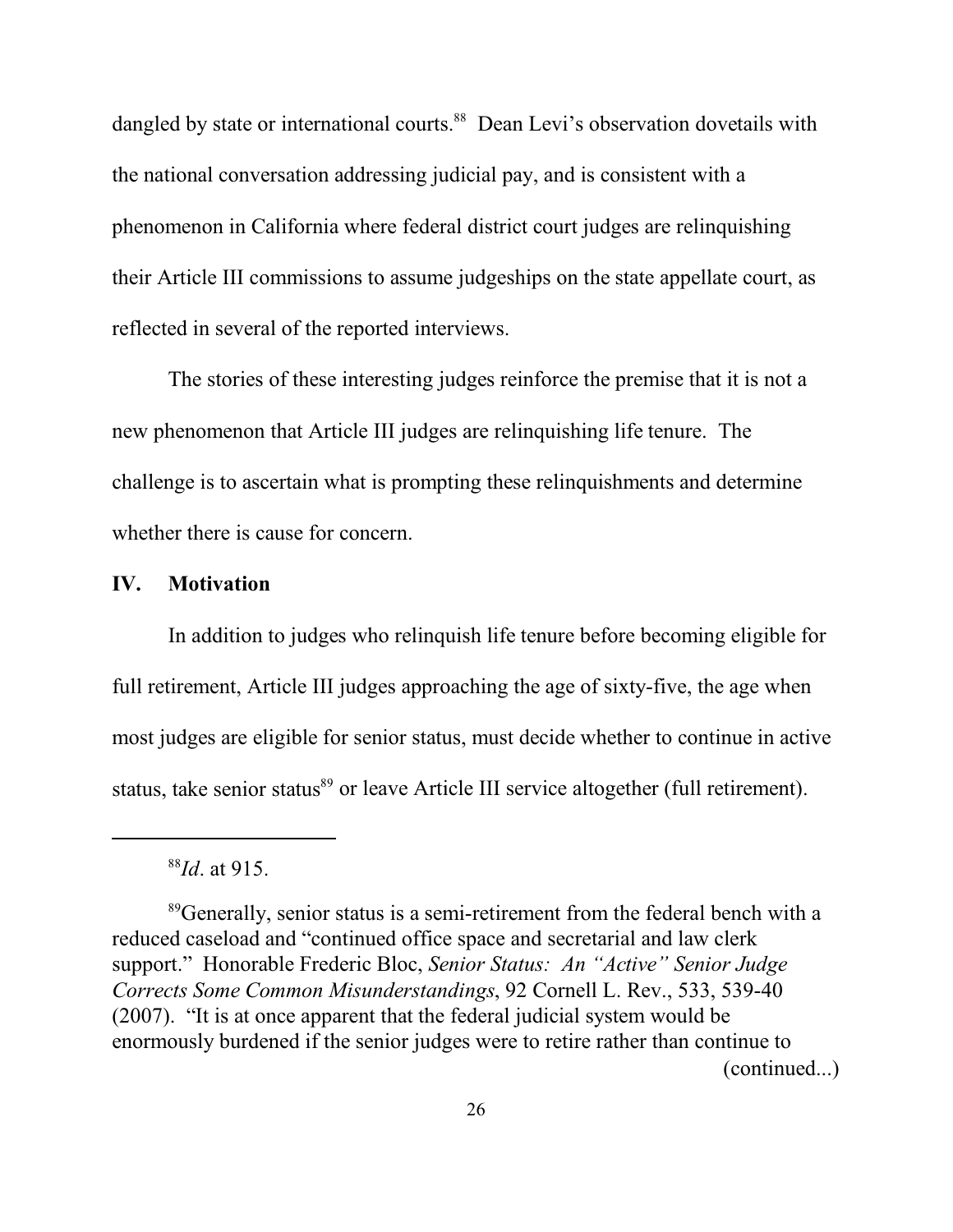This decision is a very serious matter to the Administrative Office of the [Federal] Courts, as evidenced by the annual planning seminar offered to Article III judges approaching eligibility for senior status. As the national conversation has continued to swirl around the lack of pay raises for Article III judges, the exodus of Article III judges, and the lure of the academy, I became more and more curious about why an Article III judge would elect to relinquish lifetime tenure, whether financial considerations were driving factors, and whether the academy was the natural destination. Through my interviews, I aimed to get an inkling of some of the factors that explain the behavior of Article III judges contemplating continued lifetime tenure.

More broadly, I thought it important to gather information about what factors prompt judges to consider leaving the bench, whether they have a particular interest in academia, and the extent to which money or some other factor(s) are influencing their decisions.

Most court watchers agree that an Article III judgeship comes with a prestige

<sup>89</sup> (...continued)

serve, even though there is little economic incentive to do." *Id*.; *see also* Milton J. Valencia, "Senior Status" Lets Federal Judges Keep Working For Free, Boston Globe, Dec. 12, 2014.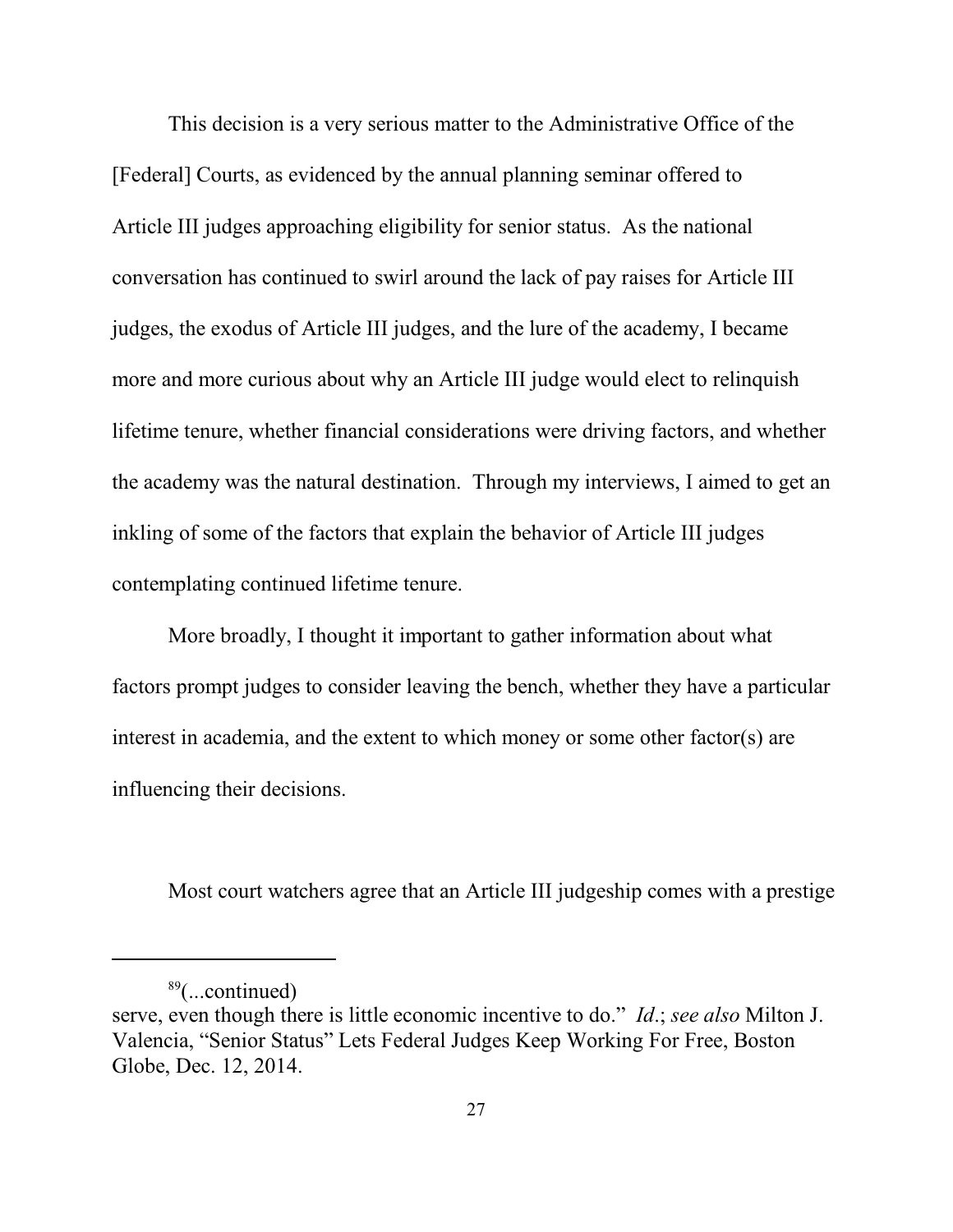and mystique that "is hard to match elsewhere."<sup>90</sup> As one professor described it: "[Article III judges are] held in high regard by the bench and the bar. It's the closest thing to god you can be in legal circles. The power is immense.<sup>91</sup> (How's that for psychic income?).

This paper explores why this immense psychic income may not be enough for some Article III judges.

#### **V. Methodology**

I began my inquiry by asking all of the judges what their mindset was regarding life tenure upon being appointed as an Article III judge, *i.e*., whether it was their intent to remain an Article Three judge for the balance of their professional career. Then, for the Baby Judges and Sustainers, I inquired generally what future considerations might cause them to re-think their commitment to lifetime tenure, including on-the-job frustrations. I subsequently inquired about the extent to which financial considerations might impact their decision to relinquish life tenure, including the amount of money, if any, that would tempt them to leave.

<sup>90</sup>Pete Brush, *NY's Rookie Federal Judges Could Face Job-Hopping Pressure*, Law 360, available at http://www.law 360.com/articles/396505/ny-srookie-federal-judges-could-face-job-hoppi . . . (last visited Feb. 12, 2016).

<sup>91</sup> *Id*.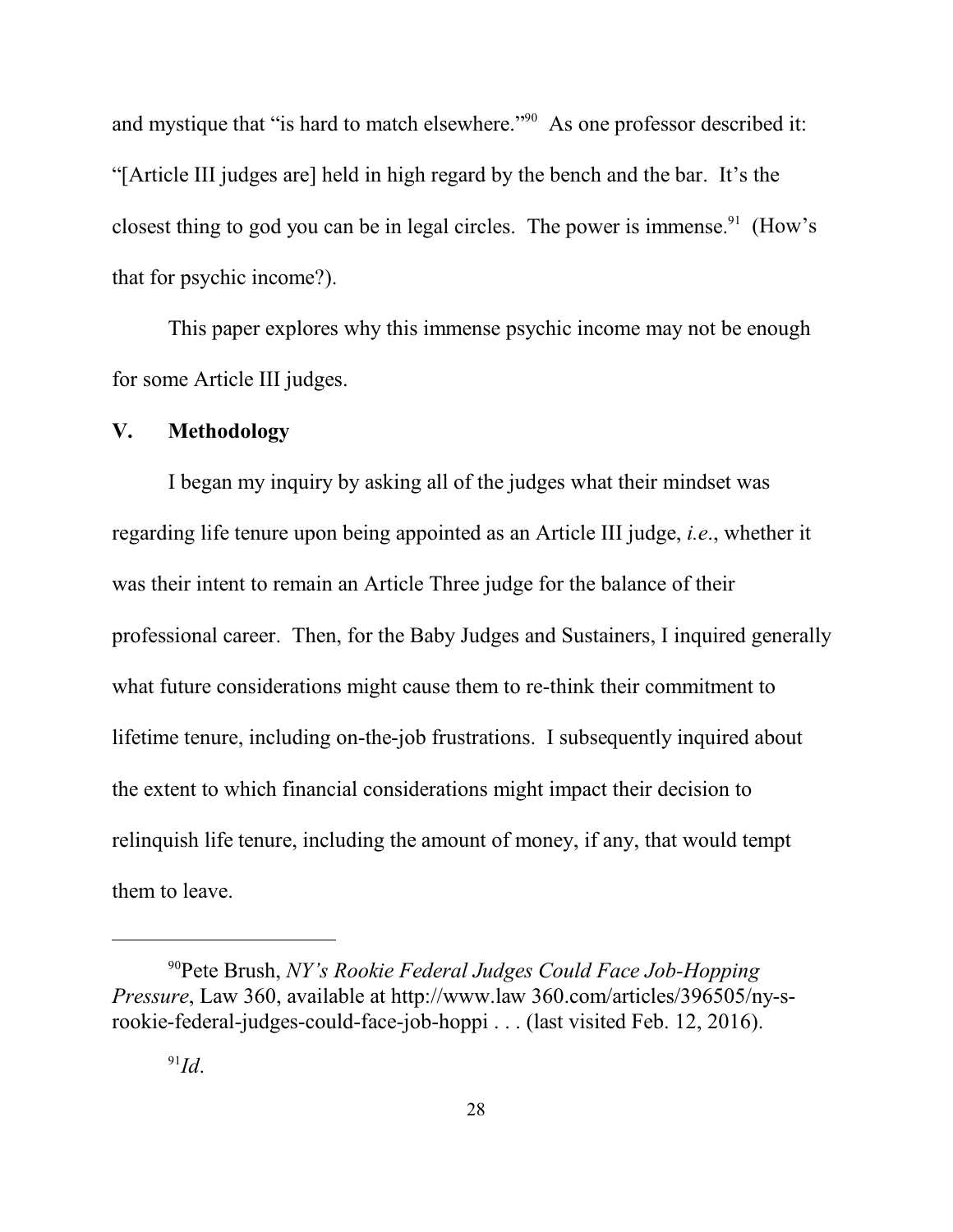In exploring their interest in the academy, I expressly inquired whether the judges would be interested in the academy as a professor and as a dean. As a follow-up question to the Sustainers because at least two of their number had actively sought to leave the ranks of the judiciary, I inquired about what career opportunities could entice them into leaving the judiciary.

The questions for The Departed focused on the reason/s for the decision to relinquish Article III status and how important financial considerations were to that decision. I asked The Departed whether they had any regrets about the decision, whether they would make the same decision again, and whether they miss being a federal judge. I also inquired about whether they miss the prestige associated with being a federal judge.

I elected to use a qualitative method of investigation because this method is particularly suited to a situation where a level of trust and rapport has already been established, and particular information is being sought. Interviewing my colleagues intersected neatly with the need for open-ended questions, and followup discussion depending on the various responses received.

I selected the forty-eight judges I interviewed largely from a pool of judges with whom I had attended seminars or served with as a committee member or court colleague. Approximately five of the interviewees were referred by mutual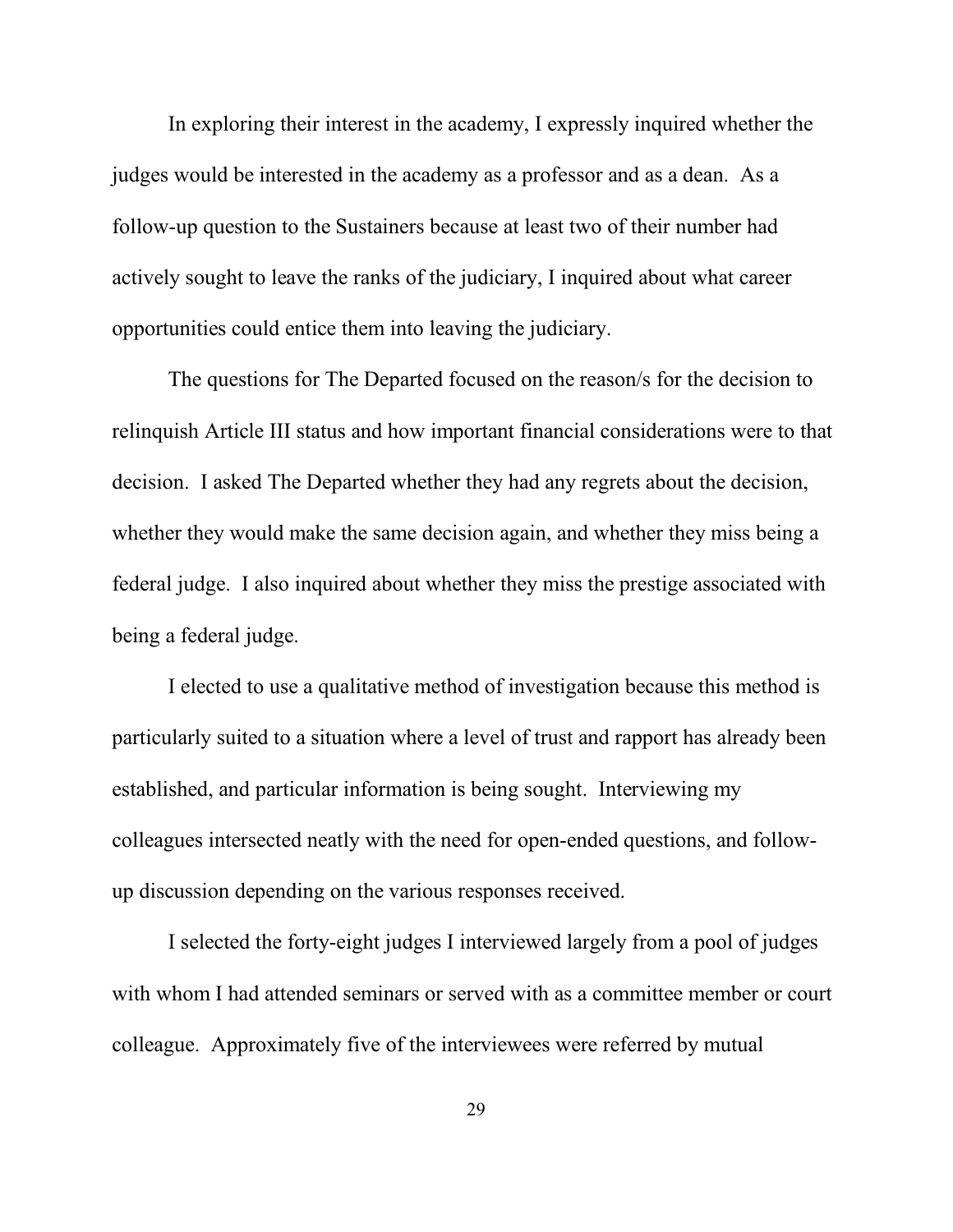acquaintances.

Once I compiled a list of approximately seventy-five names, I either emailed or telephoned the individual judges to explain my interest in interviewing them for my thesis. I interviewed the first forty-eight judges who responded.

Of the forty-eight judges, thirty-five were district court judges and thirteen were appellate judges. I did not use random sampling or try to equalize district court judges and appellate judges because I was not attempting to perform a statistical study. I was more interested in gathering some fundamental impressions regarding Article III judges generally. I recognize that this methodology is not fully representative. Nevertheless, I believe that I was able to garner some useful information.

With the exception of one face-to-face interview, I interviewed each judge over the telephone. The interviews were semi-structured in that I had a predetermined list of questions that I wanted to address. However, I asked the questions in an open-ended way and followed up with additional questions depending on the individual responses. I assured each of the interviewees that the interviews would be completely anonymous, and that identifying information would be kept to a minimum in the study. This assurance was very important to the interviewees. One interviewee even called after the interview to reaffirm that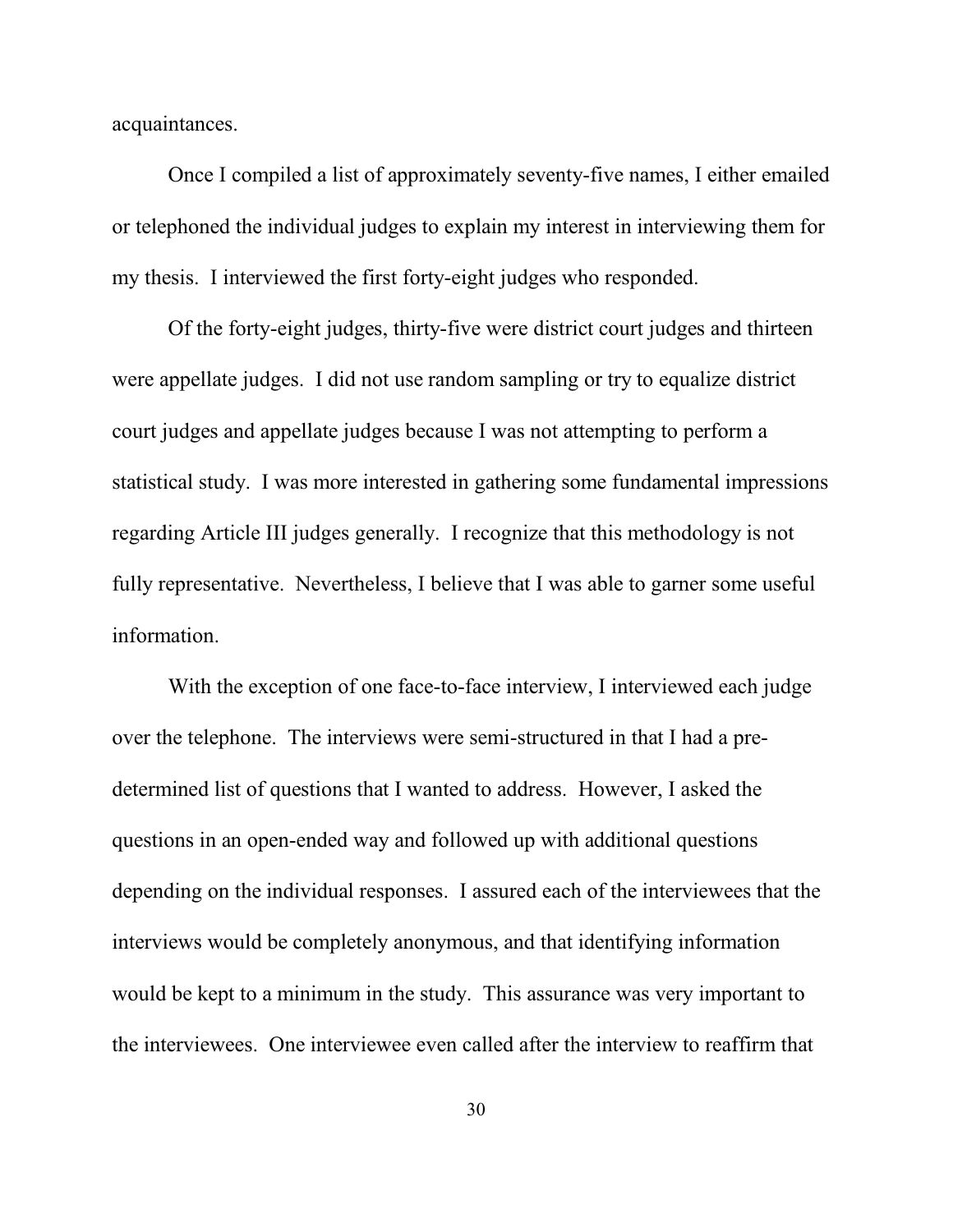no one would be able to determine her/his identity because s/he had divulged matters that were not known to his colleagues. With the exception of noting that several district court judges in California have gone to the California appellate court, I adhered strictly to my assurance to provide no identifying information. I made an exception for the California phenomenon because it was a unique circumstance, and the California judges had no objection.

I also recognize that one limitation of using interviews is that the interviewer is only able to gather the information the responder is willing to provide, and that information may not be fully accurate. Nevertheless, I felt confident that due to our shared experiences, I had an excellent connection with the judges I interviewed, and that I was able to elicit accurate information. With these acknowledged limitations, I proceed.

I readily confess that I am far from being a trained interviewer. I also acknowledge that the number of individuals I interviewed (48) is relatively small. Nevertheless, I am convinced that my interviews with the judges who graciously agreed to speak with me will shed some light on the behavior of Article III judges making decisions regarding their personal career choices.

I elected to interview Article III judges from all over the United States rather than from any one Circuit. Again, I assured each individual that the information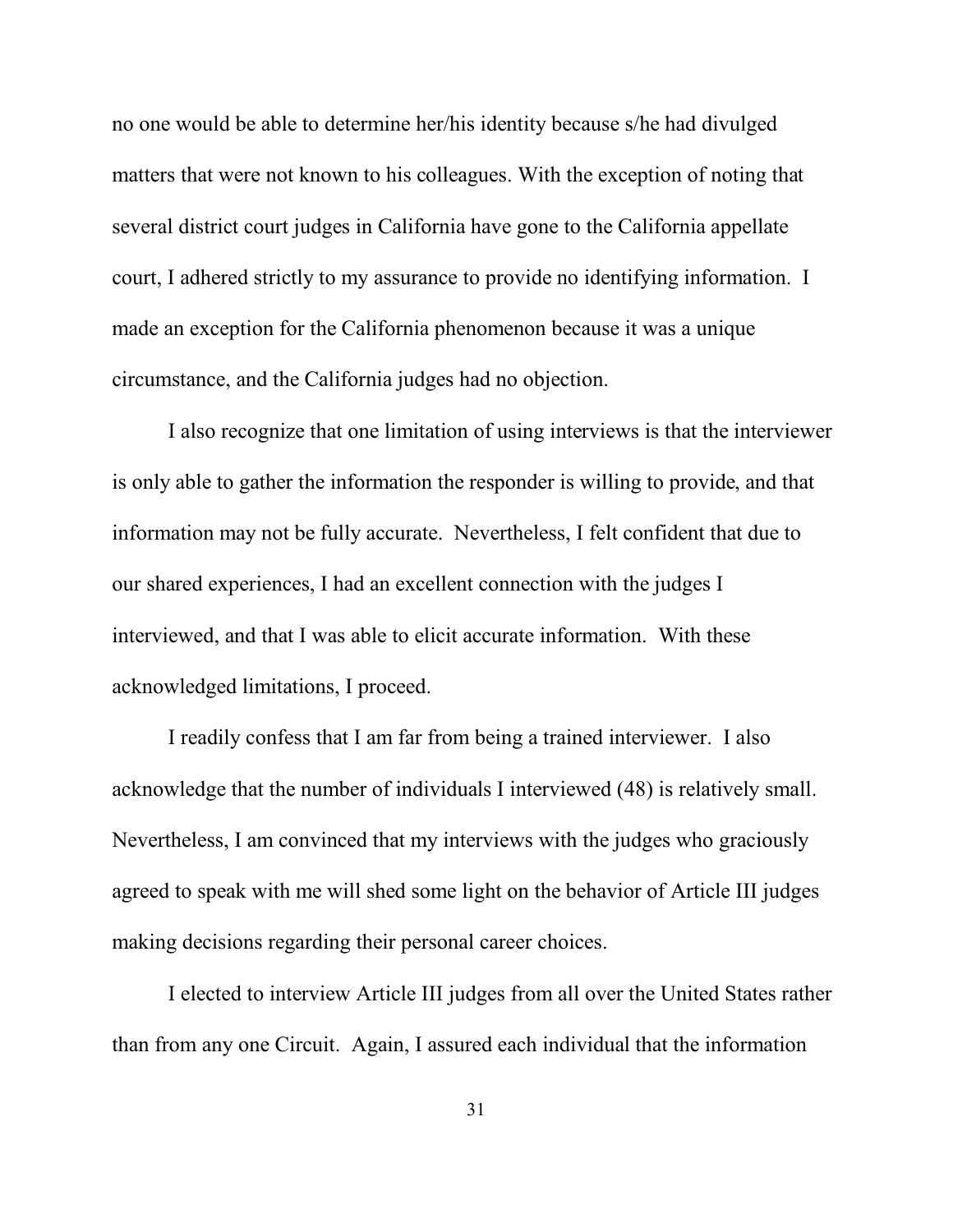gathered would not be reported in such a way that any individual judge could be identified. That assurance was extremely important to many of the judges, especially those who are on the brink of going from a Sustainer to one of The Departed.

I arrived at the "cluster" idea by happenstance. The very first judge I interviewed (one of The Departed) informed me that when s/he<sup>92</sup> was first sworn in as an Article III judge, s/he saw himself as an Article III judge for life. S/he put it this way: "If anyone had asked me when I was first appointed as an Article III judge, I would've said that I would die on the bench."<sup>93</sup>

That comment piqued my curiosity regarding whether all, or virtually all, Article III judges shared that sentiment upon appointment to the bench, and if so, how The Departed go from that sentiment to relinquishing their Article III status. I also developed some curiosity regarding the evolution of the decision-making process. At what point in their careers do Article III judges typically begin to consider becoming one of the Departed? I became convinced that the Sustainers were the most likely group to provide valuable insight on that question. Finally, it was my hope that the Departed would candidly discuss why they left.

 $^{92}$ I use this format so as not to reveal the gender of the interviewee.

 $93$ Telephone Interview with Departed Judge A, November 16, 2015.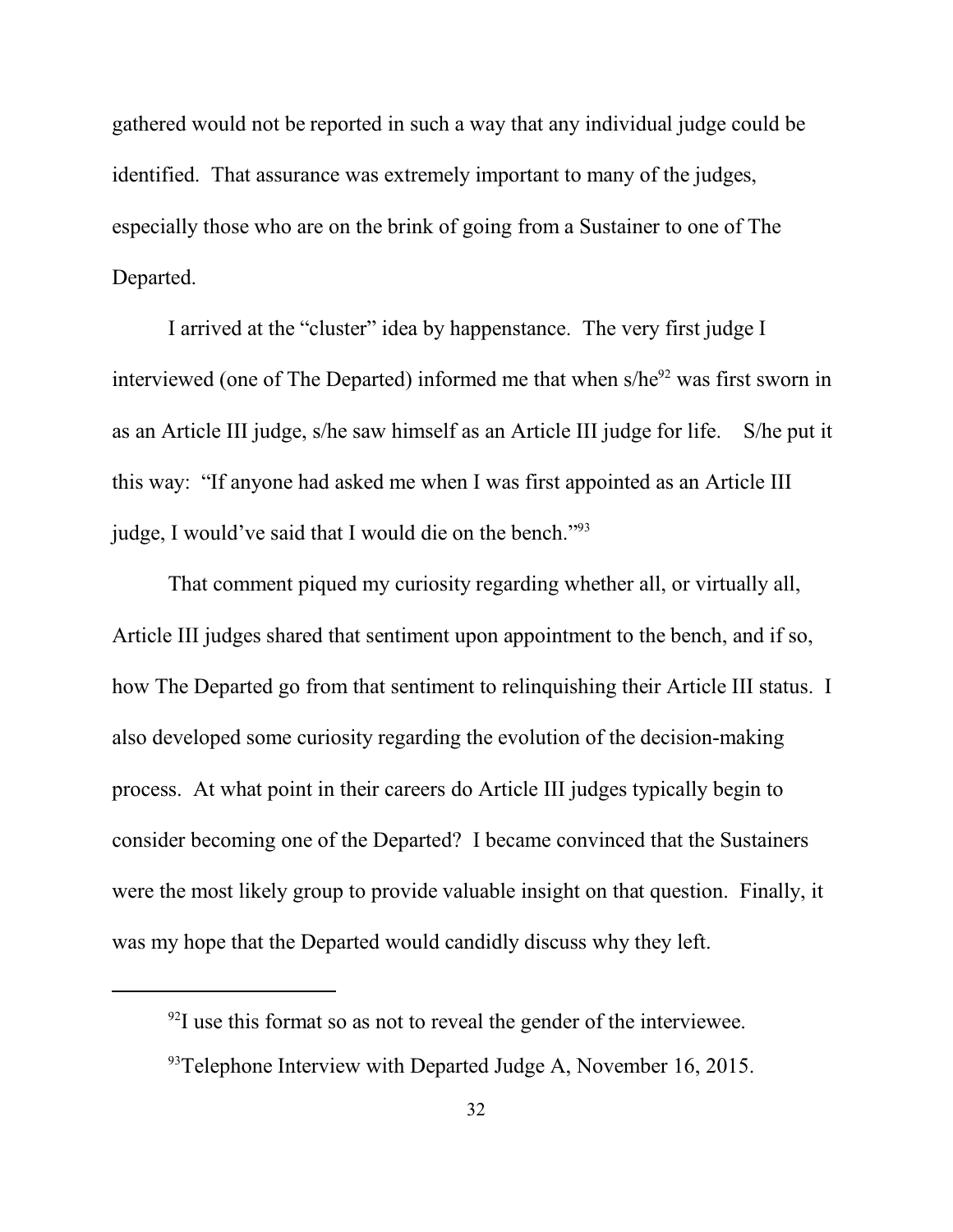When defining categories in any endeavor, line drawing is unavoidable. I have no doubt that someone doing a similar project could draw the lines elsewhere. Nevertheless, the clusters I selected appeared most logical to me because they represent the natural career progression for Article III judges. In addition, Baby Judges are only exposed to the full complexity of judicial responsibilities once they have served for a period of time. It appeared rational to me that the contrast, if any, between the responses of fairly new Article III judges and their more senior counterparts would provide useful and interesting information regarding the relative benefits and burden of life tenure over time.

Finally, in view of the extensive and continued debate regarding the pay of Article III judges, I concluded that interviewing judges who have actually resigned their Article III commissions might inform us whether there is a common denominator among those judges that suggests a festering retention problem that should be addressed.

I must say that I enjoyed discussing these questions with my colleagues and their responses gave me considerable food for thought as I approach the age of eligibility for senior status. I was also gratified by the number of my subjects who considered this a fascinating topic and asked for a copy of the thesis upon completion. With that said, I present the results of my interviews.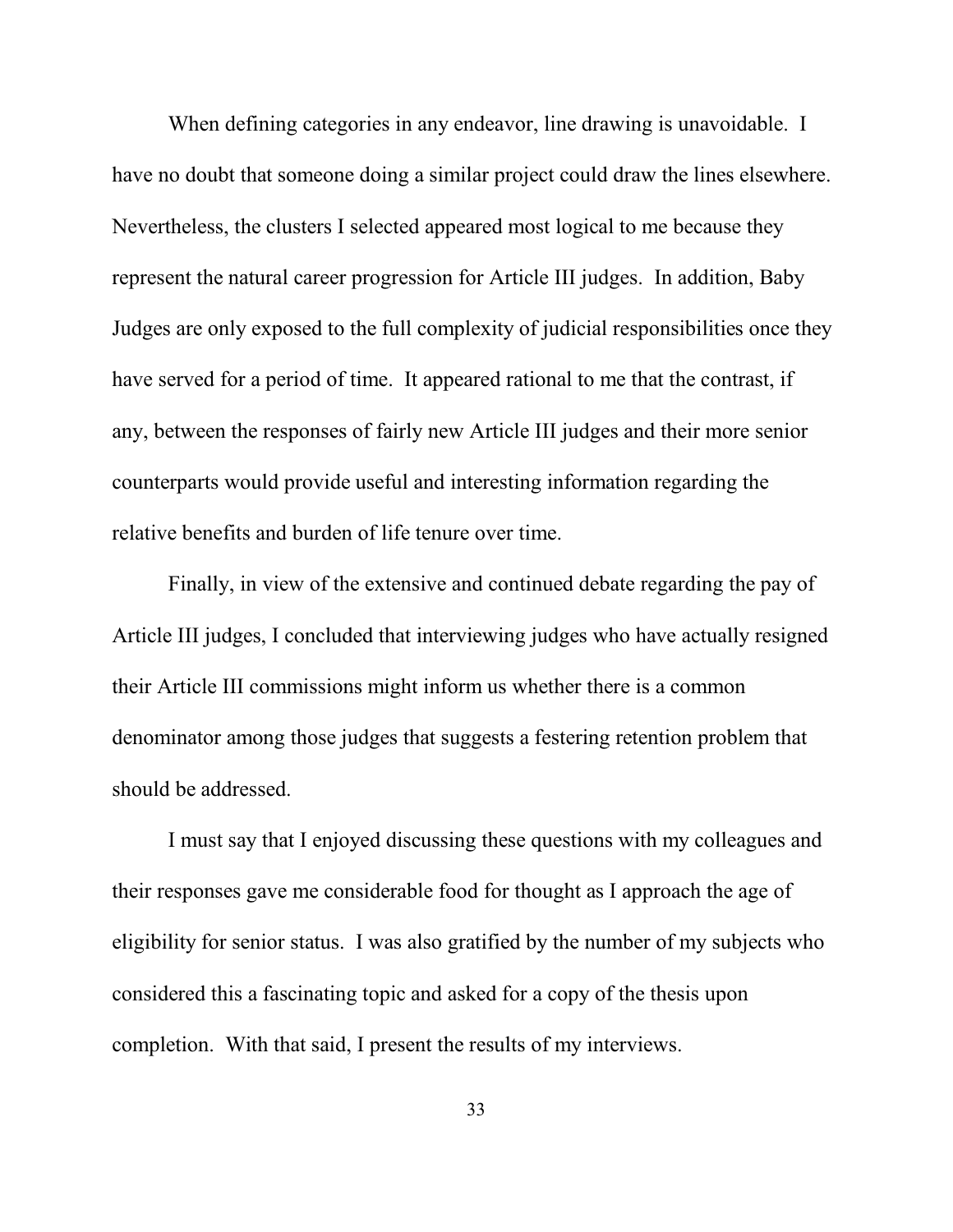### **VI. Cluster One - Baby Judges**

#### **A. Initial Commitment to Life Tenure**

With this group of judges, who have been Article III judges for fewer than five years, I wanted to explore how deeply they were committed to the lifetime tenure that comes with being an Article III judge. As described by The Departed judge referenced above, the Baby Judges expressed an almost unanimous intent to remain Article III judges for the balance of their professional careers. The one thing that stood out in the responses from the Baby Judges when asked about their commitment to life tenure was how much they loved being federal judges. One Baby Judge described her/his position as a "great job" that s/he was "thrilled" to have.<sup>94</sup> Another described the work as "challenging" and fulfilling.<sup>95</sup> A third Baby Judge put it this way:

> It's very comfortable to realize one can stay in a job and become as good as you can be without being afraid of losing your job if someone disagrees with you.<sup>96</sup>

A Baby Judge who had previously been a state court judge stated that s/he

<sup>&</sup>lt;sup>94</sup>Telephone Interview with Baby Judge A, February 12, 2016.

 $95$ <sup>95</sup>Telephone Interview with Baby Judge B, January 20, 2016.

<sup>&</sup>lt;sup>96</sup>Telephone Interview with Baby Judge C, November 17, 2016.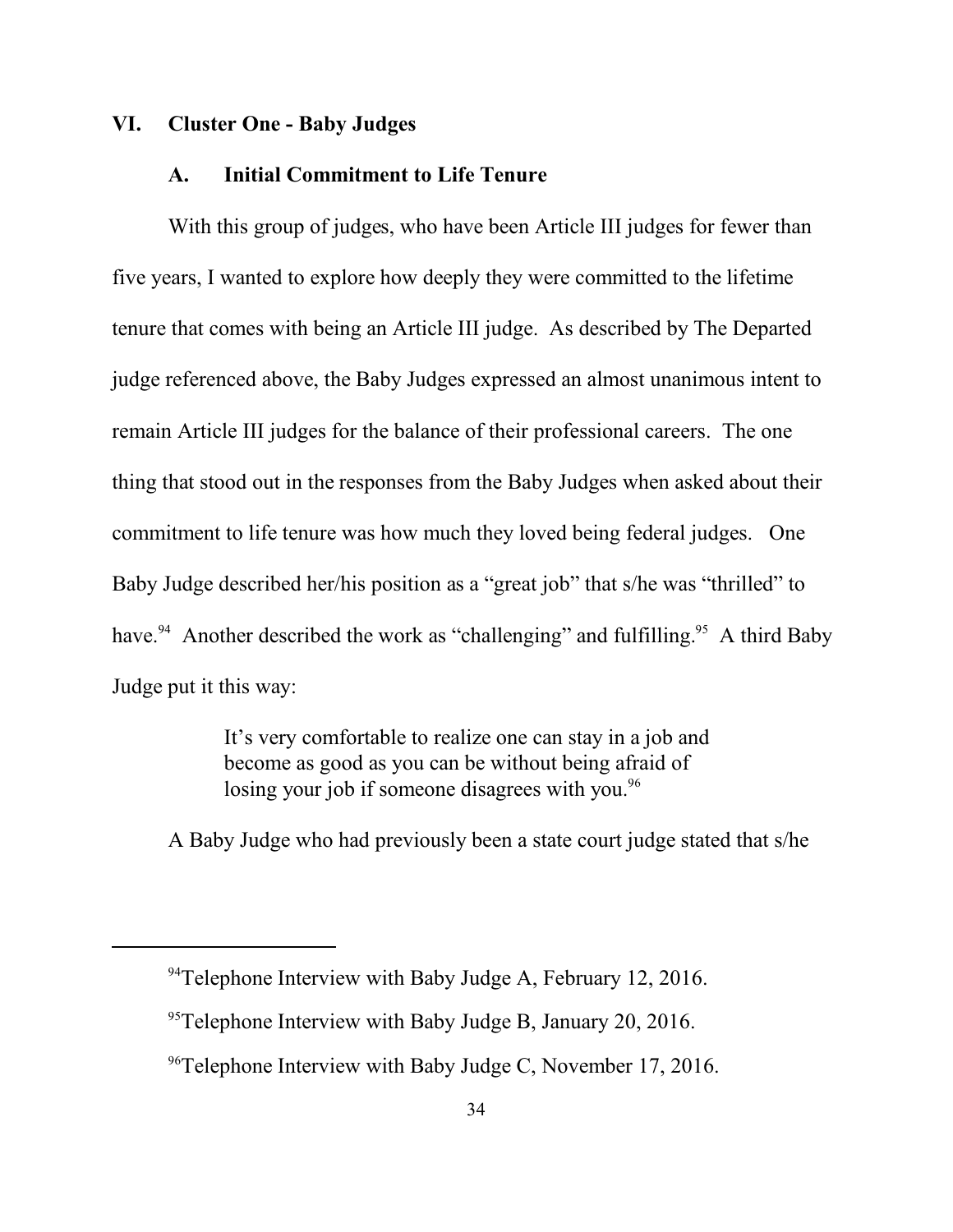"love[d] being a federal judge compared to being a state court judge." $97$  S/he explained that the "work coming in the door is unlike anything else you can do anywhere else. Everyday there are ten new questions and one-third of the questions I never thought of before."<sup>98</sup> S/he described the Article III judgeship as "the essence of being a judge. The elective concerns disappear and more resources are available [such as elbow law clerks]."<sup>99</sup>

Another Baby Judge was similarly effusive, expressing "love" for the "best job s/he ever had."<sup>100</sup> She described the job as an "intellectually satisfying position."<sup>101</sup>

In the same vein, a different Baby Judge professed "absolute love" for the job, with "every day [being] new and fresh."<sup>102</sup>

One Baby Judge reported that s/he was asked this exact question by the Senate Judiciary Committee because s/he was so young when s/he was appointed

98 *Id*.

99 *Id*.

<sup>&</sup>lt;sup>97</sup>Telephone Interview with Baby Judge D, November 28, 2015.

<sup>&</sup>lt;sup>100</sup>Telephone Interview with Baby Judge E, December 29, 2015. 101 *Id*.

<sup>&</sup>lt;sup>102</sup>Telephone Interview with Baby Judge F, December 29, 2015.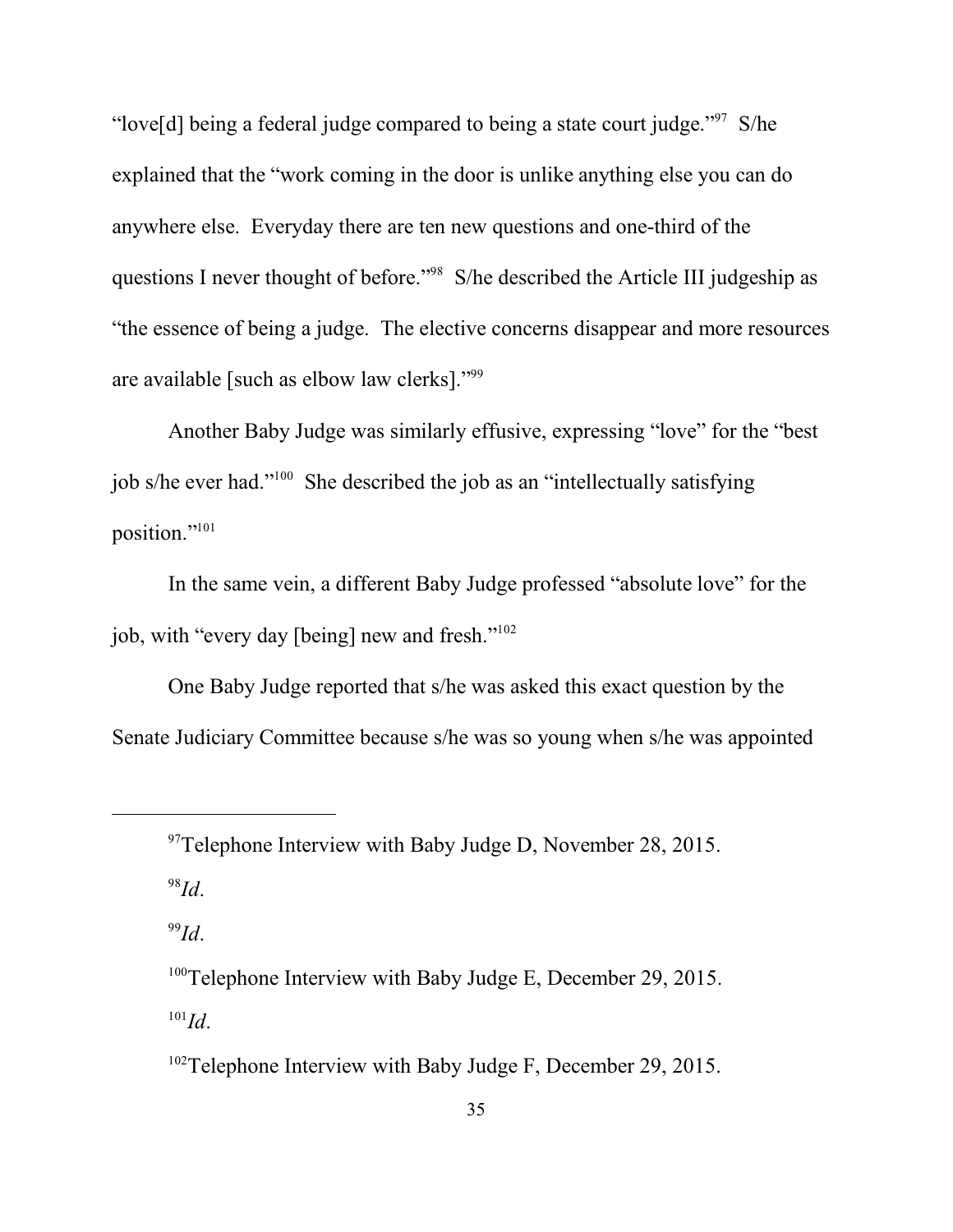to the bench that s/he would have to serve more than twenty years before s/he could take senior status. S/he responded to the Judiciary Committee that all the federal judges s/he had observed appeared to love what they do, and s/he had no doubt that s/he would complete her tenure. Upon taking the bench, her/his expectations were confirmed. S/he "loves the intellectual process of what Article III judges do."<sup>103</sup> S/he expounded that there is "so much to learn and so much work" that s/he had not "thought beyond doing this job she loves."<sup>104</sup>

The attraction of Article III status for one Baby Judge was "the ability to do what's right as opposed to being an advocate."<sup>105</sup> This Baby Judge "absolutely loves what s/he does," "is happy to get up every morning," and was "born to do this job." $106$ 

Of the sixteen, there was only one Baby Judge who hedged somewhat on the commitment to lifetime tenure. That Baby Judge described sitting down with an accountant to determine if s/he and the family could be comfortable on the salary of a federal judge. This Baby Judge had envisioned her/himself engaging in the

104 *Id*.

<sup>&</sup>lt;sup>103</sup>Telephone Interview with Baby Judge G, January 4, 2016.

<sup>&</sup>lt;sup>105</sup>Telephone Interview with Baby Judge H, January 7, 2016. 106 *Id*.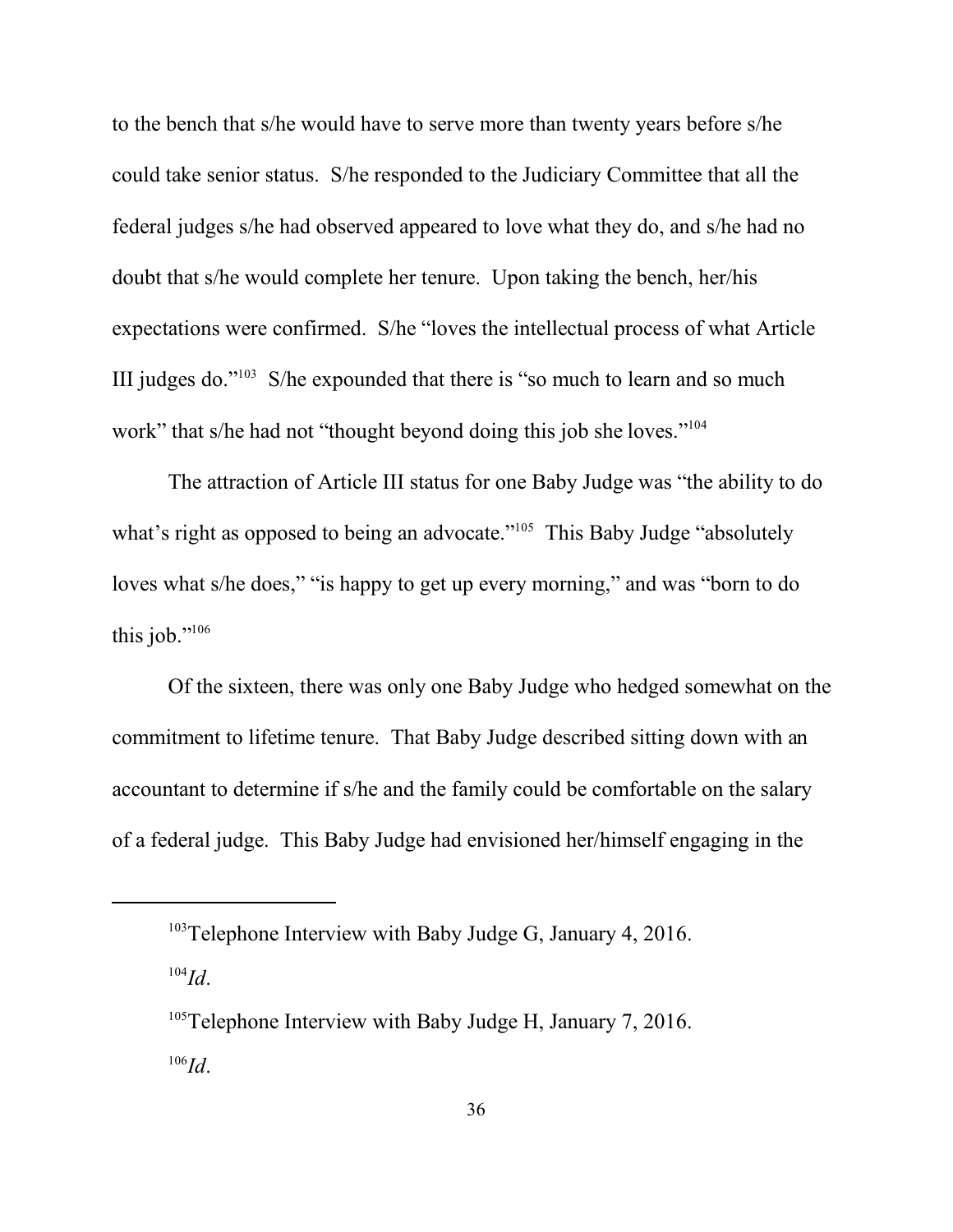private practice of law for the balance of her/his professional career. Having "crunched the numbers"<sup>107</sup> with her/his accountant, s/he "believes" s/he can meet the tenure obligations of the Article III appointment.<sup>108</sup> However, in her/his mind, s/he has reserved the option of resigning if financial considerations militate in that direction.

Another Baby Judge had a singular approach. Her/his commitment to lifetime tenure extended only until the age of 65-70. Upon assuming the Article III judgeship, s/he gave herself/himself "permission to leave at 65-70" so that s/he would still "be healthy enough to enjoy retirement."<sup>109</sup> This Baby Judge expressed the view that s/he wanted to make a conscious decision about leaving the bench, rather than have the decision made by default. S/he voiced the intriguing thought that an Article III judgeship "is such a great job that if you aren't careful, the job can overwhelm you and you can't leave."<sup>110</sup>

Two of the Baby Judges were relatively older than the other Baby Judges and expressed an even stronger commitment to life tenure. One expressed that s/he

108 *Id*.

<sup>&</sup>lt;sup>107</sup>Telephone Interview with Baby Judge I, December 29, 2015.

<sup>109</sup> *Supra* n.94.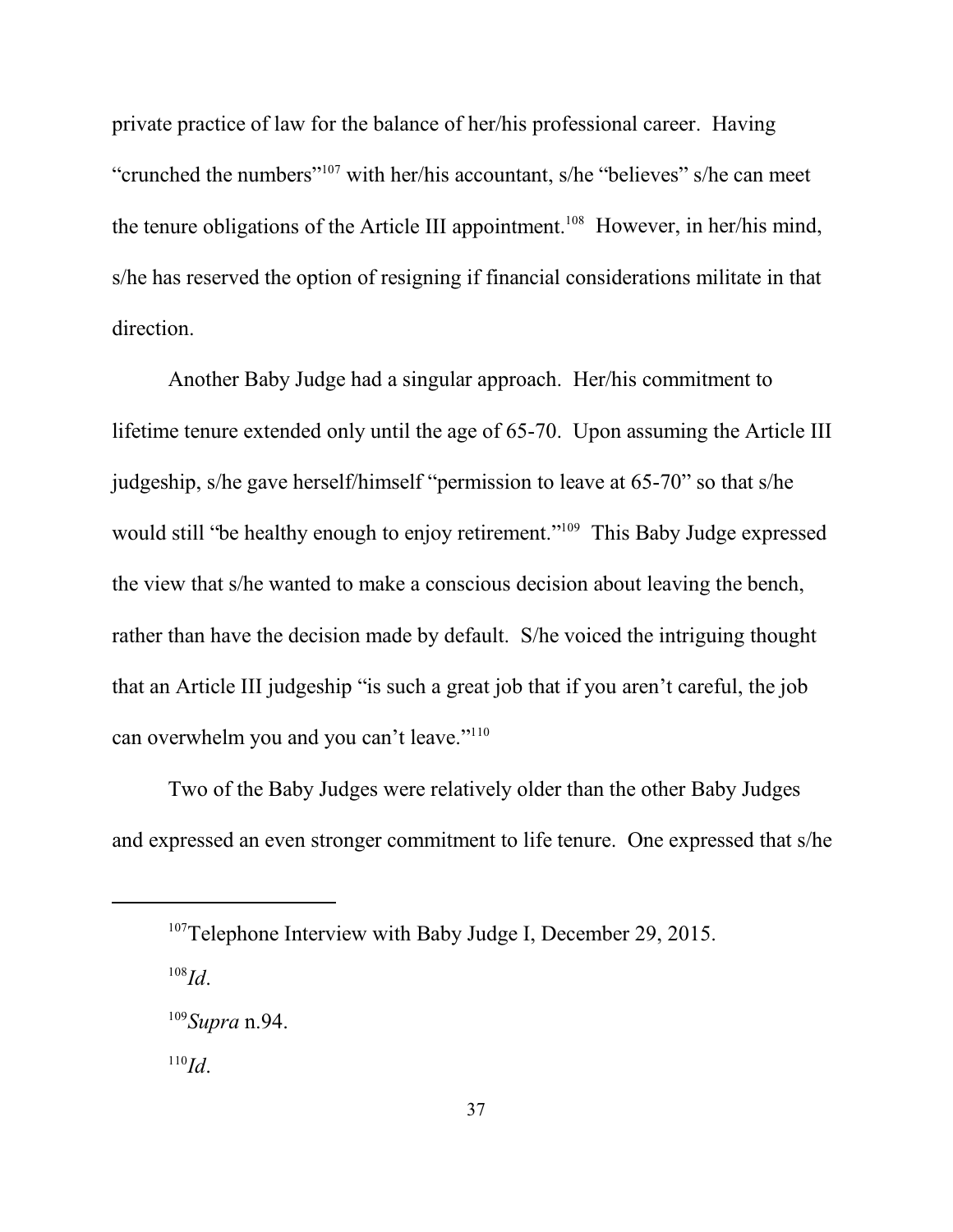"felt a personal obligation to stick it out."<sup>111</sup> The other made the point that s/he "publicly told the Senate Judiciary Committee that [the Article III appointment] was definitely not a stepping stone to something else."<sup>112, 113</sup>

CONCLUSION: The Baby Judges expressed "love" for their job as Article III judges and all but two Baby Judges vowed unequivocal commitment (at least initially) to life tenure.

### **B. Re-thinking Commitment to Life Tenure**

Once the Baby Judges had generally confirmed their initial commitment to remaining on the bench for the rest of their professional lives, I wanted to explore what, if any, future considerations might cause them to re-think their commitment to lifetime tenure. Of the ten Baby Judges who had considered this question, five gave the response of health concerns. One Baby Judge put it in these terms: "I want to leave through the front door and not through the back door."<sup>114</sup> By that,

 $111$ <sup>T</sup>elephone Interview with Baby Judge J, January 5, 2016.

 $112$ Telephone Interview with Baby Judge K, January 5, 2016.

<sup>&</sup>lt;sup>113</sup>This sentiment is in tune with Justice Rehnquist's view of Article III tenure. *See Clark, supra* n.3 at n.377 (quoting Justice Rehnquist's statement that federal judgeships are supposed to be "lifetime careers rather than a stepping stone to some other position"); *id*. (quoting Judge Mikva's statement that an Article III appointment "is supposed to be the last stop on the road").

<sup>114</sup> *Supra* n.94.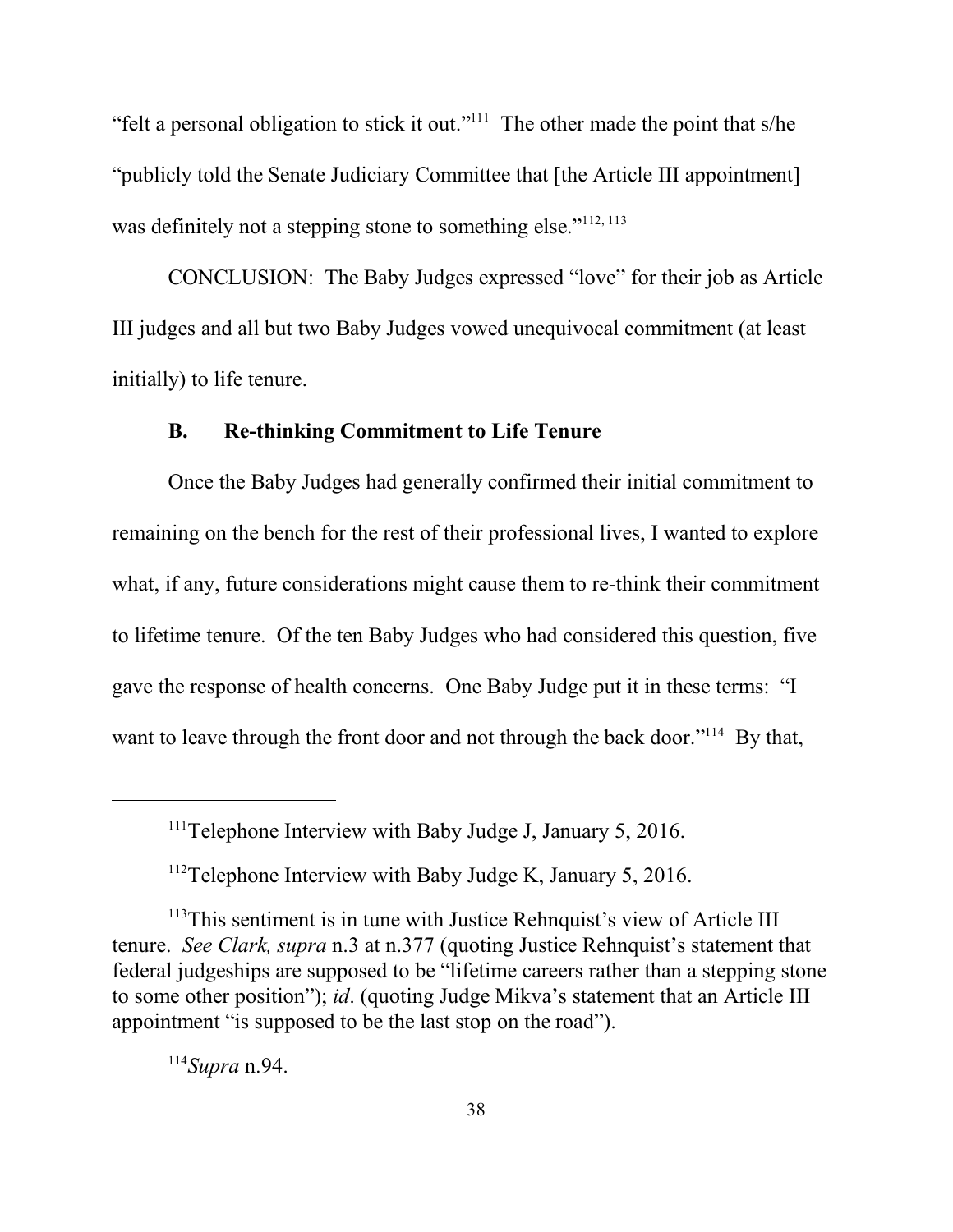s/he meant that s/he wanted to be healthy when s/he left the bench and not work beyond her/his most productive years. S/he recounted how s/he was affected by watching judges come to court on walkers and when they were obviously ill. S/he didn't want that to be her/him in twenty years.

Another Baby Judge has instituted a custom of informing his law clerks to alert her/him if they perceive s/he is losing her/his ability to perform at a high level. S/he is of the view that "as long as you can do the job well, stay as long as you can."<sup>115</sup> Because s/he has observed some colleagues in their 80s and even their 90s with physical and cognitive impairments, s/he is taking precautions against staying on the bench past the time when s/he can do the job well.

Three other judges mentioned the health of family members, especially a spouse. As discussed previously, one Baby Judge would consider re-thinking his commitment if unanticipated financial concerns arose. And one Baby Judge mused that "if the feeling of newness ever wears off" and s/he had "one more chance to do something else," s/he might rethink her/his commitment to life tenure.<sup>116</sup> However, s/he admitted that it is "hard to know" what s/he "would want to do" after being an

<sup>&</sup>lt;sup>115</sup>Telephone Interview with Baby Judge L, November 19, 2015.

<sup>116</sup> *Supra* n.97.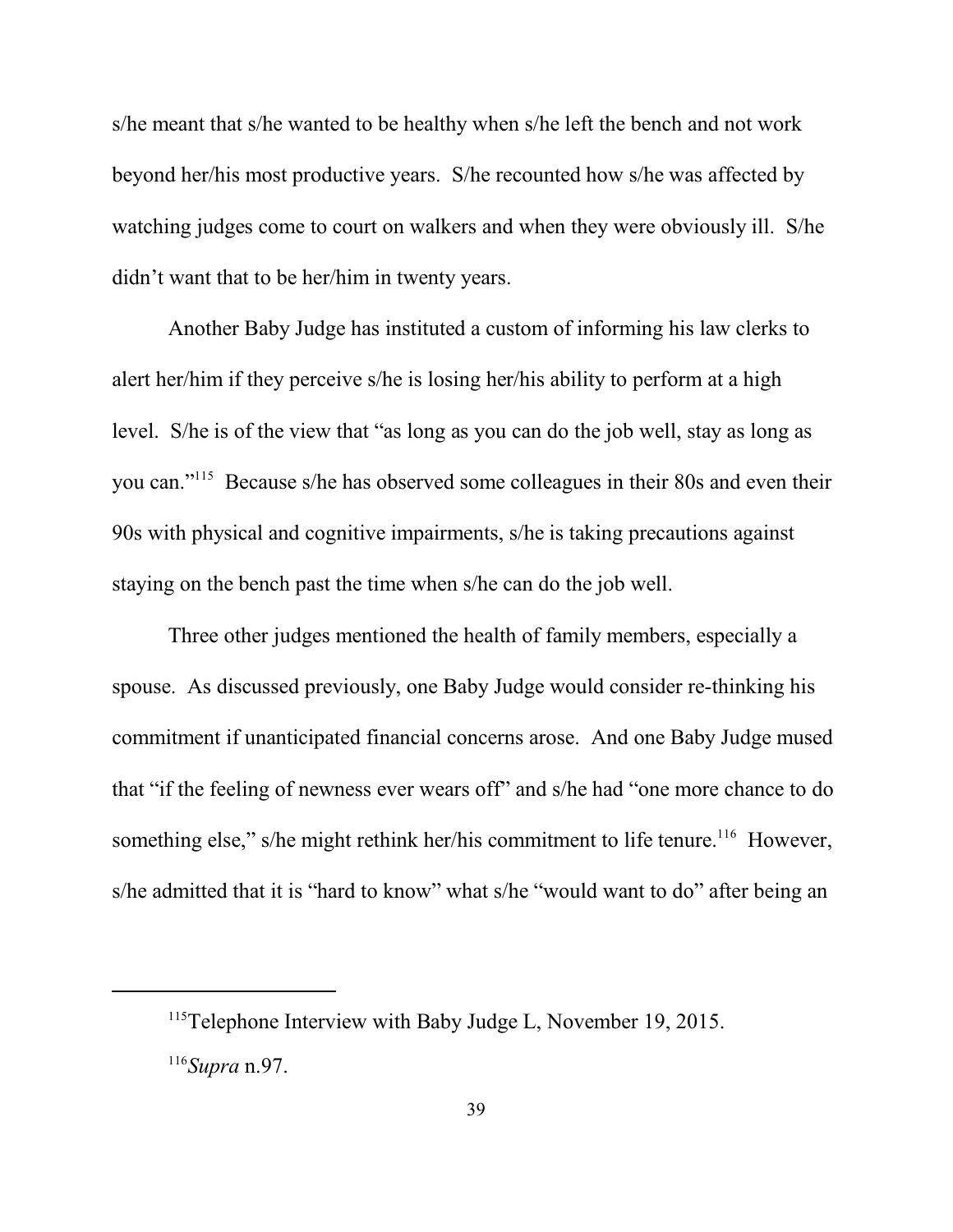Article III judge.<sup>117</sup>

As an additional follow-up question, I queried the Baby Judges regarding whether they could envision any frustrations of the job that might cause them to rethink their commitment to Article III tenure. This excellent follow-up question was suggested by one of the first Baby Judges interviewed in response to my query whether there were any other questions I should pursue. This question focuses more pointedly on job frustrations as opposed to external considerations that might cause Baby Judges to re-think their commitment to Article III tenure.

The responses to this follow-up question varied from "There are no frustrations that would cause me to rethink my commitment. I love the job"<sup>118</sup> to "Congressional oversight that interferes with independence."<sup>119</sup> Although a majority of the Baby Judges (ten of sixteen) espoused the former view, two judges offered a different elaboration. One Baby Judge voiced a potential frustration as the limitations of what Article III judges can actually do. S/he lamented that an Article III judge can only decide the issues that are before that judge and cannot change the legal system, or even the judicial system. Over time, that limitation

<sup>117</sup> *Id*.

<sup>118</sup> *Id*.

<sup>&</sup>lt;sup>119</sup>Telephone Interview with Baby Judge M, December 29, 2015.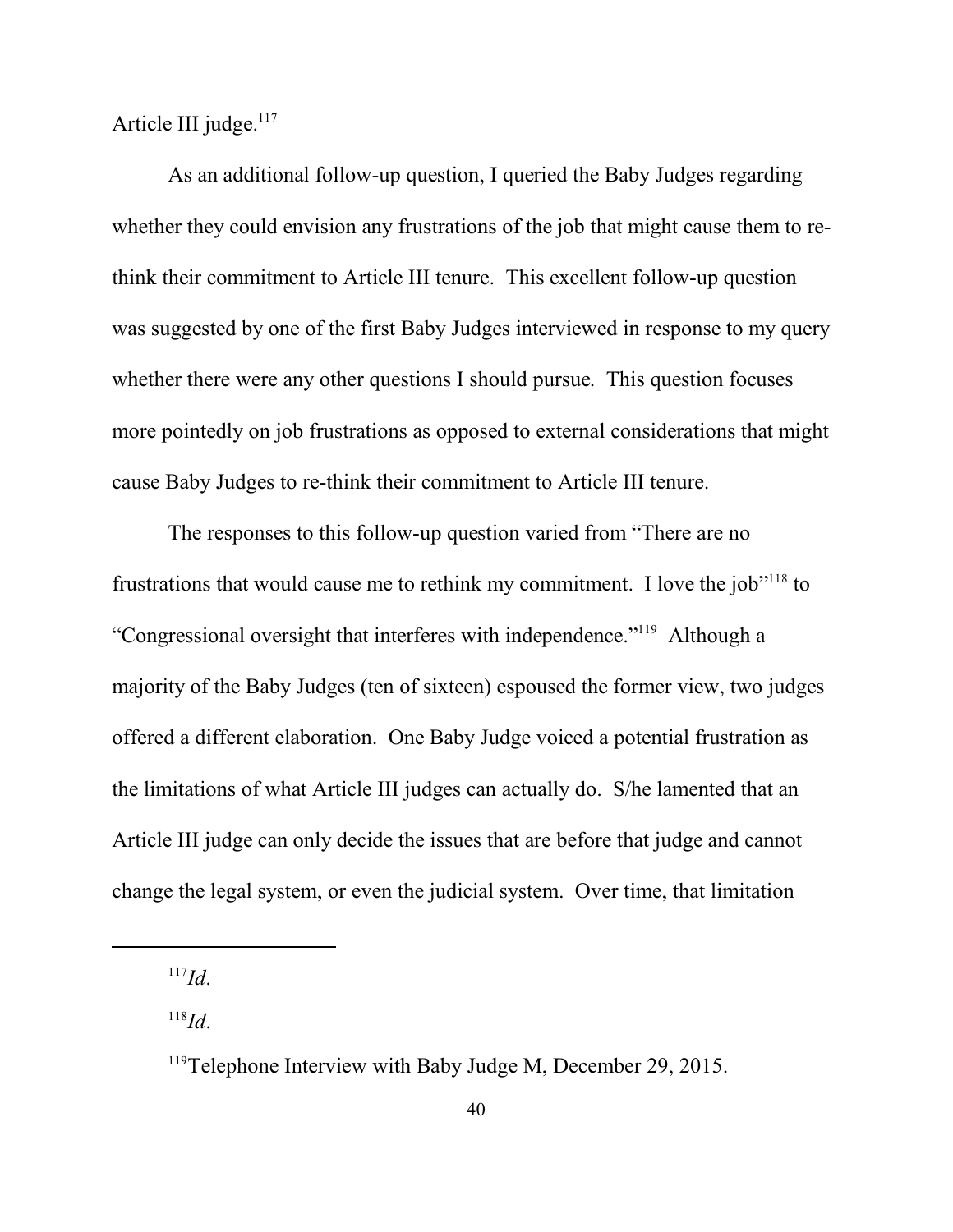might result in a decision to leave the bench after attaining senior status to be "more impactful."<sup>120</sup>

The one judge who openly acknowledged the importance of financial considerations at the outset, reiterated that although there were no frustrations "at this stage"<sup>121</sup> that would cause her/him to re-think her/his commitment to life tenure if "financial circumstances changed," s/he would reconsider.<sup>122</sup> S/he also referenced "job satisfaction, energy and interest" as "important factors" that would influence any decision to reconsider her/his commitment to lifetime tenure. 123

CONCLUSION: Absent health concerns for themselves or their spouses, the Baby Judges' stated commitment to lifetime tenure generally remains firm.

# **C. The Lure of Filthy Lucre** 124

Article III judges are extremely cognizant of the financial sacrifices that come with life as a federal employee. Personally, every October I mourn the

122 *Id*.

123 *Id*.

 $1241$  Timothy 3:3.

<sup>120</sup> *Supra* n.103.

<sup>121</sup> *Supra* n.107.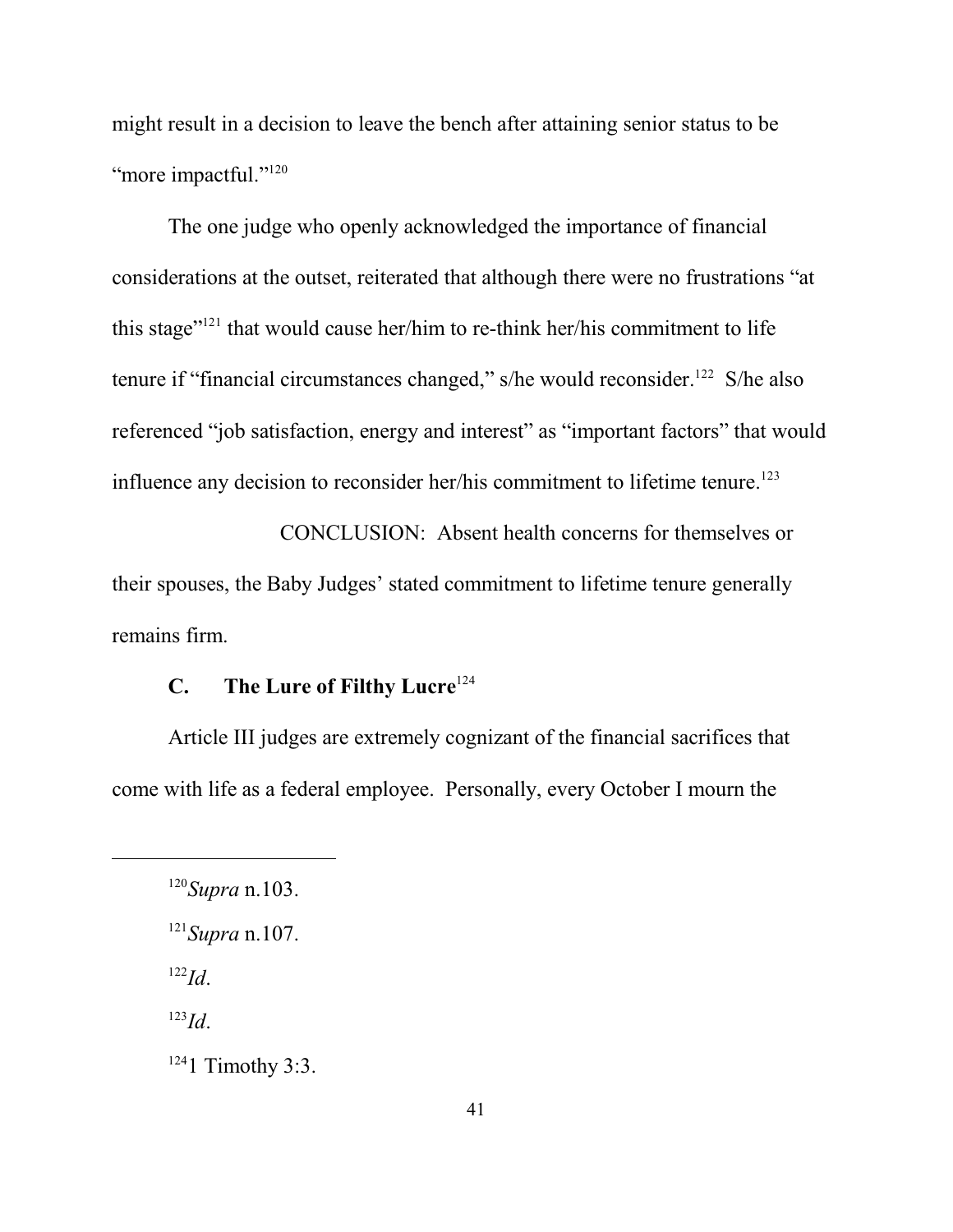longevity check I received from my previous employer, which by now would have been tens of thousands of dollars each year. As a result, I thought it fruitful to explore the topic of the lure of increased financial compensation with the Baby Judges, who were appointed in the midst of the national conversation regarding the underpayment of federal judges.

As it happens, the Baby Judges were fairly equally divided between those coming from a public sector background and those coming from a private sector background. Generally, those coming from the public sector had opted early in their professional careers to pursue public service rather than more lucrative careers in the private sector. Consequently, their transition into the pay of an Article III judge did not include the financial sacrifice made by those who transitioned from private practice into the public sector. One Baby Judge described taking a "huge paycut" to become an Article III judge.<sup>125</sup> Another Baby Judge described making the "decision to take a significant reduction"<sup>126</sup> and that s/he was prepared to live with that reduction "for the rest of [her/his] professional

 $125$ Telephone Interview with Baby Judge N, December 29, 2015. 126 *Supra* n.103.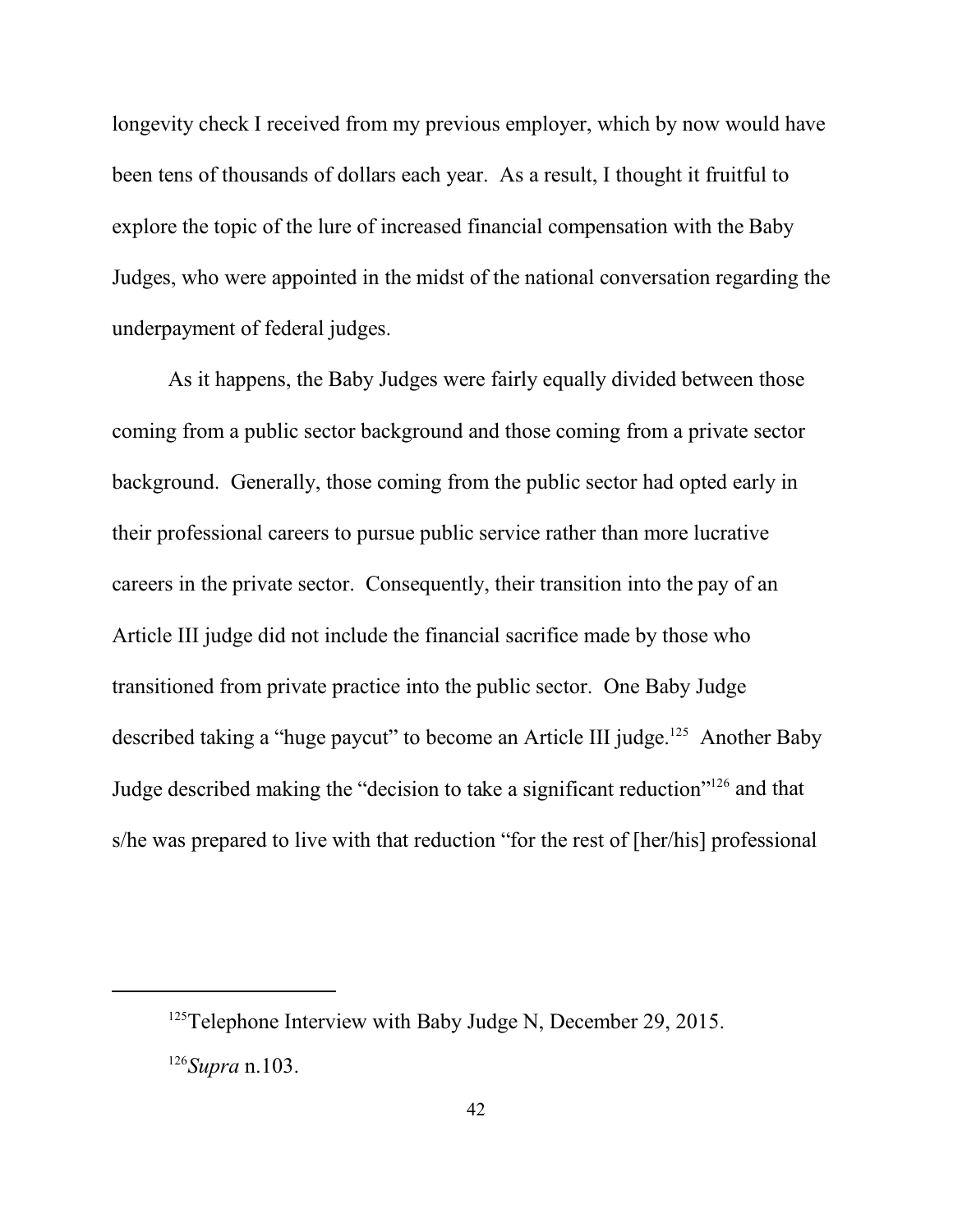life."<sup>127</sup> A third Baby Judge agreed, remarking that s/he "took a gigantic pay cut to become a judge."<sup>128</sup> In the final analysis, the Baby Judges who entered into Article III status from the private sector expressed contentment with the financial sacrifices made. One Baby Judge struck the balance in this manner:

> In private practice, I was making a lot of money, with the opportunity to make tons more. But the work was not that satisfying. Here [as an Article III judge], there is less money, but the work is infinitely more satisfying.<sup>129</sup>

From their responses, one surmises that the Baby Judges who were in private practice conserved a considerable portion of their substantial earnings to fuel future public service opportunities. One Baby Judge reported that her/his years in private practice "alleviated any financial considerations."<sup>130</sup> S/he "did well in private practice and saved a bunch of money so [s/he is] financially free."<sup>131</sup> Another related that s/he initially engaged in the private practice of law due to the press of outstanding student loans. S/he ended up staying for eighteen years, but always had a public service career in mind. A third Baby Judge described her/his

127 *Id*.

 $128$ Telephone Interview with Baby Judge O, December 29, 2015.

<sup>129</sup> *Supra* n.125.

<sup>130</sup> *Supra* n.112.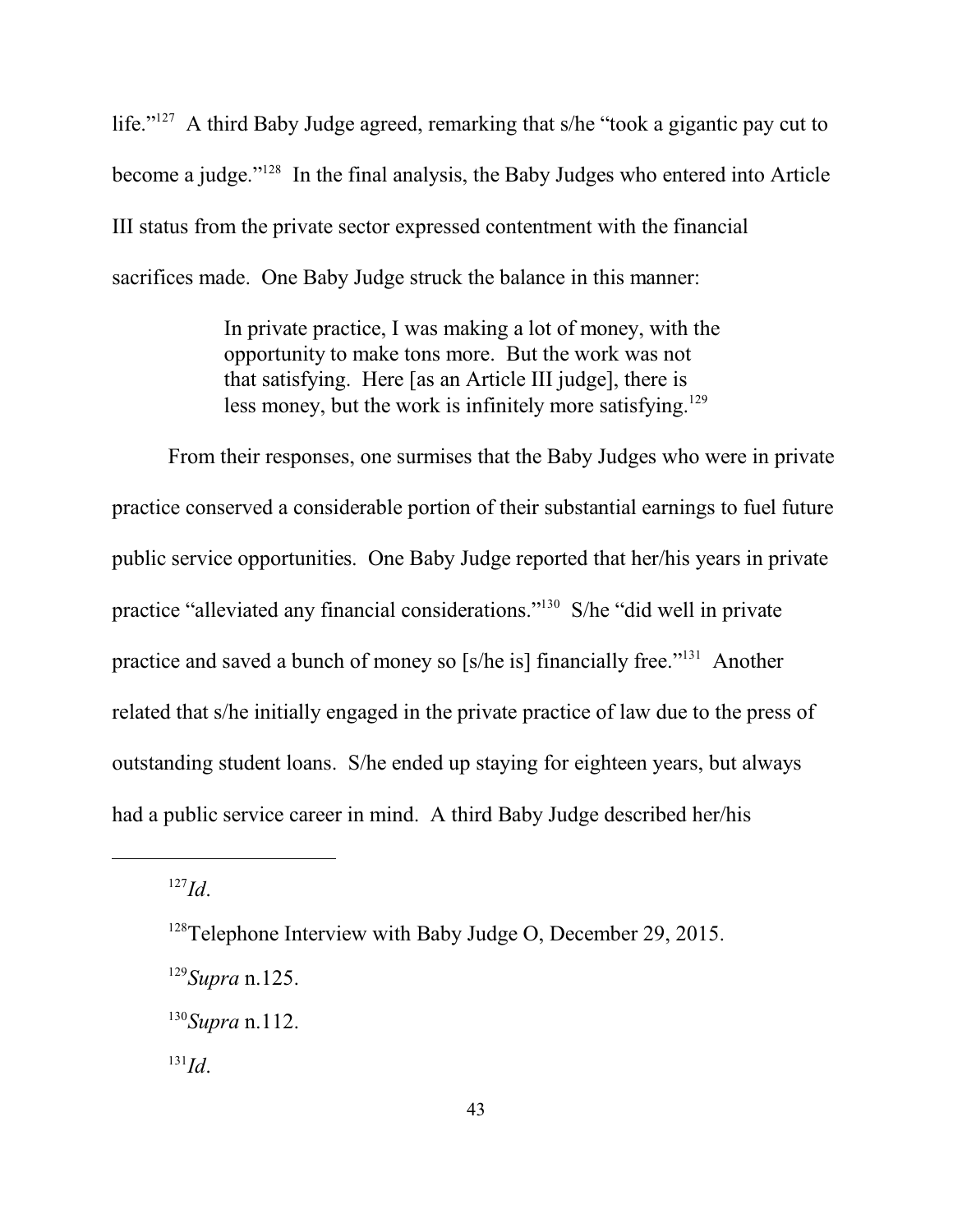seventeen-year tenure as a private practitioner enabling her/him to build a "nest egg"<sup>132</sup> bestowing "financial flexibility."<sup>133</sup> That flexibility in turn gave her/him the comfort of not having to "try to parlay [the Article III judgeship] into something more."<sup>134</sup>

As a follow-up, I inquired whether there was any amount of money that would tempt them to relinquish their Article III status. Based on their responses, the Baby Judges largely would not be tempted by any amount of money to relinquish their Article III status. As noted previously, those who were previously in private practice had amassed sufficient wealth that financial considerations were largely irrelevant in their career decisionmaking. And those in the public sector had long ago decided, if possible, financial considerations would not drive their career choices.

One Baby Judge put it this way: "If someone told me for a million dollars I could be a partner at a firm, the answer would be no."<sup>135</sup>

Another judge was not so sure. S/he thought if a million-dollar offer were

133 *Id*.

<sup>132</sup> *Supra* n.102.

<sup>135</sup> *Supra* n. 100.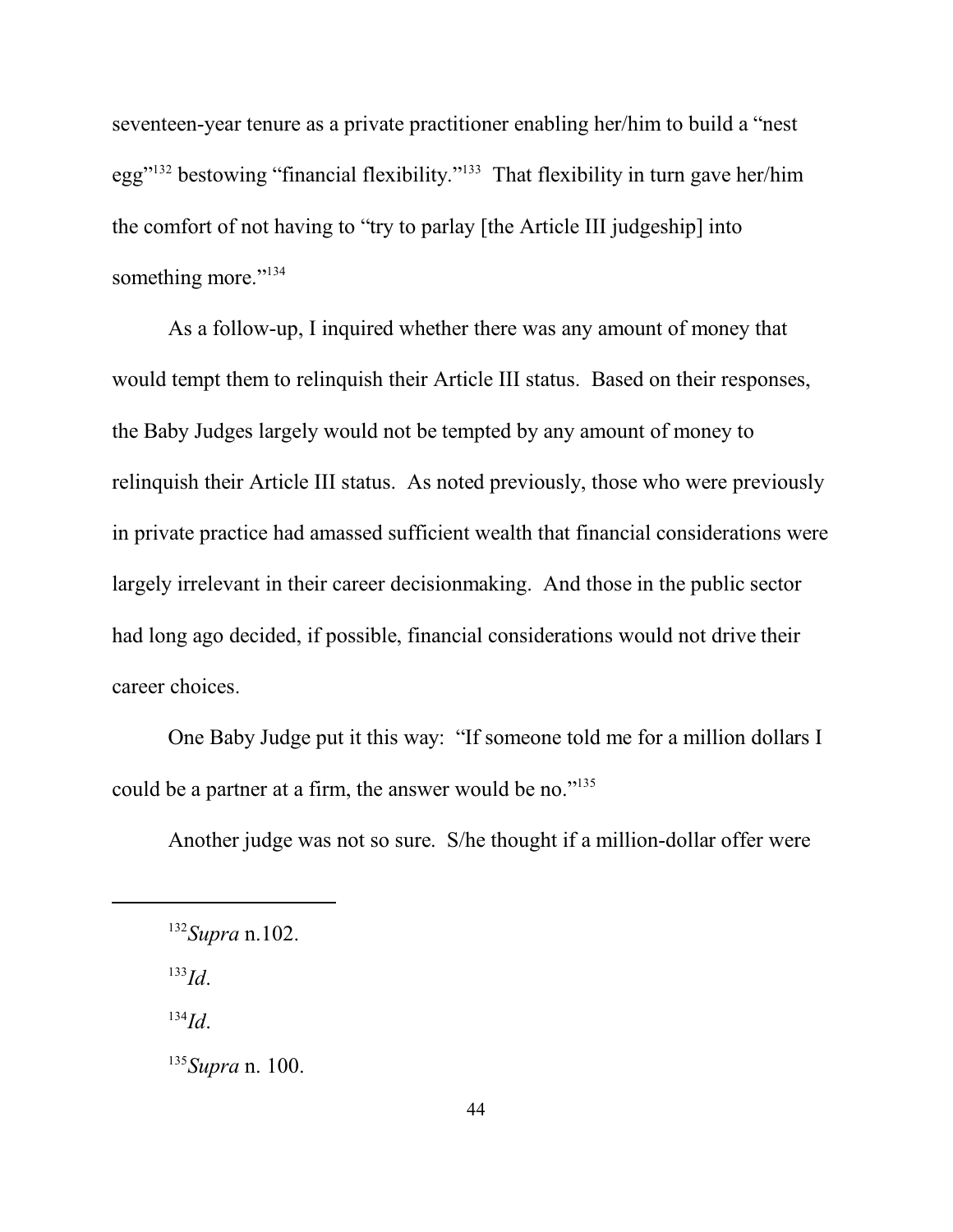on the table one would "have to at least consider it."<sup>136</sup> S/he mused that s/he couldn't really see her/himself going back into the courtroom as a lawyer because "the practice of law is such a tough business now." $137$  But if the offer included the opportunity to function essentially as a super-mentor helping younger lawyers, that might be an attractive proposition.

In the alternative, two Baby Judges would be tempted to relinquish their Article III status if offered the position of Attorney General of the United States. A fourth Baby Judge remarked that "one day mediation could be tempting."<sup>138</sup> A fifth Baby Judge disagreed, stating emphatically that "there was nothing else s/he would rather be doing," including arbitration.<sup>139</sup> Indeed, after serving as an Article III judge, this Baby Judge asserted that nothing else "appealed to her/him."<sup>140</sup>

CONCLUSION: The overwhelming majority of the Baby Judges (fifteen of sixteen) articulated that no amount of money would tempt them to relinquish their Article III status. With one exception, the judges' responses indicate that at this

<sup>136</sup> *Supra* n.111.

<sup>137</sup> *Id*.

<sup>138</sup> *Supra* n.128.

<sup>139</sup> *Supra* n.125.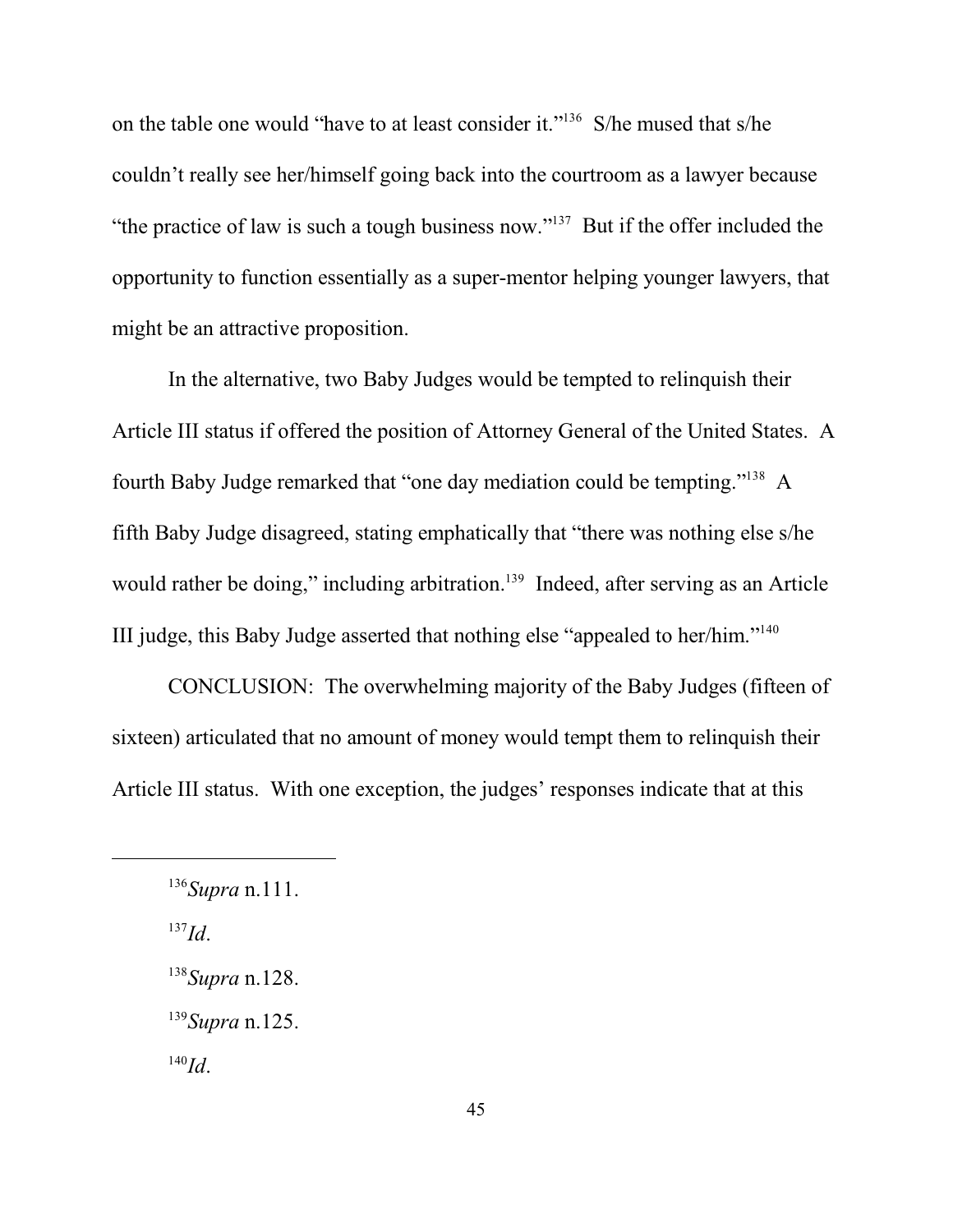point in their career, they have made peace with the financial concessions that come with accepting a position in the public sector.

## **D. The Lure of the Academy**

By and large, Baby Judges are not particularly inclined to enter the academy in lieu of continued service as an Article III judge. One Baby Judge taught in a law school for two years after graduating from law school, and was adamant about not returning to that environment. Although s/he "enjoyed interacting with the students and the classroom time," s/he did not enjoy writing law review articles.<sup>141</sup>

Six of the Baby Judges had previously served as adjunct professors. One is still serving as an adjunct professor and one has started teaching at a law school since her/his appointment as an Article III judge.

One Baby Judge offered a particularly thoughtful observation regarding why judges should be more active in the academy, and why the academy should seek more involvement from judges. S/he mentioned reading the recently published *Divergent Paths: The Academy and the Judiciary* by Judge Richard Posner.<sup>142</sup> Her/his takeaway from this publication is that there is far too little interaction

<sup>141</sup> *Supra* n.96.

<sup>142</sup>Richard A. Posner, *Divergent Paths: The Academy and the Judiciary* (Cambridge, MA: Harvard University Press, 2016).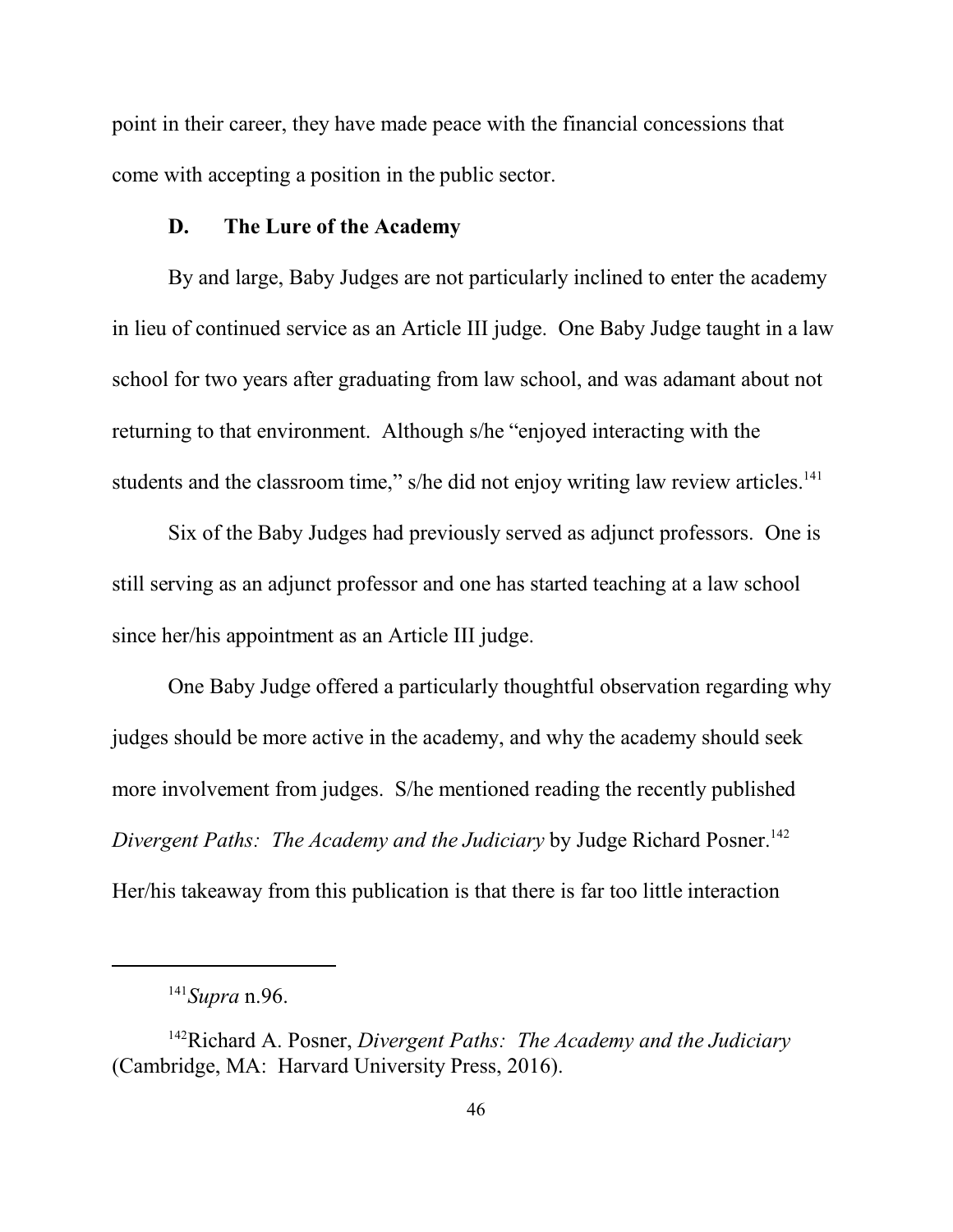between federal judges and the academy. From her/his perspective, the academy should function less in the theoretical realm and embrace more practical applications of the law in order to be of more pragmatic assistance to judges. The academy should also be more proactive in designing and providing training for judges. In turn, federal judges should do a better job of articulating to the academy the needs of the federal judiciary, and how the academy can meet those needs.

This Baby Judge served as an adjunct professor prior to taking the bench. S/he was contemplating a return to the academy once s/he was acclimated to his responsibilities on the court. The thought of helping to shape the minds of burgeoning lawyers was extremely appealing to this Baby Judge and most of the others.

With the exception of two Baby Judges, who related that they had not given "a great deal of thought" to becoming members of the academy, the other Baby Judges reported an inclination to look favorably upon the idea of becoming members of the academy, so long as they were not required to relinquish their Article III status to do so. $143$ 

One of the judges who had not consciously considered becoming a member of the academy described her/himself as "not particularly suited" for the

<sup>143</sup> *Supra* nn.94, 105.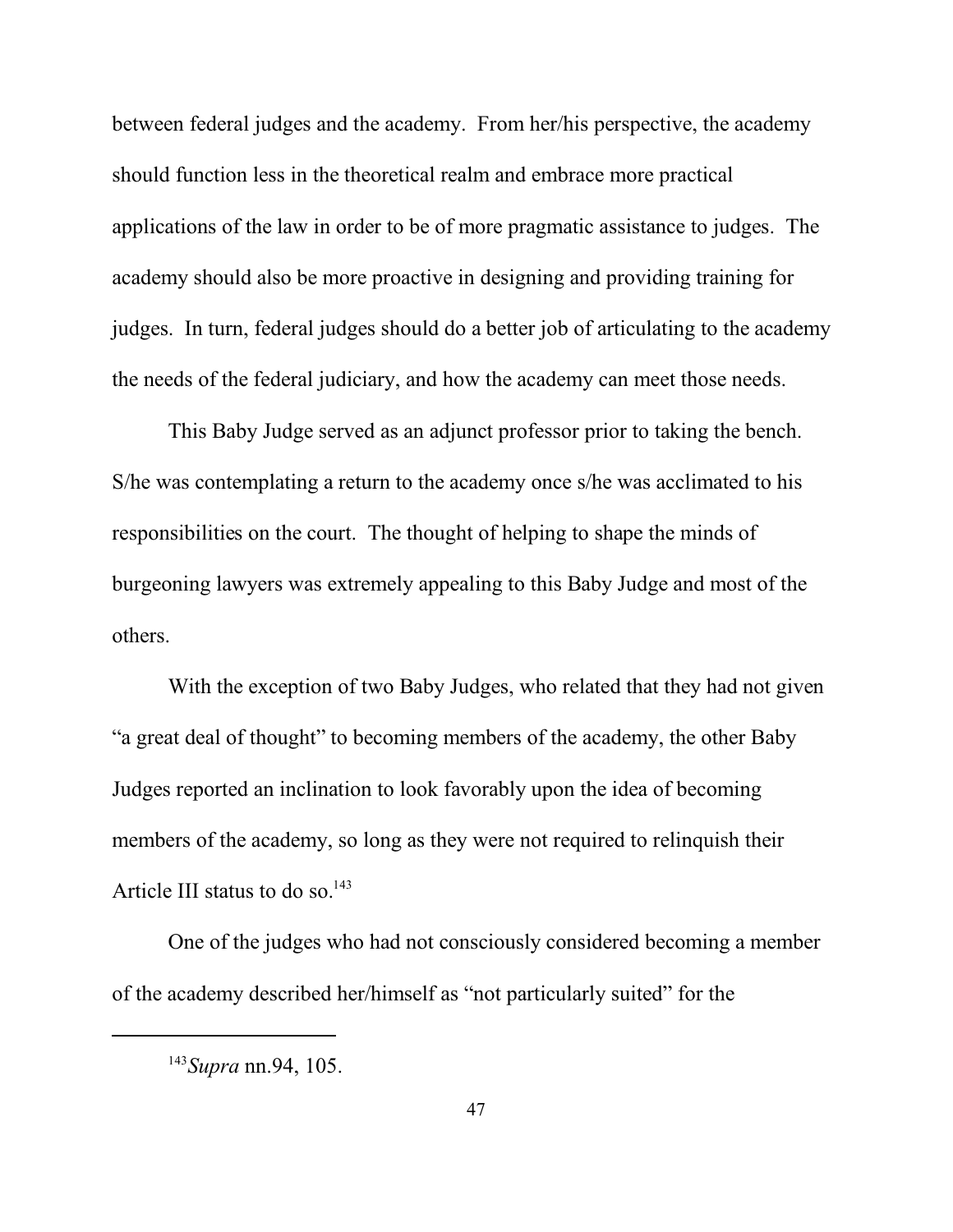academy.<sup>144</sup> This Baby Judge described perceiving the academy as a more theoretical endeavor. In contrast s/he described her/himself as embodying "a more practical bent."<sup>145</sup> Ironically, this Baby Judge may be just the type of professor most needed in the academy–one who brings "a more practical bent" to the largely theoretical orientation of many law schools.

Another Baby Judge who had taught "individual classes episodically" and one semester at a law school was lukewarm about the prospect of re-entering the academy.<sup>146</sup> S/he has concluded that it is "unlikely" that s/he would pursue a professorship.<sup>147</sup> S/he did not see her/himself as "suited to be a professor," describing the position as "too quiet" for her/his taste.<sup>148</sup> More attractive to this Baby Judge would be an opportunity to "guide advocacy or help advance litigation practice," perhaps in the American Inns of Court or a similar organization.<sup>149</sup>

The responses of other Baby Judges revealed a much stronger inclination

145 *Id*.

- 146 *Supra* n.97.
- 147 *Id*.

148 *Id*.

<sup>144</sup> *Supra* n.94.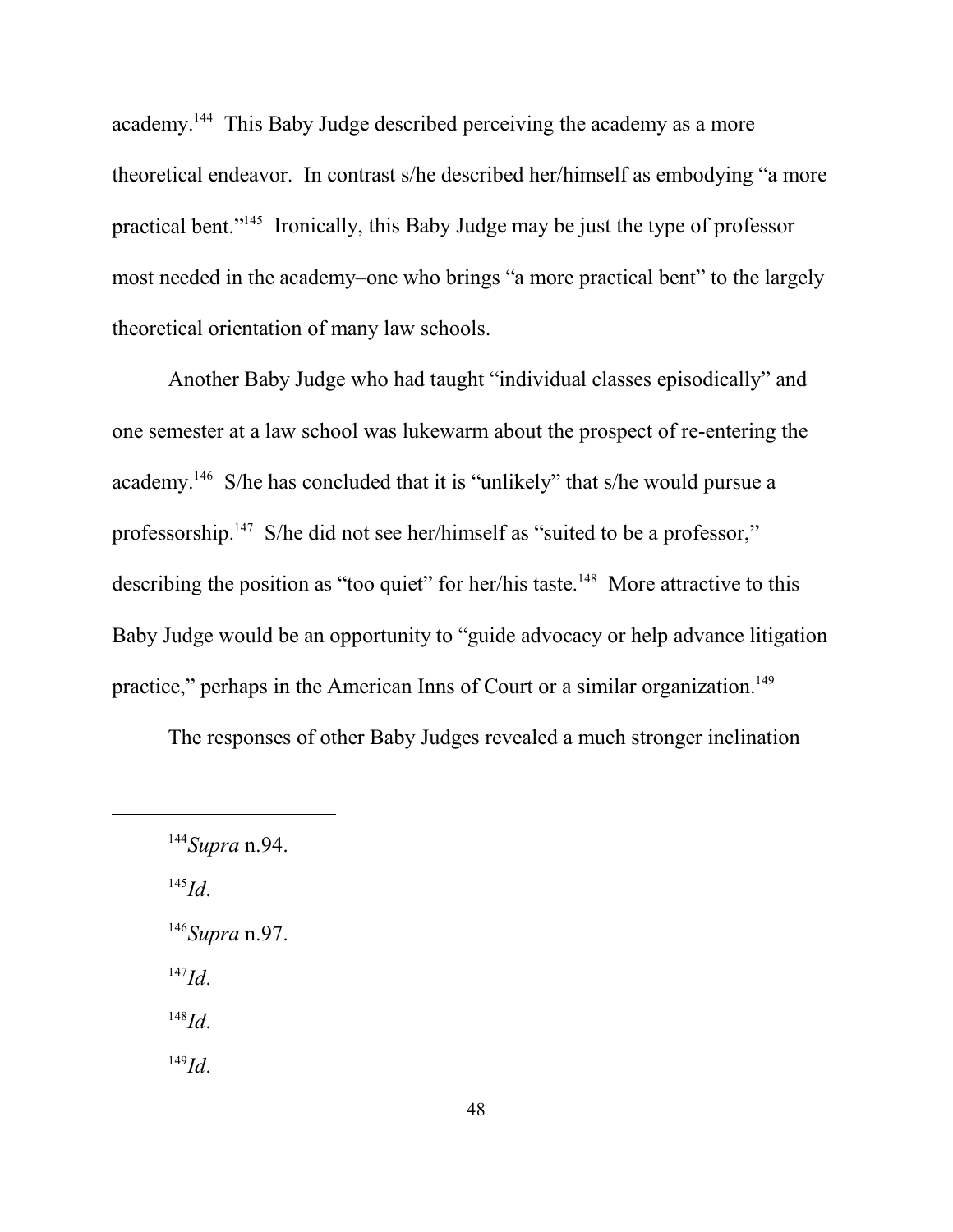toward the academy, at least as adjunct faculty. One Baby Judge stated: "I always taught in law schools and thought about going full-time *before* getting the Article III appointment."<sup>150</sup> Another Baby Judge "practiced and taught law school for thirty years and still teach."<sup>151</sup> A third of the fourteen who responded favorably noted that s/he visits one law school "regularly" and another "occasionally."<sup>152</sup> S/he envisioned her/himself more as a "guest lecturer" than participating as a law professor in a more formalized sense. 153

One of the Baby Judges who came from private practice revealed that s/he always had a "dream" to teach but could not "realize" that dream due to the press of business as a practicing attorney. 154 S/he is now teaching legal writing, "loves the adjunct position" and is "fulfilling two dreams at once."<sup>155</sup> Another Baby Judge who came to the bench from private practice taught for three years as an

153 *Id*.

<sup>150</sup> *Supra* n.111.

<sup>151</sup> *Supra* n. 112.

<sup>&</sup>lt;sup>152</sup>Telephone Interview with Baby Judge P, December 5, 2015.

<sup>154</sup> *Supra* n.102.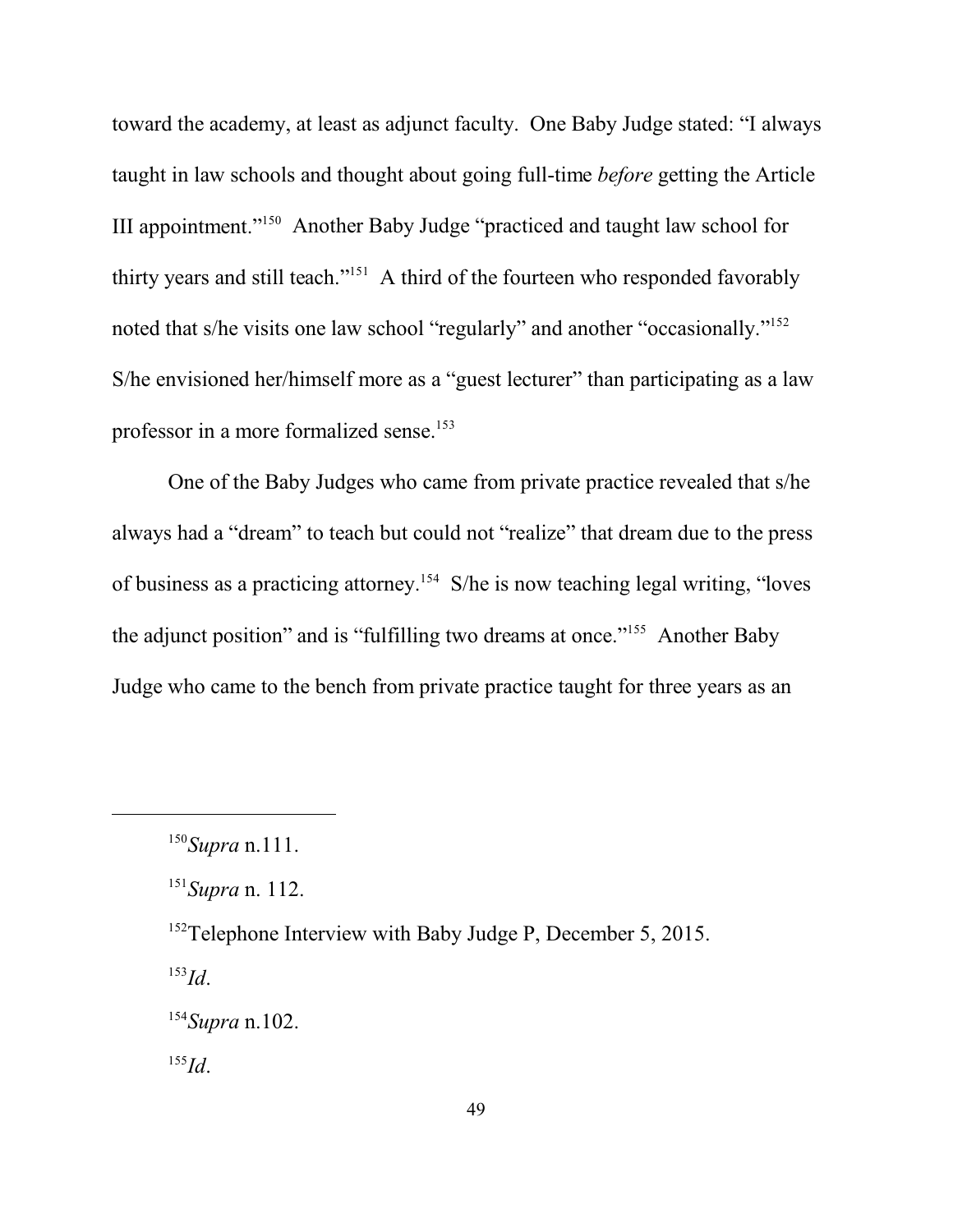adjunct professor "and could see her/himself doing adjunct again."<sup>156</sup> A third Baby Judge who was in private practice considered teaching and views it as "an opportunity to serve."<sup>157</sup> A fourth Baby Judge from the private practice arena reported that s/he had "no real desire to teach" while s/he was a private practitioner.<sup>158</sup> As a federal judge, s/he is somewhat more interested in teaching at a law school. However, s/he is concerned that the caseload and work requirements of a federal judge will not leave sufficient time to prepare a curriculum and lesson plans. In other words, this judge desires to be an excellent judge and an equally excellent professor. S/he would not want his/her duties as a judge to compromise the quality of her/his work as a professor. Neither would s/he want her/his obligations as a professor to make her/him a less effective judge.

On balance, the Baby Judges relayed a positive view of the academy, and most were extremely receptive to the idea of entering the academy as professors, although none would be willing to relinquish her/his Article III status to do so. As one Baby Judge explained, teaching as an adjunct is preferable to teaching fulltime because full-time professors are more involved in academic research than in

<sup>156</sup> *Supra* n.125.

<sup>157</sup> *Supra* n.103.

<sup>158</sup> *Supra* n.107.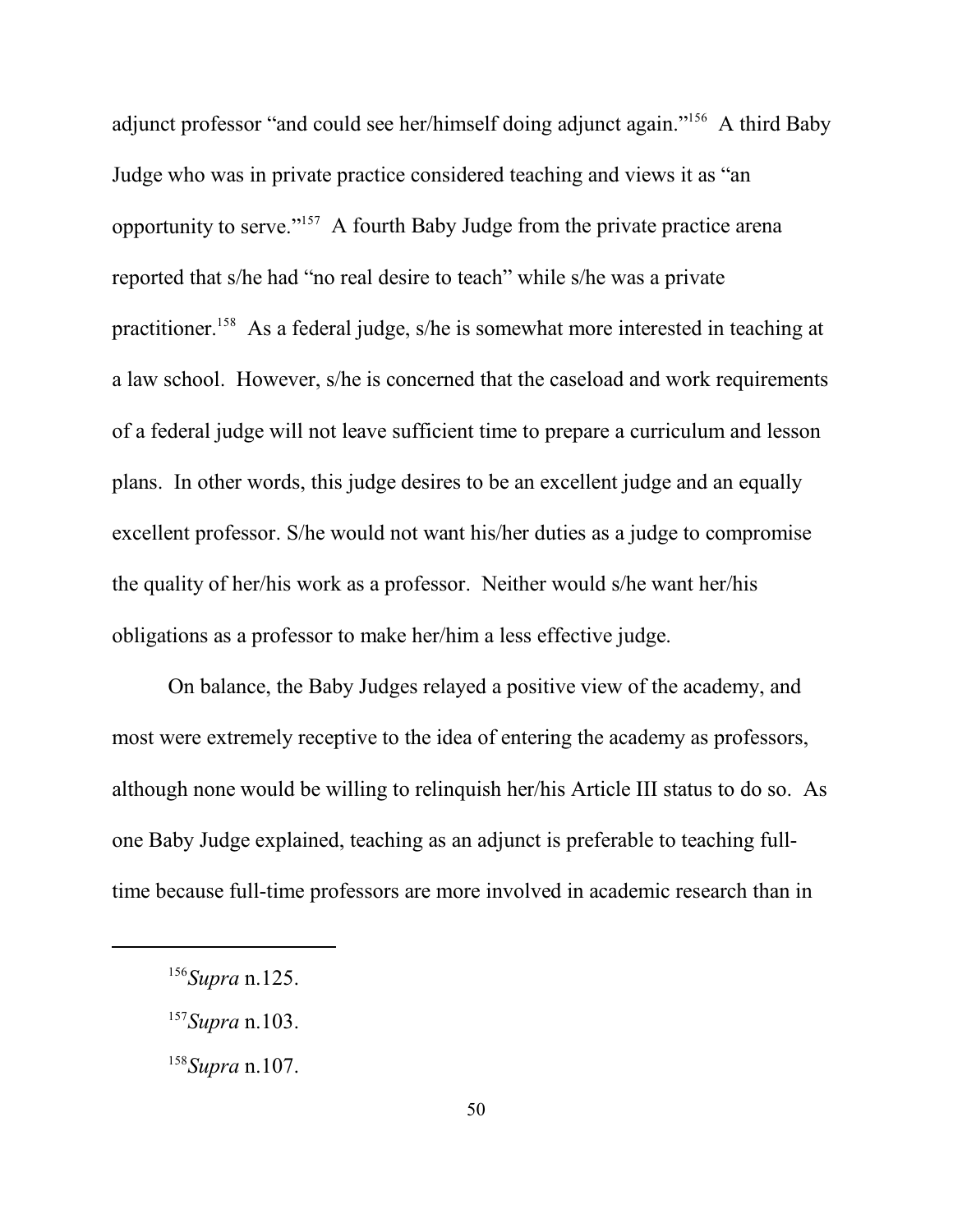teaching. However, the Baby Judges were not nearly as sanguine in their attitude toward assuming a leadership position in the academy.

To a person, the Baby Judges eschewed any possibility of relinquishing their Article III status to assume the position of dean at a law school. One of the Baby Judges, who previously served on a search committee for a deanship vacancy, stated emphatically her/his lack of interest in being the dean of a law school. Her/his initial reaction: "The politicking and fundraising are not at all appealing."<sup>159</sup> The Baby Judge then provided a laundry list of negatives that dissuade her/him from considering a deanship:

- Fundraising
- Worrying About Rankings
- Faculty Issues
- Resistance To Non-Academic As Leader
- Administrative Responsibilities That Take One Away From The Law.

Another Baby Judge revealed that s/he had been approached to take a position as dean of a law school before becoming a judge. S/he declined the opportunity because s/he had no interest in the position. Being dean of a law

<sup>159</sup> *Supra* n.111.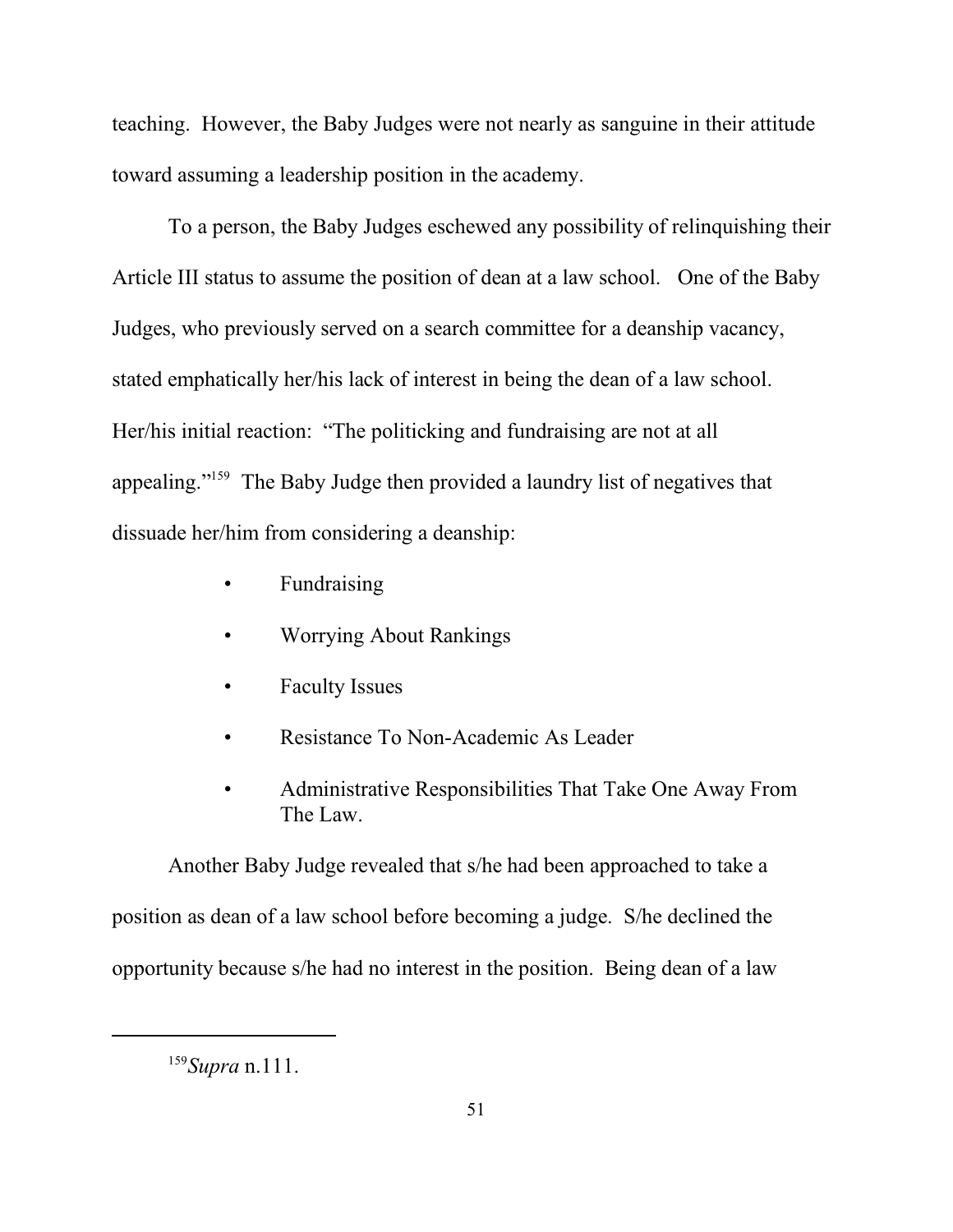school was not attractive to this Baby Judge because s/he perceived the position as one of almost full-time fundraising. S/he lamented that "the days when the law school dean was the distinguished head of a faculty are gone."<sup>160</sup>

Another Baby Judge agreed that the idea of functioning as a dean would not be tempting to her/him. S/he reported that "most deans say they miss contact with students."<sup>161</sup>

A third Baby Judge remarked that it had "never occurred to her/him" to consider a deanship.<sup>162</sup> S/he could imagine the job would entail "a lot of satisfaction" but also "parts s/he wouldn't like."<sup>163</sup> S/he envisioned that "faculty conflicts would be unpleasant" and that s/he "would probably be a good fundraiser, but wouldn't like it."<sup>164</sup> In short, this Baby Judge "would not enjoy the management aspects" of being a dean.<sup>165</sup>

A fourth Baby Judge explained her/his lack of "inclination" toward a

- 162 *Supra* n.97.
- 163 *Id*.

164 *Id*.

<sup>160</sup> *Supra* n.112.

<sup>161</sup> *Supra* n.115.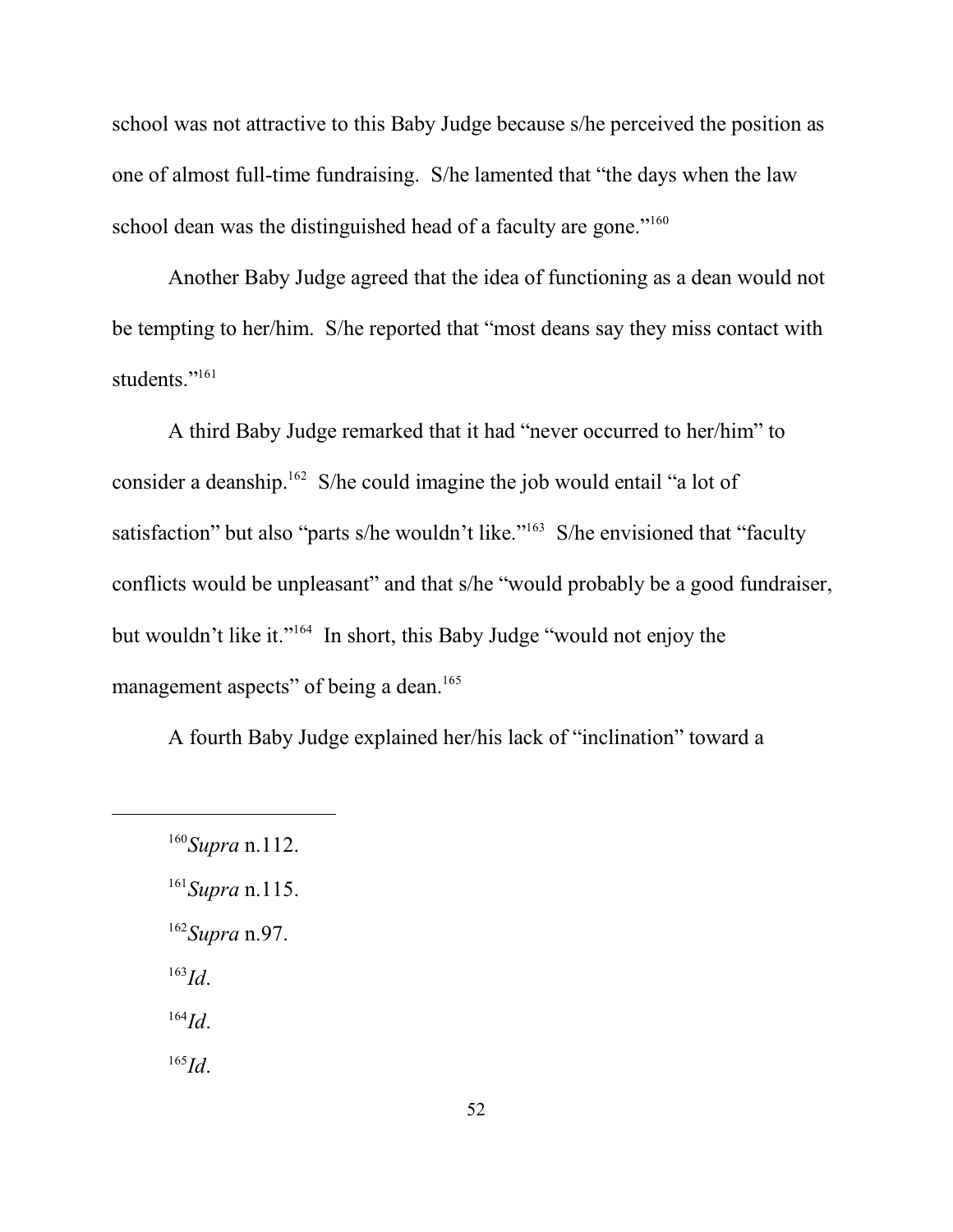deanship by pointing out the obvious: there is more security in a life-tenured Article III appointment than in a deanship.<sup>166</sup>

A fifth Baby Judge lumped together the positions of full-time professor and dean, relating that s/he doesn't "want to worry about publishing, tenure or fundraising."<sup>167</sup>

A sixth Baby Judge reported that s/he has friends who are deans and those friends confided that they did not enjoy being deans as much as they thought they would due to the administrative and fundraising components of the deanship, which are "no fun."<sup>168</sup> Her/his friends missed the "classroom and teaching part" of being associated with a law school.<sup>169</sup> The Baby Judge agreed that the "classroom and teaching part" is what the Baby Judge would like to  $do.^{170}$ .

A seventh judge echoed this sentiment. S/he "would enjoy teaching but [has] no interest in raising money or in political issues."<sup>171</sup>

- 168 *Supra* n.125.
- 169 *Id*.

170 *Id*.

171 *Supra* n.95.

<sup>166</sup> *Supra* n.105.

<sup>167</sup> *Supra* n.102.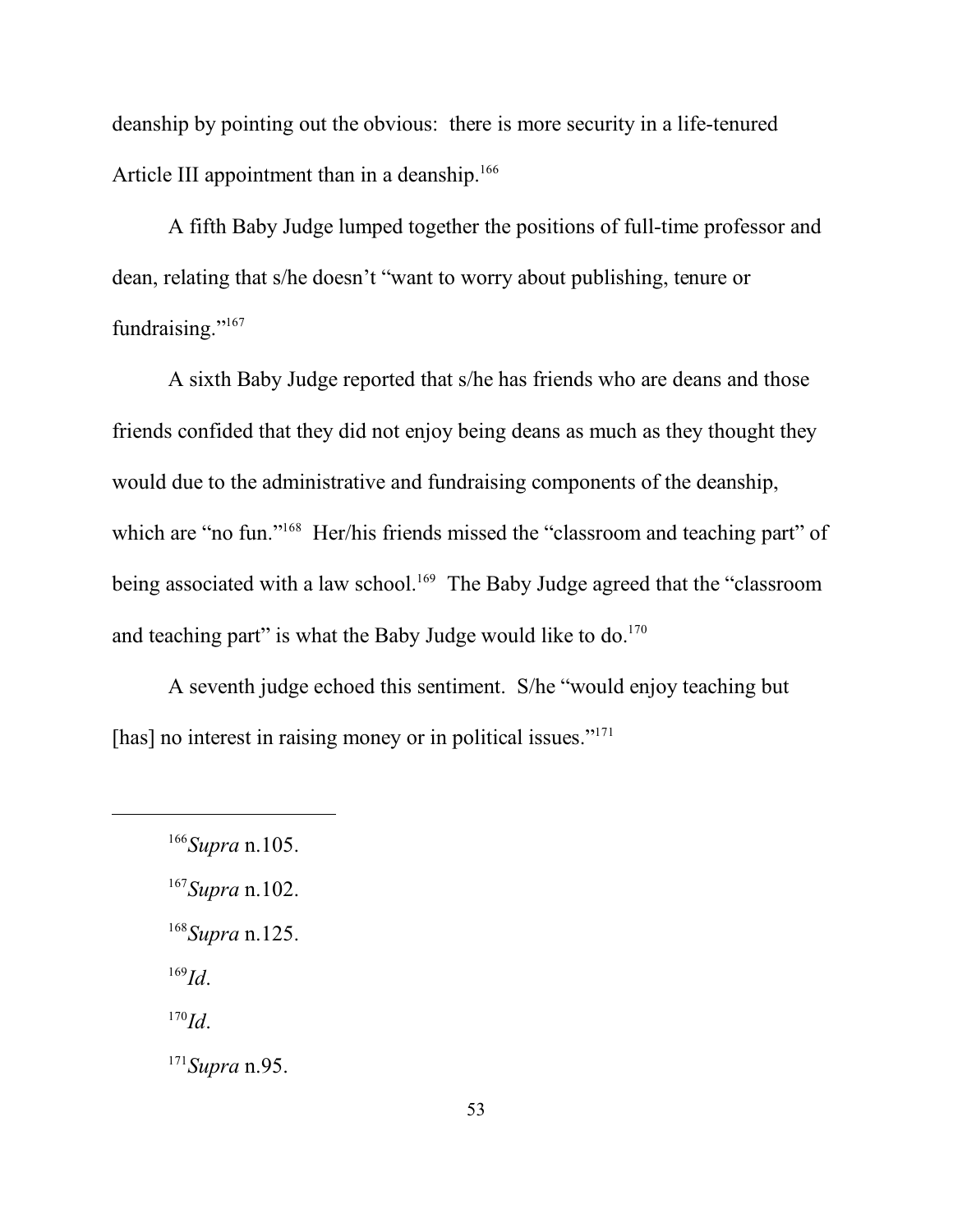CONCLUSION: Baby Judges left no doubt from their responses that although they have an interest in sharing their knowledge with students, they are not willing to relinquish their Article III status to do so. They unequivocally renounced any interest in joining the ranks of law school deans.

In summary, at this early stage of their judicial careers, Baby Judges express deep commitment to the concept of life tenure. According to the Baby Judges, they generally did not view themselves as tempted by money to relinquish their Article III tenure. As a group, they did not identify any pressing job frustration that might cause them to reconsider their commitment to life tenure. They spoke favorably of becoming participants in the academy, although not to the point of relinquishing their life tenure. To a person, they stated no interest in a law school deanship.

#### **VII. Cluster Two - Sustainers**

I readily confess that this was the group of judges whose responses I was most eager to compile, but not only because this is the group of judges to which I belong. I was eager to examine how, if at all, years of service on the bench changes the outlook of federal judges. I was curious whether the love for the job expressed by the Baby Judges continued, or whether the judges became a little more jaded over time. I was also intrigued by whether the commitment to life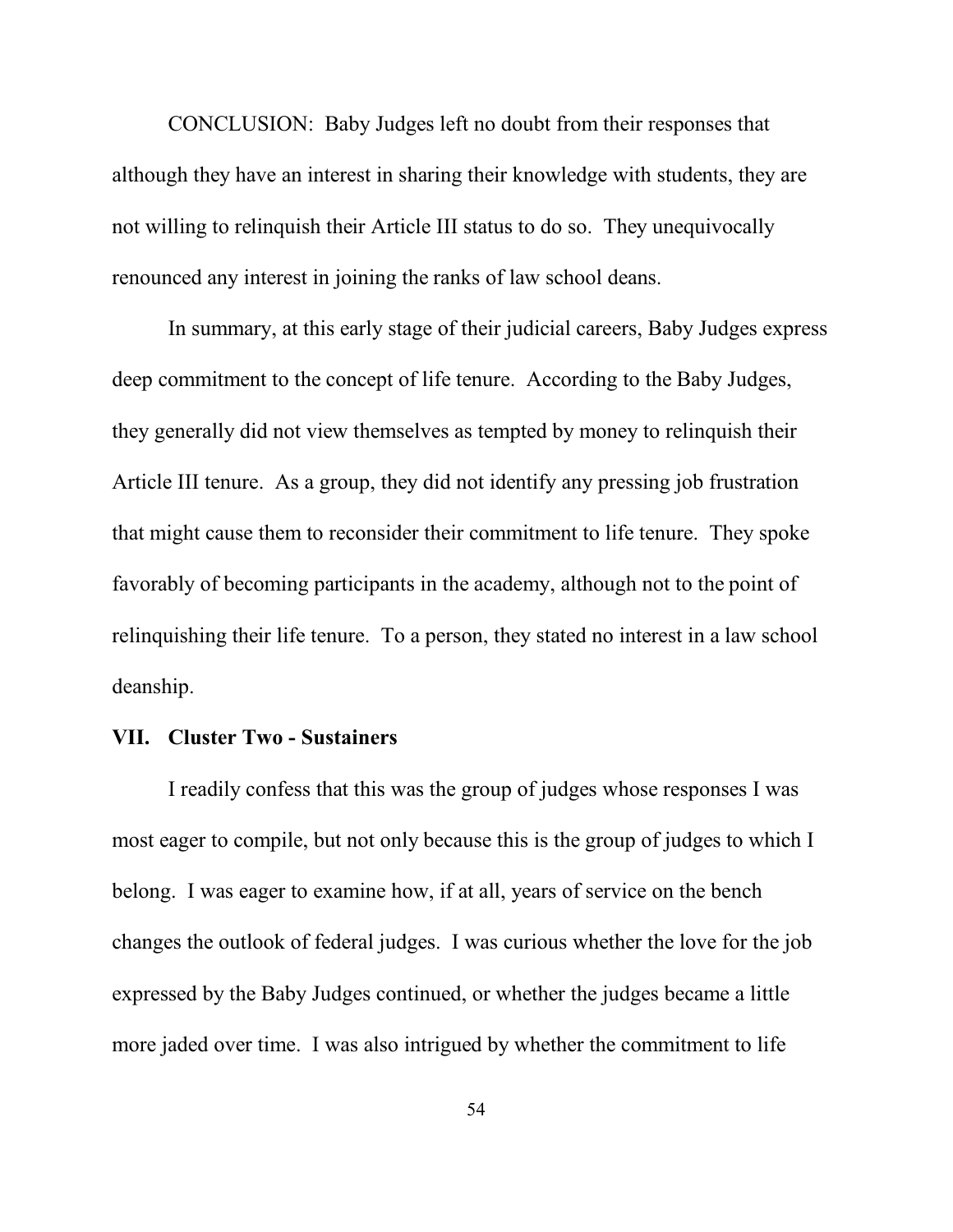tenure had waned, whether financial concerns were more pressing, and whether there was a greater or lesser inclination toward entering the academy.

The one thing that was apparent when interviewing the Sustainers was that they had given a great deal of thought to Article III tenure and the benefits and burdens that accompany that status. Although most of them agreed with the sentiment expressed by the Baby Judges of their commitment at the time of appointment to Article III life tenure, their continued commitment was not as firm. In fact, two Sustainers were extremely close to joining both the ranks of The Departed and of the legal academy as deans of major law schools.

#### **A. Initial Commitment to Life Tenure**

At the outset, the commitment to Article III tenure was stated in less emphatic terms by a few of the Sustainers when compared to the Baby Judges. For purposes of comparison, I start with the most emphatic stated commitments to lifetime tenure and end with the least emphatic stated commitment to lifetime tenure.

For starters, only two of the Sustainers spontaneously expressed "love" for the job, as opposed to nearly all of the Baby Judges. The most effusive Sustainer stated that being an Article III judge is "still intellectually challenging and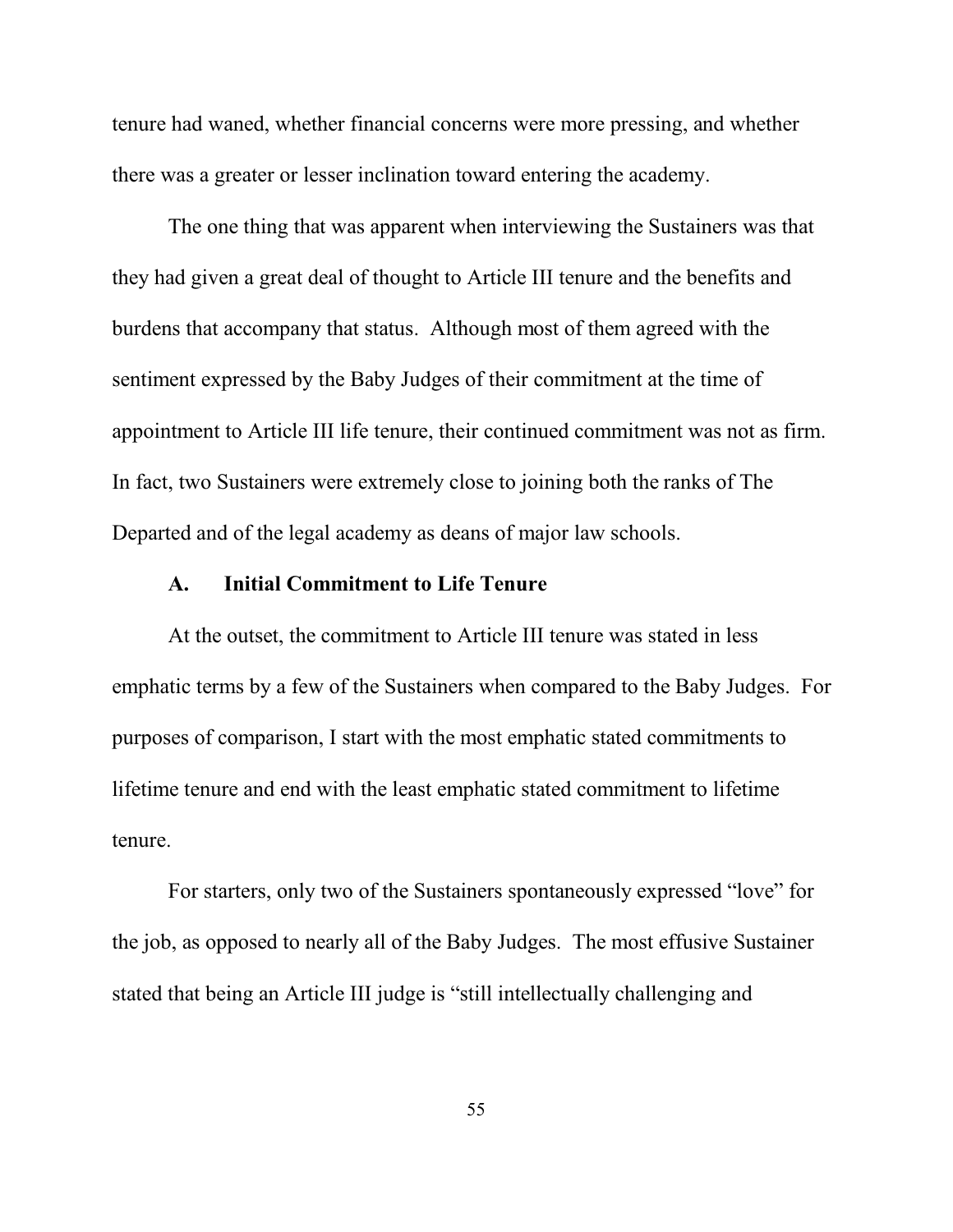fulfilling" and that s/he "simply love[s] the work."<sup>172</sup> Another described being an Article III judge as "the best job in the world."<sup>173</sup> S/he added that "there is so much good you can do for the public in general."<sup>174</sup> A third Sustainer stated that s/he "likes judge work."<sup>175</sup>

When addressing specifically the commitment to lifetime tenure at the time of their appointment, seven of the Sustainers expounded on their initial commitment to life tenure, six responded without explication, and three expressed less than firm initial commitment.

Of the seven Sustainers who elaborated on their initial commitment to lifetime tenure, the following remarks were made:

- I was thinking that I would end my career as an Article III judge. I looked at it as a lifetime job. $176$
- I intended to remain Article III for the balance of my life.<sup>177</sup>

<sup>177</sup>Telephone Interview with Sustainer Judge E, January 19, 2016.

<sup>&</sup>lt;sup>172</sup>Telephone Interview with Sustainer Judge A, January 4, 2016. <sup>173</sup>Telephone Interview with Sustainer Judge B, January 5, 2016. 174 *Id*.

 $175$ Telephone Interview with Sustainer Judge C, January 5, 2016.

<sup>&</sup>lt;sup>176</sup>Telephone Interview with Sustainer Judge D, January 4, 2016.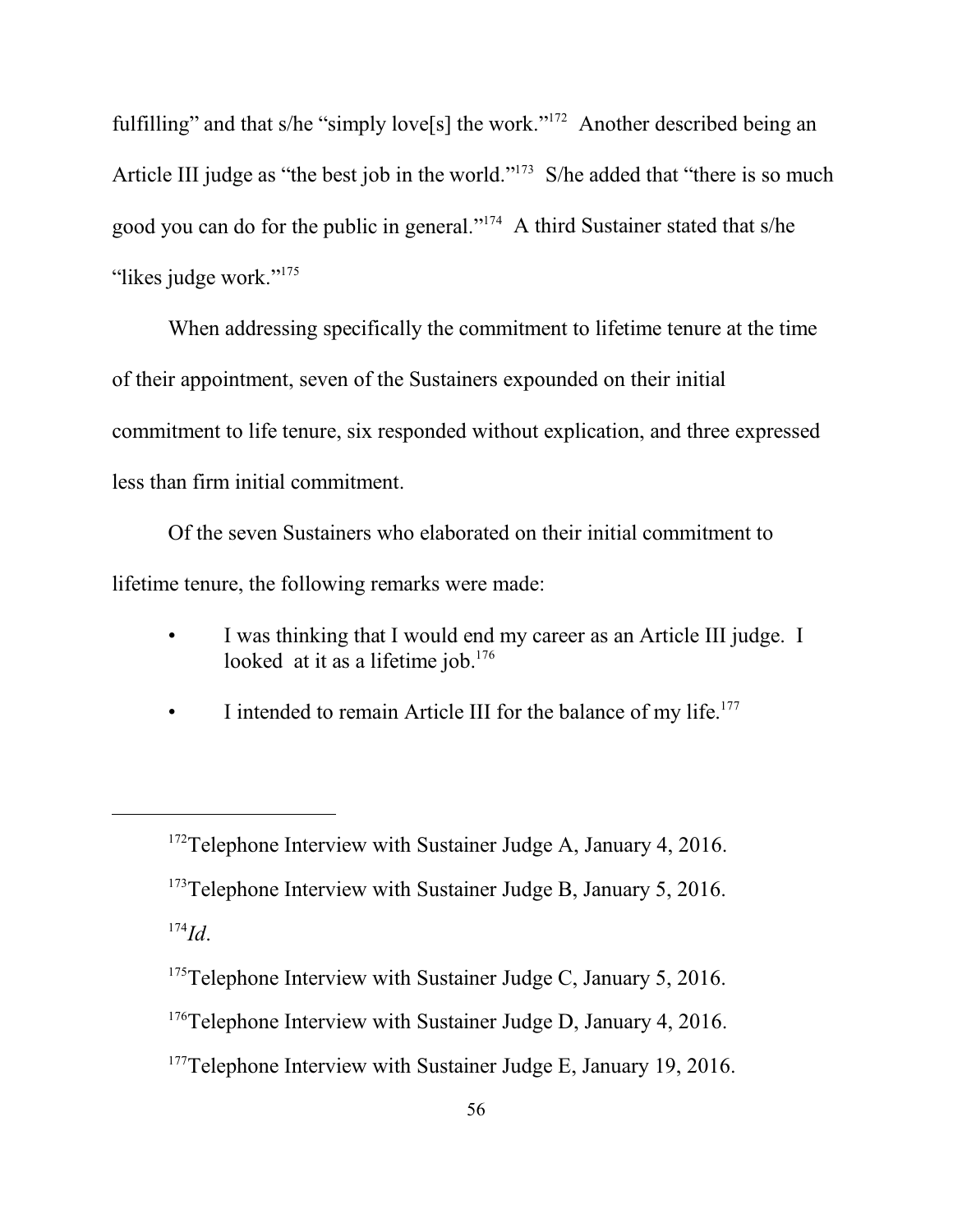- When I took the bench, I planned to stay Article III for the duration.<sup>178</sup>
- I made that commitment [to lifetime tenure] because I made a huge financial sacrifice to take this job. So with that sacrifice, I'm in for the long haul.<sup>179</sup>
- When I came on the bench, I thought I would be on the bench for the rest of my professional life.<sup>180</sup>
- I came to the bench with the expectation that I would be taken out in a box. I considered this appointment the ending achievement of my career.<sup>181</sup>
- I anticipated being Article III for the rest of my career.<sup>182</sup>

As previously noted, six other Sustainers confirmed their initial commitment to lifetime tenure without explication.

The final three Sustainers were a bit more equivocal. The first Sustainer

responded: "I don't know if I gave any thought to doing anything other than being

an Article III judge."<sup>183</sup>

183 *Supra* n.173.

<sup>&</sup>lt;sup>178</sup>Telephone Interview with Sustainer Judge F, January 4, 2016.

<sup>&</sup>lt;sup>179</sup>Interview with Sustainer Judge G, November 19, 2015.

<sup>&</sup>lt;sup>180</sup>Telephone Interview with Sustainer Judge H, January 5, 2016.

<sup>&</sup>lt;sup>181</sup>Telephone Interview with Sustainer Judge I, January 4, 2016.

<sup>&</sup>lt;sup>182</sup>Telephone Interview with Sustainer Judge J, January 15, 2016.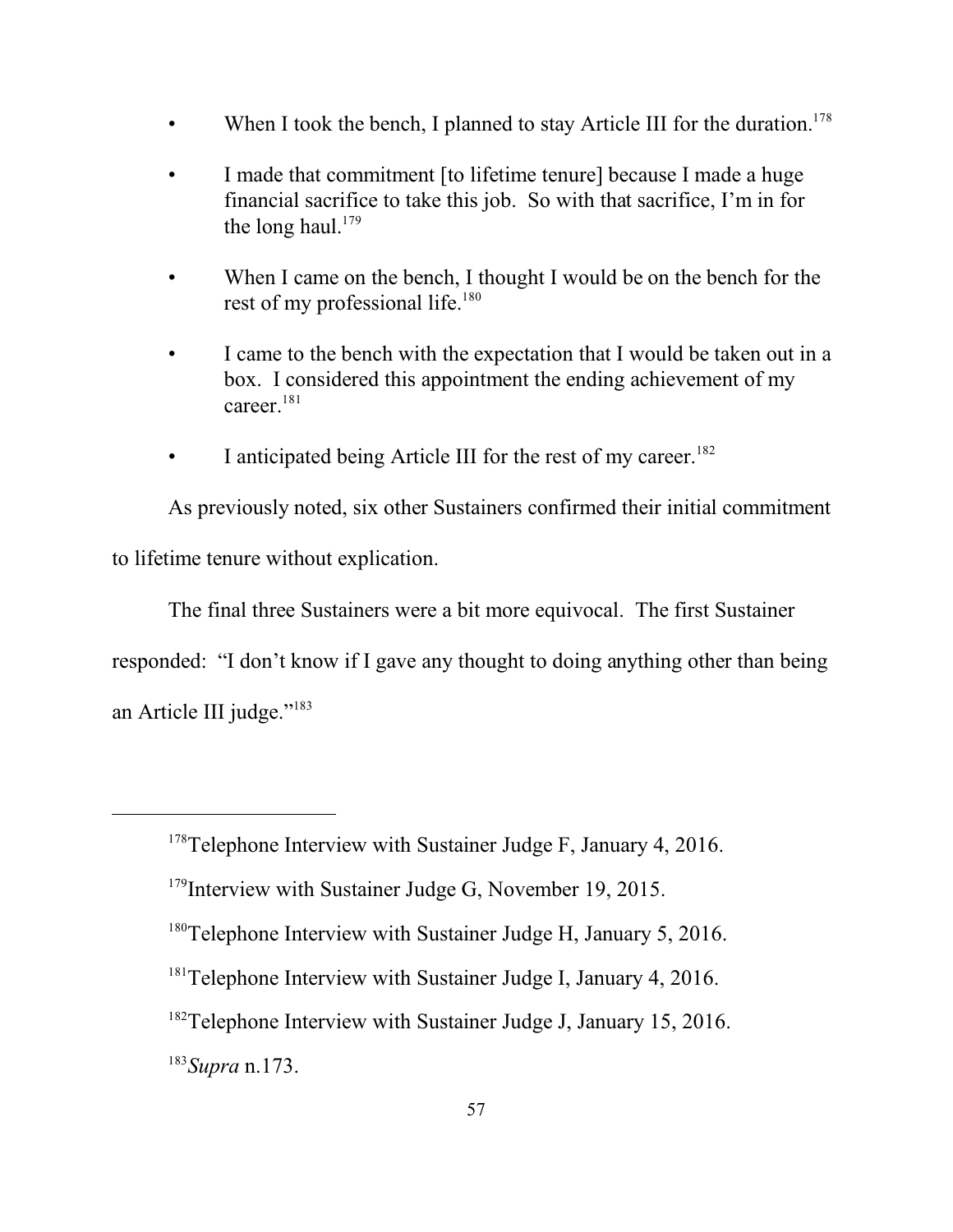The second recalled thinking that life tenure "seemed attractive."<sup>184</sup> Having been informed "that a big pay raise was on the horizon," the second Sustainer "figured this was it."<sup>185</sup>

The third Sustainer described being "of two minds" regarding life tenure.<sup>186</sup> In her/his "heart of hearts" s/he "wanted to work as an Article III judge forever–the take me out of the courthouse feeling."<sup>187</sup> However, a "tiny part of her/himself envisioned doing something else in time."<sup>188</sup>

CONCLUSION: In contrast to Baby Judges, Sustainers on average were not as effusive in their commitment to lifetime tenure.

# **B. Re-Thinking Commitment to Life Tenure**

Responses to this inquiry revealed a divide between the Baby Judges and Sustainers. Whereas only the response of one Baby Judge wavered on her/his continued commitment to life tenure absent serious health or financial concerns, the Sustainers' responses were not as firm, with two Sustainers going so far as to

187 *Id*.

<sup>&</sup>lt;sup>184</sup>Telephone Interview with Sustainer Judge K, February 16, 2016.

<sup>185</sup> *Id*.

<sup>186</sup> *Supra* n.172.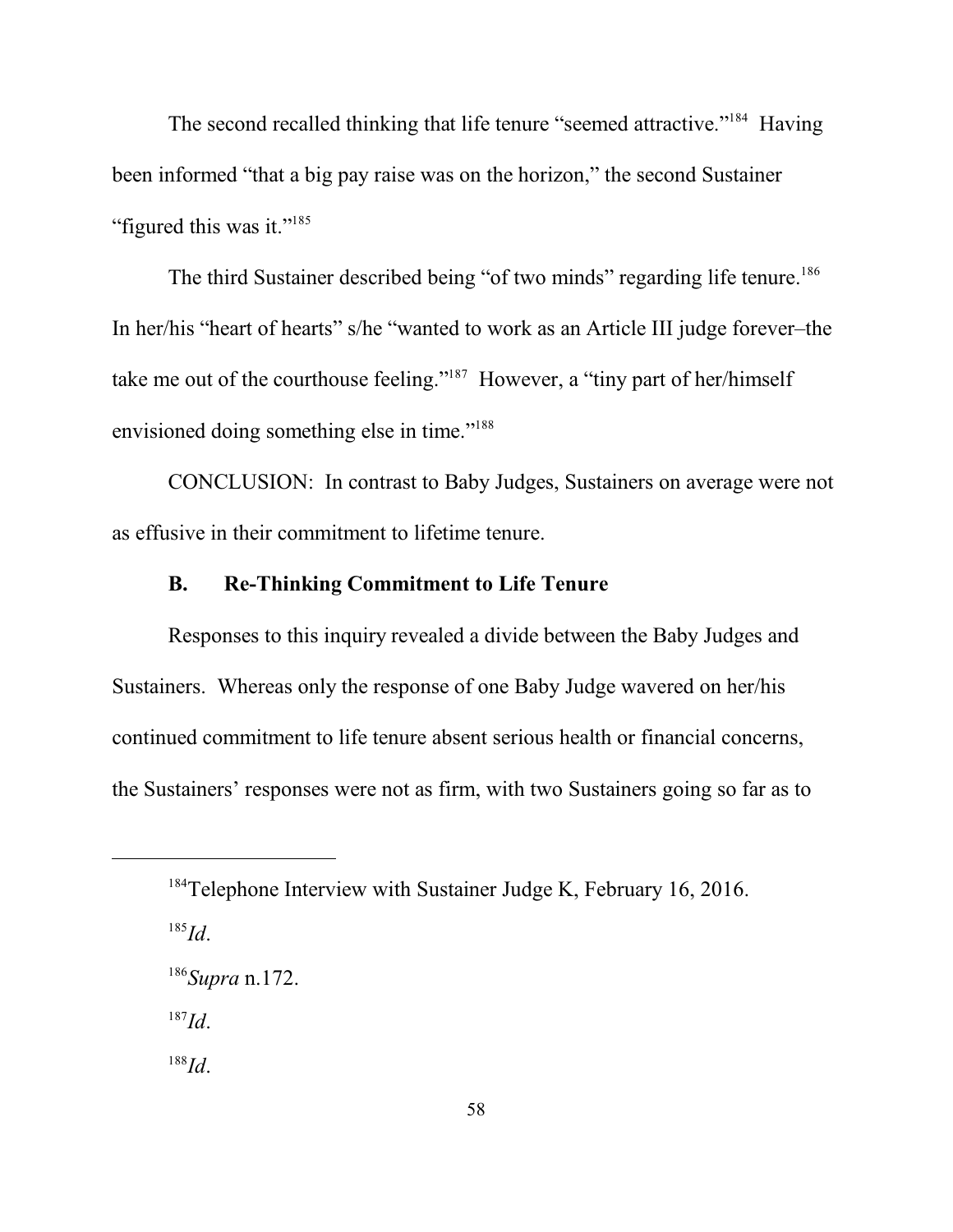seek employment in the academy. Although twelve out of sixteen Sustainers expressed their continued commitment to life tenure, a few of those commitments were somewhat equivocal. One Sustainer stated that "as an African-American, there are so few appointed that I don't feel I have the luxury of saying I don't want to do it anymore."<sup>189</sup> Another Sustainer remarked that "if something terrific came up, I might re-think my position [regarding continued commitment to Article III status]."<sup>190</sup> A third Sustainer responded that s/he "still mostly felt" an intention to remain an Article III judge until the end of her/his professional career.<sup>191</sup>

Although not as prevalent a response as with the Baby Judges, two Sustainers mentioned health concerns as a factor that would cause them to re-think their commitment to life tenure. One Sustainer mentioned that s/he "wants to keep going as long as [s/he] can" until "someone tells [her/him] that [s/he's] slipping."<sup>192</sup> S/he added that "hopefully [s/he] has enough people lined up who will tell [her/him]." $193$ 

 $191$ <sup>191</sup>Telephone Interview with Sustainer Judge L, February 11, 2016. 192 *Supra* n.176.

<sup>189</sup> *Supra* n.182.

<sup>190</sup> *Supra* n.184.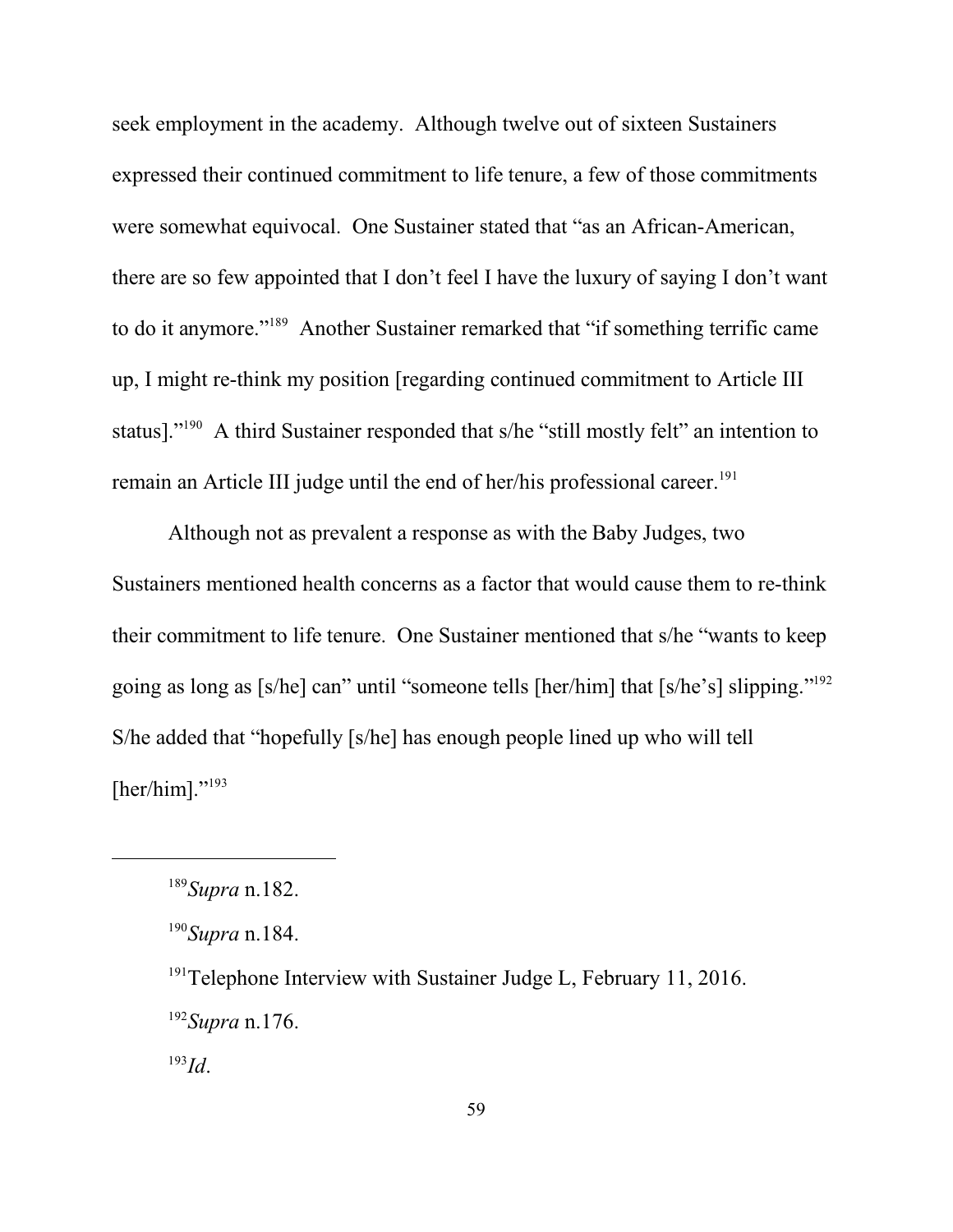Another Sustainer related that s/he would re-think her/his commitment to life tenure "if [s/he] felt being there was not helping anyone."<sup>194</sup> This Sustainer hastened to add that s/he would not want to "totally leave the court."<sup>195</sup> S/he "likes the relationships [s/he] has built" and "wants to keep the funding for additional chambers," which might disappear if [s/he] left the court.<sup>196</sup> The court has "been a part of [his/her] life for so long that it would be hard to imagine not being a part of the court."<sup>197</sup> Moreover, s/he "likes the idea of retaining the title and resources of the court."<sup>198</sup>

One other Sustainer candidly admitted that s/he "sometimes thinks about leaving the bench."<sup>199</sup> Another Sustainer was even more blunt: S/he is actively considering leaving the bench. This Sustainer recently began to re-think her/his commitment to life tenure and decided that s/he "doesn't want to leave the best of

195 *Id*.

196 *Id*.

197 *Id*.

198 *Id*.

<sup>199</sup>Telephone Interview with Sustainer Judge M, February 11, 2016.

<sup>194</sup> *Supra* n.178.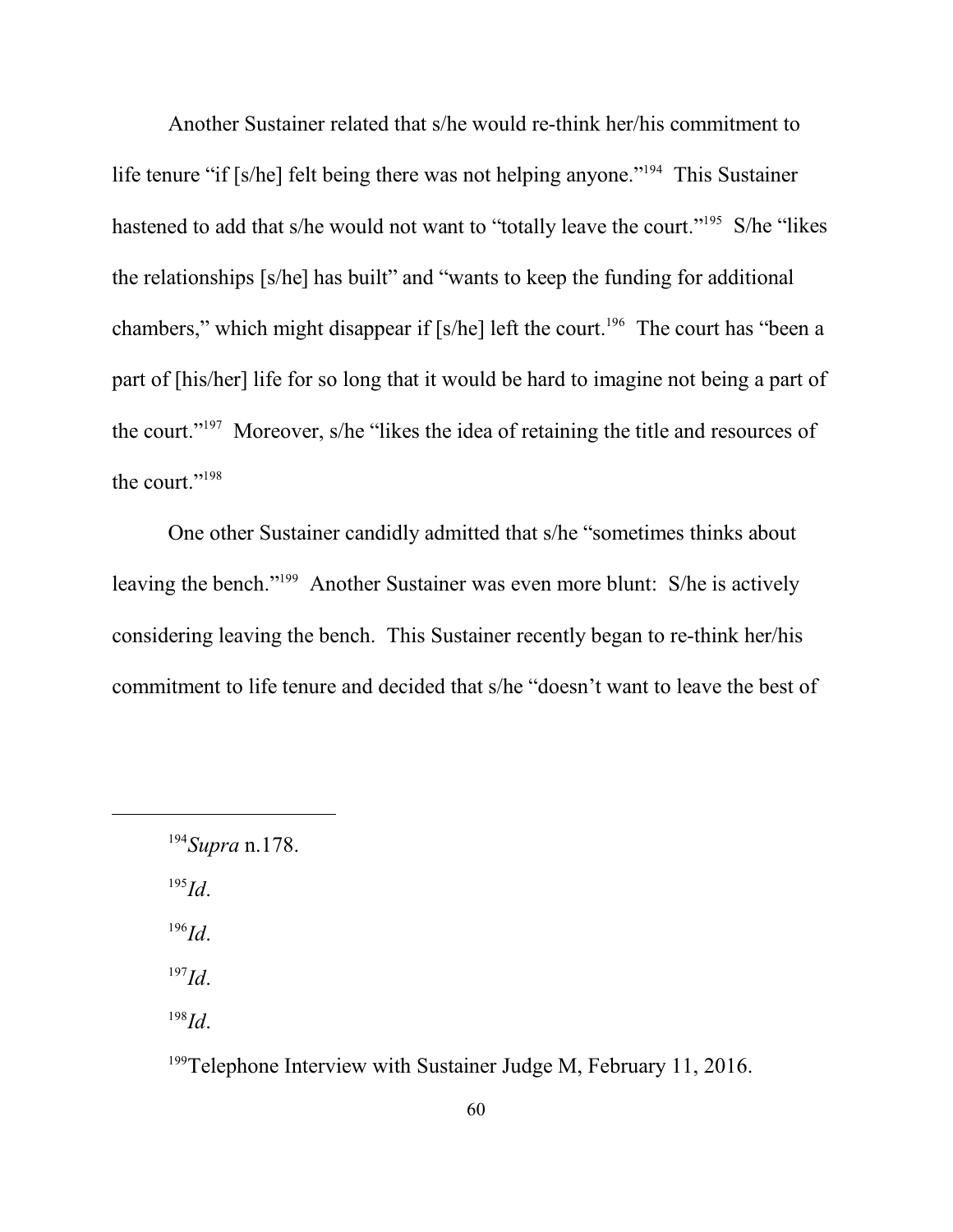[her/himself] on the bench."<sup>200</sup>

The two Sustainers who sought law school deanships gave a similar primary reason for re-thinking their commitment to lifetime tenure: they both felt less challenged by the work. One of the two explained that when s/he first became a judge, s/he averaged sixteen trials per year. Presently, her/his docket has narrowed to almost exclusively drug cases, specifically those involving methamphetamine. Because there is usually not much of a defense in these cases, the Sustainer described them as "slow guilty pleas" with trials lasting only 2-3 days.<sup>201</sup> This Sustainer concluded that "the work simply is not as interesting as when I first started."<sup>202</sup> In addition, the Sustainer noted that s/he did not have a single civil trial in the last year. The disappointing lack of pay over the years was also a motivating factor for this Sustainer, not so much for her/himself, but for her/his child.

The other Sustainer echoed the perception that the quality of the work had diminished for her/him. After seventeen-plus years, the cases had become "somewhat routine."<sup>203</sup> This Sustainer expressed the view that s/he was seeing

<sup>200</sup> *Supra* n.180.

 $201$ Telephone Interview with Sustainer Judge N, February 12, 2016. 202 *Id*.

<sup>&</sup>lt;sup>203</sup>Telephone Interview with Sustainer Judge O, November 23, 2015.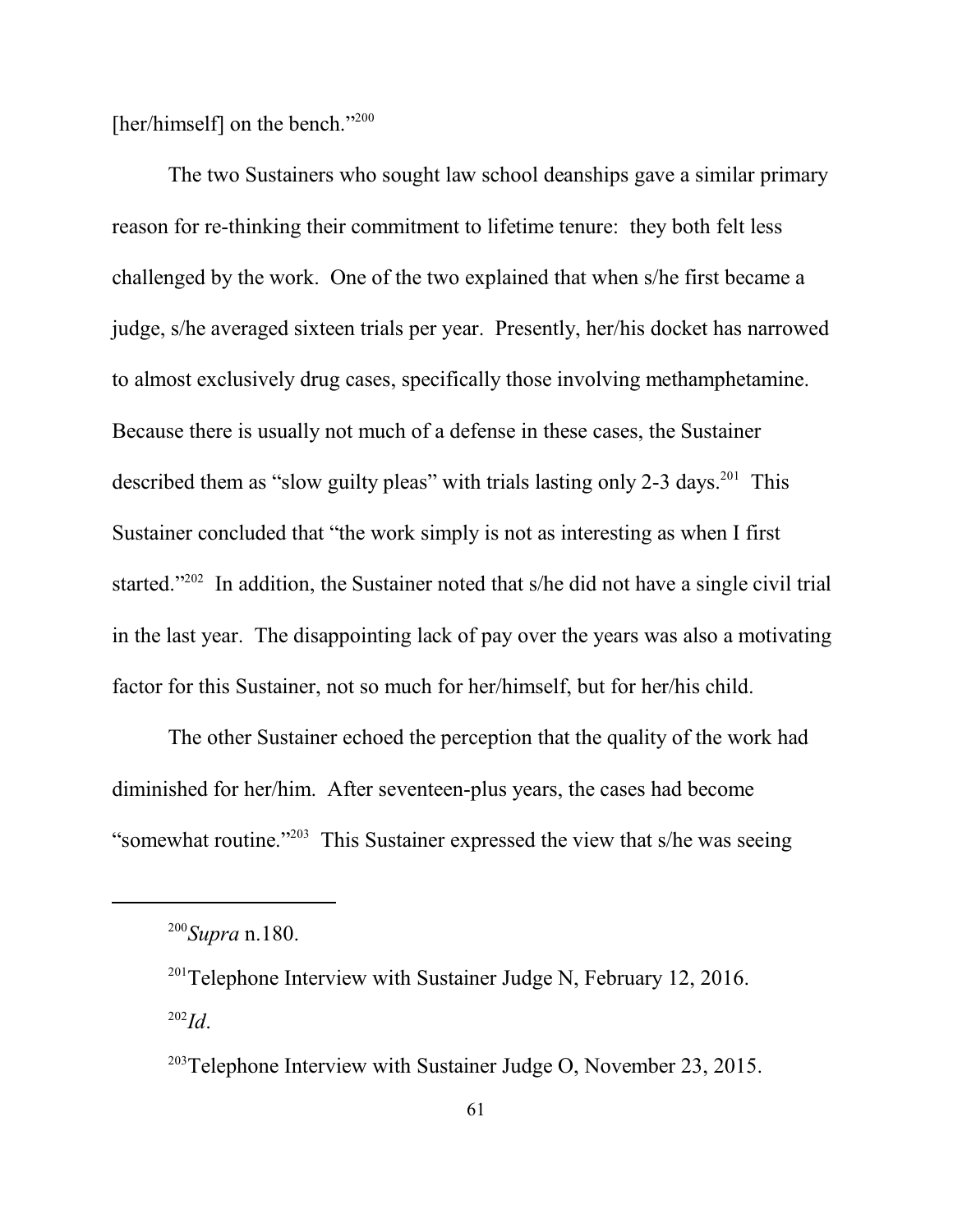"fewer challenging cases and might welcome a change."<sup>204</sup>

When discussing other job frustrations that might cause them to re-think their commitment to life tenure, one Sustainer mentioned lack of collegiality and two others referred to any regulations that might disadvantage judges, such as courtroom sharing or fewer law clerks. The responses of the Sustainers generally reflected some restlessness, with two of the number actively seeking to leave the ranks of Article III judges.

CONCLUSION: When compared to Baby Judges, Sustainers express a less enthusiastic commitment to Article III life tenure. Even absent specific on-the-job frustrations, a considerable number of Sustainers stated willingness to consider leaving the bench. As discussed, two of the Sustainers had even taken substantial steps toward leaving the bench for the academy. The responses of the Sustainers suggest that, over time, a certain amount of burnout creeps in to erode the psychic income that appeared to buoy the Baby Judges, as reflected in their responses.

#### **C. The Lure of Filthy Lucre**

The Sustainers were, on the whole, much more focused on the economic divide between them and their counterparts in the private sector. One Sustainer remarked that s/he left a lucrative law practice to enter public service as a judge.

<sup>204</sup> *Id*.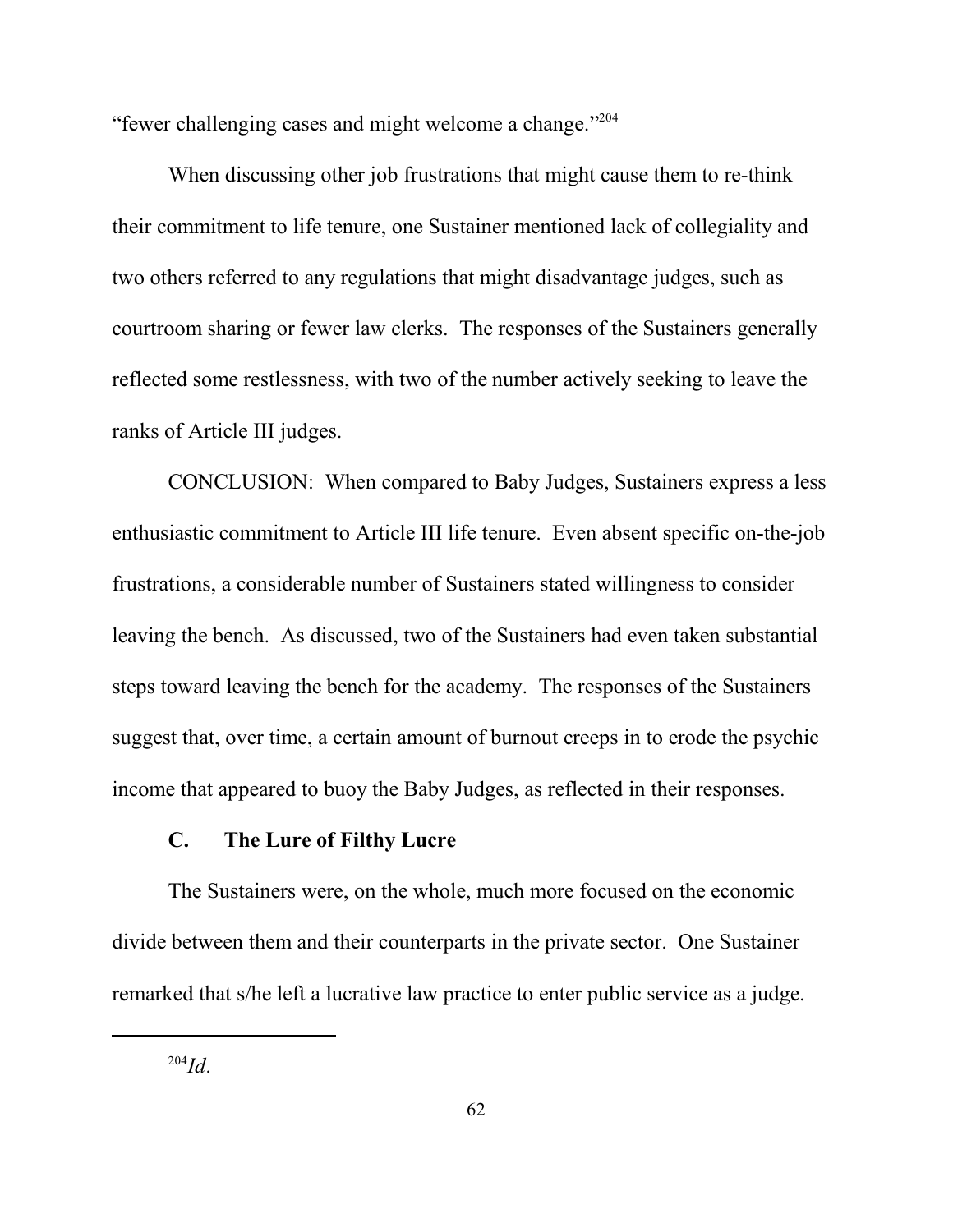S/he recalled that s/he was "still not making as much as [s/he] made twenty-nine years ago."<sup>205</sup> S/he "went from a Mercedes to a Honda and [is] still driving a Honda."206

Another Sustainer related that s/he had actually delayed seeking a judgeship for a significant period of time for finance reasons. S/he saved money so the "financial transition wouldn't be so dramatic."<sup>207</sup> Having made that substantial sacrifice, this Sustainer was "now not inclined to let [Article III status] go." S/he couldn't "imagine going back into private practice for any amount of money."<sup>208</sup> S/he considered what s/he was "doing now so much more important and consequential" than making money in private practice. 209

Seven of the Sustainers minimized the influence of financial considerations on their career decisions when asked what amount of money would tempt them to relinquish their Article III status, although one also responded that it would require "substantially more than \$200,000" for [her/him] to relinquish [her/his] Article III

206 *Id*.

208 *Id*.

<sup>205</sup> *Supra* n.179.

<sup>207</sup> *Supra* n.181.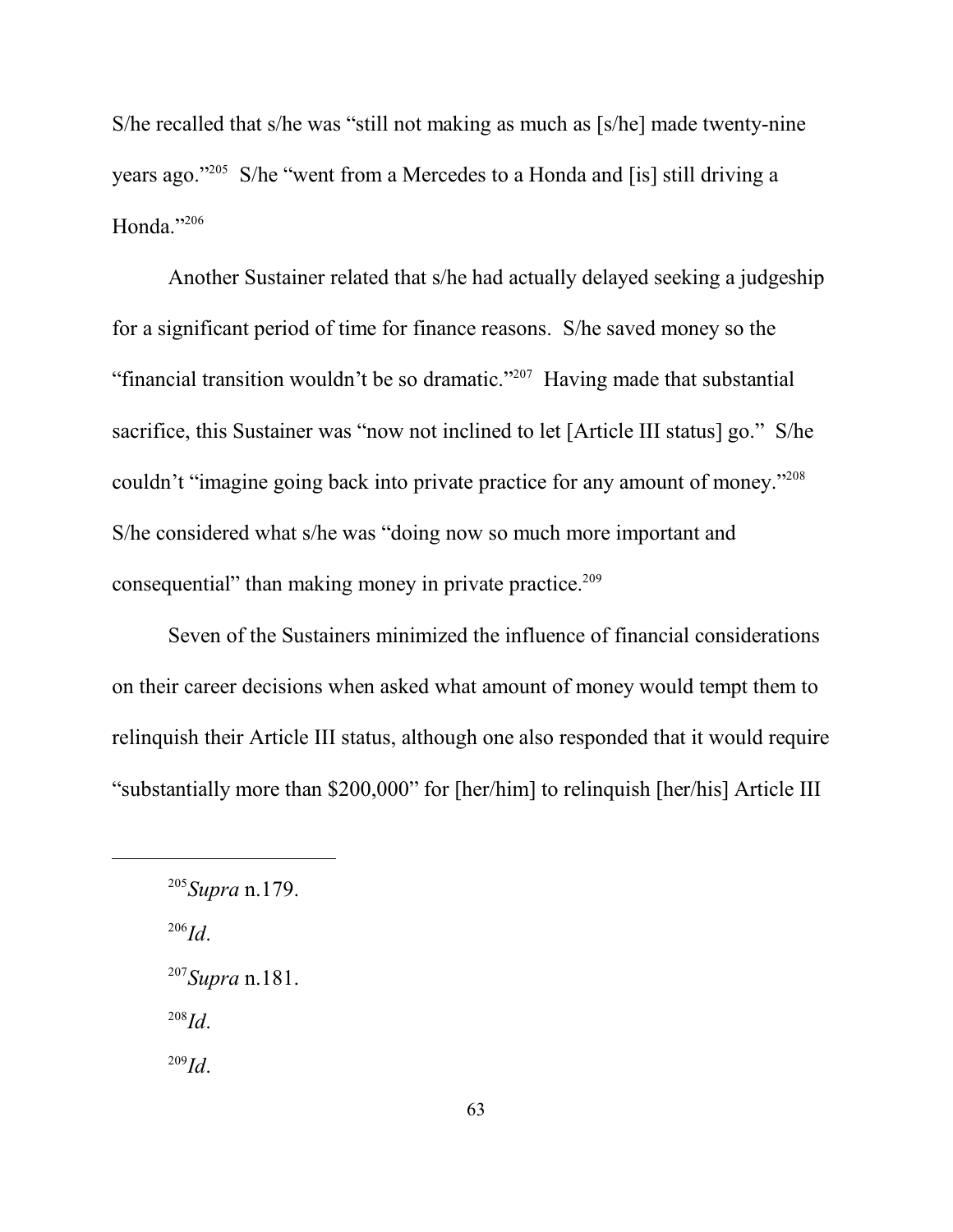status. $210$ 

One Sustainer explained that s/he was "committed to public service from the beginning."<sup>211</sup> S/he "knew what [s/he] was getting into from the time s/he left law school."<sup>212</sup> This Sustainer remarked that if money had been her/his motivation, s/he "would have gone a different route."<sup>213</sup> Another similarly emphasized that s/he was "not motivated at all by money" and that "no amount of money could tempt [her/him] to relinquish her/his Article III status.<sup>214</sup> "Not even a million a year."<sup>215</sup> S/he had been in private practice for twenty-five years and was "financially comfortable."<sup>216</sup> Like some of the Baby Judges who were in private practice, this Sustainer "had in the back of [her/his] mind that financial resources might enable [her/him] to take an Article III judgeship someday."<sup>217</sup>

212 *Id*.

213 *Id*.

214 *Supra* n.175.

215 *Id*.

216 *Id*.

<sup>210</sup> *Supra* n.173.

<sup>211</sup> *Supra* n.177.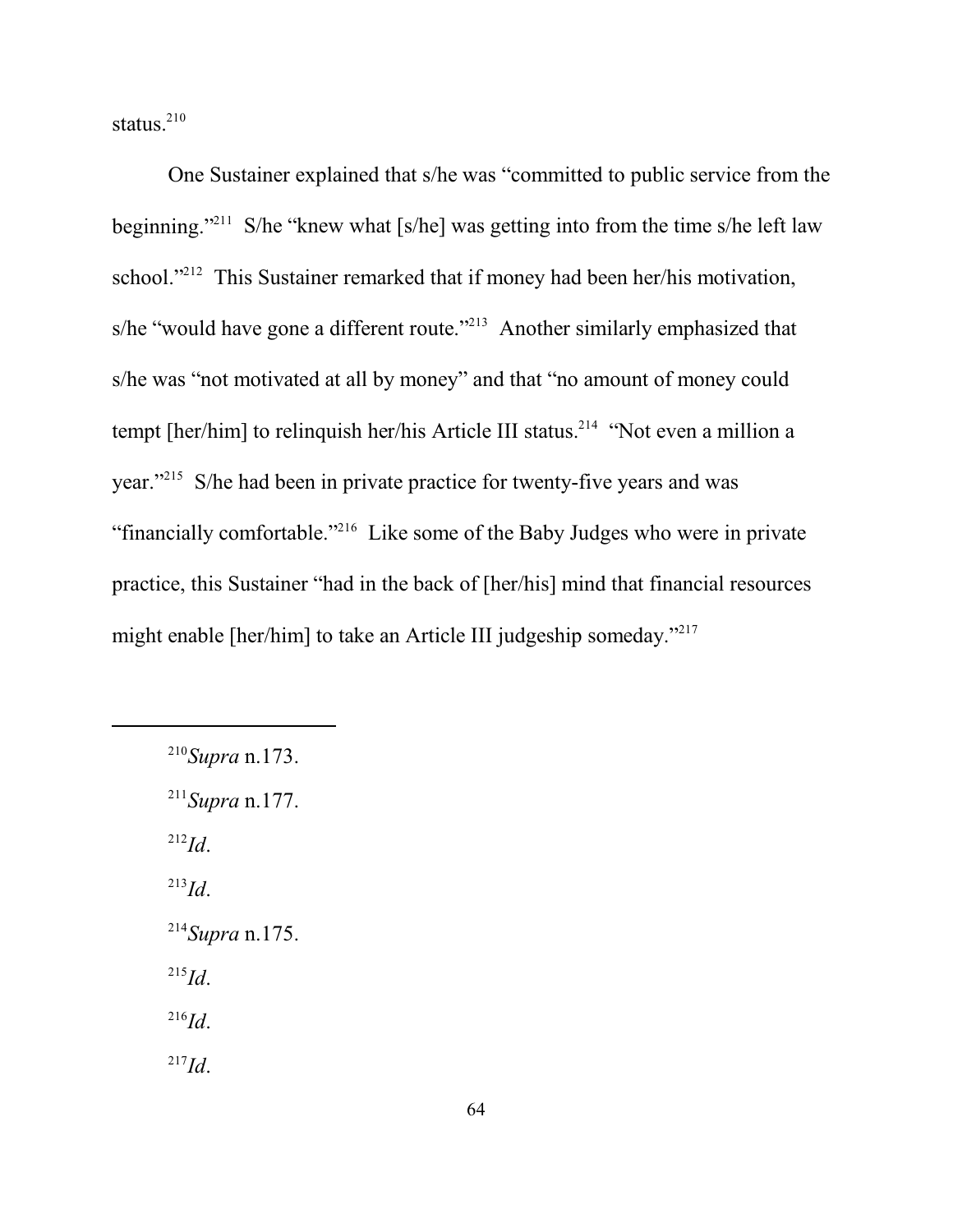A third Sustainer "didn't sign on for the pay."<sup>218</sup> Her/his "only ambition is to do the job to the best of [her/his] ability" and "nothing could change her/his mind at this point."<sup>219</sup>

A fourth Sustainer agreed that "money is no issue,"<sup>220</sup> and a fifth reiterated that s/he "didn't get into the profession for money."<sup>221</sup>

A sixth Sustainer remarked that although money was not a concern for her/him, s/he was aware that it was a concern for other of her/his colleagues.

A seventh Sustainer temporized that there are "no money pressures now," but related that s/he and his/her spouse "handled [college] tuition in some way or other."<sup>222</sup>

Two of the Sustainers were noncommital on the topic of financial considerations, including one of the Sustainers who sought a deanship. However, the other Sustainer who sought a deanship candidly acknowledged that the lack of adequate remuneration was a motivating factor in her/his decision to seek

219 *Id*.

<sup>220</sup>Telephone Interview with Sustainer Judge P, February 11, 2016.

221 *Supra* n.178.

222 *Supra* n. 184.

<sup>218</sup> *Supra* n.176.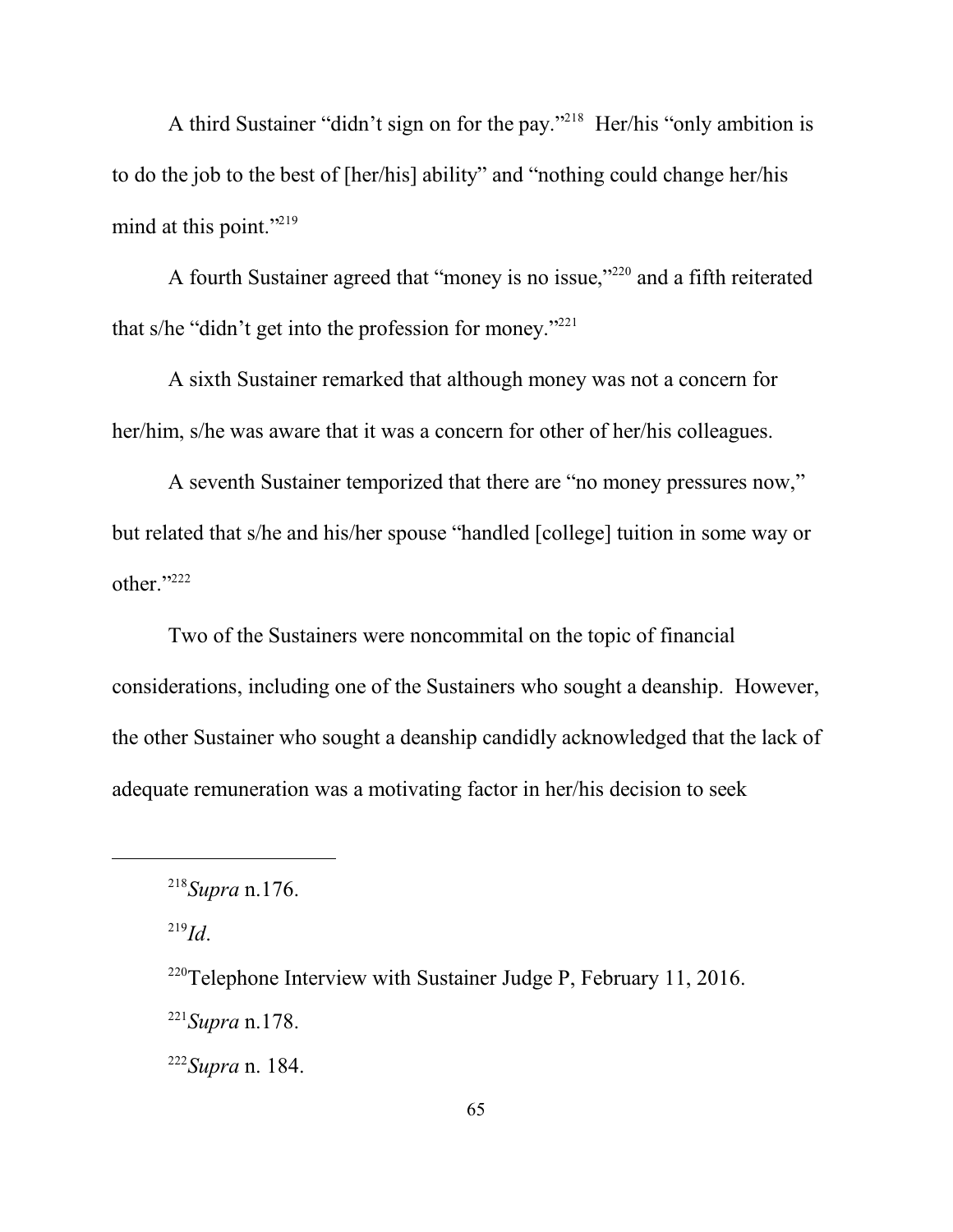opportunities outside the judiciary. S/he took a pay cut to become a federal judge and was "disappointed in the lack of pay increases over the years."<sup>223</sup>

Another Sustainer described teaching at a local law school although it was "kind of a burden," because s/he "needed the money."<sup>224</sup> S/he was reluctant to leave the bench for a position in the private sector only because "if a judgeship is perceived as a stepping stone to making money, [the private sector] could be seen as a corrupting influence."<sup>225</sup> Nevertheless, s/he concedes that s/he is still "a little tempted by money."<sup>226</sup>

Two other Sustainers noted financial considerations as a "factor" that would enter into their decision making process. $227$ 

A fifth Sustainer discussed financial considerations in terms of "lifestyle."<sup>228</sup> The implication of this terminology seems to be that a more restrained lifestyle comes with Article III pay. Although this Sustainer "didn't see" her/himself

224 *Supra* n.199.

225 *Id*.

226 *Id*.

228 *Supra* n.182.

<sup>223</sup> *Supra* n.201.

<sup>227</sup> *Supra* nn.173, 180.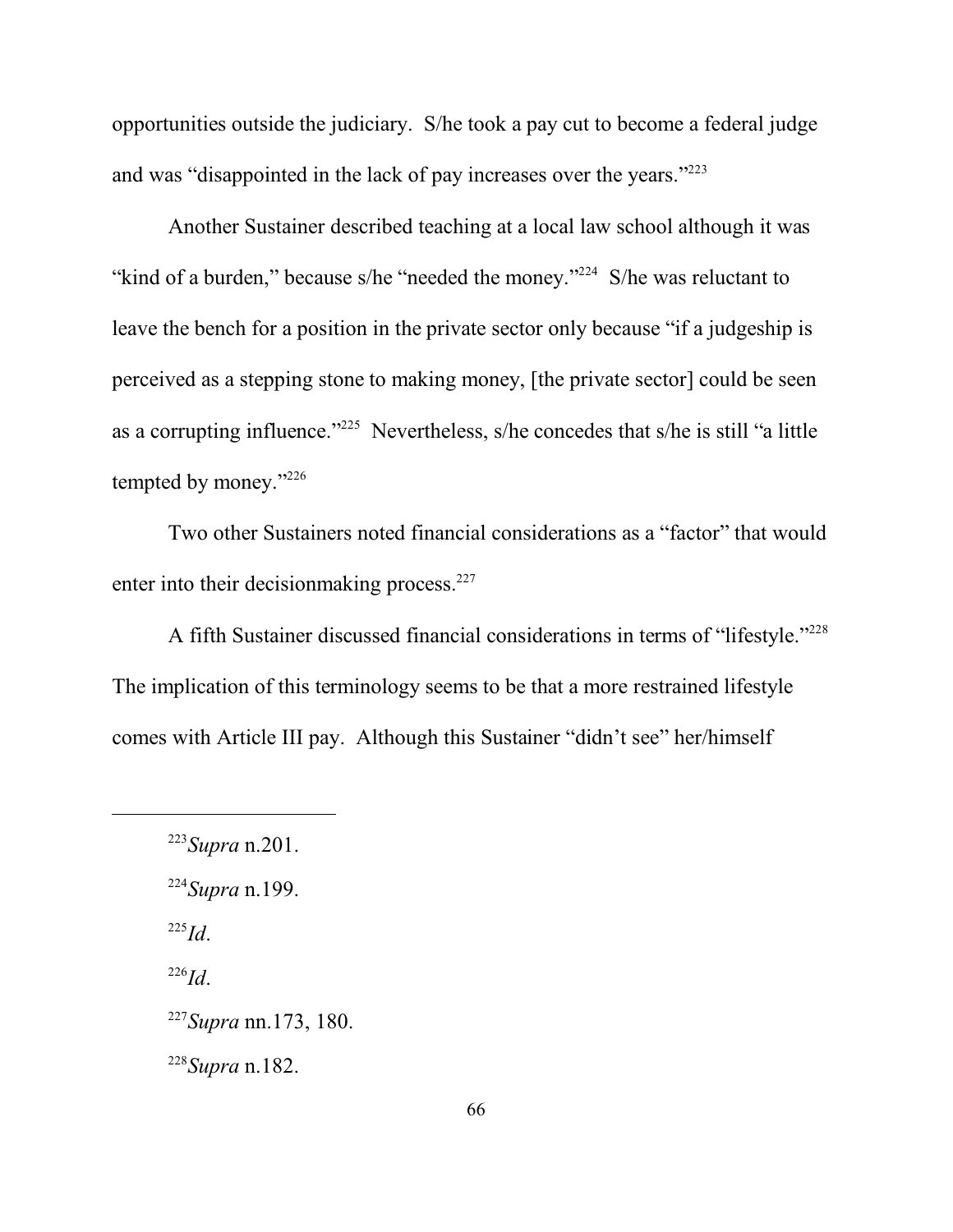tempted by money at this point, s/he also mused that "I'm sure there's some amount out there."<sup>229</sup>

When asked what career opportunity would tempt them, the Sustainers gave varying responses. As discussed earlier, two of the Sustainers were obviously tempted by law school deanships. $230$  Two others found mediation an attractive career option, although a different two expressly disavowed any interest in mediation. One of the latter explained that if s/he "wanted to keep judging, [s/he] would do it as an Article III judges rather than in the private sector."<sup>231</sup> S/he gave as examples of possible options running for office or engage in the private practice of law, although s/he "wasn't thinking of doing either."<sup>232</sup>

The other of the latter two has been approached by a mediation service but was "not really tempted."<sup>233</sup> S/he also has been solicited to run for high public offices because "some see judging as a stepping stone to politics."<sup>234</sup> If this

229 *Id*.

232 *Id*.

<sup>&</sup>lt;sup>230</sup>Interest in the academy is discussed more specifically in the next section. 231 *Supra* n.220.

<sup>233</sup> *Supra* n.191.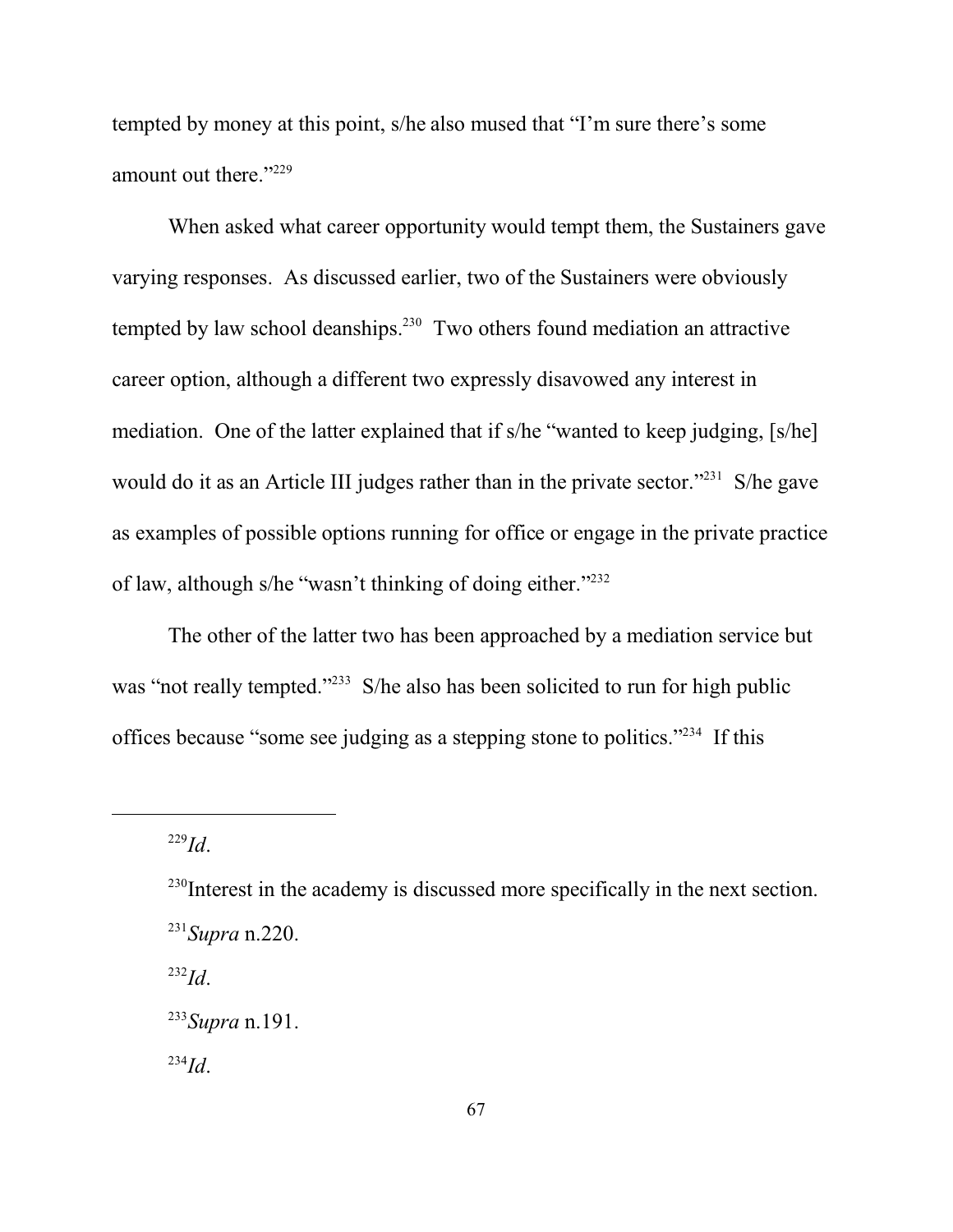Sustainer became a mediator, s/he would mediate cases for no fee, "to help people."<sup>235</sup>

A different Sustainer would be tempted "if something terrific came up" such as "President of Harvard or CEO of a multibillion corporation."<sup>236</sup> Another "may think about something else after [her/his] term as Chief Judge."<sup>237</sup>

The balance of the Sustainers could not conceive of another career that would tempt them to relinquish their Article III status.

CONCLUSION: Roughly one-third (five of sixteen) of the Sustainers acknowledged that financial considerations might influence their decisions to relinquish their Article III status in favor of a more lucrative position in the private sector. Although one or two of the Sustainers described compiling a nest egg while in private practice to cushion the pay decrease, a majority of the Sustainers (nine of sixteen) expressed willingness to "make do" on the salary of an Article III judge, for now. Two Sustainers were tempted by deanship opportunities and two others consider mediation attractive. Another two are willing to consider different career choices.

<sup>235</sup> *Id*.

<sup>236</sup> *Supra* n.184.

<sup>237</sup> *Supra* n.182.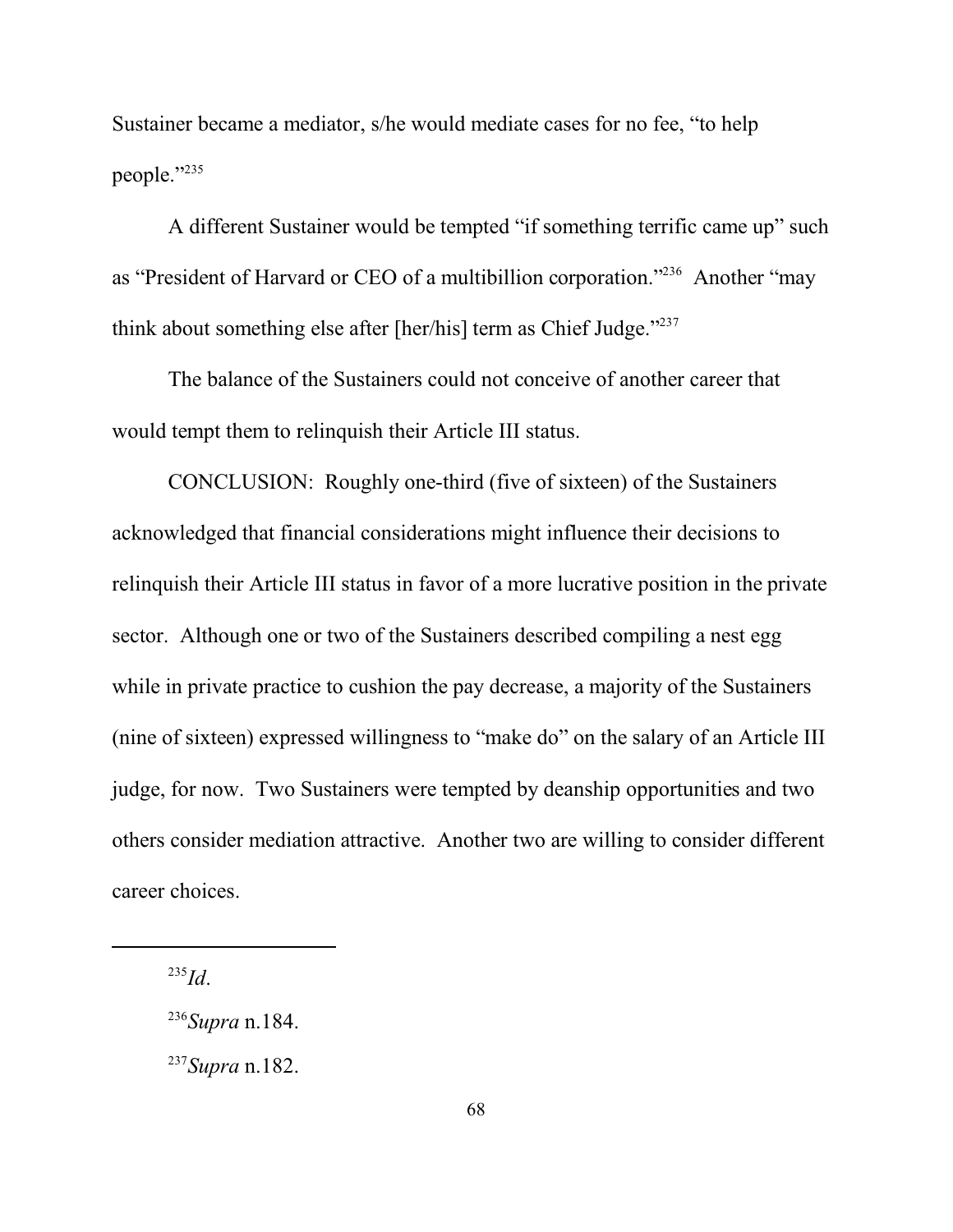## **D. The Lure of the Academy**

I will start this section with the two Sustainers with an obvious interest in the Academy, the two who sought deanships. Both had taught in law schools for twenty-five plus years. However, their decisions to seek deanships did not follow parallel courses. One Sustainer started contemplating leaving the bench two to three years before becoming eligible for senior status, after someone on the law school faculty sought her/him out for a deanship position. Although that position did not ultimately culminate in her/his assuming a deanship, the Sustainer is still interested in a position in the academy. S/he is now seeking a visiting professor position for a semester "to see if something clicks."<sup>238</sup>

When I asked whether it was difficult for her/him to decide to consider relinquishing her/his Article III status, the Sustainer responded that s/he "would miss the contemplative nature of the job," the "conferring with law clerks" and "deciding tough issues."<sup>239</sup> S/he also counted it as a plus that an Article III judge "can take the time needed to resolve cases and has the luxury to do what is

<sup>238</sup> *Supra* n.201.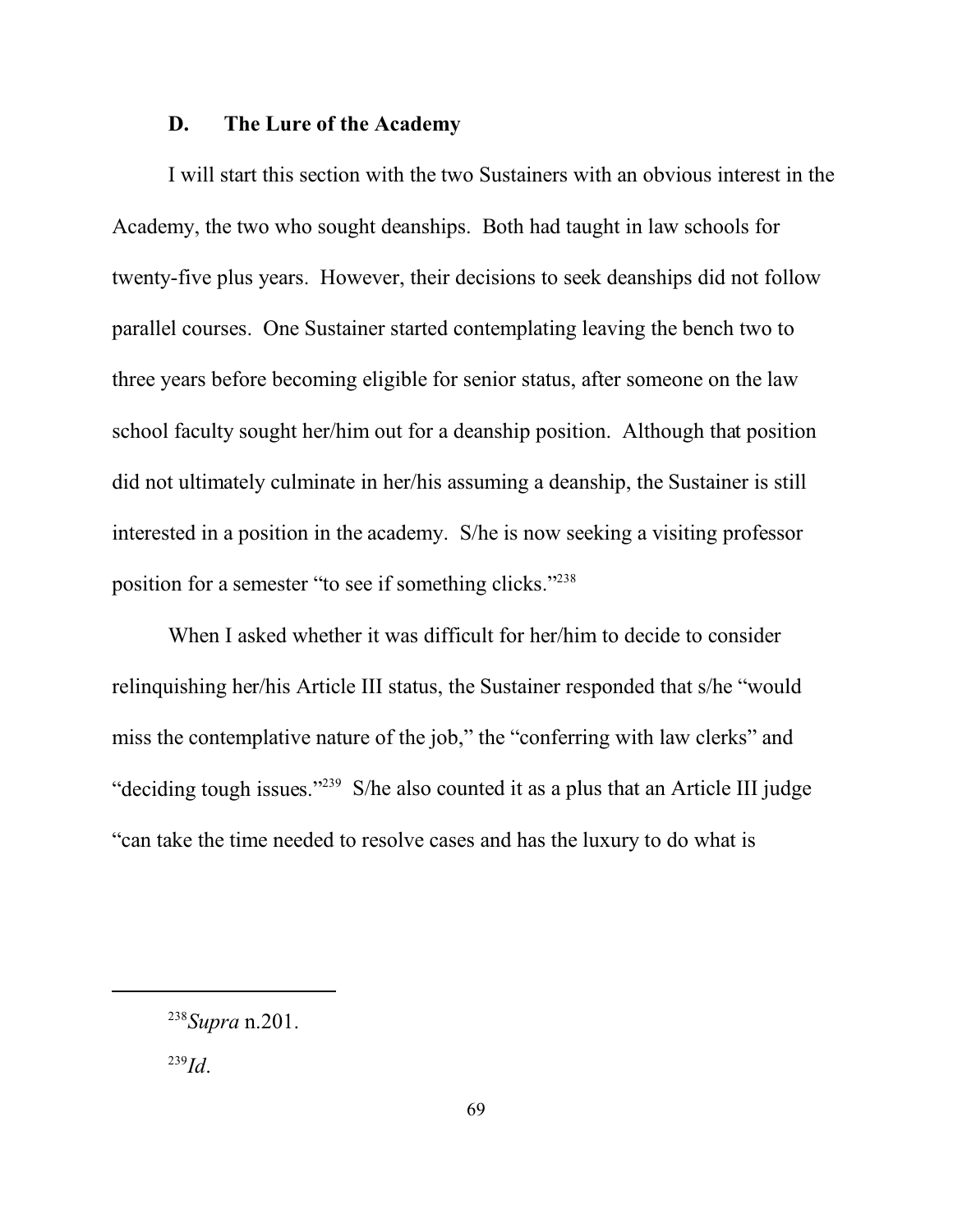right."<sup>240</sup> Although the Article III position is a "great job," the Sustainer saw "no need to keep doing it."<sup>241</sup> S/he "would like to try something different" and feels that s/he "has another career in [her/him]."<sup>242</sup>

The other Sustainer who sought a deanship wanted a position at a particular school, so s/he saw the opportunity as a unique one, and was not looking for the opportunity generally to enter the academy. S/he remarked that it "would have been a pang to leave the bench," and now that the "unique situation" s/he pursued did not materialize, s/he "will be an Article III judge for the balance of [her/his] professional life."<sup>243</sup>

The views of the other Sustainers, most of whom have taught, varied. They bear discussion individually.

Sustainer No. 1 has previously taught at a law school and sits on a law school board. S/he thinks that "law professors and deans have the best jobs in our

240 *Id*.

241 *Id*.

242 *Id*.

243 *Supra* n.203.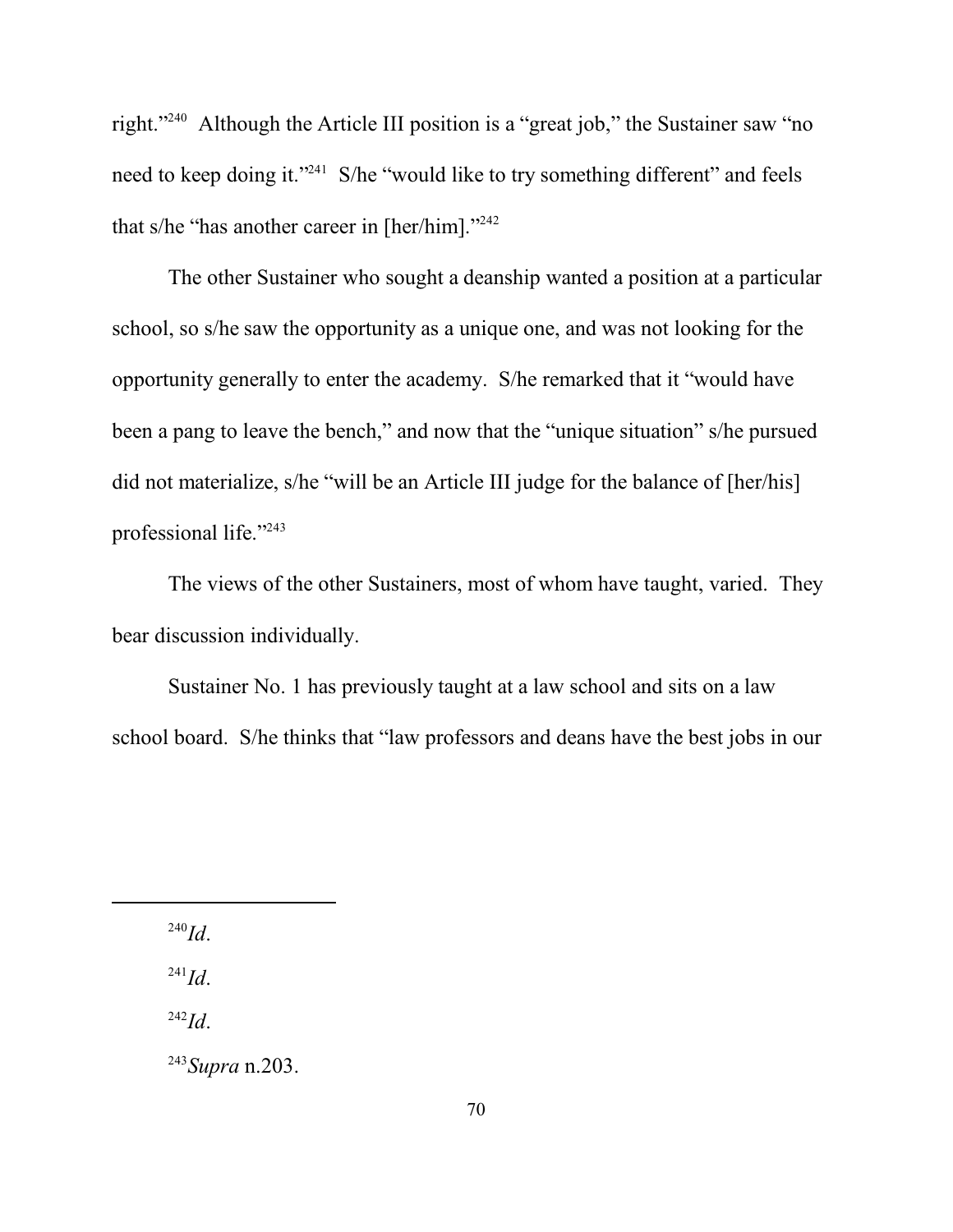profession."<sup>244</sup> To her/him "these jobs are the best-kept secret in the legal field."<sup>245</sup> S/he noted short work days, sabbaticals, opportunities to teach at other schools and assistants as perks of the academy. S/he added that "colleagues who have entered the academy seem to enjoy it."<sup>246</sup> S/he seriously considered relinquishing her/his Article III status to enter the academy full-time, but changed her/his mind mostly due to the downturn in law school applications. S/he "would not say no" to a deanship and a professorship "would be tempting as well" if offered.<sup>247</sup>

Sustainer No. 2 taught law school for one year after graduating. S/he "had one feeler for a deanship"<sup>248</sup> but was not interested in "fighting with faculty and raising money."<sup>249</sup> A professorship "might be worth it if the right offer" came along because "professors make more than judges" and writing law review articles "appeals to [her/him]."<sup>250</sup>

Sustainer No. 3 taught law school before becoming a judge and is now an

244 *Supra* n.173. 245 *Id*. 246 *Id*. 247 *Id*. 248 *Supra* n.184. 249 *Id*. 250 *Id*.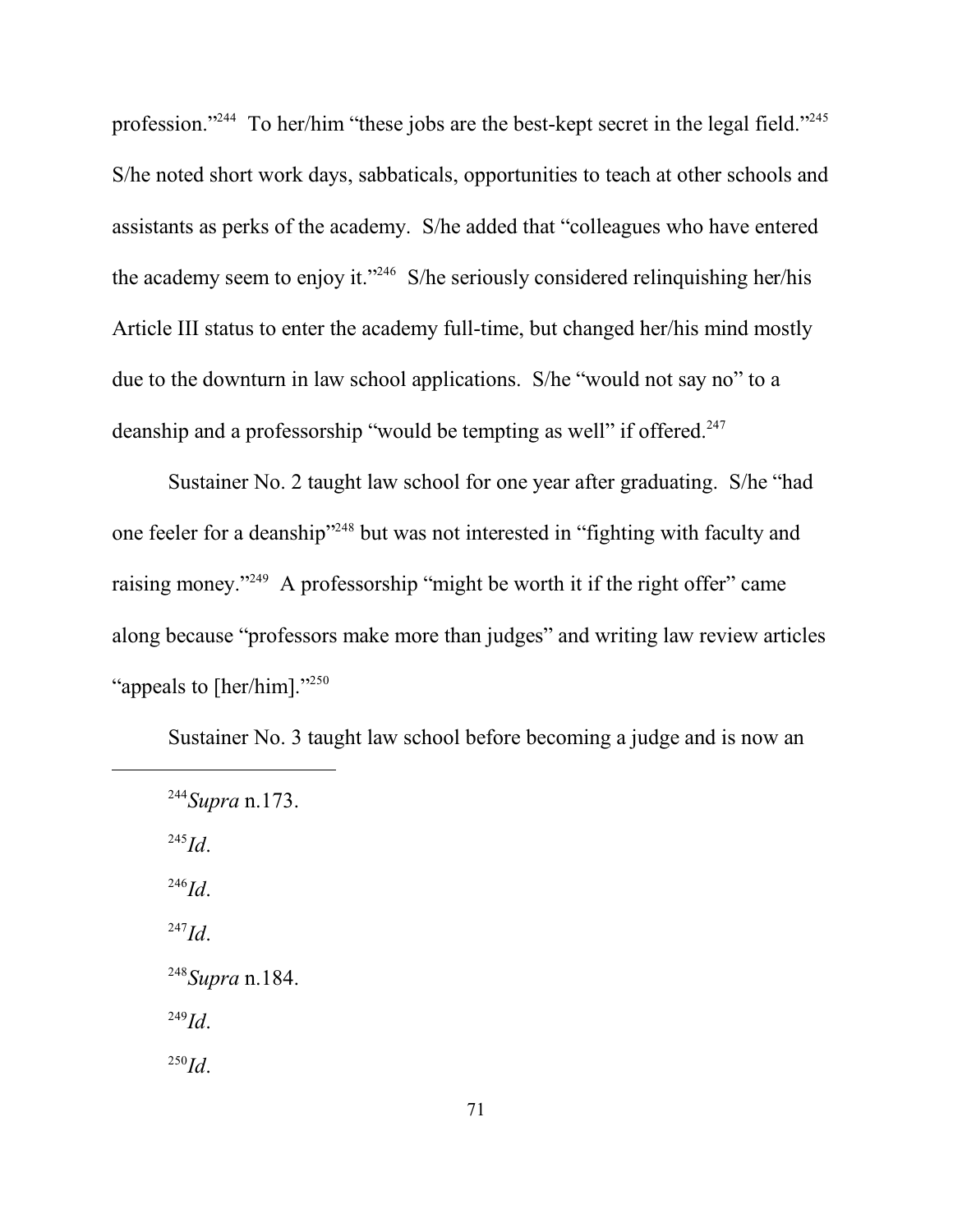adjunct professor. S/he has taught for over thirty-five years. This Sustainer has "never seriously considered leaving the bench to teach."<sup>251</sup> S/he was approached to apply for a deanship position, but "was adamant about 'no."<sup>252</sup> S/he has "no attitude or aptitude for a top tier administrative management position."<sup>253</sup> S/he has known several deans and has served on two search committees and described the position of dean as "Head of the Complaint Department."<sup>254</sup> Moreover, s/he would "hate asking for money."<sup>255</sup> Short answer: No thanks.

Sustainer No. 4 taught for one year before becoming a judge, and as an adjunct professor while sitting as a judge. S/he is not interested in becoming a fulltime member of the academy. To her/him, being a dean is "one of the hardest jobs in the world," requiring "a lot of energy [s/he] doesn't] have."<sup>256</sup> S/he also noted that s/he would "miss the community of judges, the high-level work environment

252 *Id*.

253 *Id*.

254 *Id*.

255 *Id*.

256 *Supra* n.199.

<sup>251</sup> *Supra* n.172.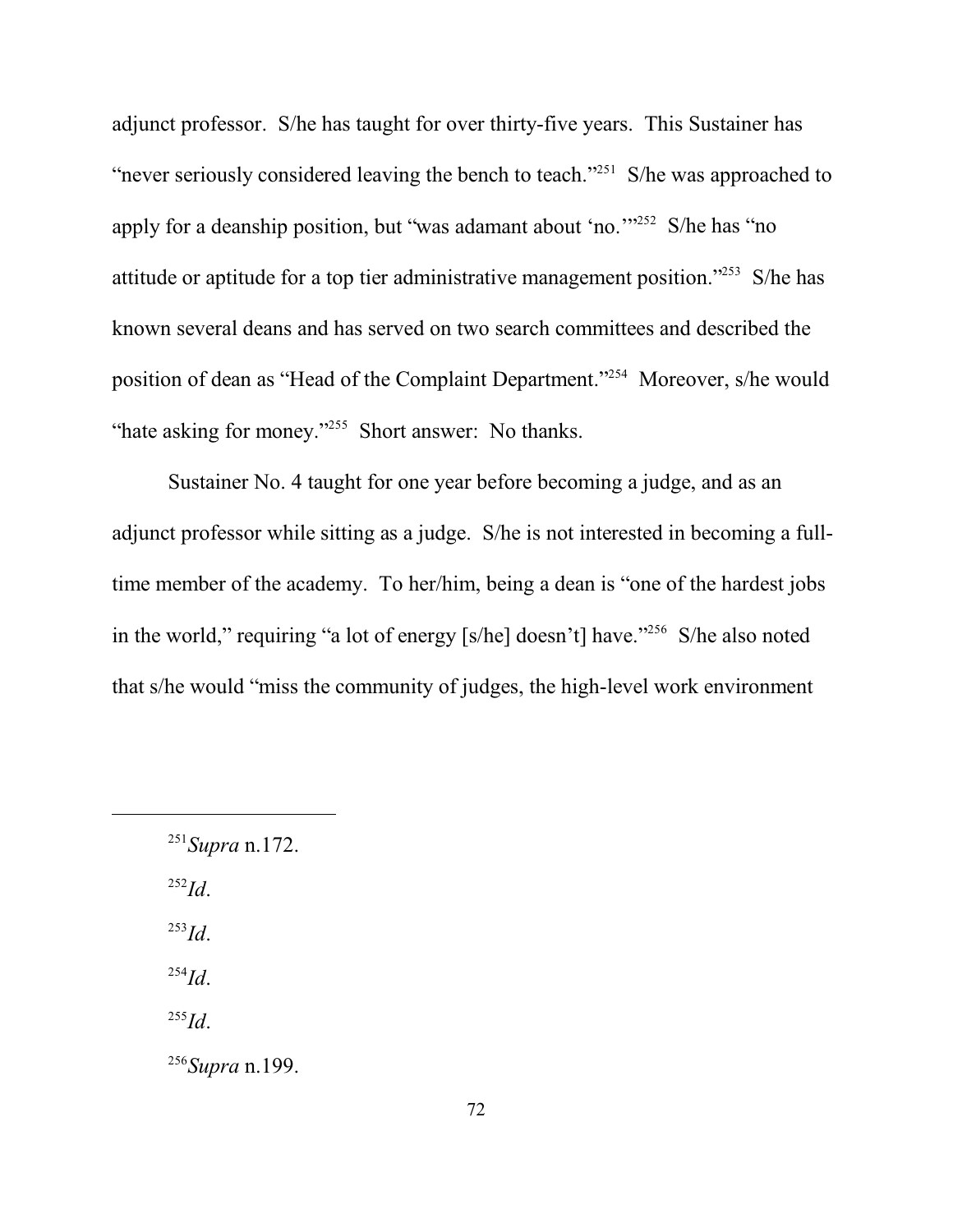and that "the respect of people in the community is nice."<sup>257</sup>

Sustainer No. 5 has taught as an adjunct professor for thirty years. S/he does not see the academy as a viable option because "the legal profession is shrinking due to the diminishing number of students."<sup>258</sup> Consequently, "law schools can't afford to hire judges."<sup>259</sup> S/he sees the academy as an "option gone for now for judges" that "may return in five or six years."<sup>260</sup>

Sustainer No. 6 taught for ten years as an adjunct professor while practicing law. S/he has been approached to teach again since becoming a judge and "taught for a couple of years," but is "too busy with work" to continue.<sup>261</sup> Although s/he currently has no definite plans to return to teaching, s/he "will teach again at some point."<sup>262</sup> This Sustainer made the point that her/his "principal" focus is her/his" judge work."<sup>263</sup> S/he explained that s/he is "better suited to be a judge and happier

257 *Id*.

258 *Supra* n.177. 259 *Id*. 260 *Id*. 261 *Supra* n.175. 262 *Id*. 263 *Id*.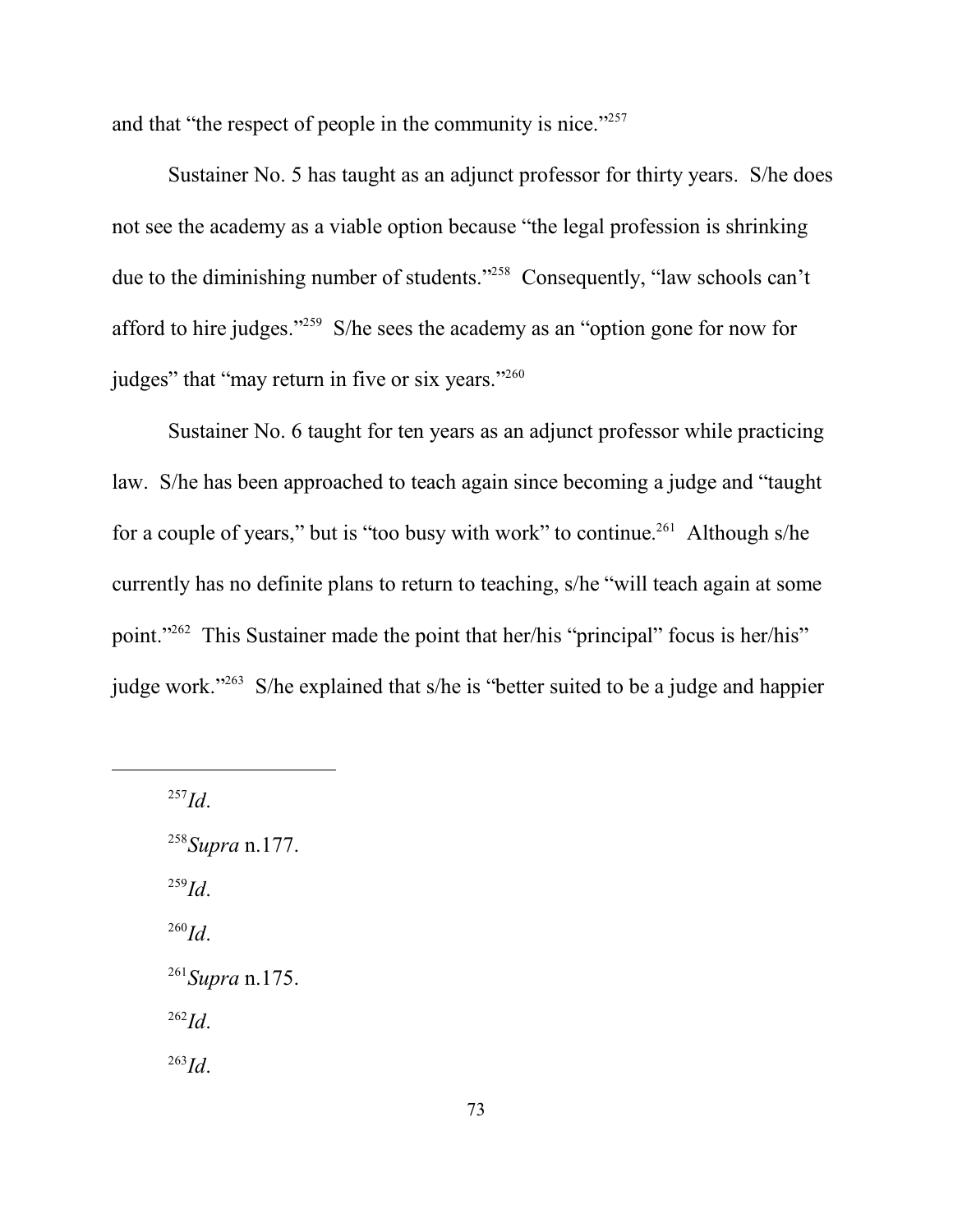than  $[s/he]$  would be as a professor."<sup>264</sup>

This Sustainer also stated that "law school administration was not really attractive to [her/him]" because the "public service of [her/his] current job is more satisfying."<sup>265</sup>

Sustainer No. 7 has taught for thirty-four years, and in the process has "met a lot of deans."<sup>266</sup> S/he taught both before and after becoming a judge. S/he "loves working with students but not full-time."<sup>267</sup> She doesn't "see her/himself teaching full-time in the near future because s/he feels that s/he is "making a difference as a judge and enjoys working with [her/his] colleagues and attorneys."<sup>268</sup>

Sustainer No. 8 has done some law school teaching and could do so again, but is "not interested in a deanship."<sup>269</sup> S/he does not perceive a deanship as "compatible with her/his skill set."<sup>270</sup> S/he is close friends with a dean and from her/his observation "half the dean's time is spent on fundraising and the other half

264 *Id*. 265 *Id*. 266 *Supra* n.179. 267 *Id*. 268 *Id*. 269 *Supra* n.220. 270 *Id*.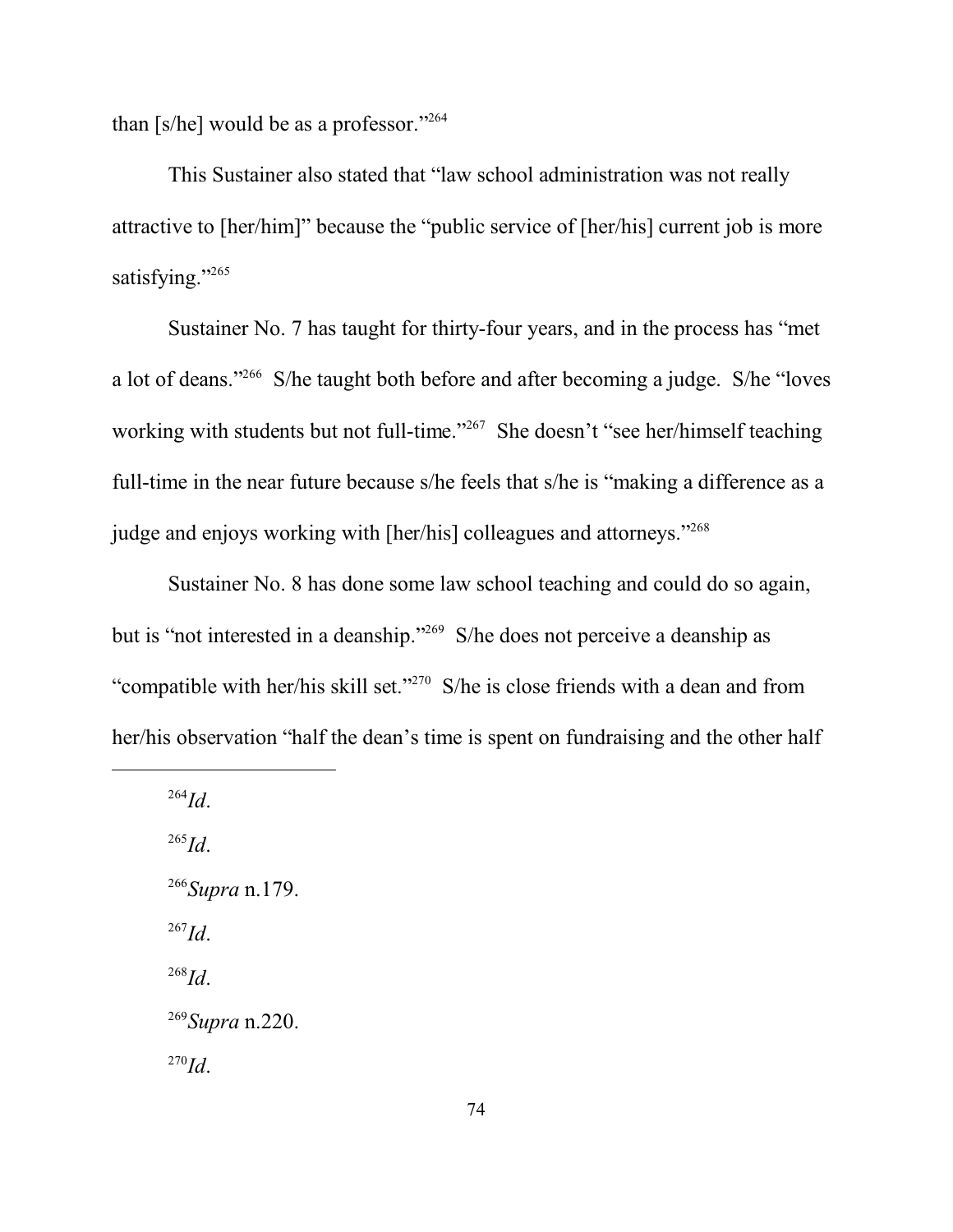on faculty parking."<sup>271</sup>

Sustainer No. 9 has not taught so far but "could see her/himself teaching as an adjunct professor while keeping [her/his] status as a federal judge."<sup>272</sup> This Sustainer is not at all interested in becoming a dean.

Sustainer No. 10 "would like to teach at a law school if geographically possible." 273 Unfortunately, this Sustainer's residence is not located near a law school. In addition, this Sustainer "wouldn't leave the bench to be a law professor full-time."<sup>274</sup> Although this Sustainer expressed "a desire to associate with kids and give them the benefit of what s/he knows," s/he is not interested in being a dean.<sup>275</sup>

Sustainer No. 11 finds teaching "somewhat attractive," but noted that teaching "might tie [her/him] down more than [s/he] desires."<sup>276</sup> At this point, the Sustainer is "reluctant to commit to anything that "would interfere with time with

271 *Id*.

272 *Supra* n.107. 273 *Supra* n.191. 274 *Id*. 275 *Id*.

276 *Supra* n.178.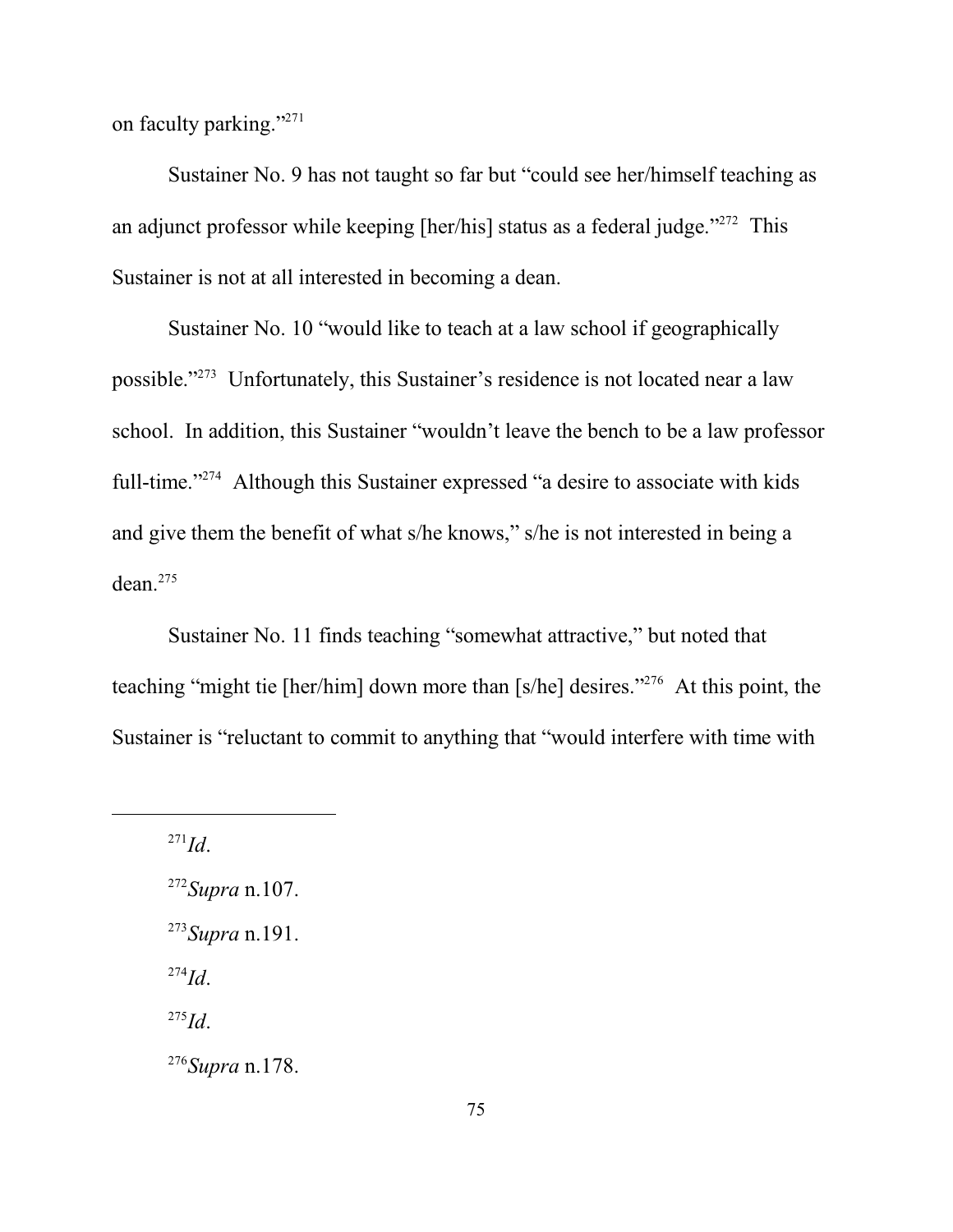[her/his] family."<sup>277</sup> A deanship is not appealing, even though this Sustainer has undertaken leadership positions in both his/her professional and personal lives. S/he "knows how to do it well, but administration of a law school, including raising money, is not real attractive."<sup>278</sup> This Sustainer "wouldn't necessarily turn down an offer, but wouldn't go looking for the opportunity."<sup>279</sup>

Sustainer No. 12 "would not want to teach at a law school" and be "committed to weekly classes and grading papers."<sup>280</sup> S/he might consider teaching trial advocacy.

Sustainer No. 13 reflected that one would "have to think about if [the Academy] is something you want to do, especially fundraising." S/he added that "it's not always an easy switch."<sup>281</sup>

Sustainer No. 14 expressed no interest in the Academy.

CONCLUSION: Most of the Sustainers reported some experience teaching in the academy, with several having taught in excess of twenty-five years.

277 *Id*.

278 *Id*.

279 *Id*.

280 *Supra* n.105.

281 *Supra* n.182.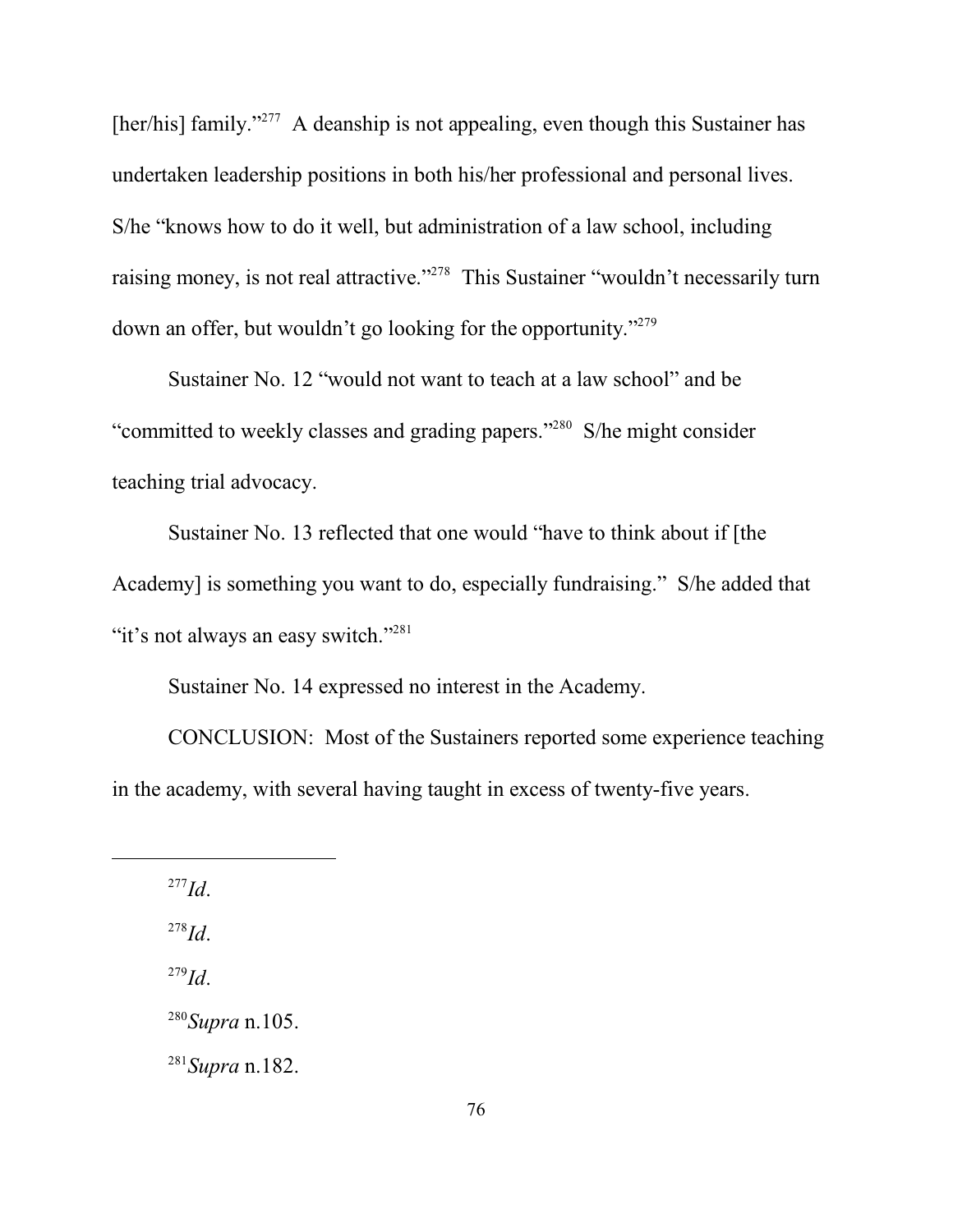Although two of their number expressed willingness to relinquish their Article III status for a position in the academy and two more reported an inclination to consider making that choice, the other Sustainers responded that they were inclined to retain their Article III status and serve in the academy as adjunct professors.

In summary, at this more advanced stage of their judicial careers, Sustainers expressed a little more restlessness. Two of them reported coming very close to leaving the ranks of the judiciary and several others vocalized discontent with the continued lack of a pay raise for Article III judges. A number of the Sustainers envisioned themselves pursuing other careers, including in the academy and as mediators.

### **VIII. Cluster Three - The Departed**

I anticipated that the responses of this group of judges would provide the most useful information regarding future retention of Article III judges. I especially wanted to explore the actual reasons for their departures, including the degree to which financial considerations played a role, and which careers lured them away from the bench.

### **A. Initial Commitment to Life Tenure**

As earlier discussed, my very first interviewee, one of The Departed, recalled that "if anyone had asked [her/him] when [s/he] was first appointed, [s/he]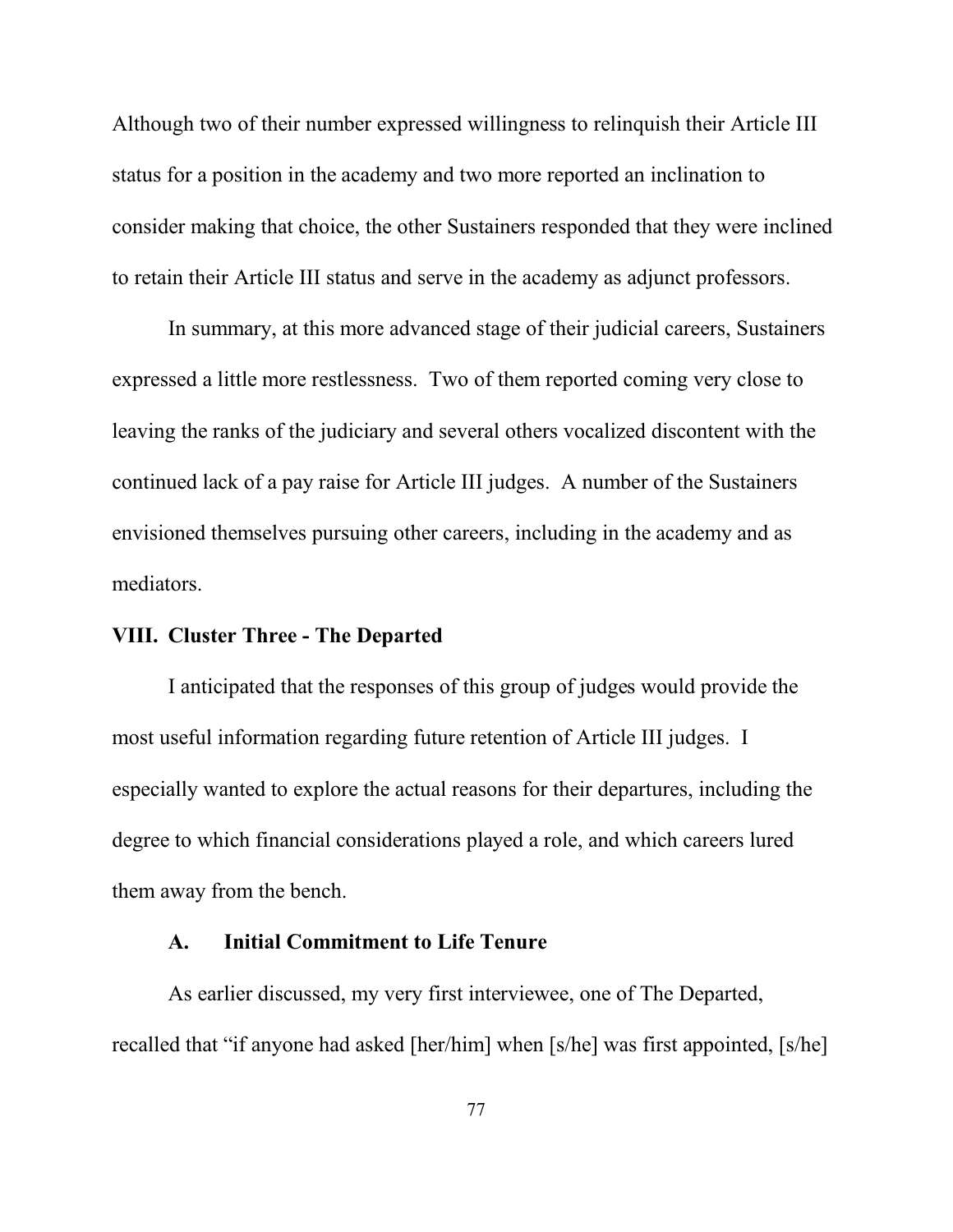would have responded that [s/he] would die on the bench."<sup>282</sup> With two exceptions, other members of The Departed expressed the same sentiment.

One member of this cluster echoed an approach taken by a Baby Judge: S/he gave her/himself permission to retire at age seventy "all along."<sup>283</sup> Another member recalled that s/he "didn't think hard about lifetime tenure, but probably assumed [s/he] would stay for the rest of [her/his] professional career."<sup>284</sup>

The remaining members of the cluster agreed with the original interviewee. One of The Departed put it this way: "I intended to be Article III for the balance of my career when I took a 50 percent pay cut to go on the bench."<sup>285</sup>

Another confirmed that when s/he "went on the bench, [s/he] absolutely intended to stay "for the balance of his/her professional career."<sup>286</sup> S/he described the federal judgeship as the "apex of the legal community," providing an "opportunity to decide incredibly important issues not only for litigants, but for the

<sup>282</sup> *Supra* n.93.

 $283$ Telephone Interview with Departed Judge B, January 12, 2016.

<sup>&</sup>lt;sup>284</sup>Telephone Interview with Departed Judge C, January 5, 2016.

 $285$ Telephone Interview with Departed Judge D, January 12, 2016.

 $286$ Telephone Interview with Departed Judge E, January 21, 2016.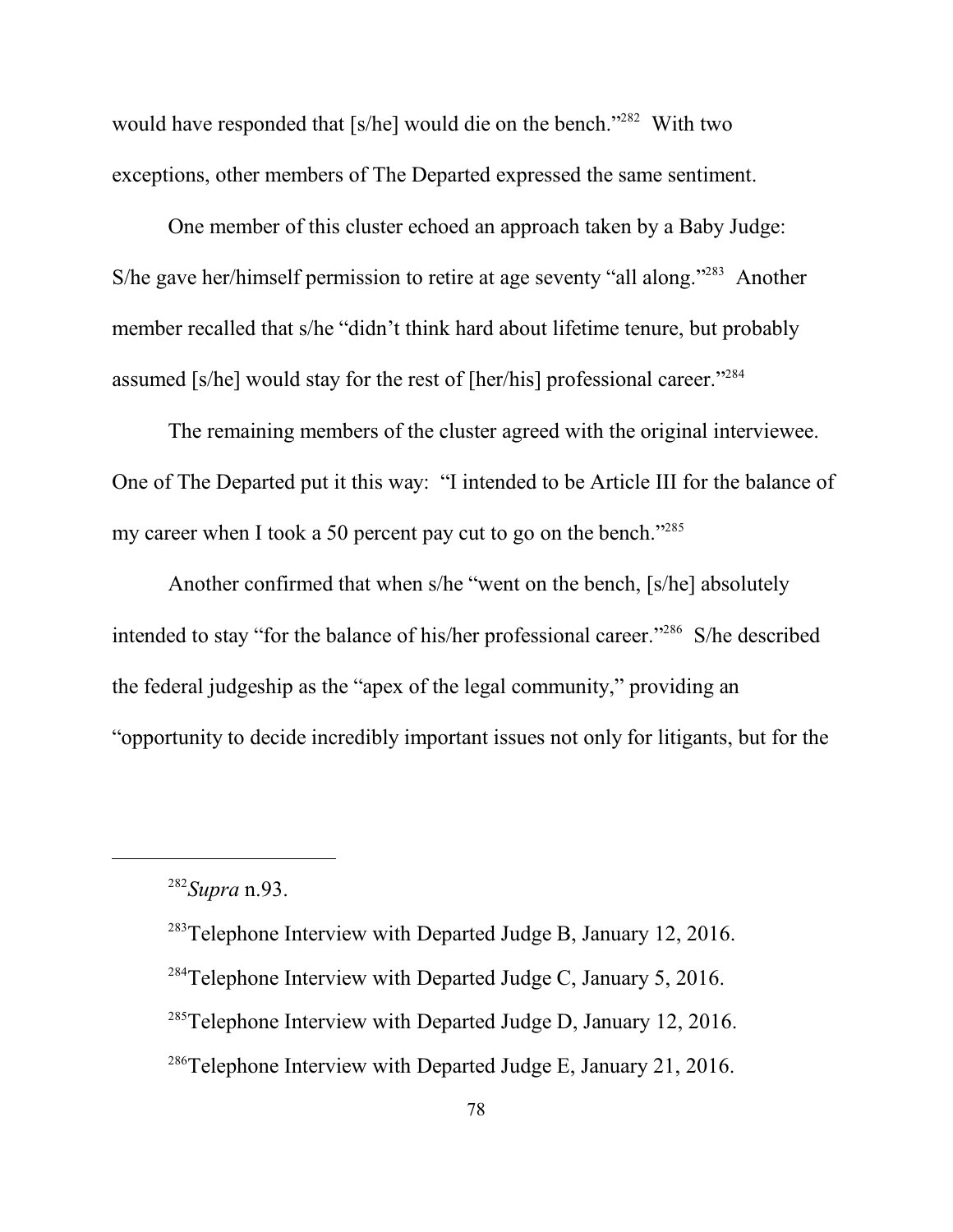legal system."<sup>287</sup> S/he saw the federal judgeship as a "great opportunity to immerse [her/himself] in the law."<sup>288</sup> S/he described her/himself as "still a judge at [her/his] core."<sup>289</sup> Yet another of The Departed responded that s/he "thought [s/he] would die with her/his robes on."<sup>290</sup> Still another related that "when [s/he] took Article III status, it never crossed [her/his] mind that [s/he] would leave."<sup>291</sup> S/he elaborated that s/he "had no intention to do anything other than take senior status and then work in that capacity for the rest of [her/his] career."<sup>292</sup>

A different member of this cluster agreed that s/he "intended to be carried out."<sup>293</sup>

One of The Departed described her/his intent to become a senior judge. S/he conveyed that when s/he was a Baby Judge, "being a senior judge was like being a

289 *Id*.

<sup>293</sup>Telephone Interview with Departed Judge H, January 12, 2016.

<sup>287</sup> *Id*.

<sup>288</sup> *Id*.

<sup>&</sup>lt;sup>290</sup>Telephone Interview with Departed Judge F, January 19, 2016.  $^{291}$ Telephone Interview with Departed Judge G, January 11, 2016. 292 *Id*.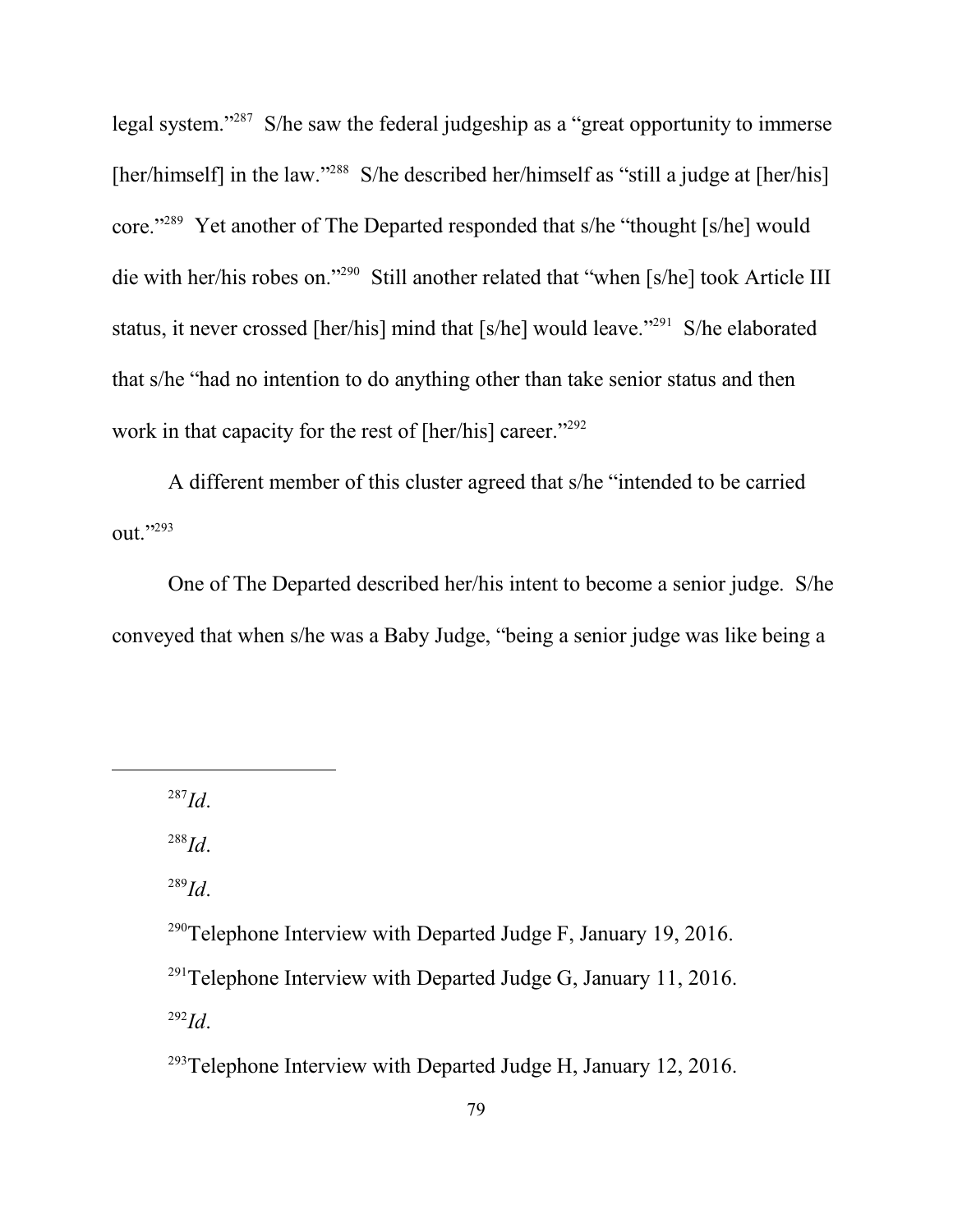god."<sup>294</sup> There was a judge's lunchroom where the junior judges went every day to sit at the feet of the senior judges "and listen to their words of wisdom."<sup>295</sup>

The balance of The Departed confirmed their initial commitment to lifetime tenure without further elaboration.

CONCLUSION: As with the Baby Judges and Sustainers, The Departed confirmed their intent when appointed to remain on the bench for life.

### **B. Continued Commitment to Lifetime Tenure**

The approach to this inquiry differed for an obvious reason: The Departed have elected to relinquish their Article III status. Consequently, with this cluster I explored at what point in her/his career the decision was made to leave the bench, and whether s/he feels a loss of prestige post-federal judgeship.

One of the most eye-opening interviews challenged my presumption that this cluster of judges elected to relinquish their Article III tenure. Rather, one of The Departed insisted that s/he "did not give up [her/his] Article III status, but retired to the annuity."<sup>296</sup> S/he lamented that "because of the way the Judicial Act is crafted,

 $294$ Telephone Interview with Departed Judge I, January 19, 2016.

<sup>295</sup> *Id*.

<sup>296</sup> *Supra* n.293.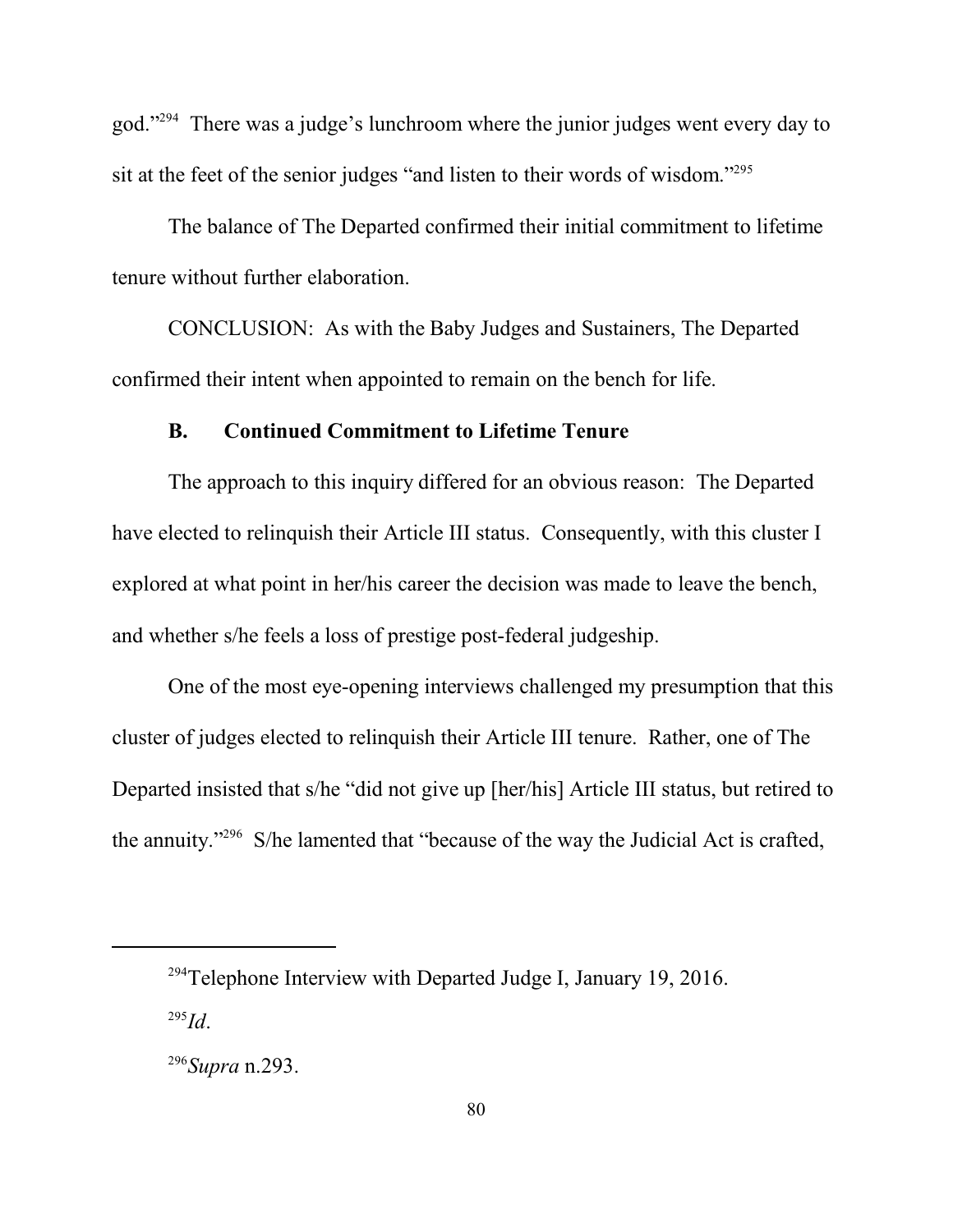Article III judges who retire are not subject to recall."<sup>297</sup> S/he urged that "if Congress would amend the Judicial Act to allow Article III judges to be recalled like magistrate judges and bankruptcy judges, the tide of departing judges would be stemmed."<sup>298</sup> S/he explained that "a simple amendment to Title 28, Chapter 17, to implement the same scheme as provided for magistrate judges and bankruptcy judges would facilitate retention of lifetime tenure."<sup>299, 300</sup> This member of The Departed went so far as to write members of Congress urging consideration of legislation to that effect.<sup>301</sup>

This member of The Departed retired shortly after s/he qualified for senior status. She readily acknowledged that her/his retirement "was totally driven by finances."<sup>302</sup> S/he expounded that "reality reared its ugly head." S/he had "three kids in college at once and two in line for graduate school–one in law and one in

297 *Id*.

298 *Id*.

299 *Id*.

 $301A$  copy of one letter sent to Senator Grassley is attached as Appendix 1. According to this member of The Departed, Senator Grassley never responded.

302 *Supra* n.293.

<sup>300</sup> *See, e.g*., 28 U.S.C. § 636(h) (allowing for the recall to service of retired magistrate judges).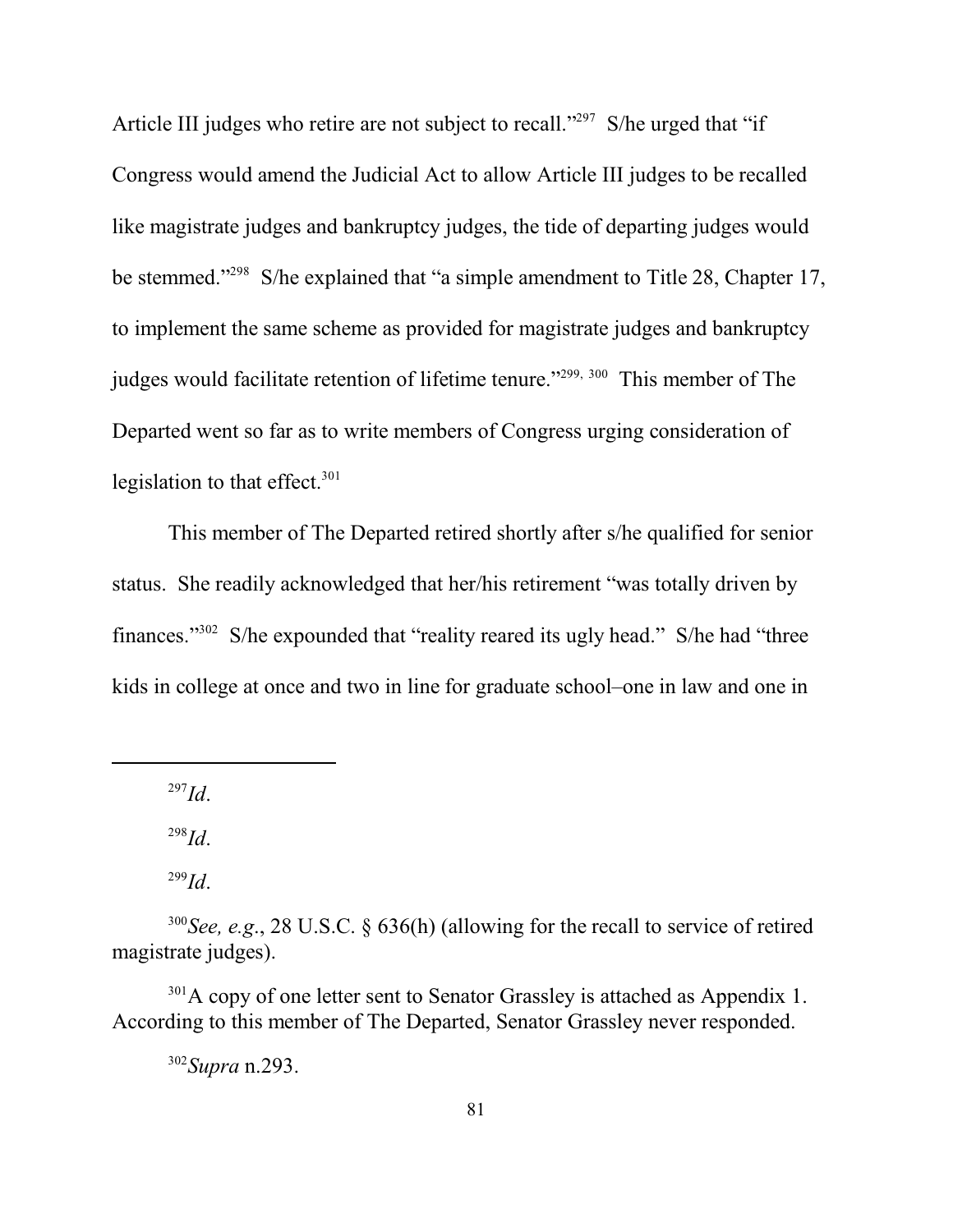medicine."<sup>303</sup> This member of The Departed has "regretted it every day from the day s/he retired."<sup>304</sup> S/he became a mediator with a private mediation service, and compared the experience unfavorably with her/his judgeship, stating that being a mediator "is not the same" as serving as an Article III judge, which s/he described as the "best job in the world."<sup>305</sup>

A second member of The Departed who is now a mediator also left no doubt regarding the reason s/he elected to retire when eligible. S/he observed that "no real serious thought has been given by Congress to the money needs of judges."<sup>306</sup> S/he also bemoaned the lack of a "solution to the [pay] linkage problem with Congress."<sup>307</sup> This member of The Departed attributed much of "the problem" to the Ethics Reform Act. In her/his words:

> The Ethics Reform Act changed everything. Beforehand [an Article III judge] could make sufficient money as an adjunct or through honoraria. [In the Ethics Reform

303 *Id*.

304 *Id*.

305 *Id*.

<sup>306</sup>Telephone Interview with Departed Judge J, January 6, 2016. 307 *Id*.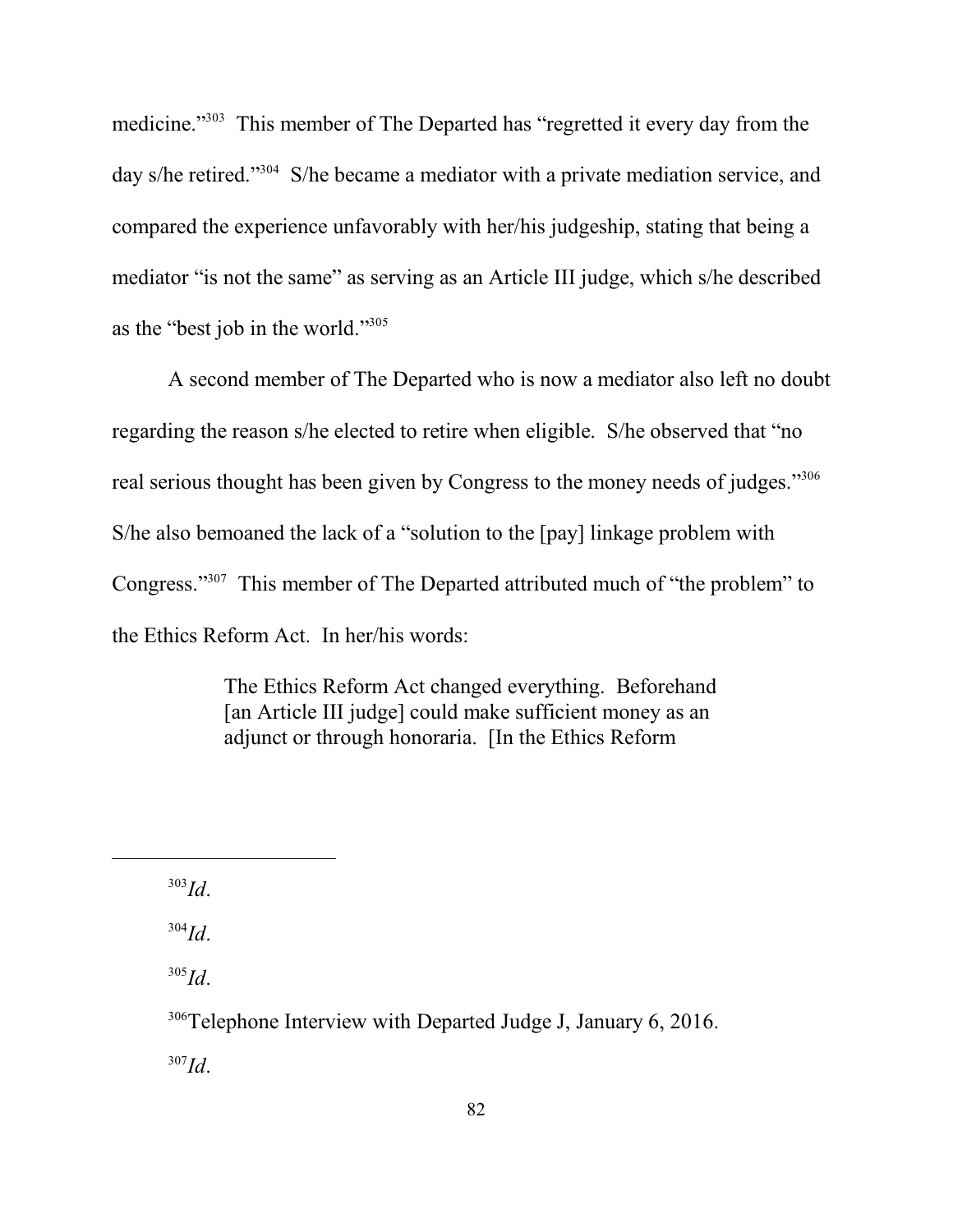Act], adjunct salary got sliced to practically nothing.<sup>308</sup>

From the perspective of this member of The Departed, "the exit trend" of Article III judges has been "largely prompted by the Ethics Reform Act and its limitations."<sup>309</sup> S/he added that the "so-called pay raise was not nearly enough to offset the decreased compensation from teaching and honoraria."<sup>310</sup>

This member of The Departed also expressed frustration with the expansion of federal crimes. S/he explained that federal courts have "turned into criminal courts with no trial of civil cases."<sup>311</sup> S/he noted that "civil cases are increasingly going to private mediation."<sup>312</sup> Ultimately, this member of The Departed described her/himself as motivated "50% financially and 50% by frustration with the federalization of crimes."<sup>313</sup> This member of The Departed concluded that "the morale of the judiciary tanked due to the salary situation and the fact that we

308 *Id*. 309 *Id*. 310 *Id*. 311 *Id*. 312 *Id*. 313 *Id*.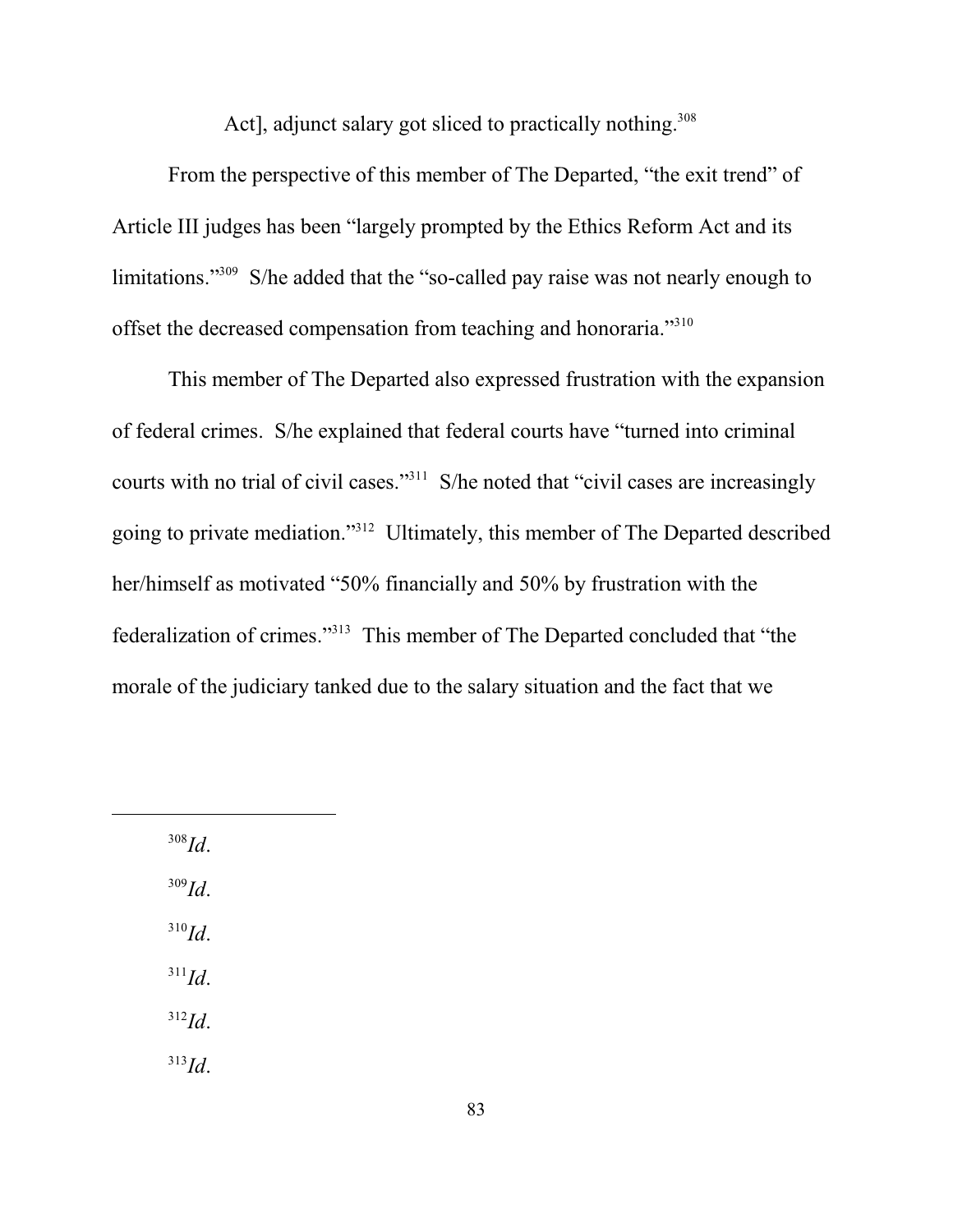turned into a criminal court."<sup>314</sup>

This member of The Departed stated that the "psychic income prestige factor was hard to give up but his/her children and grandchildren are more important."<sup>315</sup>

A third member of The Departed who is a private mediator related that s/he retired for two main reasons: 1) "the failure of Congress to confer a [cost-of-living adjustment year after year]"<sup>316</sup> and 2) the growth of the mediation industry. This member of The Departed recalled that in twenty-two years, her/his salary increased only \$40,000.00. S/he also noted that when s/he was in private practice, lawyers settled their own cases; there was "no such thing as a mediation firm."<sup>317</sup>

This member of The Departed explained that when s/he was appointed to the bench, the appointment came with a financial sacrifice because s/he left private practice before "the real explosion of legal salaries commenced."<sup>318</sup> Consequently, s/he was not "able to accumulate a nest egg while practicing," as described by

314 *Id*.

315 *Id*.

316 *Supra* n.291.

317 *Id*.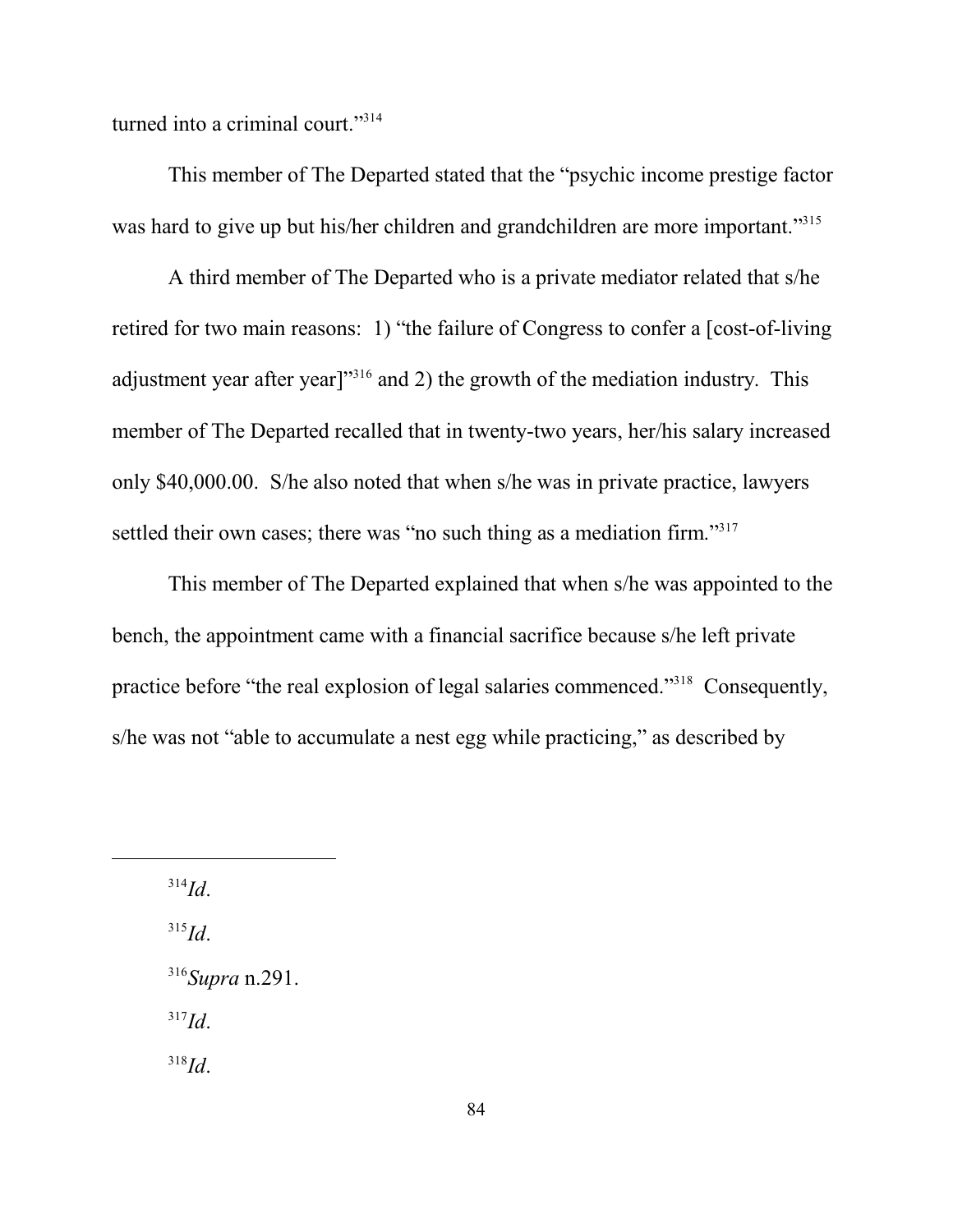several of the Baby Judges and Sustainers.<sup>319</sup>

S/he recalled being recruited by a private mediation service where "many former judges were making a substantial income."<sup>320</sup> /he described the decision as "enormous," and after becoming eligible for senior status "took a year or two of thinking about and wrestling with" the offer "before finalizing [his/her] decision" to leave the bench.<sup>321</sup>

This member of The Departed "can't believe [s/he's] gone from the federal bench" and "regret[s] leaving in many ways."<sup>322</sup> S/he expressed that serving as a private mediator is "not an especially good tradeoff, but [s/he] enjoys the extra income." 323 S/he revealed that the mediation field is "competitive," requiring "market[ing] and glad hand[ing]," which s/he described as "somewhat demeaning."<sup>324</sup> However, her/his spouse had formerly been the primary financial support for the family. Once her/his spouse retired s/he felt an obligation "to

319 *Id*. 320 *Id*. 321 *Id*. 322 *Id*. 323 *Id*. 324 *Id*.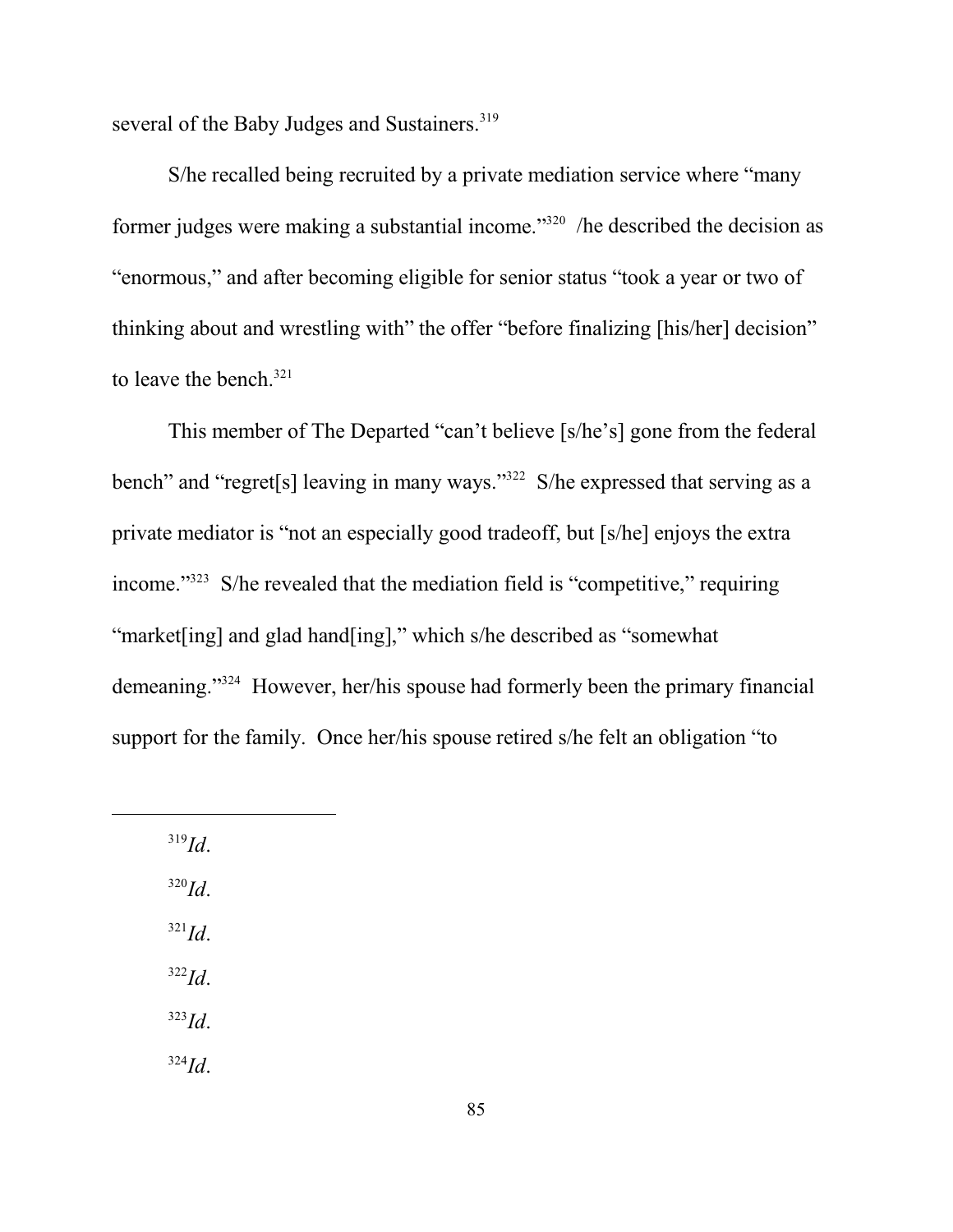shoulder more of the financial responsibility for the family."<sup>325</sup> Consequently, s/he would make the same decision "as much as [s/he] regrets not being on the court."<sup>326</sup> S/he "attend[s] ceremonial court functions and maintain[s] a relationship with some of the judges with whom [s/he] is especially close."<sup>327</sup> Nevertheless, for this member of The Departed it is "still a strange feeling going into the courthouse and not being an Article III judge."<sup>328</sup>

This member concluded with a "piece of advice to someone considering leaving the bench: Be absolutely sure it's what you want to do. You can't go back." $329$ 

A fourth member of The Departed who is now a private mediator narrated a more circuitous route to retirement. This member of The Departed related that "in the last few years" of his/her active service, s/he was part of the Wellness Committee. In that capacity, s/he observed firsthand "the dilemma of judges who

325 *Id*. 326 *Id*. 327 *Id*. 328 *Id*. 329 *Id*.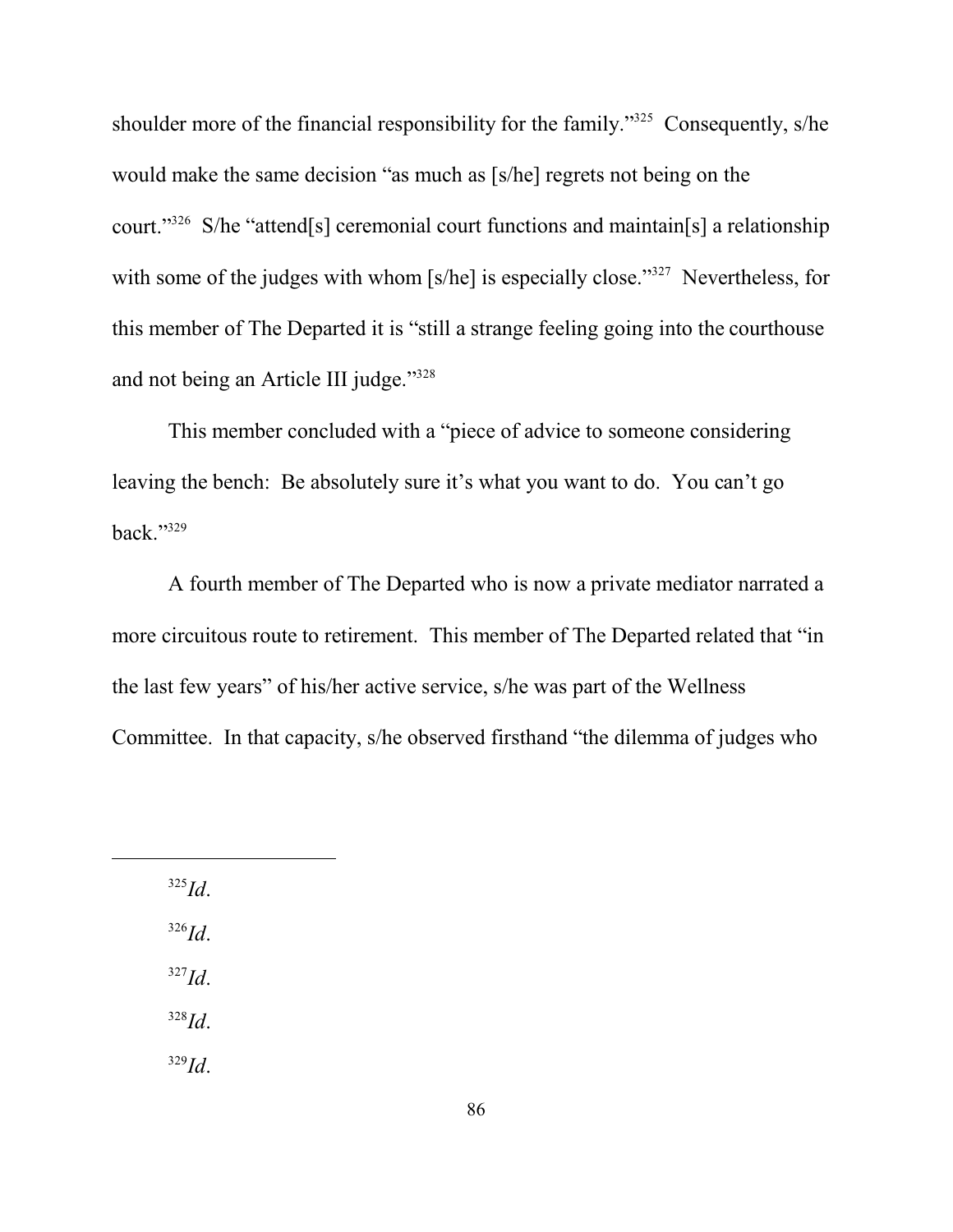stayed too long."<sup>330</sup> This member of The Departed "didn't want to risk that [staying too long]."<sup>331</sup> Rather s/he "wanted to leave while [s/he] was still at the top of [her/his] game."<sup>332</sup>

According to this member of The Departed, her/his "legacy and reputation in the legal community are important to [her/him]."<sup>333</sup> Although "not the driving factor," this member of The Departed also discussed the "financial consideration" of "helping prepare for [her/his] granddaughter's college expenses."<sup>334</sup>

When asked about any regrets, this member of The Departed admits that s/he "misses being the funniest person in the room."335, 336

The fifth member of The Departed who serves as a private mediator has also founded a think tank, teaches at a law school and is Of Counsel with a law firm. S/he revealed that ten to twelve years into her/his tenure, s/he "started to re-

330 *Supra* n.93. 331 *Id*. 332 *Id*. 333 *Id*. 334 *Id*. 335 *Id*.

336 Janet S. Kole, *Don't Be Funny: Litigation is no laughing matter to your clients, ABA Journal*, November 2015, at 26 ("We eventually realized that anytime a judge tells a joke, everyone has to laugh.").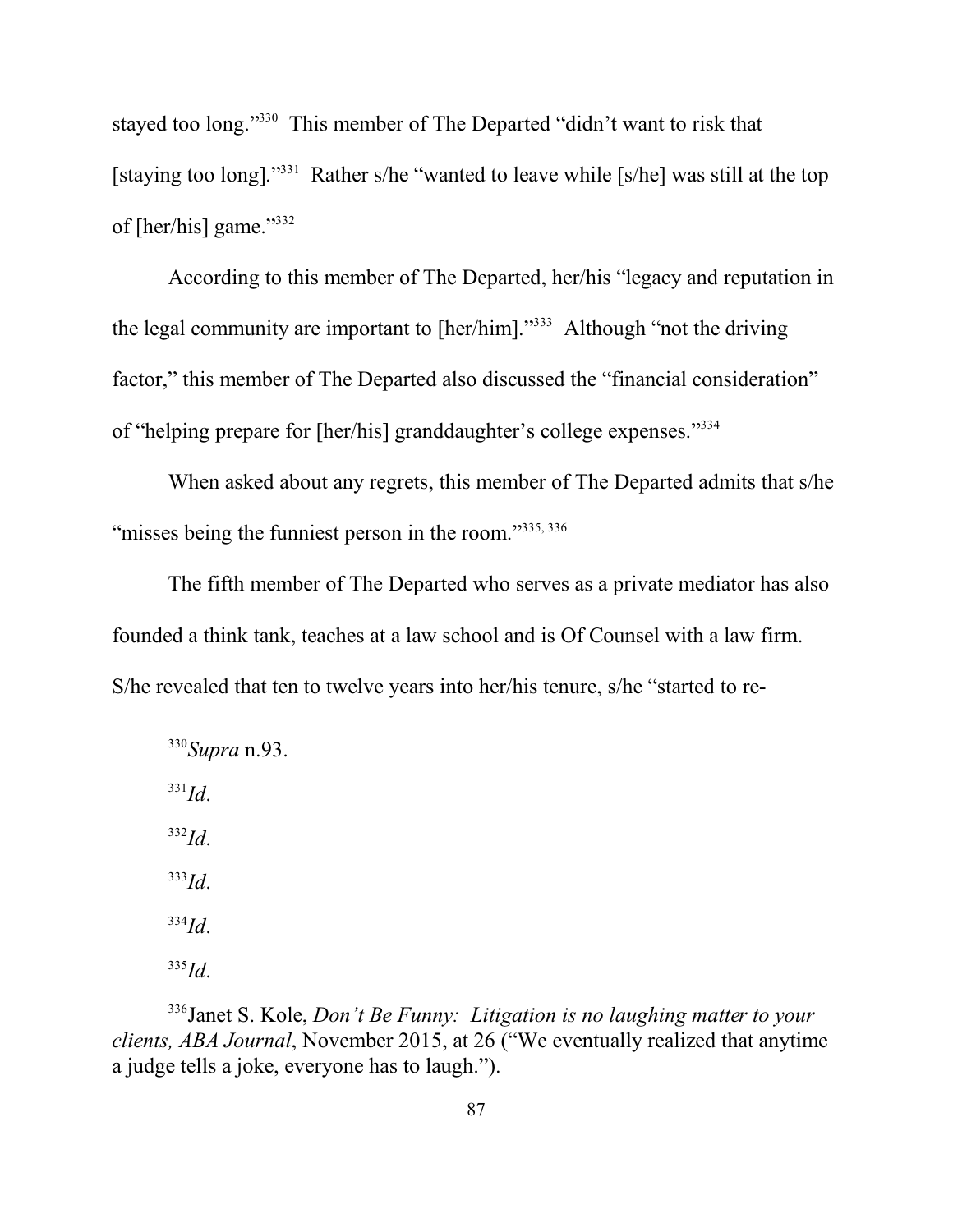think"<sup>337</sup> lifetime tenure. S/he found it a "financial burden to send three boys to college."<sup>338</sup> S/he considered her/himself to be "just paying bills."<sup>339</sup>

In addition, prior to her/his appointment, s/he had served as an elected official. In that capacity, s/he "enjoyed interaction with people [and] missed that life."<sup>340</sup> S/he also desired to start a think tank and felt that "so many things were pulling [her/him] toward a life outside the bench."<sup>341</sup>

Although this member of The Departed misses being an Article III judge, s/he does not regret her/his decision. This member of The Departed expressed that an Article III judge "never loses the prestige."<sup>342</sup> S/he explained that s/he will "always have the prestige of being an Article III judge. Everyone knows [s/he] was an Article III judge and [s/he] still gets the utmost respect."<sup>343</sup>

The next four members of The Departed represent a phenomenon unique to federal judges in California–movement from the federal district court bench to the

338 *Id*. 339 *Id*. 340 *Id*. 341 *Id*. 342 *Id*. 343 *Id*.

<sup>337</sup> *Supra* n.284.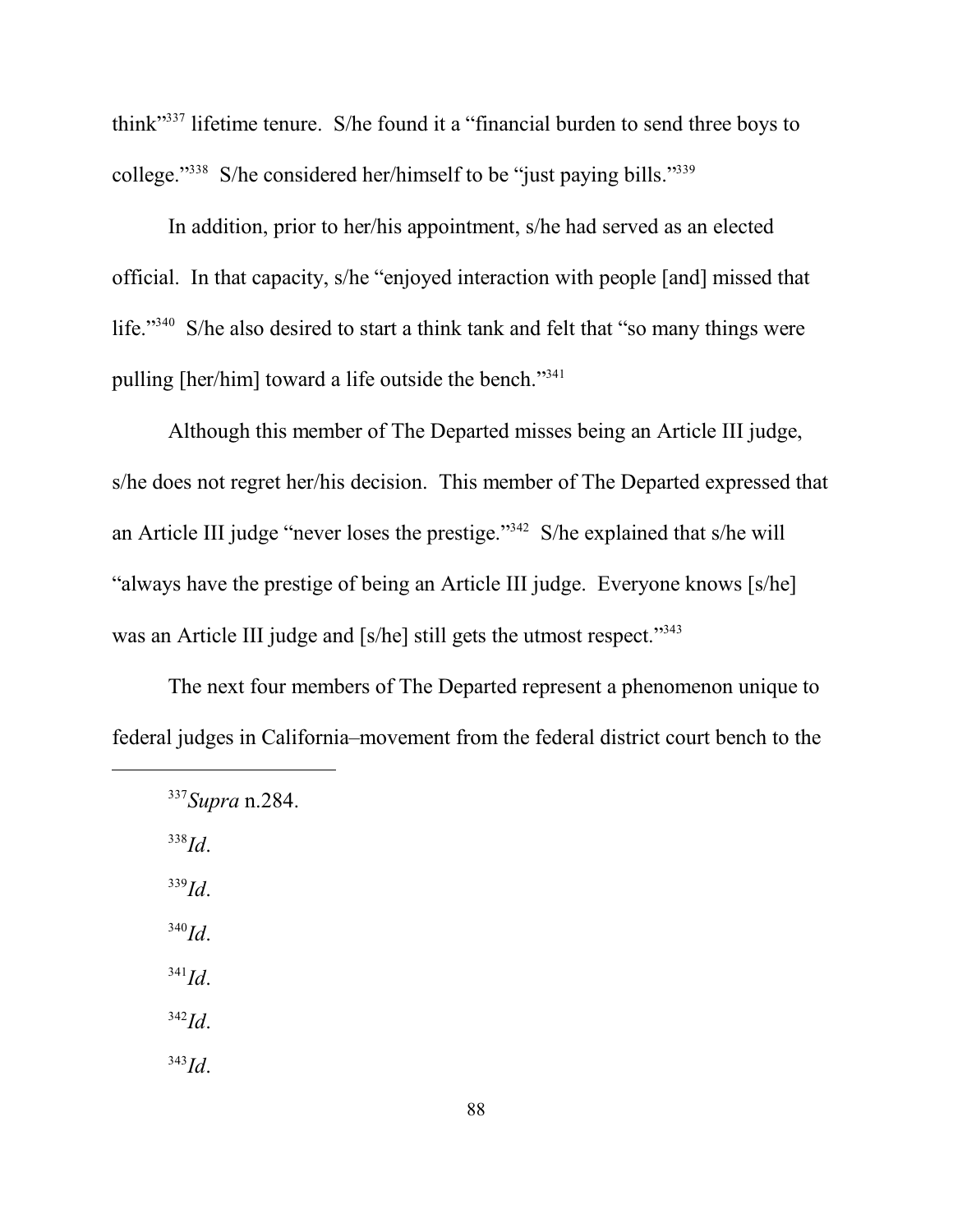state appellate bench. As one of the California judges remarked and as observed with judges from other states who were interviewed, the more usual occurrence is movement from the state bench to the federal bench. As another of the California judges put it, the trend to "go from Article III to the state [appellate] court is unique to California."<sup>344</sup>

The first of the California judges began to contemplate leaving the federal district court for the California Supreme Court after four to five years on the bench. S/he wanted a "chance to be an appellate judge."<sup>345</sup> S/he noted that a previous Chief Judge of the California Supreme Court had followed the same path from federal district court to the California Supreme Court. This first California judge articulated that the "single most important factor" influencing her/his decision was "the opportunity to work as an appellate judge for the most prestigious state court in the country" and "make law on important issues in the highest state court."<sup>346</sup> It was also important that s/he already had twelve years in the state court system and could retire four years earlier in the state court than in the federal court.

At the time this first California judge made her/his decision, s/he assessed

345 *Id*.

<sup>&</sup>lt;sup>344</sup>Telephone Interview with Departed Judge K, January 19, 2016.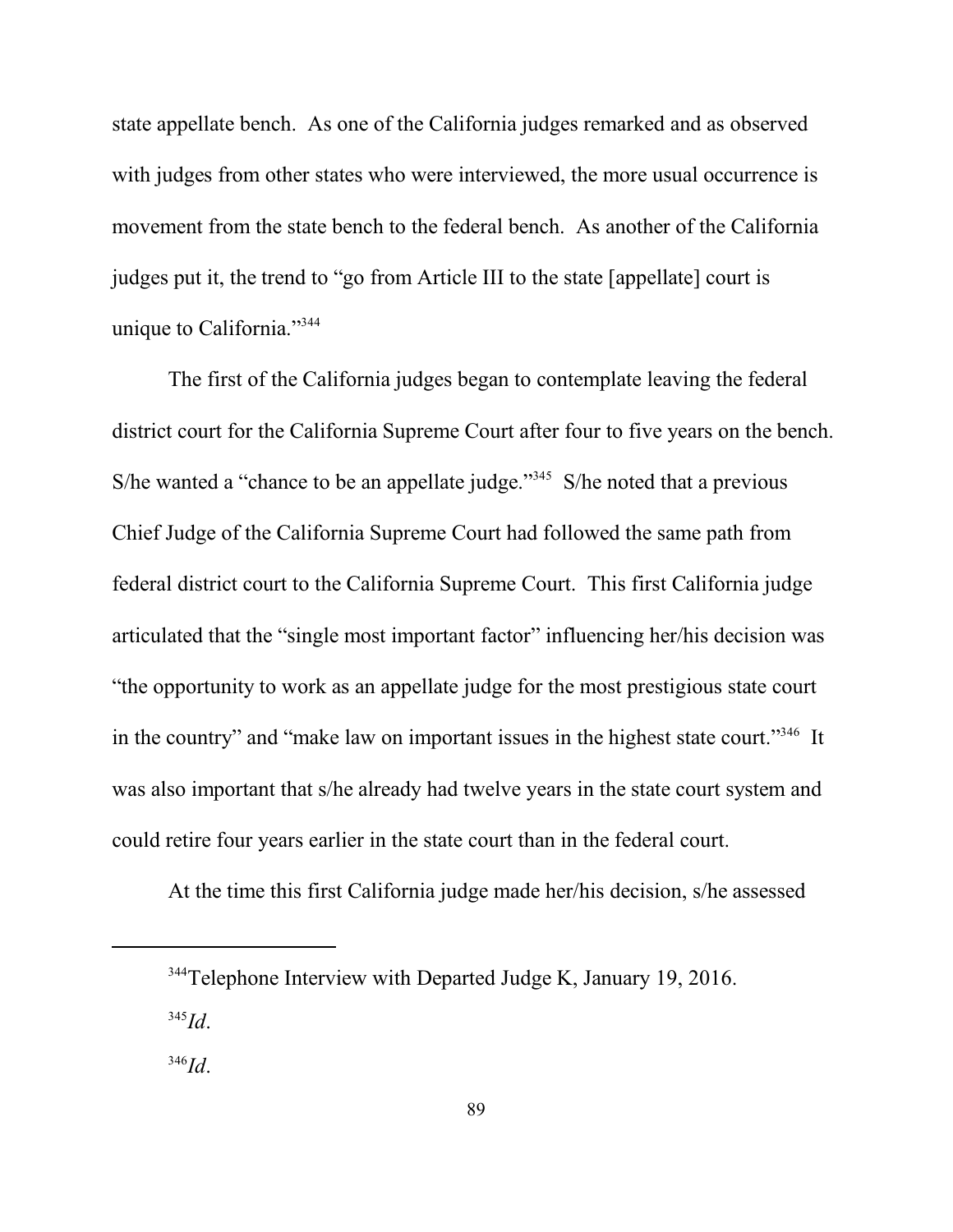her/his "chance to get on the Ninth Circuit as slim."<sup>347</sup> Although "not dispositive," s/he also considered that the insurance benefits and pay were better in the state system and that a car was provided.<sup>348</sup> As for regrets, the first California judge "never looked back."<sup>349</sup>

The second California judge decided to relinquish her/his Article III status after eleven years, even though s/he considered the federal judgeship "the most interesting work [s/he] ever had" and "the work in state court not necessarily as interesting."<sup>350</sup> However, due to the "scope and complexity" and volume of work, even though this California judge "liked the work," s/he "didn't carve out personal time, ground her/himself down and incurred health problems."<sup>351</sup> This California judge is of the view that the judgeship on the state court is a "better fit for [her/his] personality" because "the rhythm of the [state] cases allows you to be more deliberate."<sup>352</sup>

347 *Id*.

348 *Id*.

349 *Id*.

<sup>350</sup>Telephone Interview with Departed Judge L, January 5, 2016. 351 *Id*. 352 *Id*.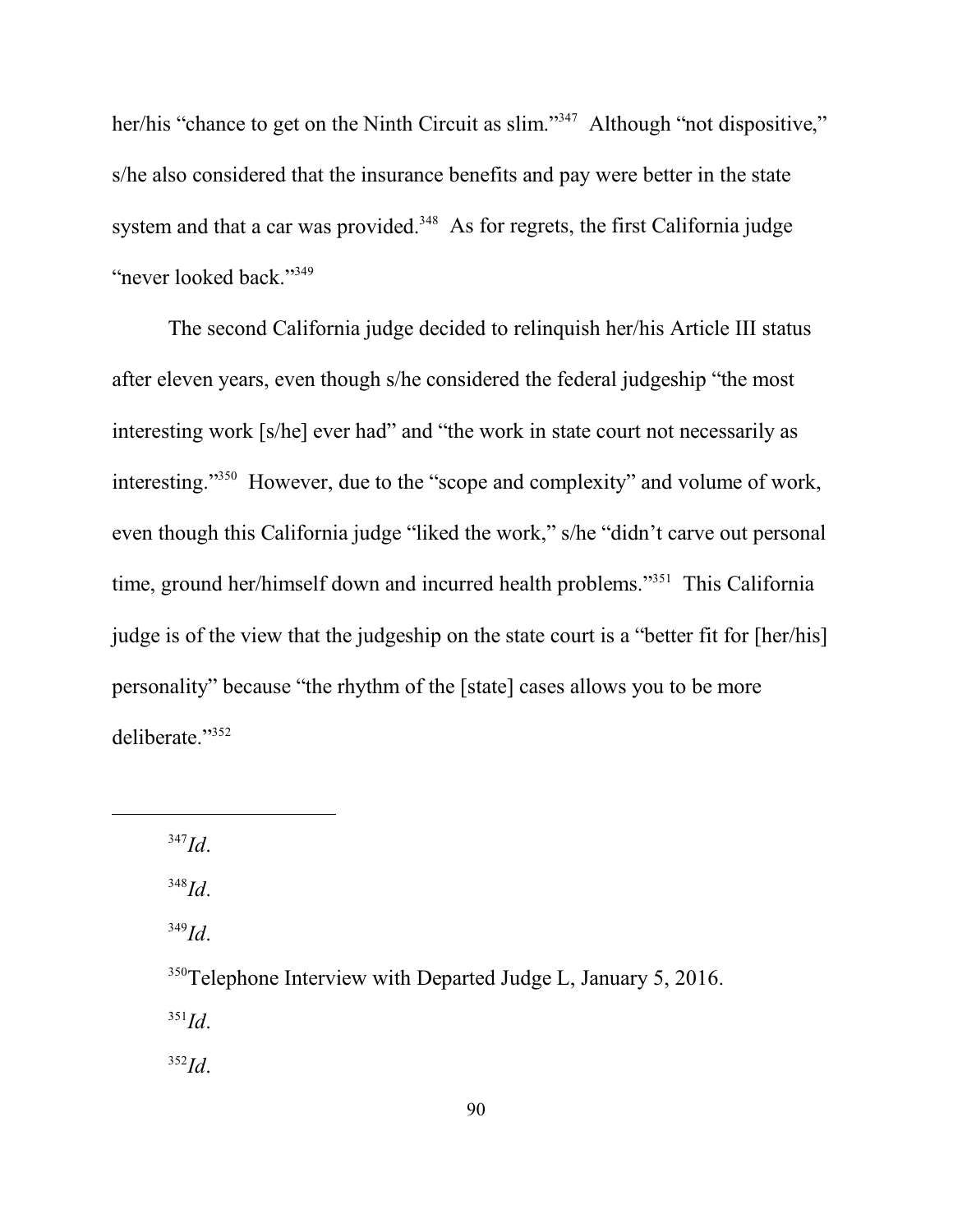In retrospect, this California judge has come to realize that s/he could now "do a better job as an Article III judge" including "carv[ing] out personal time."<sup>353</sup> S/he now understands that "the work doesn't all have to be done in a day."<sup>354</sup> S/he "could have worked differently and kept the best job [s/he] ever had."<sup>355</sup>

Although this California judge does not regret her/his decision, s/he perceives a "difference in status."<sup>356</sup> In her/his perception, "the federal judiciary is the crown jewel and is held in higher esteem."<sup>357</sup> According to this California judge, the "important issues of the day are mostly decided in federal court" and s/he misses that.<sup>358</sup>

This California judge also remarked that s/he would not have returned to the state court bench if the "finances hadn't worked out."<sup>359</sup> With the higher salary in the state court and eligibility for a state court pension due to her/his earlier state

353 *Id*.

354 *Id*.

355 *Id*.

356 *Id*.

357 *Id*. 358 *Id*.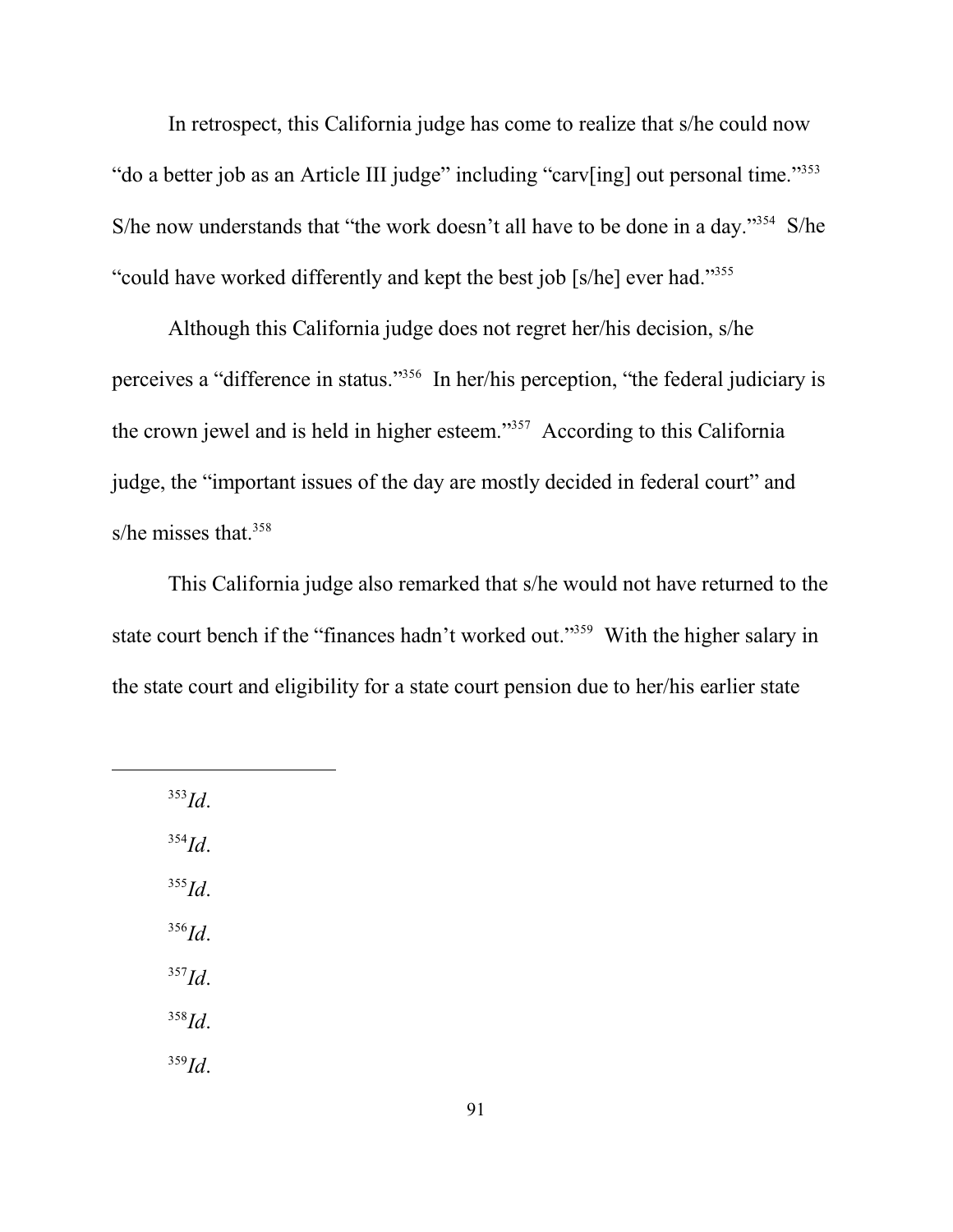service, returning to state court "made financial sense."<sup>360</sup> Overall, this California Judge expressed satisfaction with the choice s/he made.

The third California judge began to consider "new challenges and opportunities" after completing her/his stint as Chief Judge and becoming eligible for senior status.<sup>361</sup> By 2012, the status of senior judges had changed, resulting in the lack of a "critical mass of senior judges."<sup>362</sup> Rather than taking senior status, active judges were leaving the federal bench due to space-sharing requirements and staff reduction. This California judge did not foresee elevation to the Ninth Circuit due to the relative youth of Obama appointees.

On the other hand, the governor of California appeared more receptive to appointing judges in their sixties. This California judge reported that of the people s/he consulted before finalizing her decision, "half thought it was great and the other half thought s/he was crazy."<sup>363</sup>

For this California judge, money was not a consideration, and s/he "felt no

360 *Id*.

361 *Supra* n.294. 362 *Id*.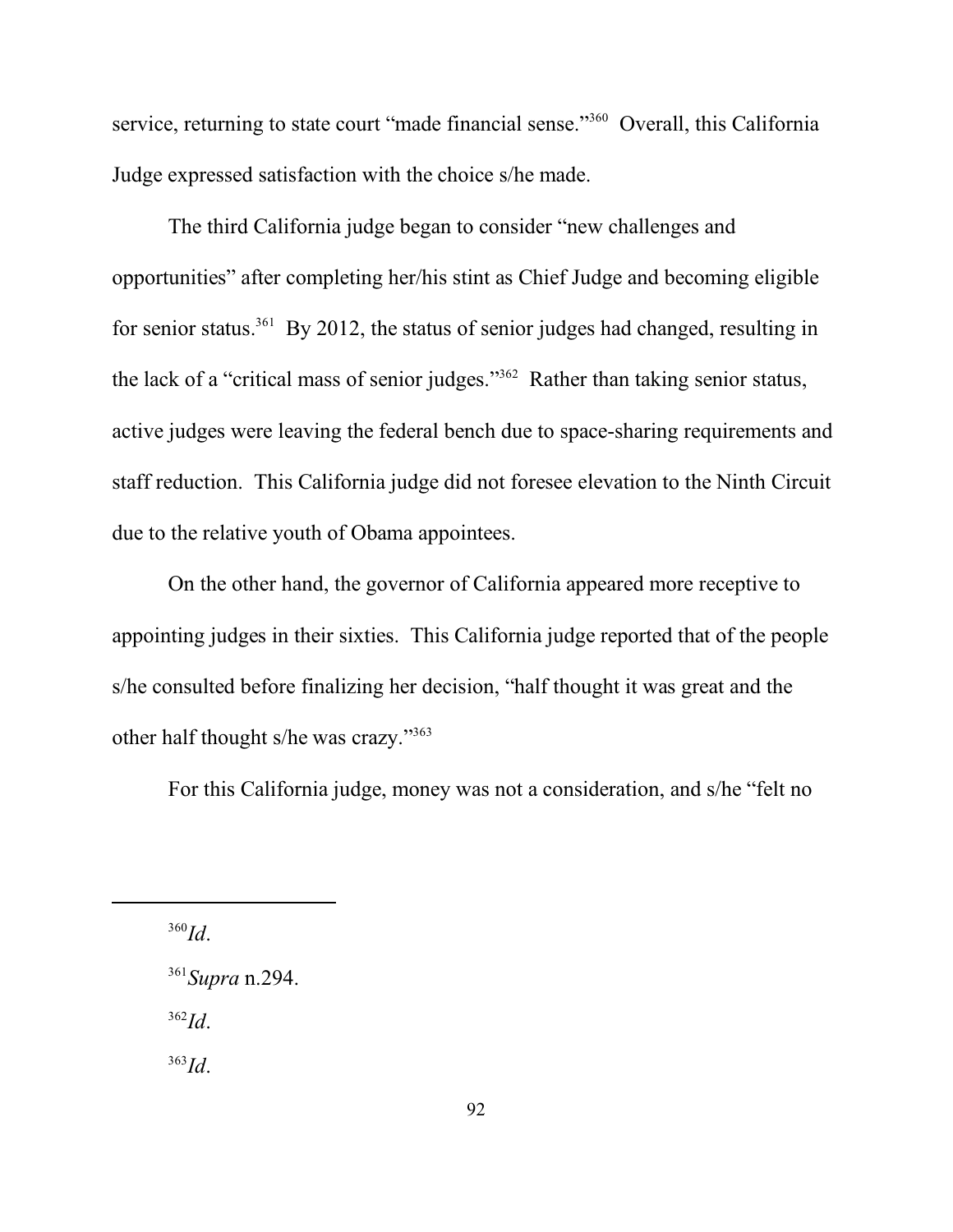loss of judicial prestige."<sup>364</sup> S/he acknowledged that a "lot of people feel a federal judgeship is more prestigious."<sup>365</sup> S/he countered that "on the other hand, [s/he] went from a trial judge to an appellate judge."<sup>366</sup> In addition, this California judge is on the same court as another former federal judge, which "helps to alleviate any feeling of loss of prestige."<sup>367</sup> This California judge expressed no regrets.

The fourth California judge began to re-think her/his commitment to life tenure after six years, and left two years later. S/he was working seventy hours a week and "felt beleaguered," but "figured that was [her/his] life."<sup>368</sup>

This California judge realized that a change was needed when s/he found her/himself trying to find time to attend the memorial service for her/his mother. S/he asked her/himself, "what does that say about the quality of my life?"<sup>369</sup> S/he realized that this was "not a healthy way to live life."<sup>370</sup>

364 *Id*. 365 *Id*. 366 *Id*. 367 *Id*. 368 *Supra* n.178. 369 *Id*. 370 *Id*.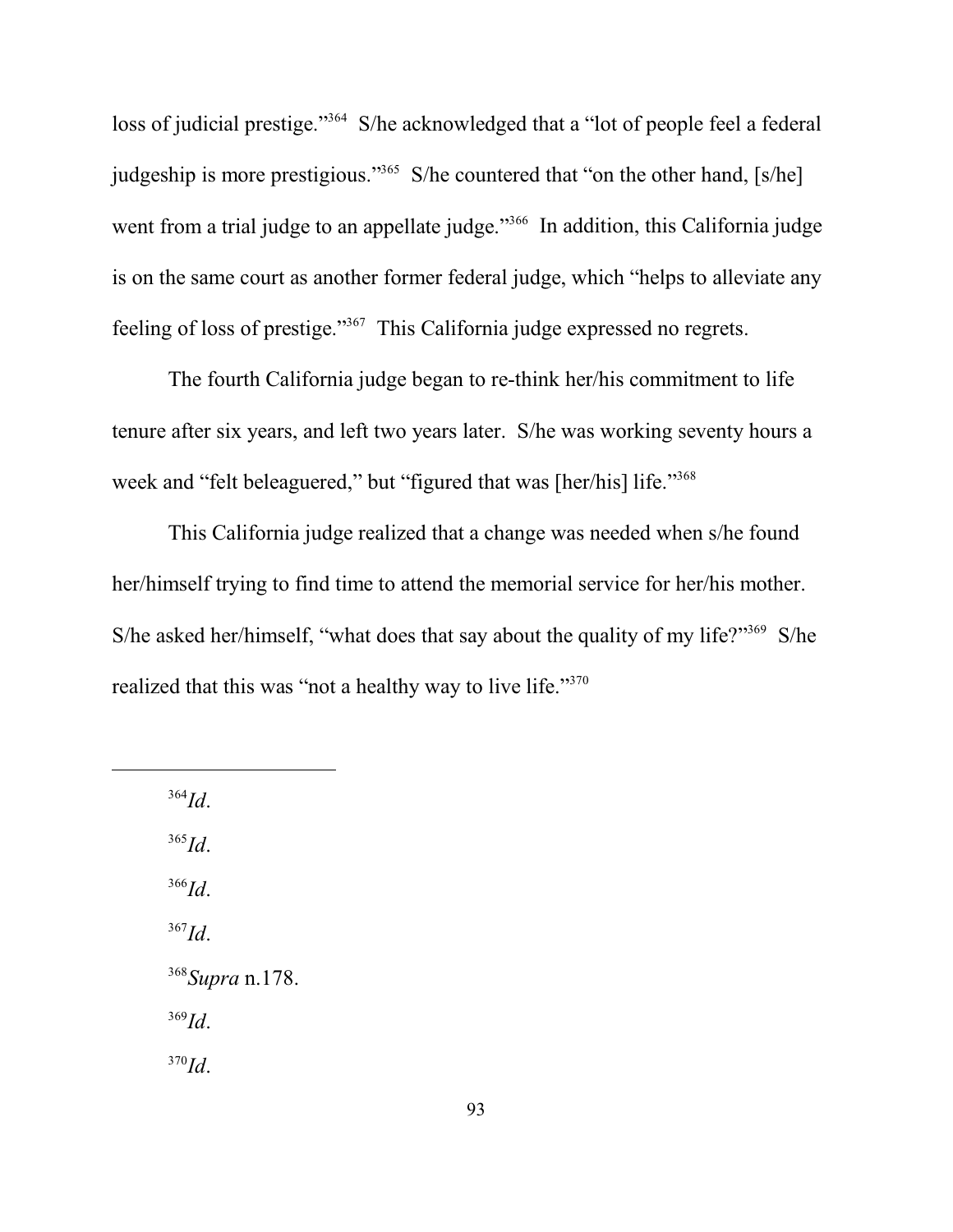This California judge has "no regrets."<sup>371</sup> As a state appellate judge s/he sees "all law all the time."<sup>372</sup> The work is "as intellectually challenging but without the grind."<sup>373</sup> There has "not been a day in [her/his] life where [s/he] wanted to be back in federal court."<sup>374</sup>

Money was "really not a factor" for this California judge.<sup>375</sup> As for prestige, this judge responded: "Prestige is not a factor to my friends and I don't care what those who don't know me think."<sup>376</sup>

The next three of The Departed left the bench for the academy, two as deans and one as a returning professor.

One of the two deans initially observed that there are not really that many former federal judges in the academy. Her/his experience was that former judges are "mostly" with private mediation services.<sup>377</sup> This dean surmised that s/he was sought after as a dean due to her executive-level administrative experience in

371 *Id*.

372 *Id*. 373 *Id*. 374 *Id*. 375 *Id*.

376 *Id*.

<sup>377</sup>Telephone Interview with Departed Judge M, January 20, 2016.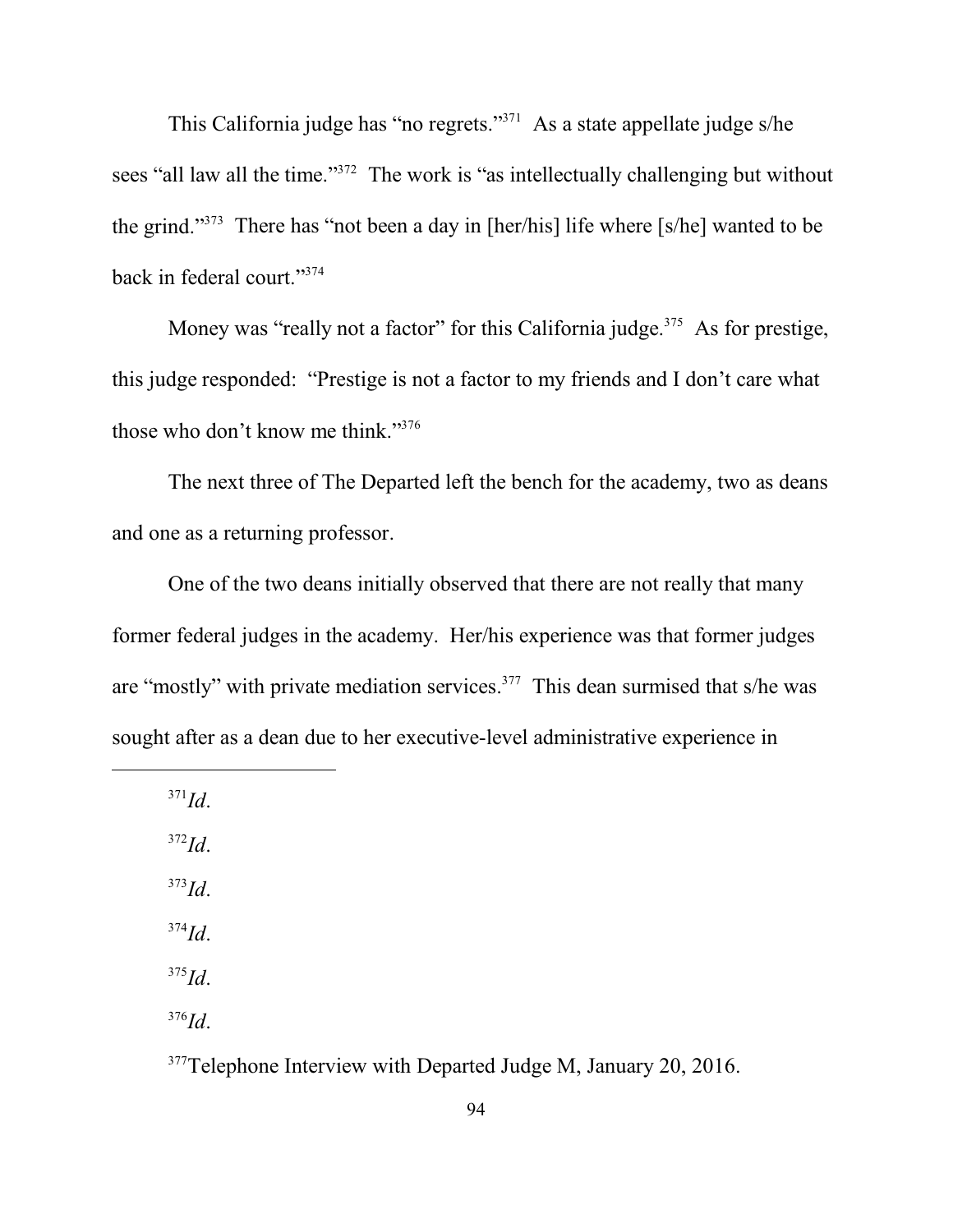higher education prior to becoming a judge. As s/he approached the end of her/his term as Chief Judge, s/he was feeling less challenged by the work. At the same time, s/he was feeling "constrained at times about what [s/he] could say or be involved in."<sup>378</sup> S/he "didn't want to be a bystander to good works."<sup>379</sup> Nevertheless, s/he "had a terrible time deciding" to leave the bench.<sup>380</sup> For her/him, the decision was "wrenching."<sup>381</sup>

In the final analysis, this dean accepted an offer from a law school that particularly intrigued her/him. S/he made it clear that s/he "wouldn't go just anywhere."<sup>382</sup> Rather, s/he selected an institution where s/he could provide "payback for the privilege of having been a judge."<sup>383</sup> But, "financial" considerations were also important."<sup>384</sup> This dean has children and expressed the

378 *Id*.

379 *Id*.

380 *Id*.

381 *Id*. 382 *Id*.

383 *Id*.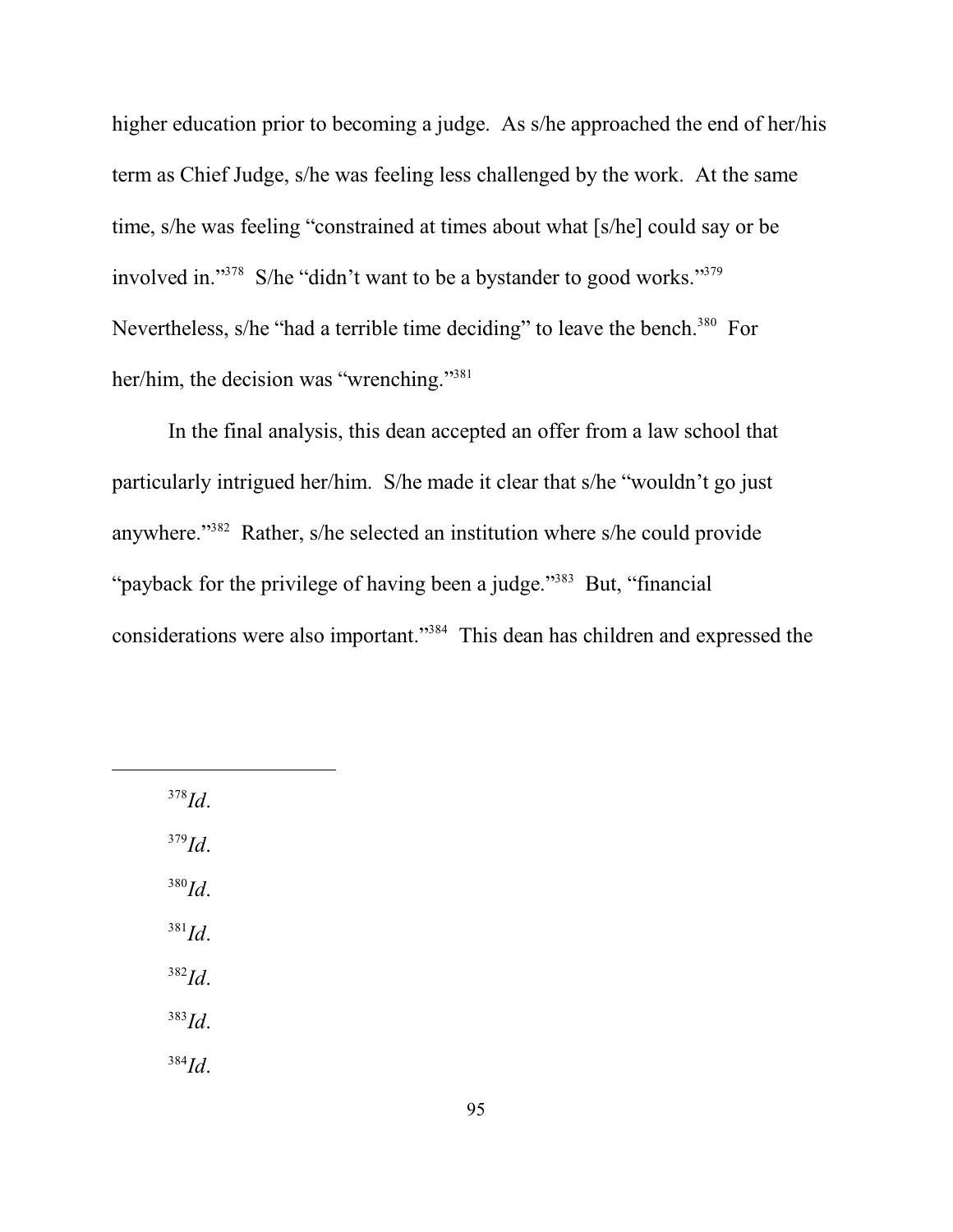need to put her/his "family well-being in a high-priority position."<sup>385</sup> S/he remarked that "many other judges came on the bench from lucrative law practices" and s/he "didn't want to leave [her/his] children with their student debt."<sup>386</sup>

When asked if s/he had any regrets, this dean reflected that "sometimes [s/he] think[s] it was a really good existence as a judge."<sup>387</sup> S/he considers that s/he "lost prestige but that was not very important to [her/him]" and s/he "still ha[s] a lot of the gravitas."<sup>388</sup> On balance, s/he thinks s/he would make the same decision.

The second dean changed her/his mind about remaining on the bench when s/he was approached regarding opening an affordable law school. S/he though this concept "had real possibilities."<sup>389</sup> S/he was "not attracted to just starting another law school."<sup>390</sup> S/he "sees the academy as a natural progression for federal

385 *Id*.

386 *Id*.

387 *Id*.

388 *Id*.

<sup>389</sup>Telephone Interview with Departed Judge N, January 19, 2016. 390 *Id*.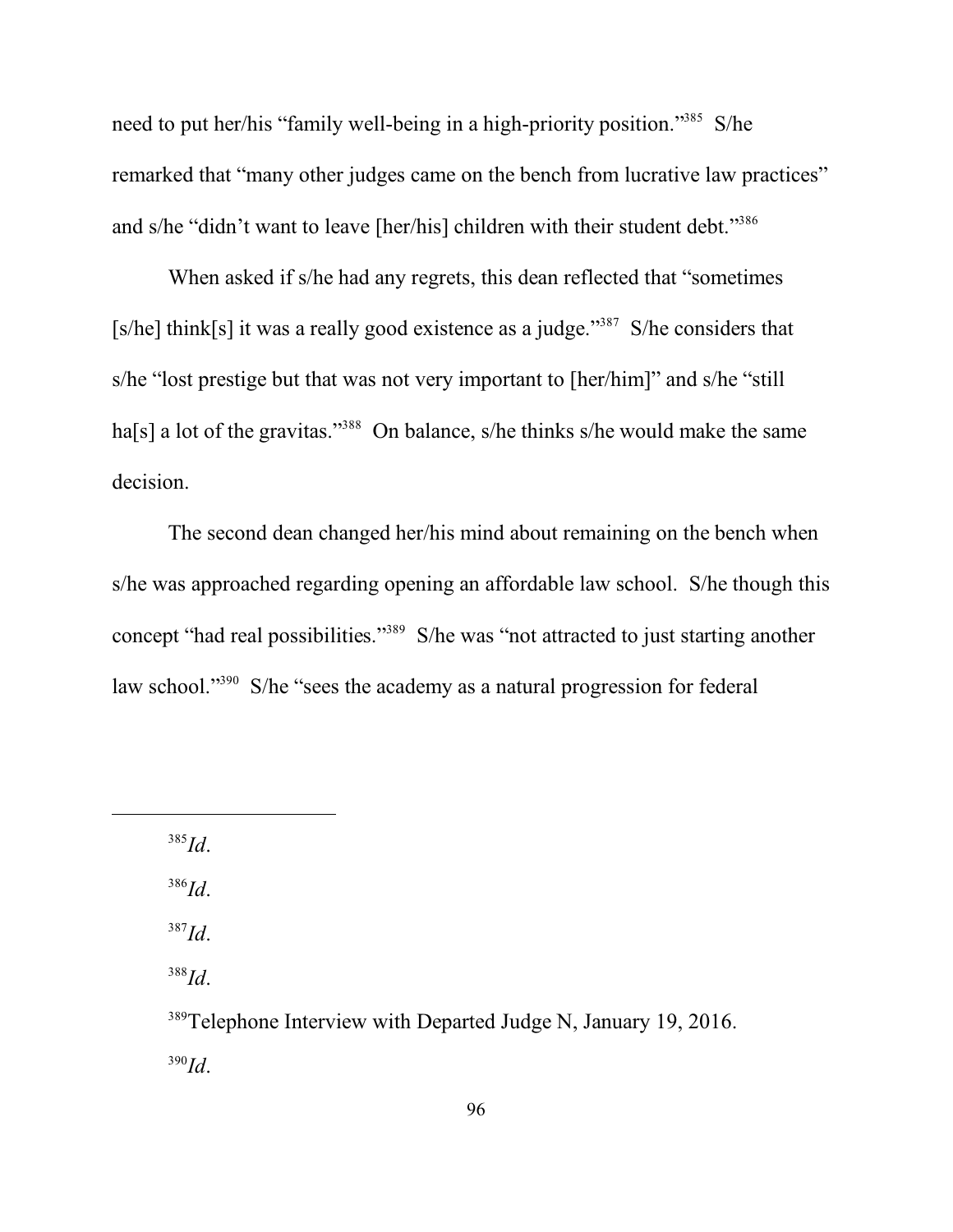judges."<sup>391</sup> S/he personally "was not interested in going to a big law firm for big bucks."<sup>392</sup> S/he "didn't want to go back and be somebody partisan."<sup>393</sup> In her/his opinion, s/he "owed the office more than that" and "didn't want to cash in on the office." 394

This dean is "glad [s/he] did it" and has no regrets.<sup>395</sup> S/he "would make the same decision all over again."<sup>396</sup> S/he considered it the "greatest opportunity in the world to be an Article III judge."<sup>397</sup> S/he "did the best [s/he] could while there" and doesn't "look back."<sup>398</sup>

This dean feels "no sacrifice of prestige."<sup>399</sup> S/he acknowledged that "with

| $391$ <i>Id.</i> |
|------------------|
| $392$ <i>Id.</i> |
| $393$ Id.        |
| $394$ <i>Id.</i> |
| $395$ Id.        |
| $396$ <i>Id.</i> |
| $397$ Id.        |
| $398$ <i>Id.</i> |
| $399$ Id.        |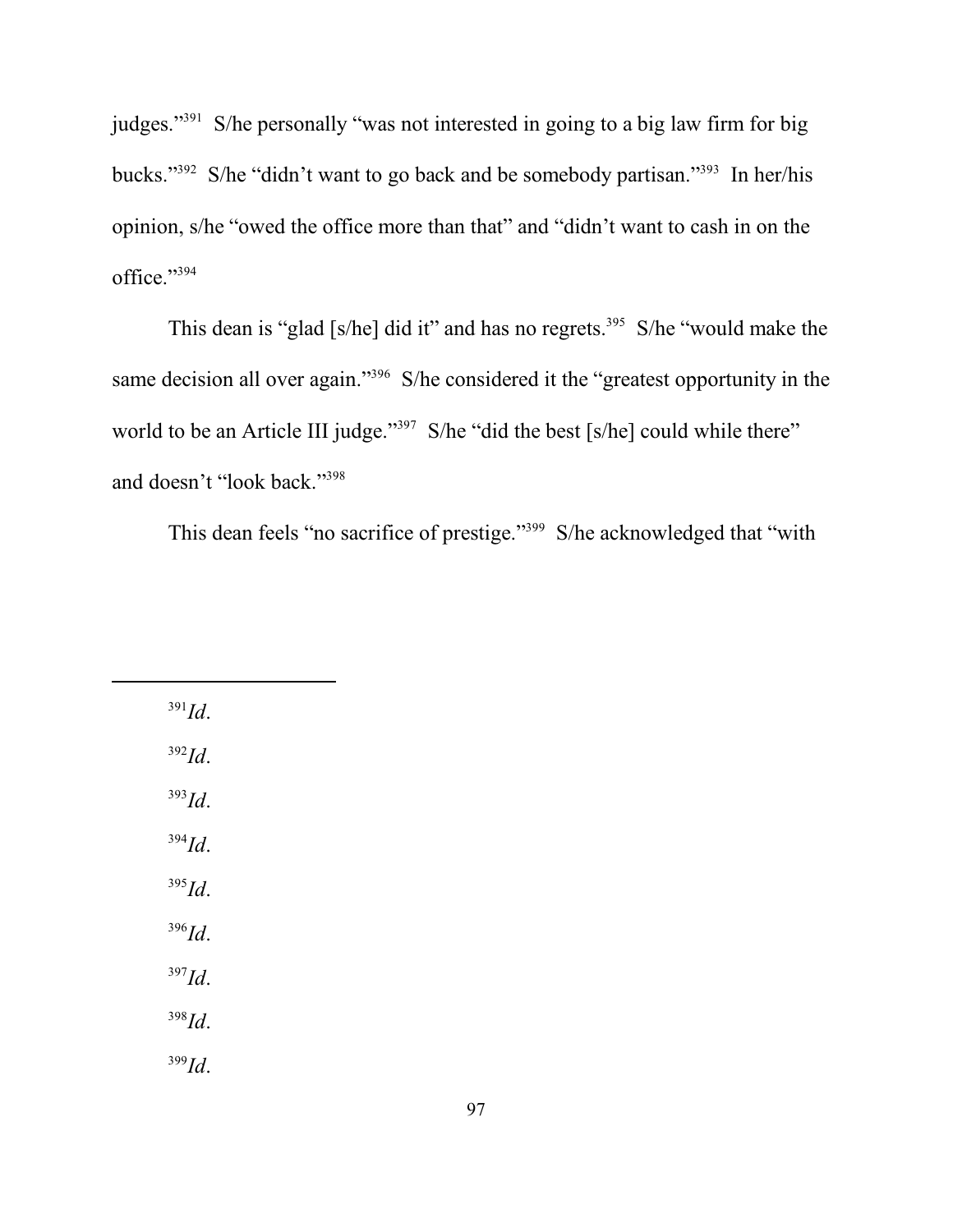the appointment to the federal bench you gain instant prestige and credibility."<sup>400</sup> However, s/he was "more excited to see if [s/he] could make the system work the way [s/he] envisioned."<sup>401</sup> As with another of The Departed, this dean lamented that "no one laughs at [her/his] jokes and [s/he] is treated differently, but that's ok."3402, 403

Finally this dean related that "money was not really an issue" in her/his decision.<sup>404</sup>

The third member of The Departed returned to the academy after five and one-half years on the federal bench. Crime victims' rights was her/his interest even before s/he became a judge. The singular event that galvanized her/him was participation in an engaging seminar. S/he found her/himself thinking, "this is where I should be."<sup>405</sup> S/he was aware that the cases s/he decided were important. However, s/he came to believe that s/he "had unique skills to help crime victims"

400 *Id*.

401 *Id*.

402 *Id*.

404 *Supra* n.389.

<sup>405</sup>Telephone Interview with Departed Judge O, January 20, 2016.

<sup>403</sup> *Supra* n.336.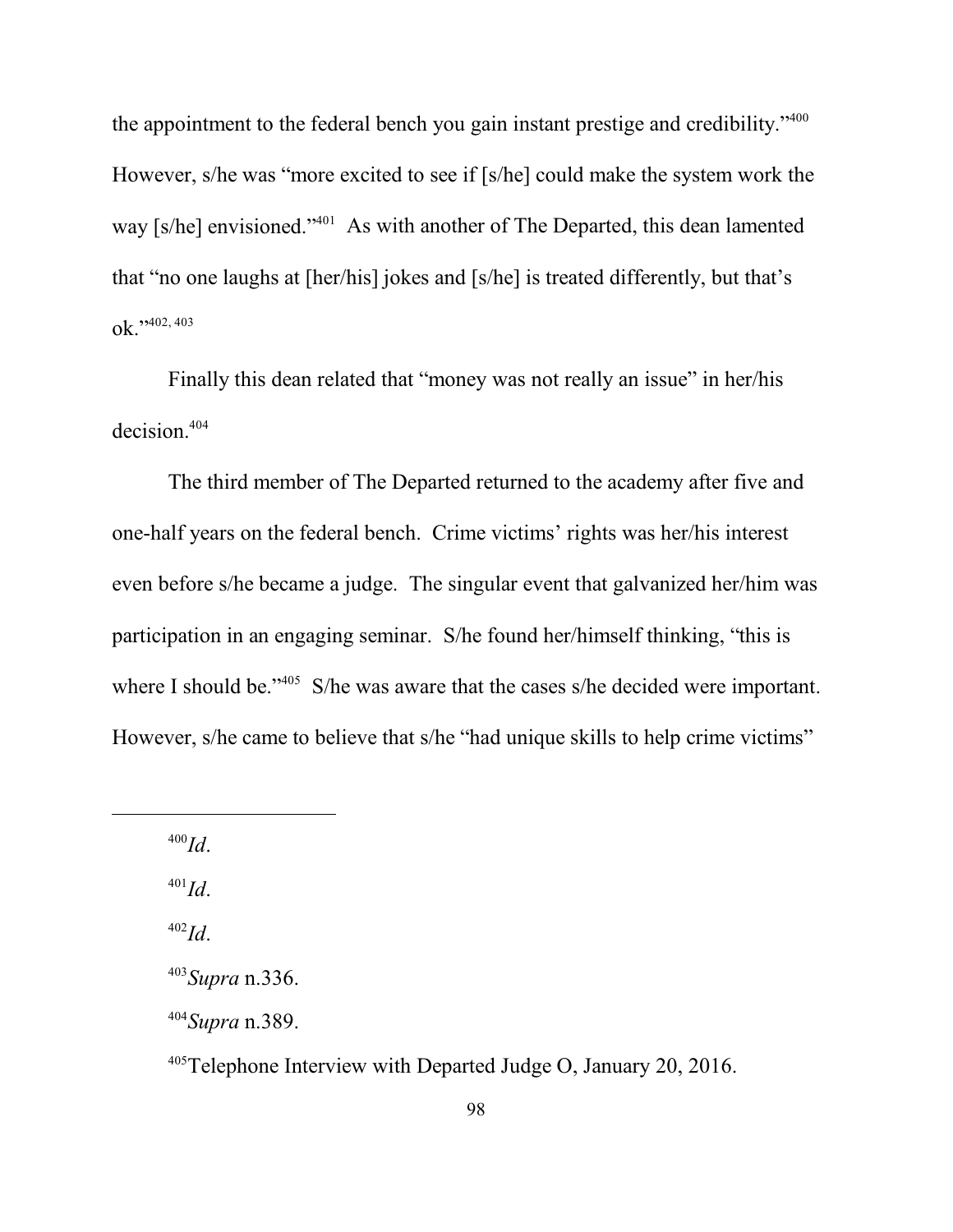and that "others could do the judicial work."<sup>406</sup> In addition to serving as a lawschool professor, s/he "now does *pro bono* crime victims' work around the country." 407

The professor gave three reasons for leaving the bench:

- 1. The opportunity to return to teaching;
- 2. The opportunity to do *pro bono* advocacy for crime victims; and
- 3. The lack of a pay raise for judges.

The professor expressed that it was difficult to tell people who had supported her/him for a federal judgeship that s/he was relinquishing her/his position. Indeed, some family members and colleagues "tried to talk [her/him] out of giving up [her/his] Article III commission."<sup>408</sup>

As for regrets, the professor "occasionally miss[es] staff, clerks, litigation and colleagues but feels [s/he] is in the right place for [her/him]."<sup>409</sup> Although s/he would make the same decision again, s/he "feel[s] badly that [s/he] only stayed for 5 ½ years" and is "sorry about all the effort to get [her/him] through had to be

406 *Id*.

407 *Id*.

408 *Id*.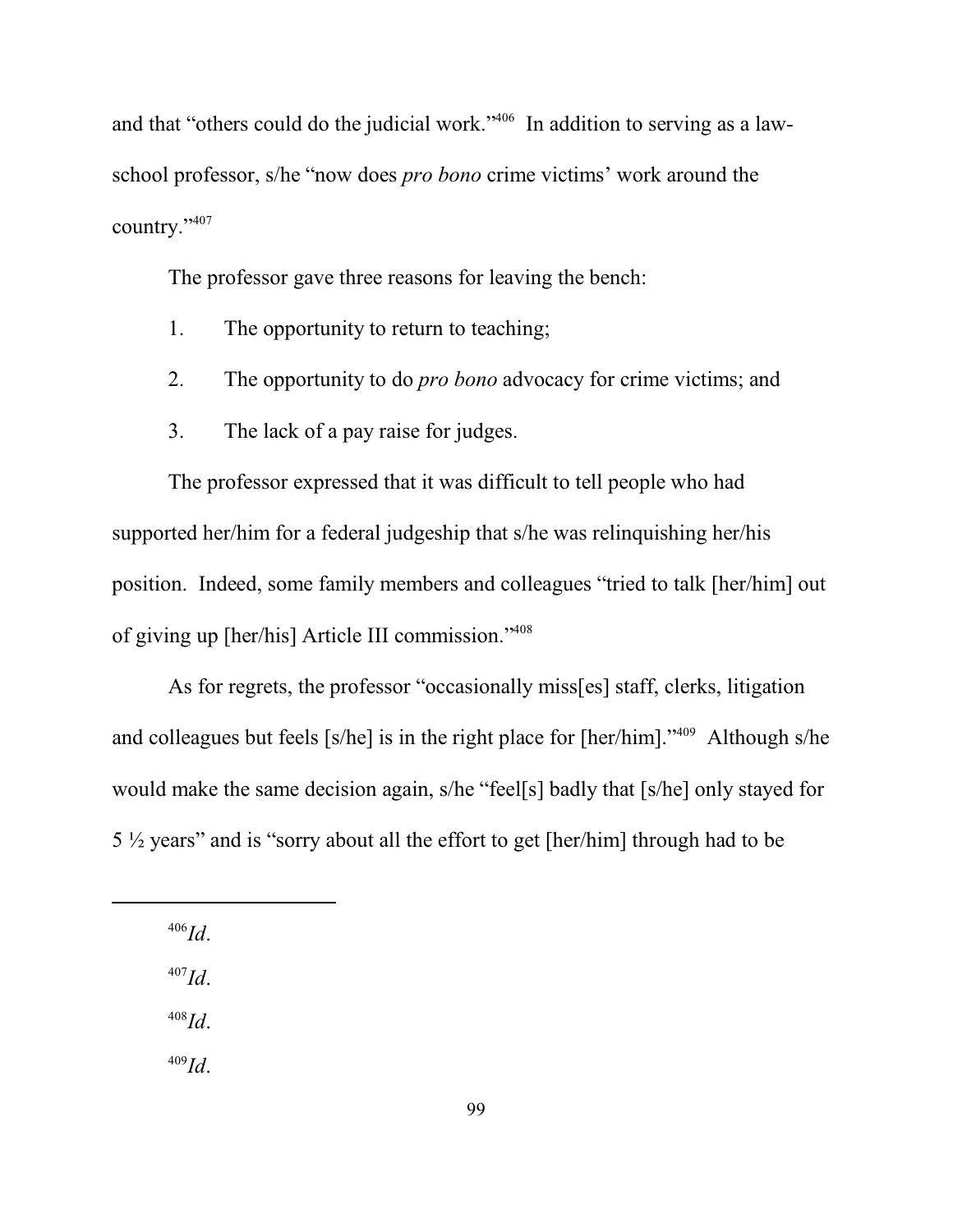repeated" with her/his successor.<sup>410</sup>

The professor reflected that there was a loss of prestige, but the tradeoff was more control of her/his personal life. All in all, the loss of prestige was "not a big factor."<sup>411</sup>

The remaining four of The Departed left the bench for various other positions. The first of the remaining four left to become chief executive officer of a *pro bono* law firm. S/he simply explained that "reinventing yourself every now and then is a good thing to do." $412$ 

The second was recruited to seek an executive-level government office, which s/he twice refused. Finally, her/his spouse convinced her/him that if s/he didn't take this opportunity, s/he would "always wonder if [s/he] could have made a difference."<sup>413</sup>

This member of The Departed emphasized that s/he was not at all "dissatisfied with being a judge."<sup>414</sup> S/he clarified that s/he misses being a judge

410 *Id*.

411 *Id*.

<sup>412</sup>Telephone Interview with Departed Judge P, December 14, 2015. 413 *Supra* n.286.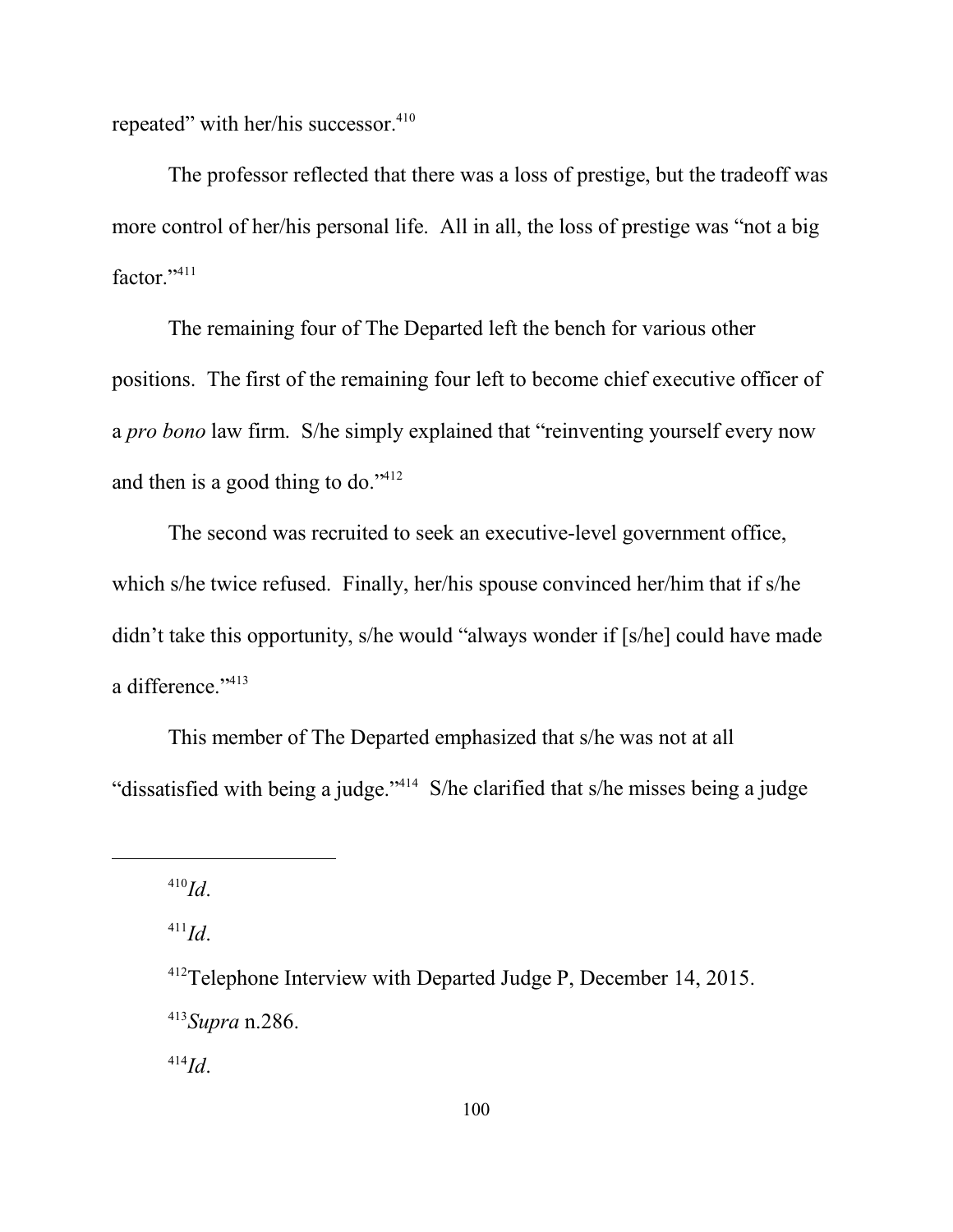"greatly."<sup>415</sup> What s/he misses "the most" is the "opportunity to really sit down and think about the law and immerse oneself in legal arguments."<sup>416</sup> S/he described the decision to leave the bench as "agonizing" and "very personal" because s/he "loved going to the courthouse, hearing arguments and deciding cases."<sup>417</sup> Nevertheless, while sitting on the bench and deciding cases, s/he was also acutely aware of important "issues in society, particularly the economic turmoil" and thought s/he "could make a difference."<sup>418</sup>

This member of The Departed described talking to a number of people before announcing her/his decision, including her/his colleagues on the bench. Her/his primary aim was to ensure that her/his departure was not construed in any way "as a negative reflection on the bench."<sup>419</sup> S/he expressed "so much respect for judges and the justice system" that s/he "didn't want anyone to think" s/he "was using the bench as a stepping stone because [s/he] wasn/t."<sup>420</sup> S/he does not regret

415 *Id*. 416 *Id*. 417 *Id*. 418 *Id*. 419 *Id*. 420 *Id*.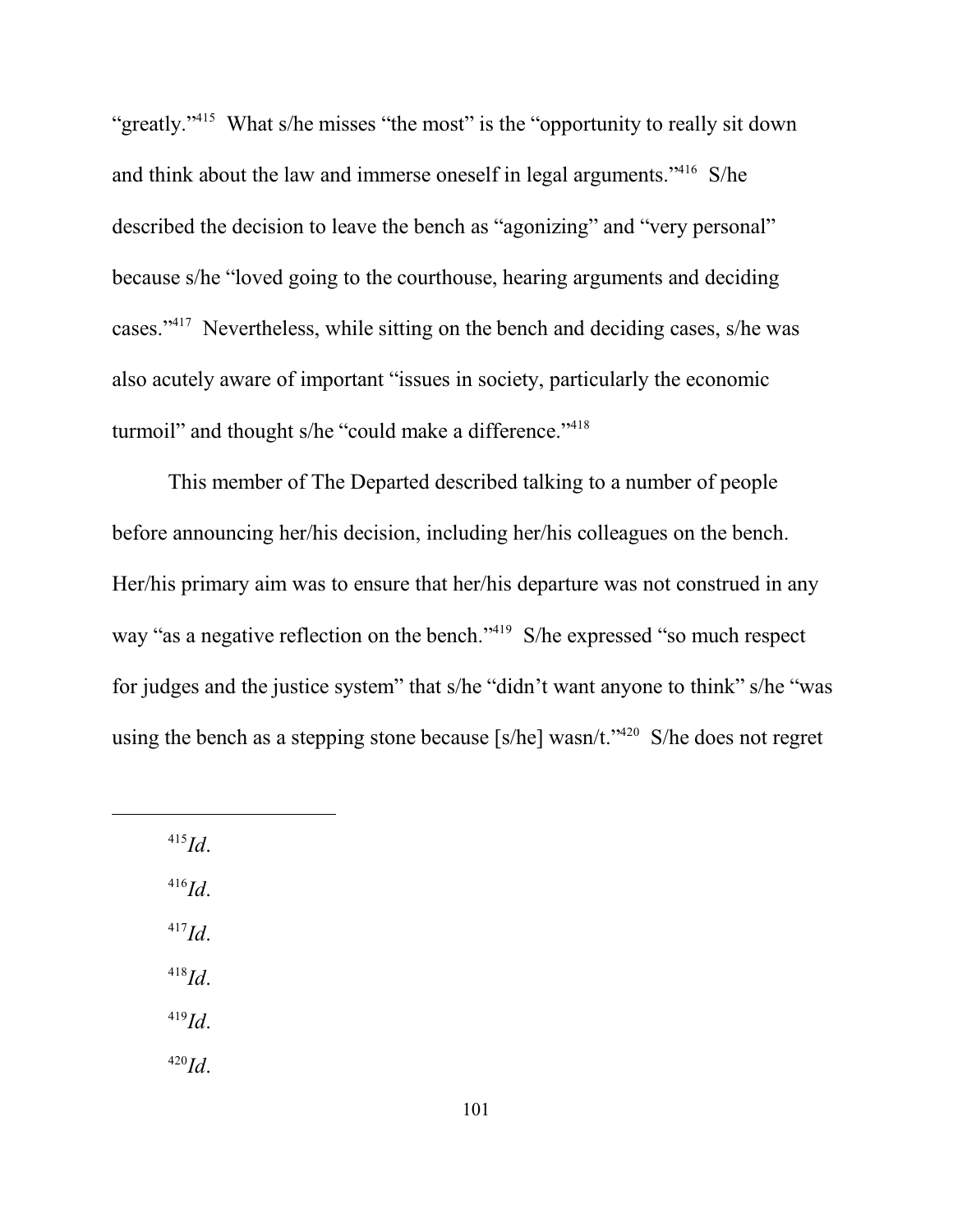making the decision because s/he "feels [s/he] made a difference" and would "probably" make the same decision again.<sup>421</sup>

When asked about the loss of prestige, this member of The Departed responded that s/he "feels [s/he] let people down" and "part of [her/him] feels like [s/he] stepped away from a lifetime commitment."<sup>422</sup> S/he "didn't want to disappoint people and felt like [s/he] did."<sup>423</sup>

The third of this group of four returned to private practice. S/he explained that s/he began considering leaving the bench nine years before s/he actually left, shortly after becoming eligible. S/he expounded that s/he "chafed under Supreme Court precedent,"<sup>424</sup> especially that pertaining to the sentencing guidelines. In addition, in her/his view, the Supreme Court started "becoming the flood itself rather than protection against the flood."<sup>425</sup>

This member of The Departed described her/himself as an "activist by

421 *Id*. 422 *Id*. 423 *Id*. 424 *Supra* n.285. 425 *Id*.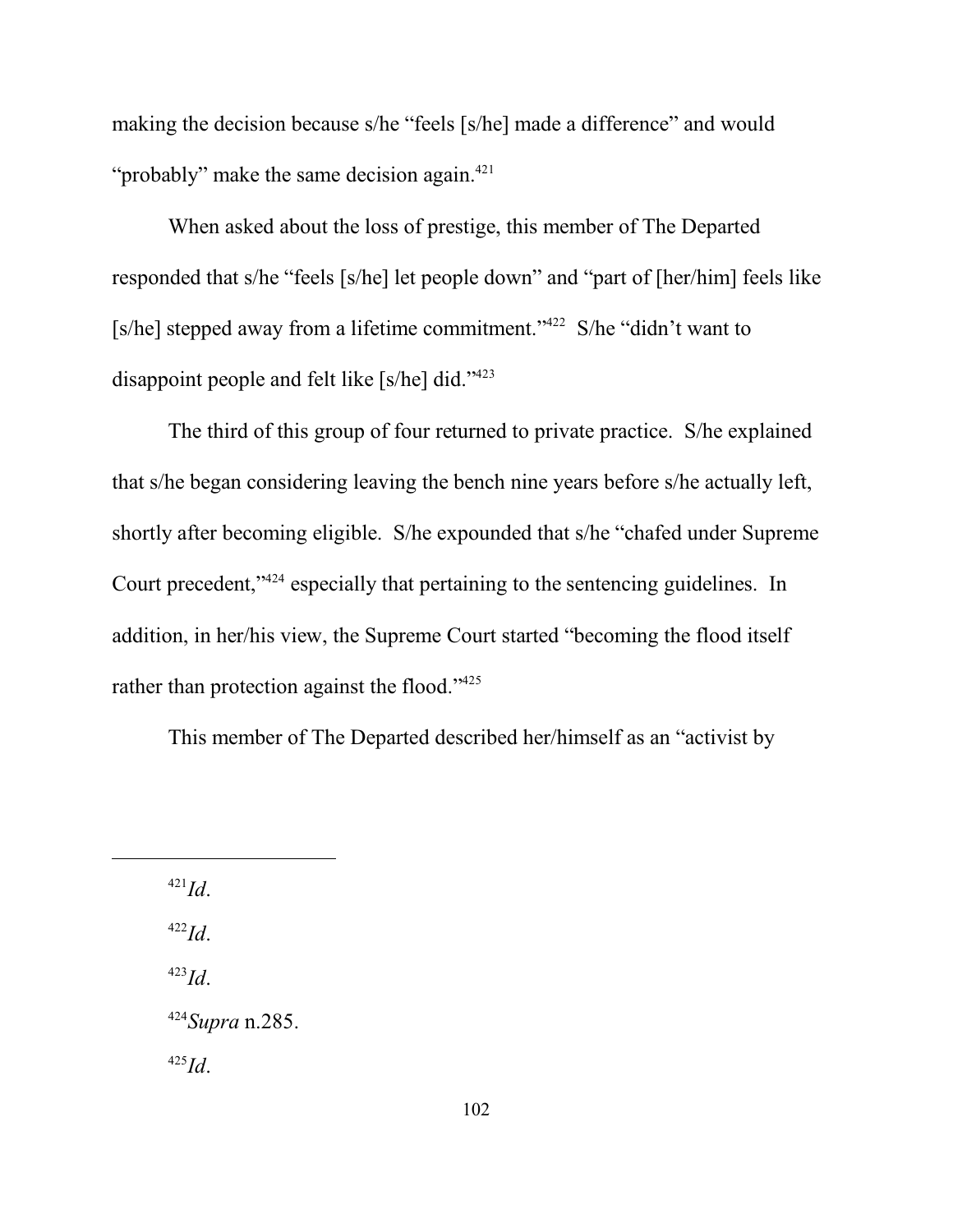orientation, having previously practiced as a civil rights lawyer."<sup>426</sup> S/he "felt the need to speak out about certain issues and do something about them."<sup>427</sup> It was important to her/him to actively "participate in problems minorities face rather than sitting as a judge waiting for a particular case to come to you."<sup>428</sup> This member added that "money was also a part of it," noting that law clerks were making more money after two to three years than the judges for whom they clerked.<sup>429</sup>

S/he expressed no regrets and concluded that "all in all" s/he had suffered no loss of esteem in the community.<sup>430</sup>

The final member of The Departed retired to simply enjoy life. S/he stated that s/he no longer "uses [her/his] judge title," doesn't "miss the work" and doesn't "miss going to the courthouse everyday."<sup>431</sup>

CONCLUSION: Five of The Departed left to join private arbitration/mediation firms. Four California judges relinquished their federal

426 *Id*. 427 *Id*.

428 *Id*.

429 *Id*.

430 *Id*.

431 *Supra* n.283.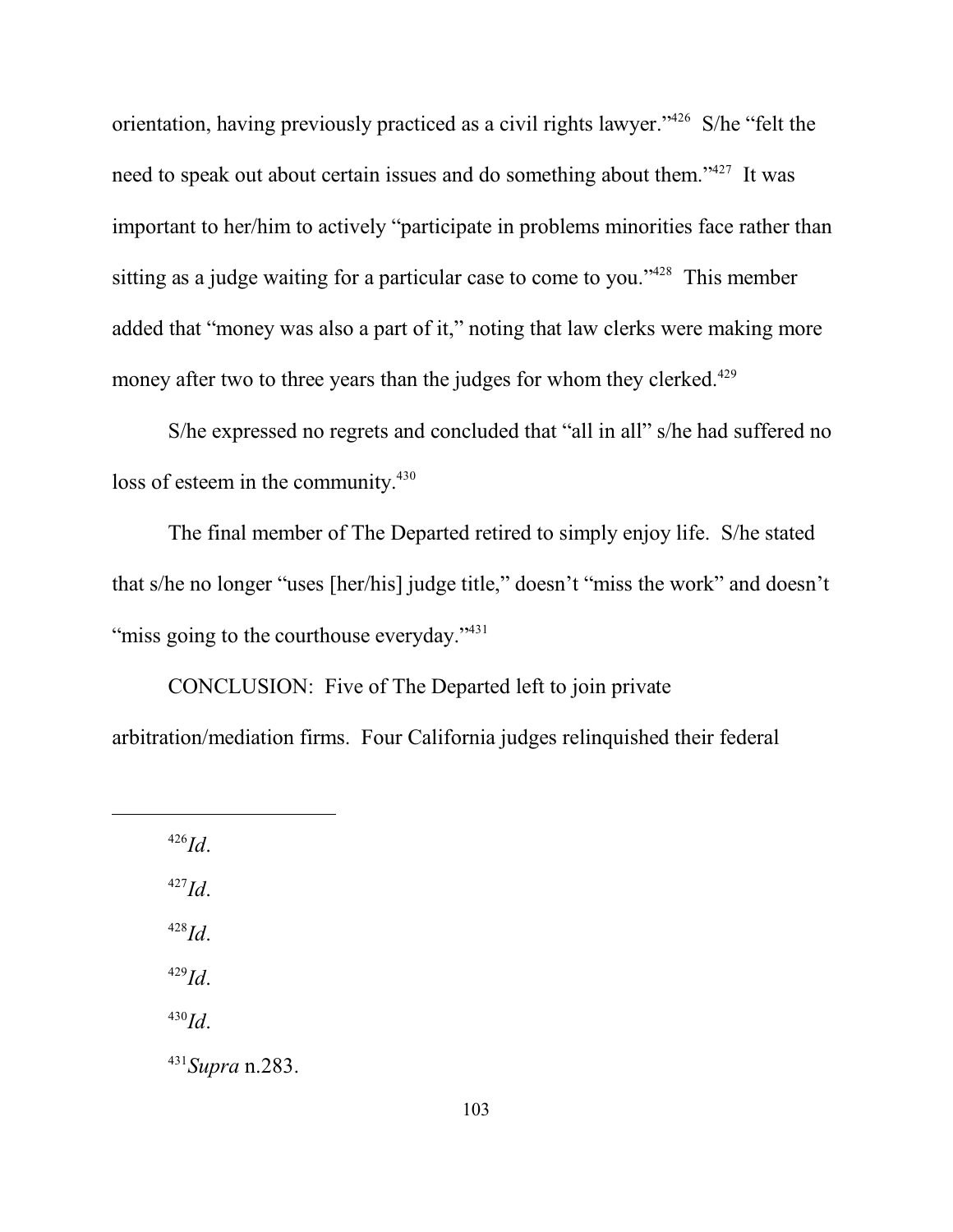judgeships for positions on the state appellate courts. Three of The Departed left for the academy. Of the remaining four, one became chief executive officer of a *pro bono* law firm, one pursued a high-level government office, one returned to the private practice of law, and one retired simply to enjoy life.

# **C. The Lure of Filthy Lucre**

As discussed in the previous section, nine of the sixteen members of The Departed attributed their departure, in whole or in part to financial considerations, primarily the year-to-year lack of pay raises.

# **D. The Lure of the Academy**

As discussed in a previous section, two of The Departed relinquished their judgeships for deanships. According to their responses, both accepted unique opportunities and were not necessarily focused on careers in the academy prior to being sought out. A third member of The Departed returned to the academy after five years as an Article III judge.

Of the remaining thirteen members, six expressed no interest in becoming involved with the academy.

Of the five members of The Departed who are presently serving as private mediators, four expressed an interest in the academy. The first reported having done some teaching at the local law school, but didn't see a deanship as "feasible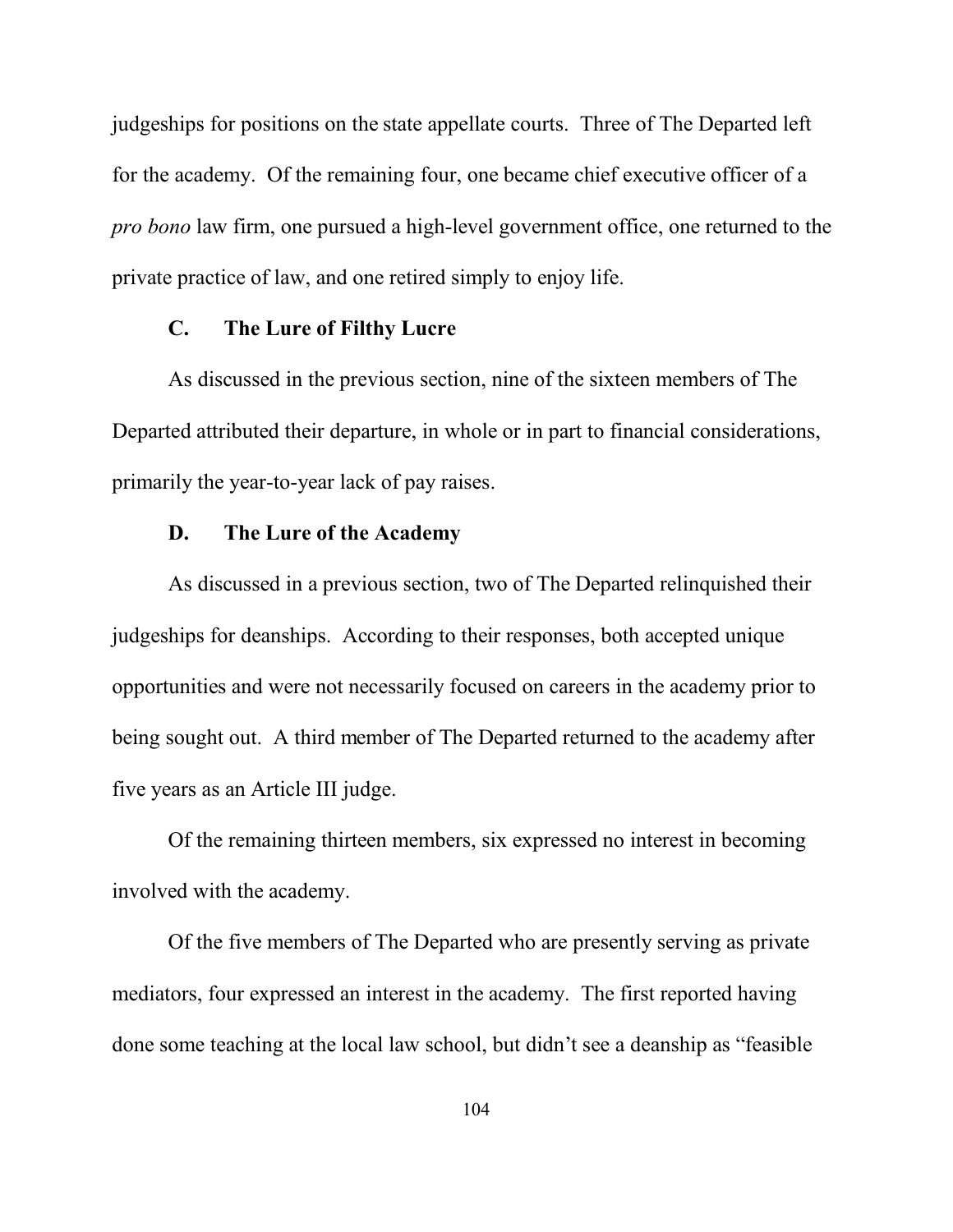due to the fact of geography: only one law school here" and s/he was "not inclined to relocate." 432

The second taught as an adjunct professor while a judge and has continued to teach post-retirement.

The third taught the entire time s/he was a federal judge, from the 1980s. S/he related that "there is nothing more gratifying than interacting with young people."<sup>433</sup> S/he added that one can't complain about what the present generation of attorneys is doing "if you had a hand in shaping them."<sup>434</sup> S/he also expressed that law schools "need people from the real world to teach and train the next generation of lawyers."<sup>435</sup> S/he was approached to serve as dean "a couple of times."<sup>436</sup> S/he declined because s/he was "not interested" in "rubber chicken dinners where money is solicited and you name bathrooms after [the donors]."<sup>437</sup>

The fourth "taught as an adjunct professor for years," but did not perceive

434 *Id*.

435 *Id*.

436 *Id*.

<sup>432</sup> *Supra* n.93.

<sup>433</sup> *Supra* n. 306.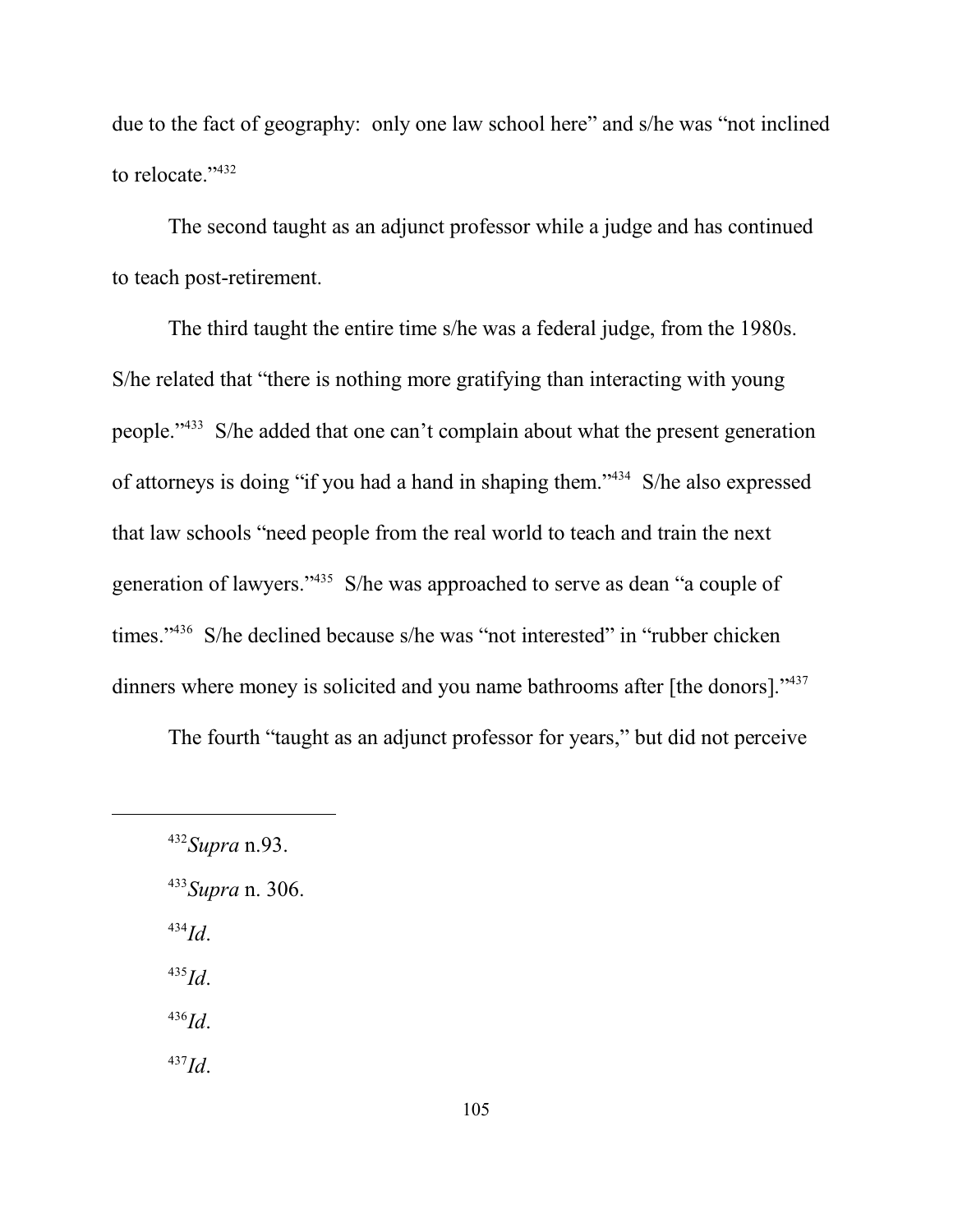any "real opportunities" for her/him in the academy.<sup>438</sup> S/he "wasn't sure law schools are clamoring for retired judges."<sup>439</sup>

The California judges did not respond positively to the notion of entering the academy. Of the two who elaborated, one responded that s/he was "not at all interested in law school."<sup>440</sup> S/he added that "legal scholarship didn't appeal" to her/him and that s/he "didn't have a feel for it."<sup>441</sup> The other stated that s/he "likes the didactic aspects of teaching," but s/he was not sure "whether the publishing aspects would be too esoteric."<sup>442</sup>

The member of The Departed who left for an executive-level government office expressed exuberance at the prospect of entering the academy. S/he thinks s/he "has a lot to offer."<sup>443</sup> S/he articulated interest in teaching and in being a dean. S/he enjoys visiting schools, and has visited between two and three hundred of them, from elementary to post-graduate. S/he sees her/himself as a good

439 *Id*.

441 *Id*.

443 *Supra* n.206.

<sup>438</sup> *Supra* n.291.

<sup>440</sup> *Supra* n.350.

<sup>442</sup> *Supra* n.290.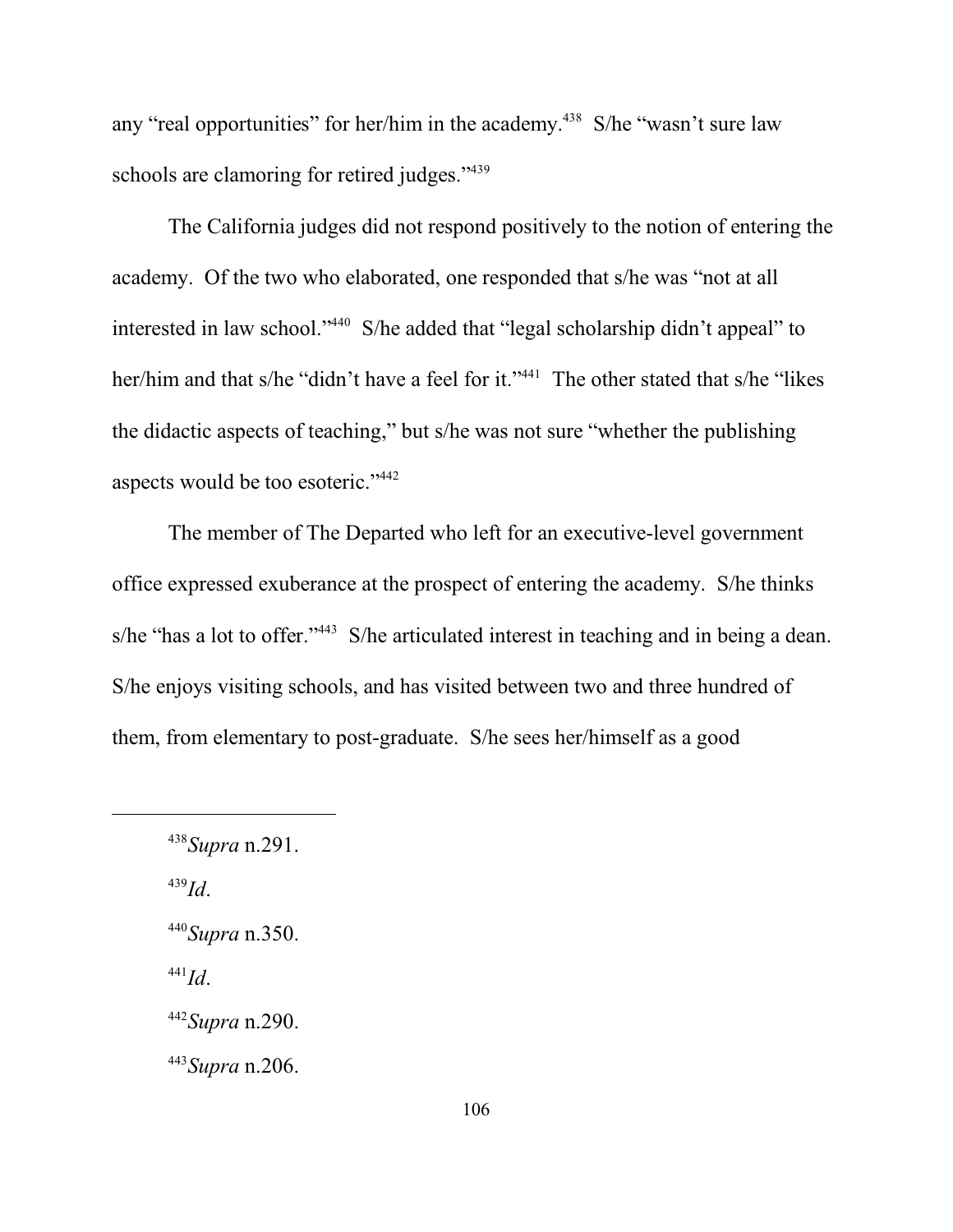administrator.

CONCLUSION: Among The Departed are five private arbitrators/mediators, four federal judges who became state judges, three members of the academy, one chief executive officer of a *pro bono* firm, an executive-level government official, a private practitioner and a true retiree. Of the sixteen members of The Departed, nine cited financial considerations as a factor in her/his departure.

In summary, the Departed expressed an initial commitment to life tenure, but described increasing frustration, primarily with the lack of adequate compensation. Although three landed in the academy, the largest number of this cluster (five) elected to become private arbitrators/mediators.

# **X. Implications**

Using the words of members from the three clusters, I endeavored to conduct a somewhat longitudinal survey of Article III judges and some of the factors that influence their decisions relating to lifetime tenure. From these responses, I garnered the following implications for life tenure that may warrant further study and/or discussion:

1. To a person, the Article III judges interviewed agreed that it was a unique honor and privilege to serve as an Article III judge.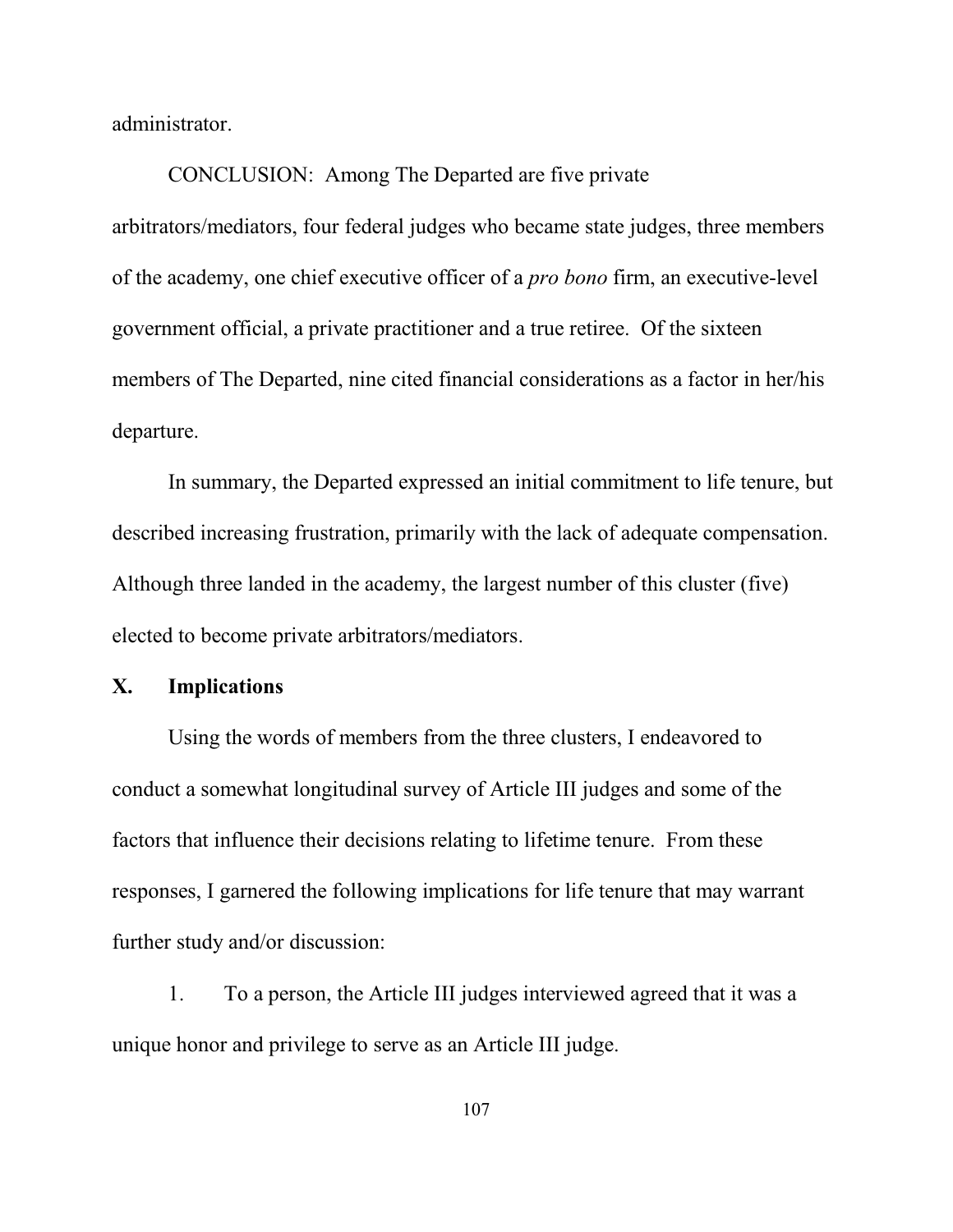2. The overwhelming majority of judges interviewed expressed the intent, when initially appointed, to remain an Article III judge for life (41 out of 48).

3. Baby Judges represent a possibly untapped pool of potential adjunct professors, considering their expression of interest in becoming part-time participants in the academy.

4. The less firm commitment to lifetime tenure expressed by the Sustainers could benefit from a more focused examination to determine whether there is a burnout factor that needs to be proactively addressed by the Administrative Office of the Courts.

5. The increasing number of Sustainers who are influenced by financial considerations as compared to Baby Judges (eight compared to one), and who are willing to consider different career choices (seven compared to four) may portend decreased retention rates of judges approaching senior status.

6. The significant number of references by the Sustainers (eight of sixteen) and The Departed (nine of sixteen) to a lack of sufficient pay urges immediate and continuous exploration of the adequacy of pay for Article III judges.

7. The ability of state appellate courts in California to lure away federal

108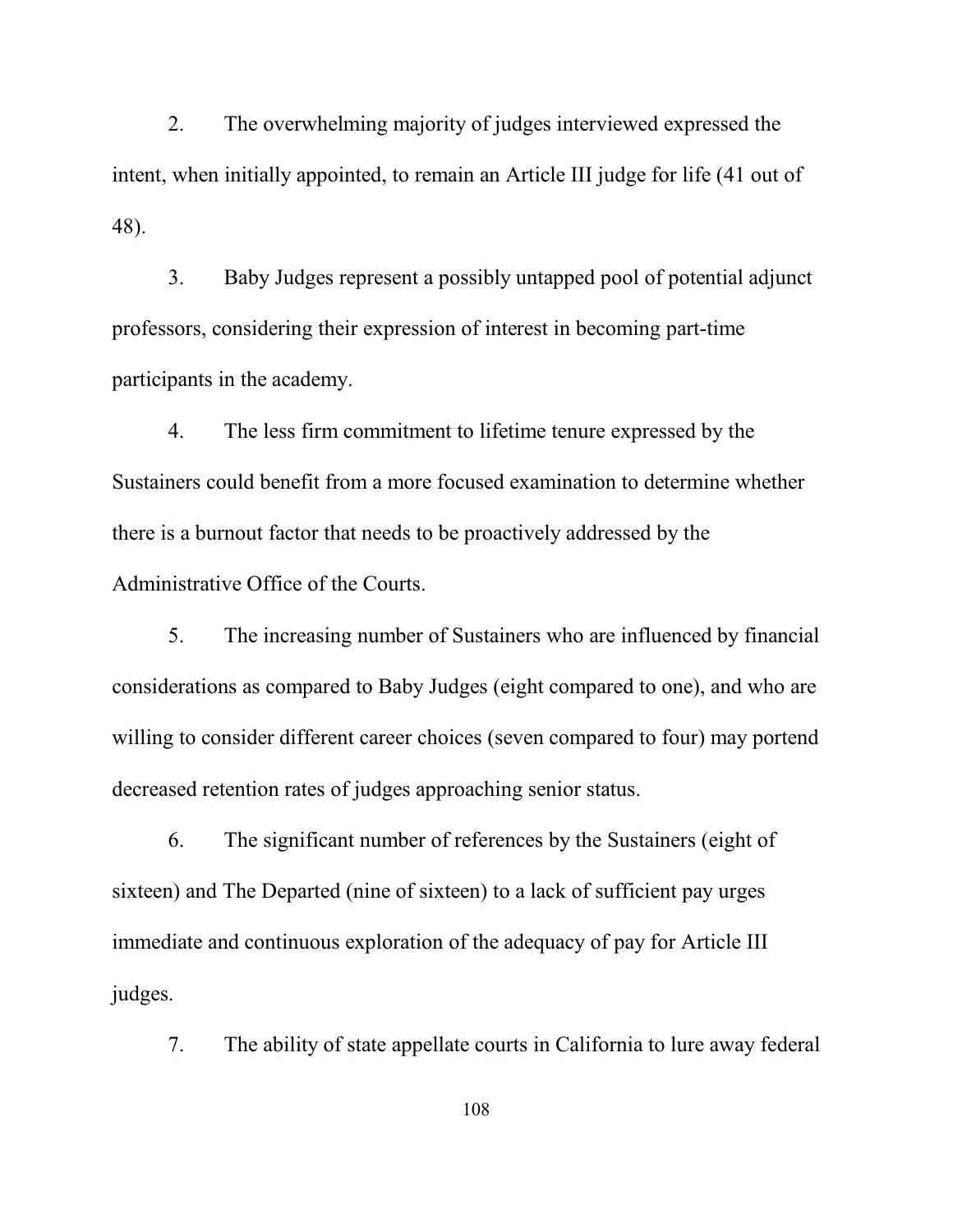judges with lifetime tenure warrants a comparison of the federal and state systems to determine whether systemic changes are needed to federal appointment/retention policies.

8. Based on the responses of The Departed, private mediation service rather than the academy, is the most attractive career choice for those relinquishing Article III status (five as opposed to three). This potential drain of Article III judges may warrant investigation by the Administrative Office of the Courts.

The interviews conducted in the course of preparing this thesis provided a measure of insight into some of the factors that influence federal judges making life tenure decisions. It is hoped that the information presented spurs further study of this important subject.